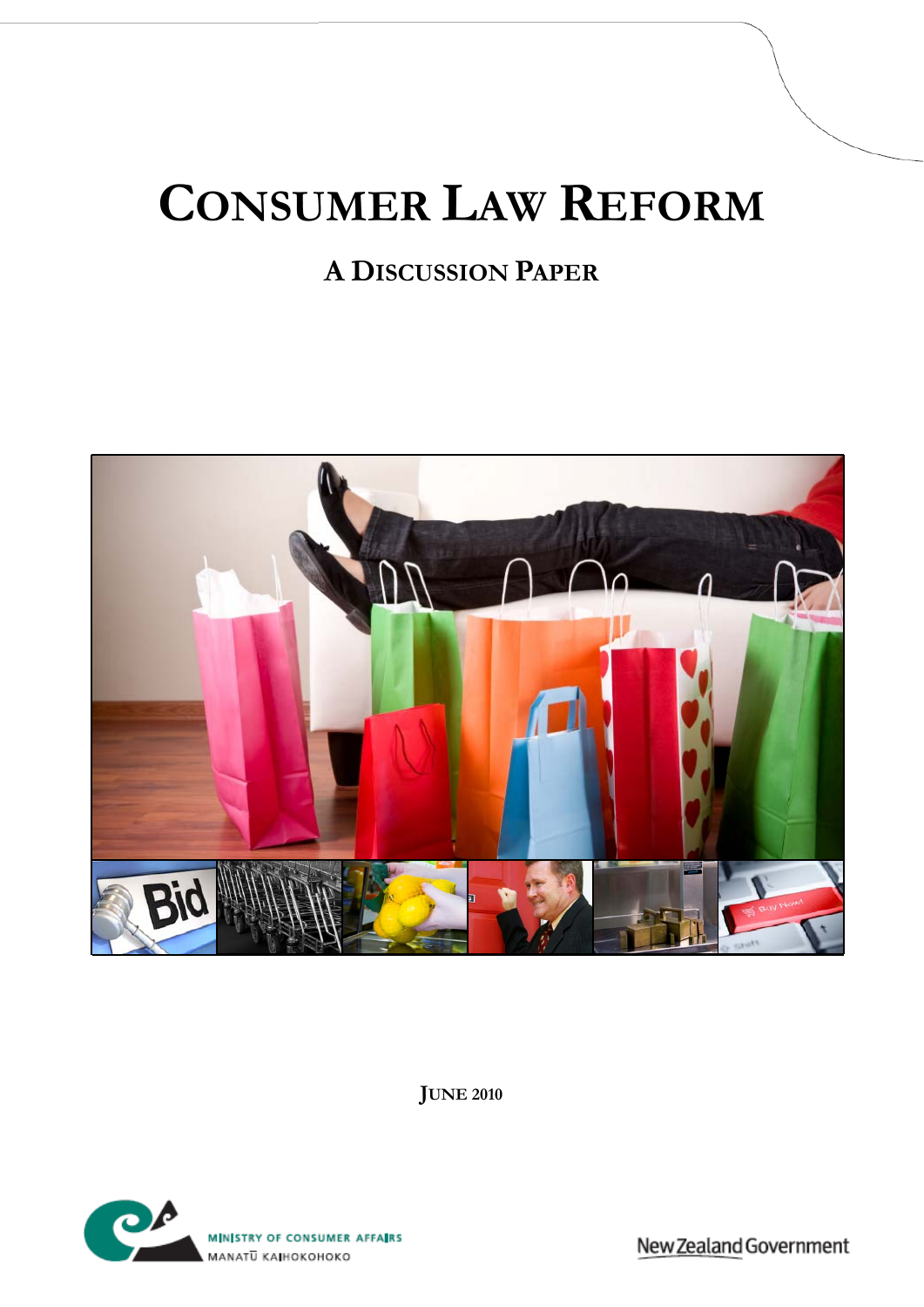# **CONSUMER LAW REFORM**

**A DISCUSSION PAPER**

# **JUNE 2010**

**ISBN Print: 978-0-478-35851-3 PDF: 978-0-478-35852-0 HTML: 978-0-478-35853-7** 

**Ministry of Consumer Affairs PO Box 1473 Wellington New Zealand**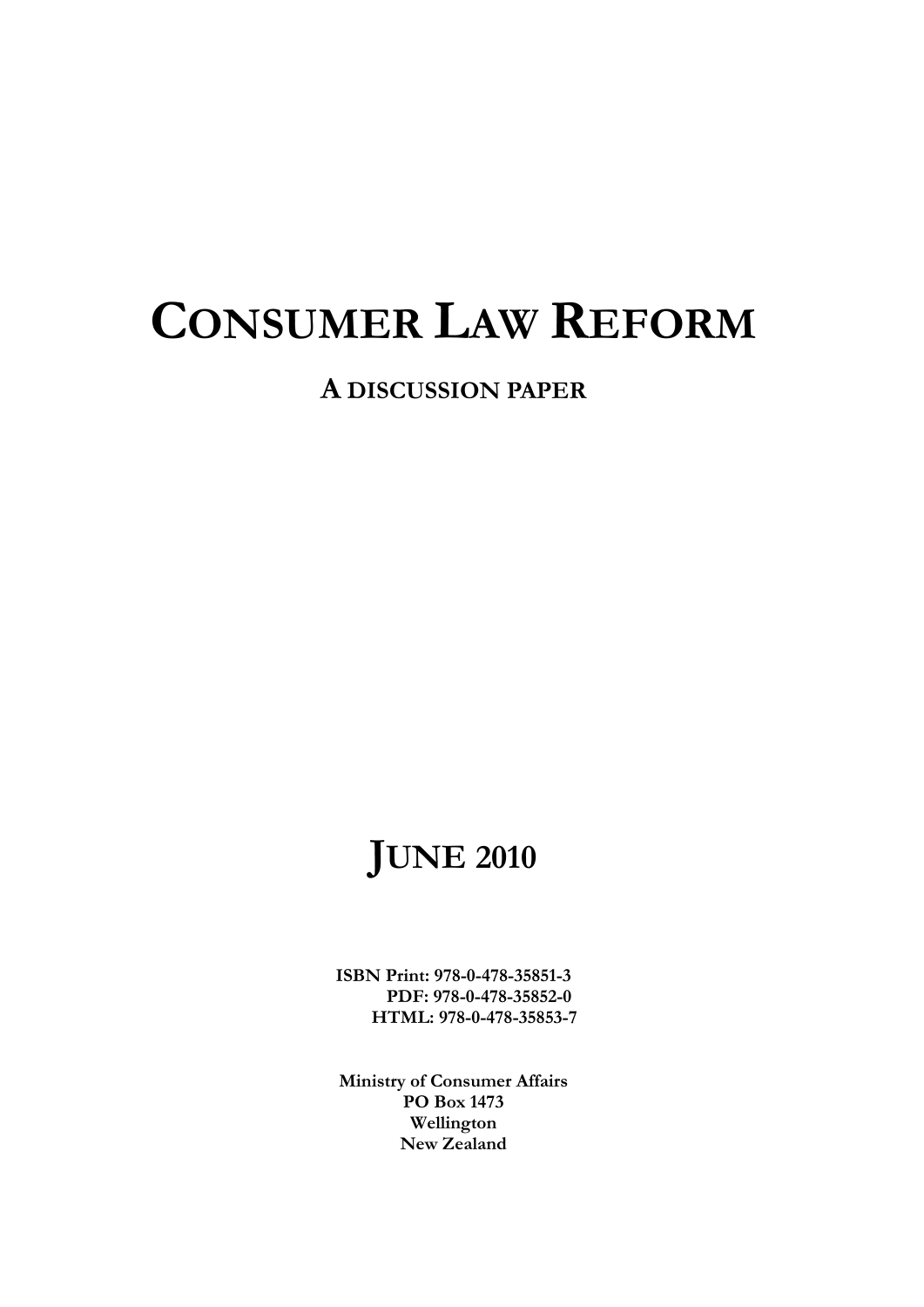# <span id="page-2-0"></span>**List of Contents**

| 1.  |                                                                                                                     |  |  |  |  |  |  |  |
|-----|---------------------------------------------------------------------------------------------------------------------|--|--|--|--|--|--|--|
| 2.  |                                                                                                                     |  |  |  |  |  |  |  |
| 3.  | 3.1<br>3.2<br>3.3<br>3.4<br>3.5                                                                                     |  |  |  |  |  |  |  |
| 4.  | 3.6<br>3.7<br>GOING FORWARD: THE ESSENTIAL ELEMENTS OF CONSUMER LAW 19                                              |  |  |  |  |  |  |  |
| 5.  |                                                                                                                     |  |  |  |  |  |  |  |
| 6.  | Fair Trading Act Misleading and Deceptive Conduct, False Representations and Unfair<br>6.1<br>6.2<br>6.2.1<br>6.2.2 |  |  |  |  |  |  |  |
| 7.  | 7.1<br>7.2<br>7.3<br>7.3.1<br>7.3.2                                                                                 |  |  |  |  |  |  |  |
| 8.  |                                                                                                                     |  |  |  |  |  |  |  |
| 9.  |                                                                                                                     |  |  |  |  |  |  |  |
| 10. | 10.1<br>10.2<br>10.3                                                                                                |  |  |  |  |  |  |  |
|     |                                                                                                                     |  |  |  |  |  |  |  |
| 12. | 12.1<br>Auctions and the application of the Consumer Guarantees Act 97<br>12.1.1                                    |  |  |  |  |  |  |  |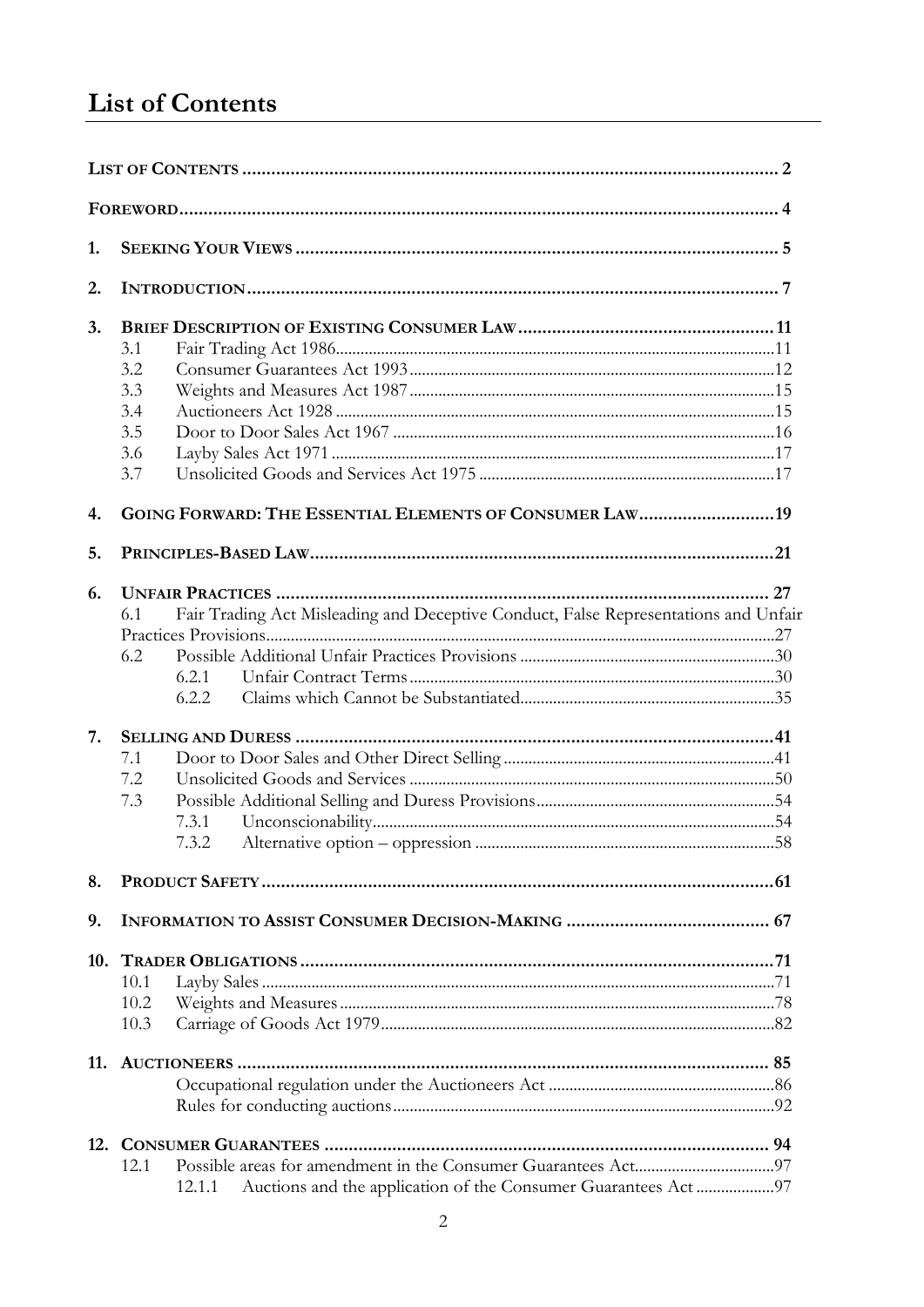|  | 12.1.2 |                                                                            |  |
|--|--------|----------------------------------------------------------------------------|--|
|  | 12.1.3 |                                                                            |  |
|  | 12.1.4 | Supplier is unresponsive or does not heed consumer requests 107            |  |
|  | 12.1.5 | Rejection of goods under the Consumer Guarantees Act and collateral credit |  |
|  |        |                                                                            |  |
|  |        |                                                                            |  |
|  |        |                                                                            |  |
|  |        |                                                                            |  |
|  |        |                                                                            |  |
|  |        |                                                                            |  |
|  |        |                                                                            |  |
|  |        |                                                                            |  |
|  |        |                                                                            |  |
|  |        |                                                                            |  |
|  |        |                                                                            |  |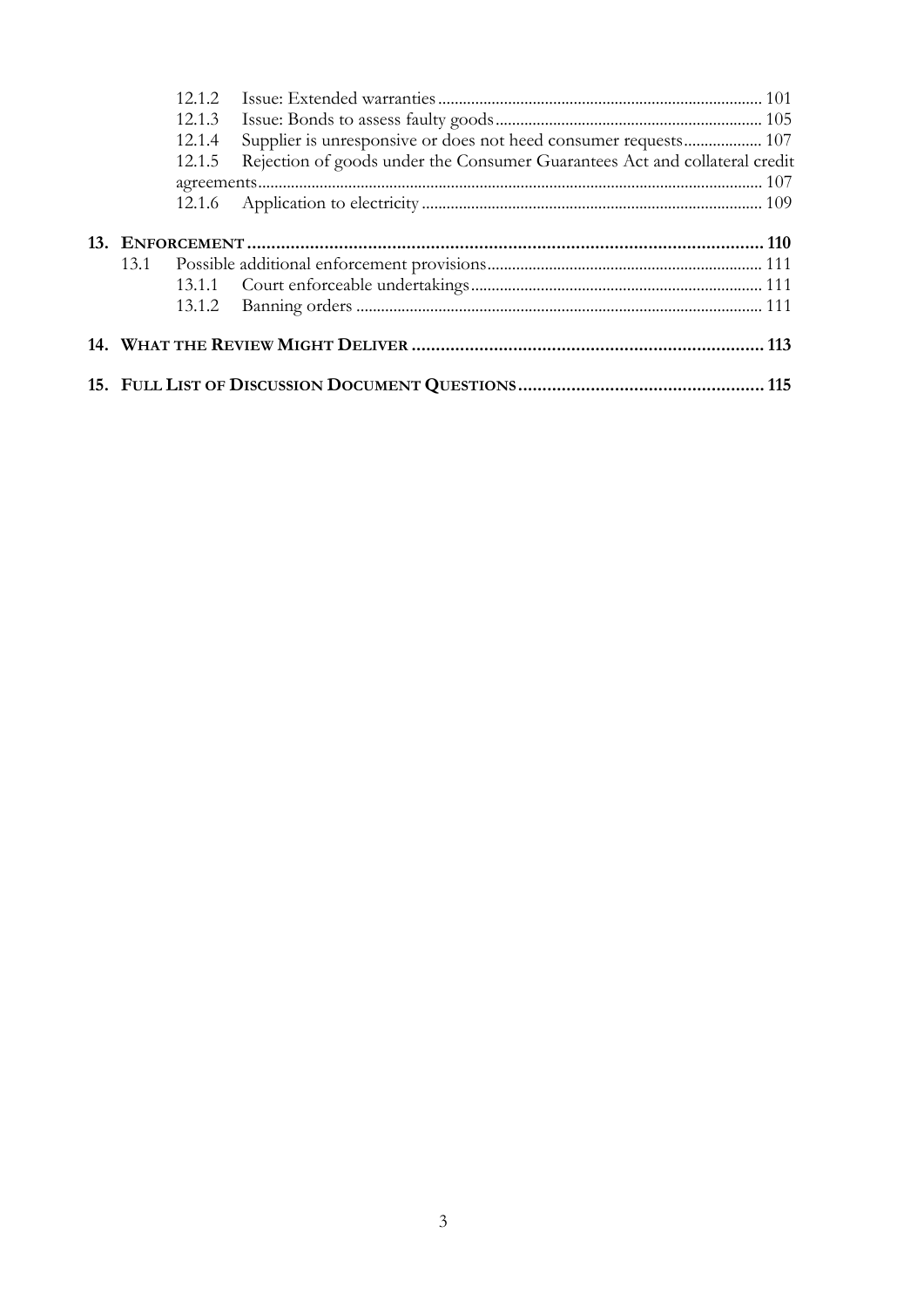# <span id="page-4-0"></span>**Foreword**

Following my appointment as Minister of Consumer Affairs in November 2008, I formulated key priorities and goals for the Consumer Affairs Portfolio from 2009 through to the next election. I used the Government's strong commitment to regulatory responsibility as a guidepost, along with the belief that effective consumer laws help to create a competitive business environment in which consumers and businesses can engage with trust and confidence. As with other business regulation, consumer laws that fail to achieve their objective – or which are no longer relevant to the way the market operates – can be a drag on the innovative potential of business.

At my first planning session with Ministry of Consumer Affairs' officials I introduced the idea of "One Law-One Door". The "One Law" refers to the goal of a principles-based piece of consumersupplier legislation. I envisage the "One Door" concept as a portal for consumers; one place to go to seek advice and assistance when consumer transactions don't go as planned. Achieving the goals of the "One Law" initiative will be a significant step forward for consumer law and regulatory reform in New Zealand. Providing effective consumer law will help to further foster a competitive business environment in which consumers can transact with confidence and honest businesses compete on a level playing field.

This discussion paper is the result of the "One Law" review.

Having strong and relevant consumer legislation is very important. Consumer legislation is an important contributor to consumer confidence and successful consumer participation in the market place. Consumers transacting with confidence contribute to a productive and innovative economy. For businesses, effective consumer laws help to create a competitive business environment where reputable suppliers are protected from the inappropriate market conduct of competitors.

The Ministry's review work has been greatly assisted by the Australian Productivity Commission's 2007-2008 review of Australia's Consumer Policy Framework and the work since then by the Commonwealth, States and Territories to put in place the Australian Consumer Law. Carrying out the review at the same time as the development of the Australian Consumer Law is also enabling real-time harmonisation as appropriate with Australia which supports the Government's Single Economic Market agenda.

This discussion document covers seven consumer laws that have not been reviewed for many years in some cases. Each law is examined individually and questions are included throughout the paper to assist your consideration of the issues. I invite and welcome comment from both consumers and industry on the issues raised in this document.

Heath Roy

Hon Heather Roy Minister of Consumer Affairs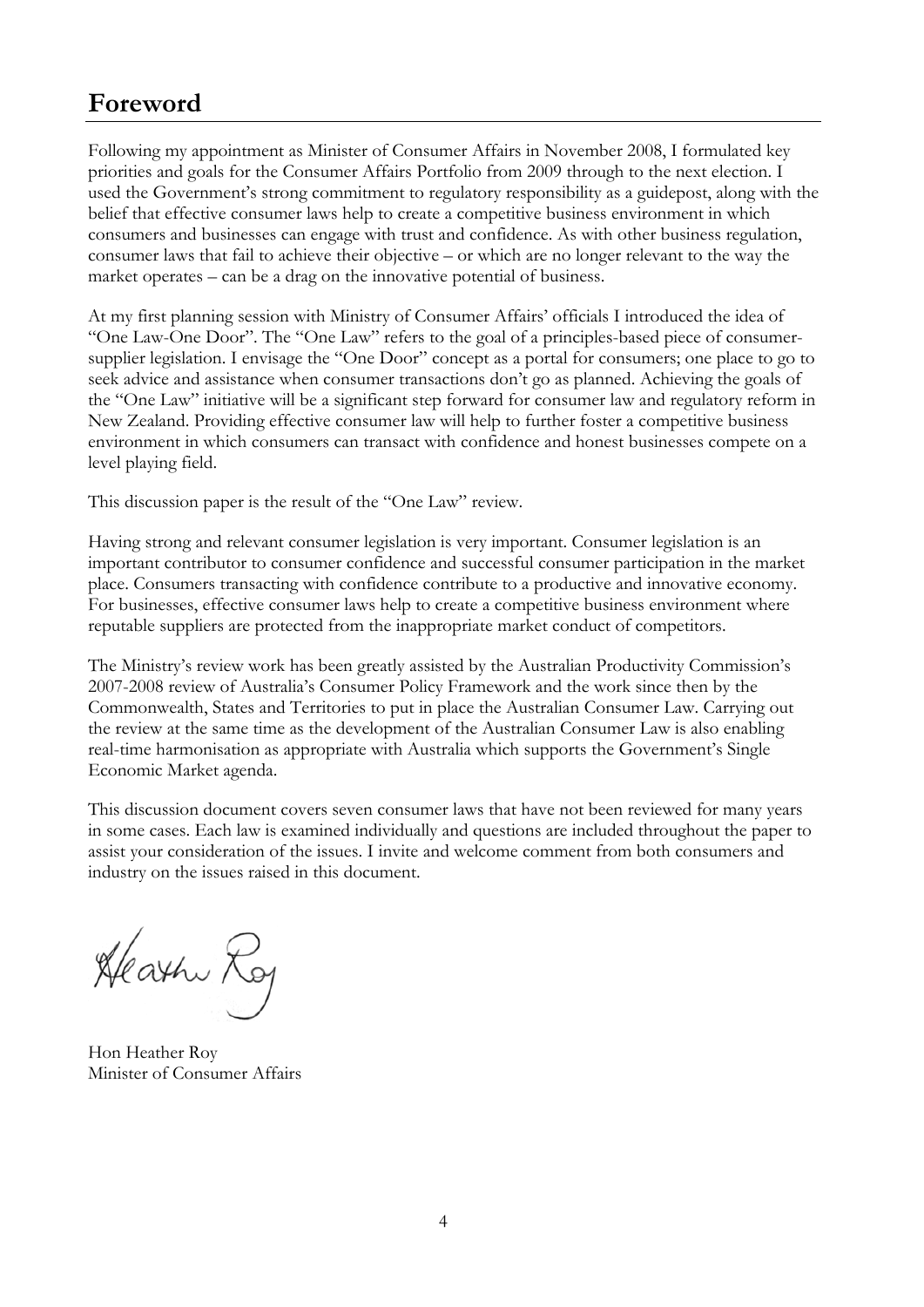# <span id="page-5-0"></span>**1. Seeking Your Views**

The Ministry of Consumer Affairs invites submissions on the proposals outlined in this discussion paper.

To assist your consideration of the issues covered in the discussion paper, a number of questions are included. These are throughout the document and listed in full on page 125. Please do not be constrained by these questions or feel that you need to answer any or all of the questions.

Parties who wish to make a submission are invited to respond by Friday 30 July 2010.

Submissions should be emailed in either Adobe PDF or Microsoft Word format to the Ministry of Consumer Affairs (consumerlawreform@mca.govt.nz), with "Submission on the Consumer Law Reform" as a subject heading. Alternatively, submitters may send hard copies of their submission to:

Consumer Policy Ministry of Consumer Affairs PO Box 1473, Wellington

Submitters should indicate any documents attached in support of their submission in a covering letter.

A forum the week of 9 August 2010 will also be available to hear representative oral submissions. Please indicate in your written submission if you would like to make a supporting oral submission. The Ministry of Consumer Affairs will contact you and advise if you have been selected to present an oral submission. The forum will be open to other interested parties to attend. Details of the time and place of the forum will be placed on the Ministry's website.

The Ministry of Consumer Affairs will acknowledge receipt of all submissions electronically. Please contact Anita Manga (anita.manga@mca.govt.nz or ph +64 4 462 4273) if you do not receive electronic acknowledgement of your submission within 5 business days.

## **Consideration of submissions**

The Ministry of Consumer Affairs will consider all submissions. A summary of submissions will be prepared and made available. Taking into account the submissions received, the Ministry will report to the Minister of Consumer Affairs on recommended reform of consumer laws.

## **Official Information Act 1982**

Please note that any submissions you make may be published and subject to a request for release under the Official Information Act 1982.

In providing your submission, please advise us if you have any objections to the release of all or part of your submission and the basis of your objection. When preparing and releasing any summary of submissions and when considering any Official Information Act requests, the Ministry will carefully review any representations you make in this regard.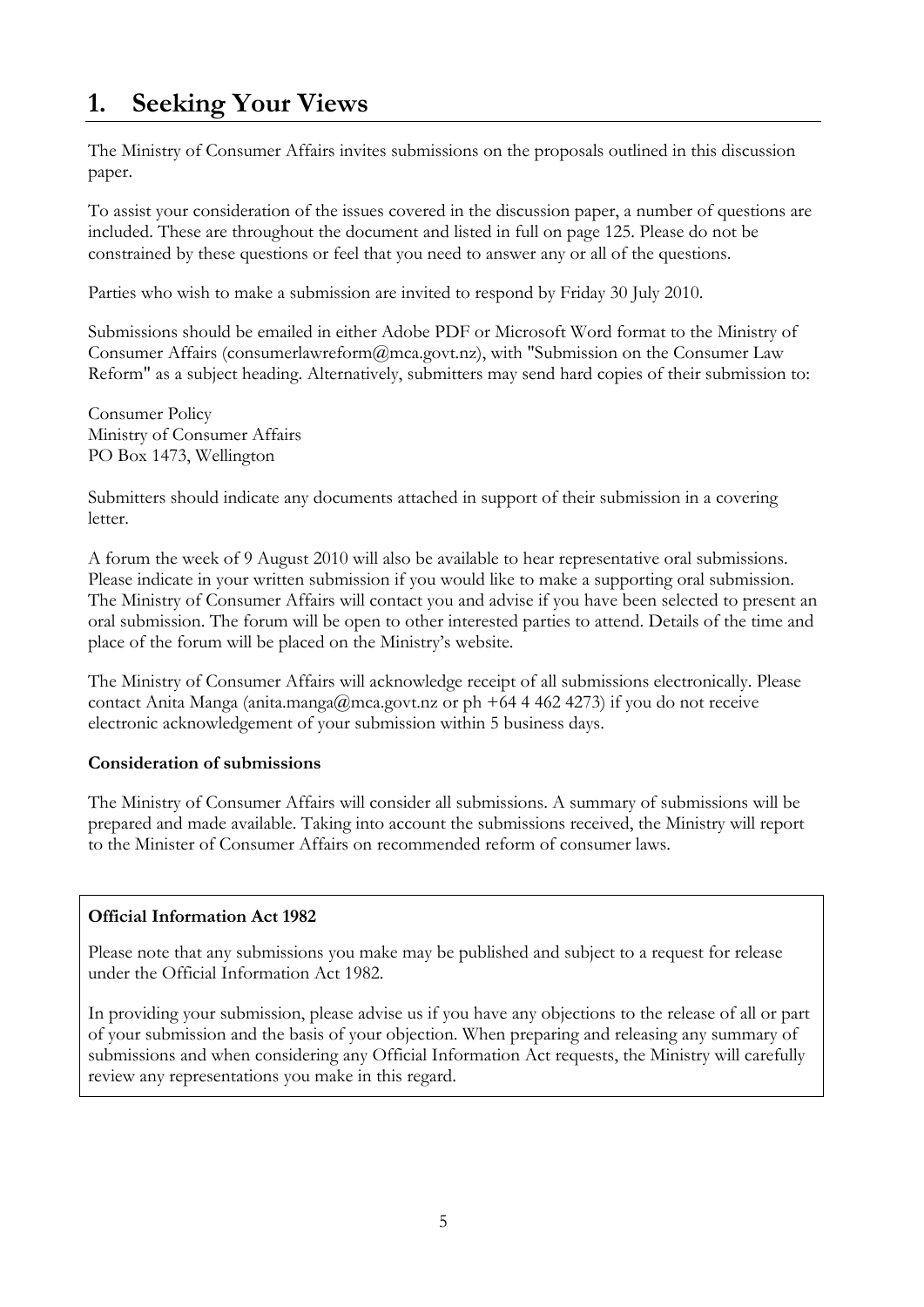## **Privacy Act 1993**

Any personal information that you supply to the Ministry in the course of making a submission will be used only by the Ministry when considering matters covered by this discussion paper.

When preparing any summary of submissions on Ministry discussion papers, it is the Ministry's normal practice to set out the names of parties making submissions. Your name will be included in any such summary unless you inform the Ministry that you do not wish your name to be included. To indicate your wishes, or to view personal information held about you in relation to matters covered by this discussion paper, or to request correction of that information, please contact the Ministry of Consumer Affairs (consumerlawreform@mca.govt.nz).

#### **Disclaimer**

The opinions and proposals in this discussion document are those of the Ministry of Consumer Affairs and do not reflect government policy.

Readers are advised to seek specific legal advice from a qualified professional before undertaking any action in reliance on the contents of this discussion document. The contents of this paper must not be construed as legal advice. The Ministry does not accept any responsibility or liability whatsoever whether in contract, tort, equity or otherwise for any action taken as a result of reading, or reliance placed on the Ministry because of having read, any part, or all, of the information in this document, or for any error, inadequacy, deficiency, flaw or omission from this document.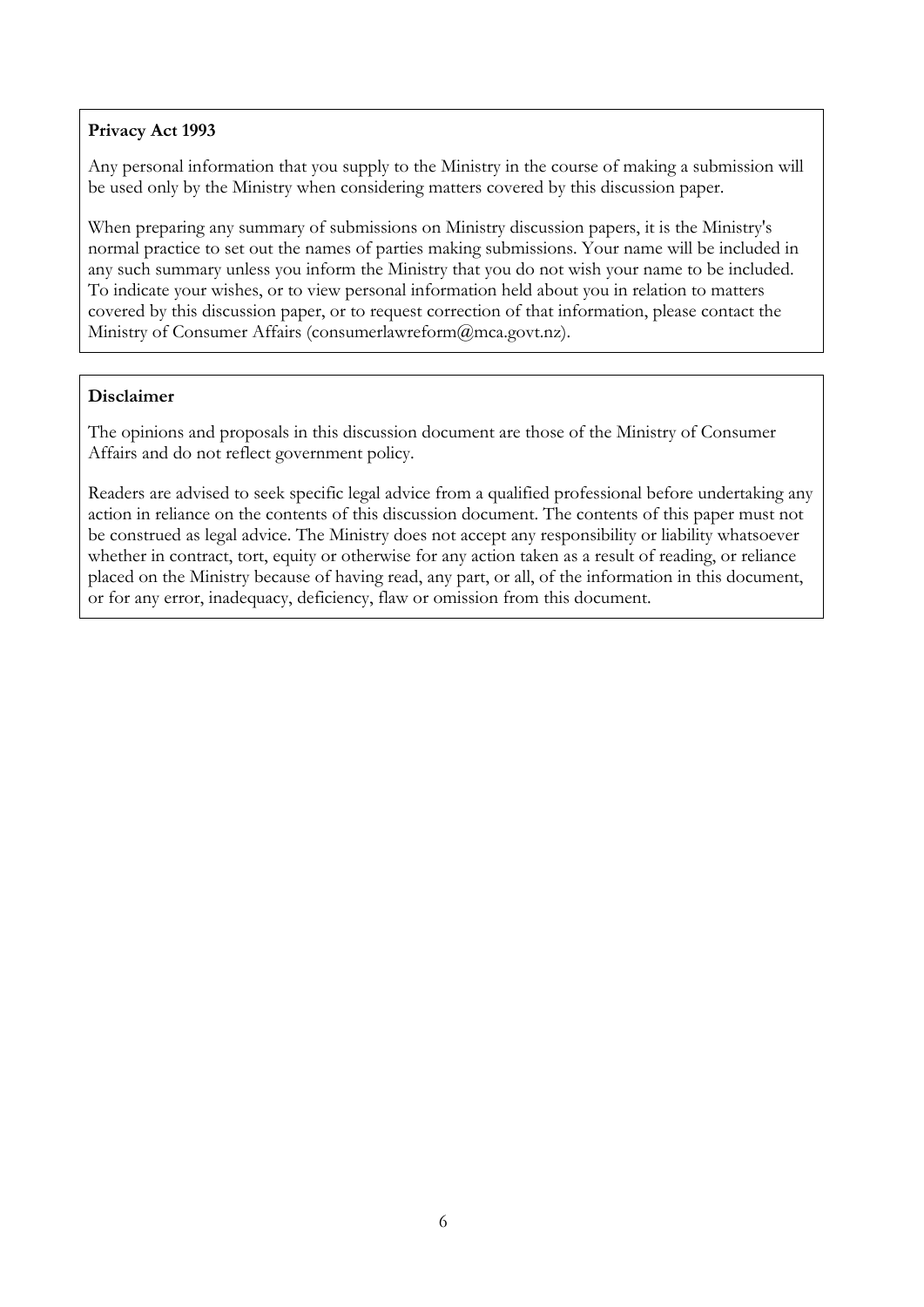# <span id="page-7-0"></span>**2. Introduction**

There are several consumer laws that deal with the purchase of goods and services. These laws, taken together, seek to promote better outcomes for consumers through:

- protection from misleading and deceptive conduct, unfair practices and unsafe or defective goods or services
- assistance in making better purchasing decisions by ensuring consumers receive appropriate product information, or in some cases by changing the terms and conditions on which goods and services are purchased (such as cooling-off periods)
- standardisation in weights and measures
- provision of remedies when the reasonable expectation of a consumer transaction is not met, and
- enforcement by the Commerce Commission of good market conduct.

Effective consumer laws help to create a competitive business environment in which consumers can transact with confidence and reputable suppliers are protected from inappropriate market conduct. The advantage for reputable suppliers is that they can compete on a level playing field. Confident and empowered consumers, in association with responsive suppliers that trade fairly, promote effective competition and overall benefits for consumers. Confident and empowered consumers have an important role in the development of dynamic and trusted markets.

The principal consumer laws dealing with the purchase of goods and services are:

- Fair Trading Act 1986
- Consumer Guarantees Act 1993
- Weights and Measures Act 1987.

There are also:

 $\overline{a}$ 

- Auctioneers Act 1928
- Door to Door Sales Act 1967
- Layby Sales Act 1971
- Unsolicited Goods and Services Act 1975.

As part of the government's commitment to regulatory responsibility, the Ministry of Consumer Affairs is undertaking a review of the consumer laws listed above with the view to achieving reform.[1](#page-7-0)

<sup>&</sup>lt;sup>1</sup> There are also other industry-specific laws which have a consumer protection function, but which fall outside the scope of this review. These laws include the Real Estate Agents Act 2008, the Lawyers and Conveyancers Act 2006 and the Immigration Advisers Licensing Act 2007.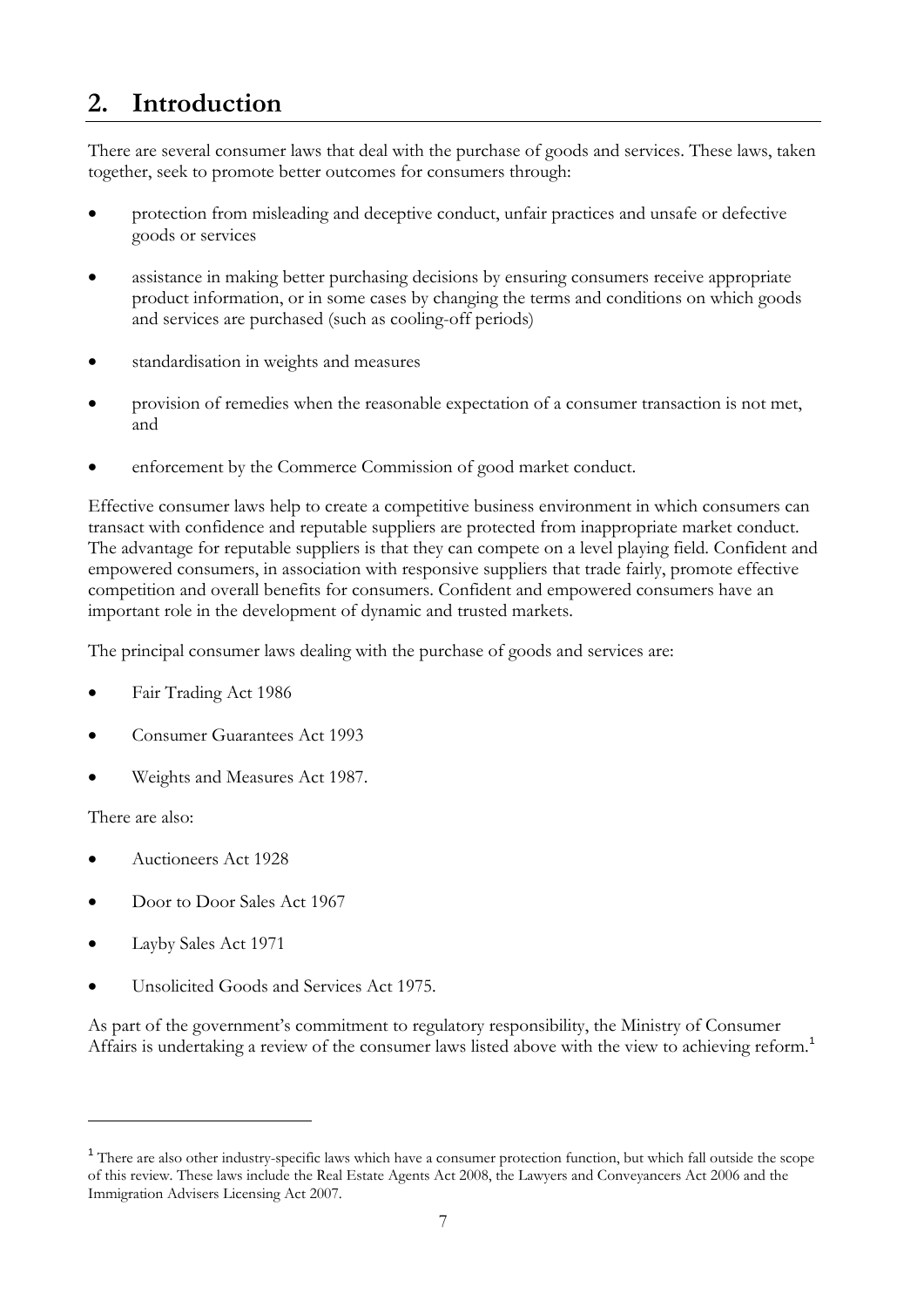#### <span id="page-8-0"></span>**Why the review**

Where consumer laws do not achieve their objective or are no longer relevant to the way the market operates, they can be a drag on the innovative potential of businesses. Consumer law that is potentially out of date and may no longer be relevant is also a compliance problem for businesses and consumers.

The Government Statement on Regulation: Better Regulation, Less Regulation released by the Minister of Finance and the Minister of Regulatory Responsibility in August 2009, states:

*"Outdated, poorly conceived and poorly implemented regulation can significantly hinder individual freedom, innovation, and productivity. Reducing the burden imposed by such regulation will help unshackle our economy and give New Zealanders more ability to shape and improve their own lives.* 

*New Zealand needs to offer a better policy environment than can be found elsewhere if we are to overcome the economic disadvantages of our small size and geographical isolation, and attract and retain increasingly mobile talent, skills, capital, technology and entrepreneurship.* 

*This is why improving the quality of regulation is a priority for this government. We believe that better regulation, and less regulation, is essential to assist New Zealand to become more internationally competitive and a more attractive place to live and do business."* 

It is questionable whether there need to be 7 specific consumer laws dealing with consumer transactions. Most of the consumer laws covered in the review are older than 20 years. Some of the laws are quite prescriptive. None have modern purpose statements signifying their intent or underlying principles. Whilst there have not been concerns raised that the laws are ineffective, most have not been reviewed recently, or previous reviews have not resulted in any changes because of other priorities.

There is not good public recognition of consumer legislation other than the Consumer Guarantees Act and the Fair Trading Act. A major survey of consumers' awareness of their rights and consumer law<sup>[2](#page-8-0)</sup>, undertaken mid-2009, showed that less than 2 percent could name the Weights and Measures Act as consumer legislation they were aware of, and less than 1 percent could name the Layby Sales Act, the Unsolicited Goods and Services Act and the Sale of Goods Act. There was no recall of the other pieces of law.

The Government also has a commitment to achieving, where possible, a single economic market (SEM) with Australia. SEM is based on the objective that deeper economic linkages between New Zealand and Australia provide bigger markets in which to buy and sell goods and services, allow access to a larger and more varied pool of capital and labour, and open our economy to new ideas and technology. SEM aims to address behind-the-border impediments to trade. This includes identifying innovative actions that could reduce discrimination and costs arising from different, conflicting or duplicate regulatory requirements. The aim is to ensure that trans-Tasman markets for goods, services, labour and capital operate effectively and support economic growth in both countries.

The Fair Trading Act 1986 is very similar to the consumer provisions in Australia's Trade Practices Act 1974.

Australia is currently undertaking a major reform of its consumer laws with the introduction of the Australian Consumer Law. The Australian Consumer Law will replace the consumer protection and

 $\overline{a}$ 

<sup>&</sup>lt;sup>2</sup> National Consumer Survey 2009 – [http://www.consumeraffairs.govt.nz](http://www.consumeraffairs.govt.nz/).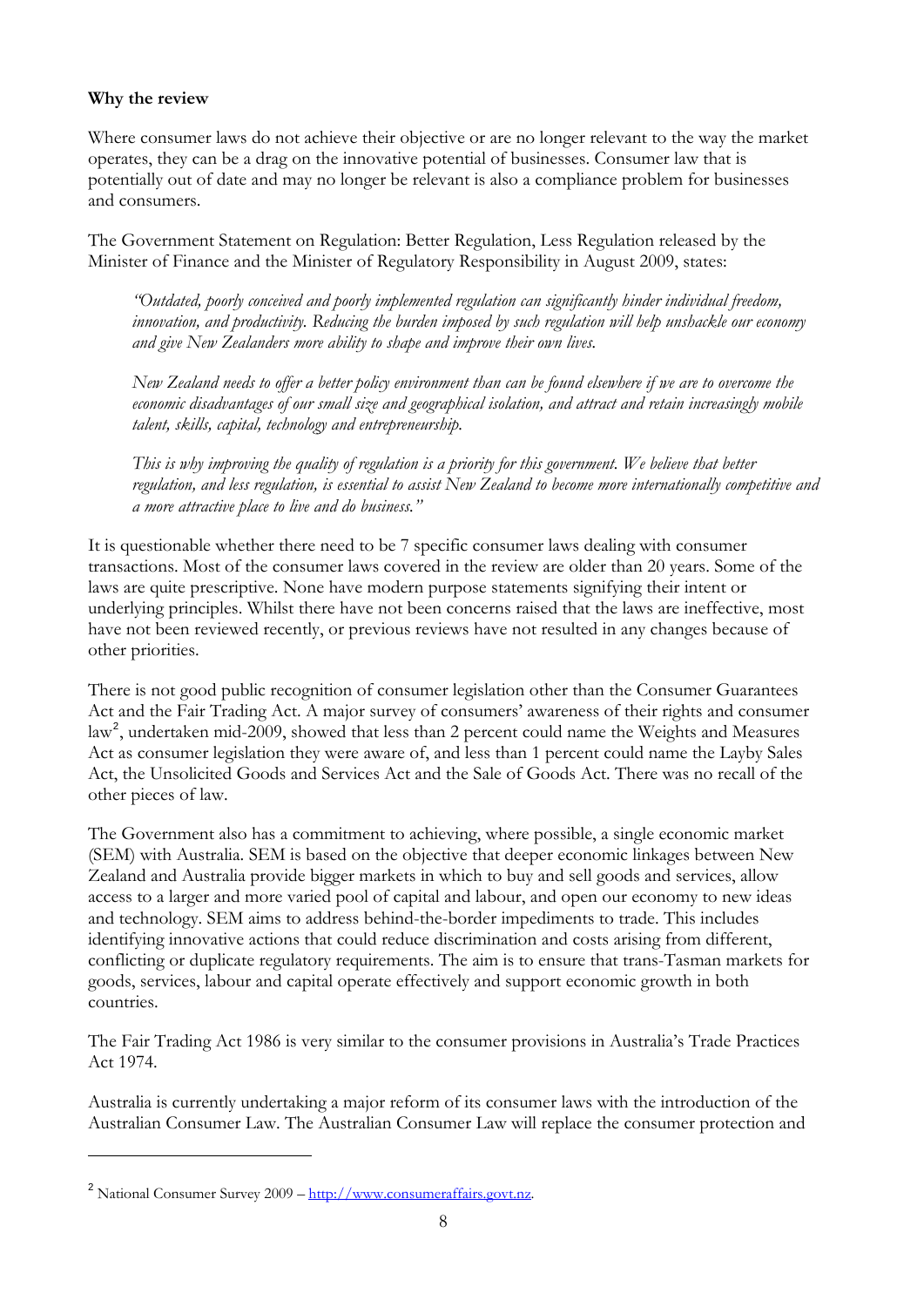<span id="page-9-0"></span>fair trading provisions in the national Trade Practices Act and each State and Territory's fair trading laws with a single national consumer law, applied as the law of each Australian jurisdiction. As part of the reforms there will also be a new policy development and decision-making framework through the Ministerial Council on Consumer Affairs (MCCA), and a coordinated approach to enforcement, compliance and education by Australia's consumer agencies.<sup>[3](#page-9-0)</sup> As a member of MCCA, the New Zealand Government has been involved in the development of the Australian Consumer Law and is following the reform process closely.

The review of our consumer law at the same time as the Australian Consumer Law reforms is very timely and provides a real time opportunity to achieve harmonisation of approach where this is appropriate.

# **Objectives of the review**

The objectives of the review are:

- To have in place principles-based consumer law that:
	- enables consumers to transact with confidence;
	- protects reputable suppliers and consumers from inappropriate market conduct;
	- is up to date and relevant now and into the future;
	- is easily accessible to those who are affected by it;
	- is in line with international best practice, as appropriate; and
	- is effective and enforceable;
- To achieve simplification and consolidation of the existing law; and
- To achieve harmonisation with the Australian Consumer Law, as appropriate, in accordance with the government's agenda of a single economic market with Australia (SEM).

## **What the review encompasses**

 $\overline{a}$ 

In accordance with the Government Statement on Regulation: Better Regulation, Less Regulation, the 7 consumer laws noted above are being reviewed in order to identify any requirements that are unnecessary, ineffective or excessively costly.

Specifically, each of the consumer laws is being reviewed by looking at its history and original purpose, its ongoing relevance and, if still relevant, whether it is sufficiently up to date for consumer transactions of today and the overall effectiveness and enforceability of the law. The review of the overall effectiveness includes looking at any gaps in the law taking into account best practice international consumer law.

As part of the review of each consumer law, consideration is also being given to whether it could be incorporated into an enhanced Fair Trading Act or whether it should remain as standalone law.

<sup>&</sup>lt;sup>3</sup> More information about the reforms can be found at:<http://www.treasury.gov.au/consumerlaw>.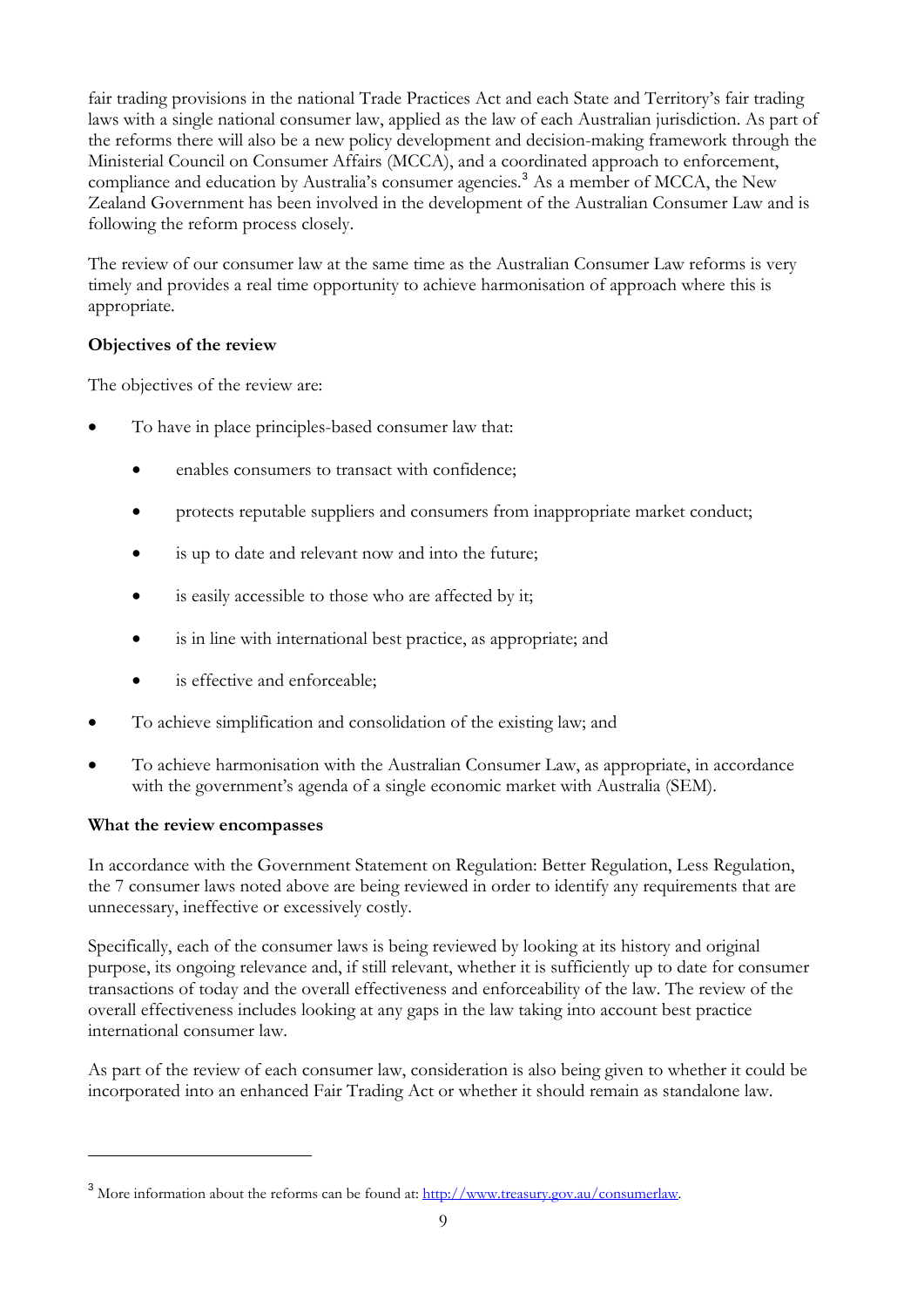The review also is considering the Carriage of Goods Act 1979 with respect to its coverage of consumer transactions and the Sale of Goods Act 1908 with respect to its relationship to the Layby Sales Act and the Auctioneers Act. These laws are not being reviewed, however, in the same manner as the other 7 consumer laws.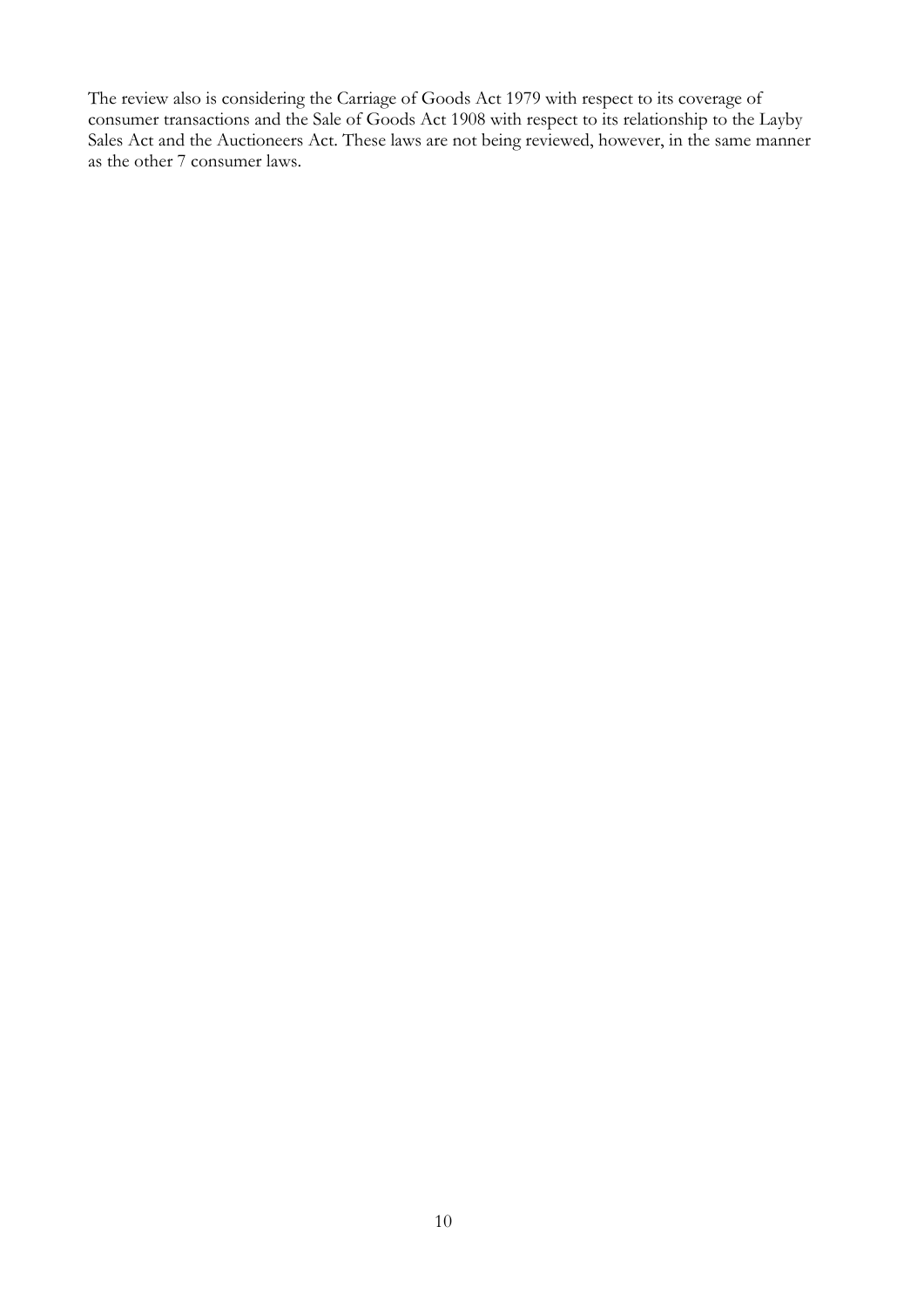# <span id="page-11-0"></span>**3. Brief Description of Existing Consumer Law**

# **3.1 Fair Trading Act 1986**

The Fair Trading Act defines rules for a fair and well-functioning business environment and establishes consumer protections related to the pre-sale period (before a purchase is made) and at the point of sale. The Act requires that all trading activities are based on accurate and honest information. Although the Act does not oblige businesses to provide information to consumers in all circumstances, businesses are obliged to ensure that the information they do provide is accurate, and that important information is not withheld. This enables consumers to make informed choices about goods and services. As well, honest businesses are disadvantaged when consumers are misled into buying competitors' goods or services through inaccurate information or false representations about these goods or services.

The Act also allows for bans and recalls of unsafe products and the imposition of mandatory standards if necessary. It complements the Commerce Act 1986 which emphasises the competition aspects of a well-functioning market place. Combined, the Fair Trading Act and the Commerce Act promote dynamic markets – markets in which New Zealanders benefit from competitive prices, better quality and greater choice.

Part 1 of the Fair Trading Act establishes a regulatory framework which applies market controls with respect to the point of sale. It has the objective of protecting consumers and businesses from unfair business practices.

It covers prohibitions against:

- misleading and deceptive conduct generally (section 9)
- false or misleading representations (section 13)
- offering gifts and prizes (and not providing them) (section 17)
- bait advertising (section 19)
- referral selling (section 20)
- demanding or accepting payment without intending to supply as ordered (section 21)
- misleading representations about certain business activities (section 22)
- harassment and coercion (section 23)
- pyramid selling schemes (section 24), and
- importation of goods bearing false trade description (section 26).

Part 2 provides for the making of regulations to provide for consumer information. Under Parts 3 and 4, the Minister of Consumer Affairs can recommend mandatory standards for products or services, ban the sale of unsafe products or order a compulsory recall of an unsafe product. These measures are generally used only when attempts to have the product amended or withdrawn voluntarily fail.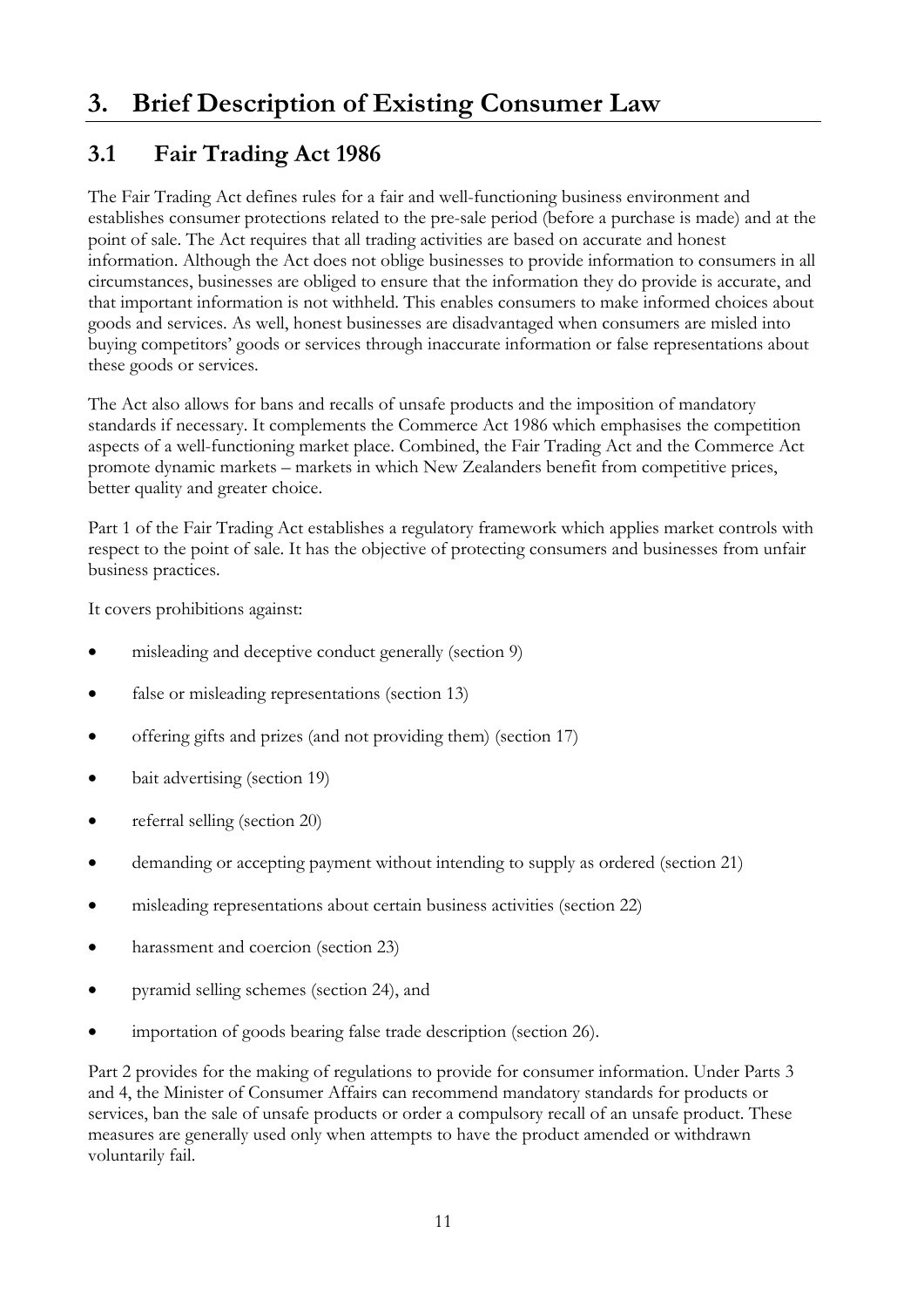<span id="page-12-0"></span>Additionally, section 51 of the Fair Trading Act provides that for goods exported from New Zealand for supply in China under the Conformity Cooperation Agreement<sup>[4](#page-12-0)</sup>, sections 10 (misleading conduct in relation to goods) and section 13 (false or misleading representations) apply. Any contravention of these sections is an offence and may authorise a warrant being issued in New Zealand to search a place in New Zealand if it is related to goods exported from New Zealand for supply in China.

## **Enforcement**

The Commerce Commission is responsible for monitoring and enforcement of the Fair Trading Act. Businesses and consumers can also seek their own remedies under the Act when its provisions are breached.

The Ministry of Consumer Affairs Measurement and Product Safety Service also has a general product safety monitoring role, particularly for goods where the safety risk is new and therefore no product safety standards exist.

New Zealand Customs Service controls the importation of goods subject to an unsafe goods notice. These are regarded as prohibited imports.

# **3.2 Consumer Guarantees Act 1993**

The Consumer Guarantees Act creates statutory guarantees that are automatically conferred each time a consumer purchases a good or a service from a supplier in trade. It provides for rights of redress against suppliers and manufacturers for any failure of those goods or services to comply with the guarantees which apply. Essentially, it covers consumer protection in the post-sale period (after a purchase is made). The right of redress against the supplier or manufacturer applies not only to the original consumer, but anyone (as long as that person meets the definition of consumer) who acquires the goods from or through the consumer.

# **Coverage of the Act**

The Consumer Guarantees Act applies generally and sets out guarantees that goods and services must meet when sold by someone in trade - that is, a retailer or a person providing a service – to a consumer. A consumer is anyone who acquires goods or services ordinarily acquired for personal, domestic or household use, and not for resupply or use in production or manufacture by a business. The goods and services the Act covers include:

- goods of a type that people ordinarily buy for personal or household use, such as clothes, washing machines, cars
- services of a type that people ordinarily have carried out for a personal or household purpose, such as car repairs, haircuts, drycleaning, painting or work done by a tradesperson
- new and used goods.

 $\overline{a}$ 

<sup>&</sup>lt;sup>4</sup> Agreement between the Government of New Zealand and the Government of the People's Republic of China on Cooperation in the Field of Conformity Assessment in Relation to Electrical and Electronic Equipment and Components, which is Annex 14 of the Free Trade Agreement between the Government of New Zealand and the Government of the People's Republic of China 2008.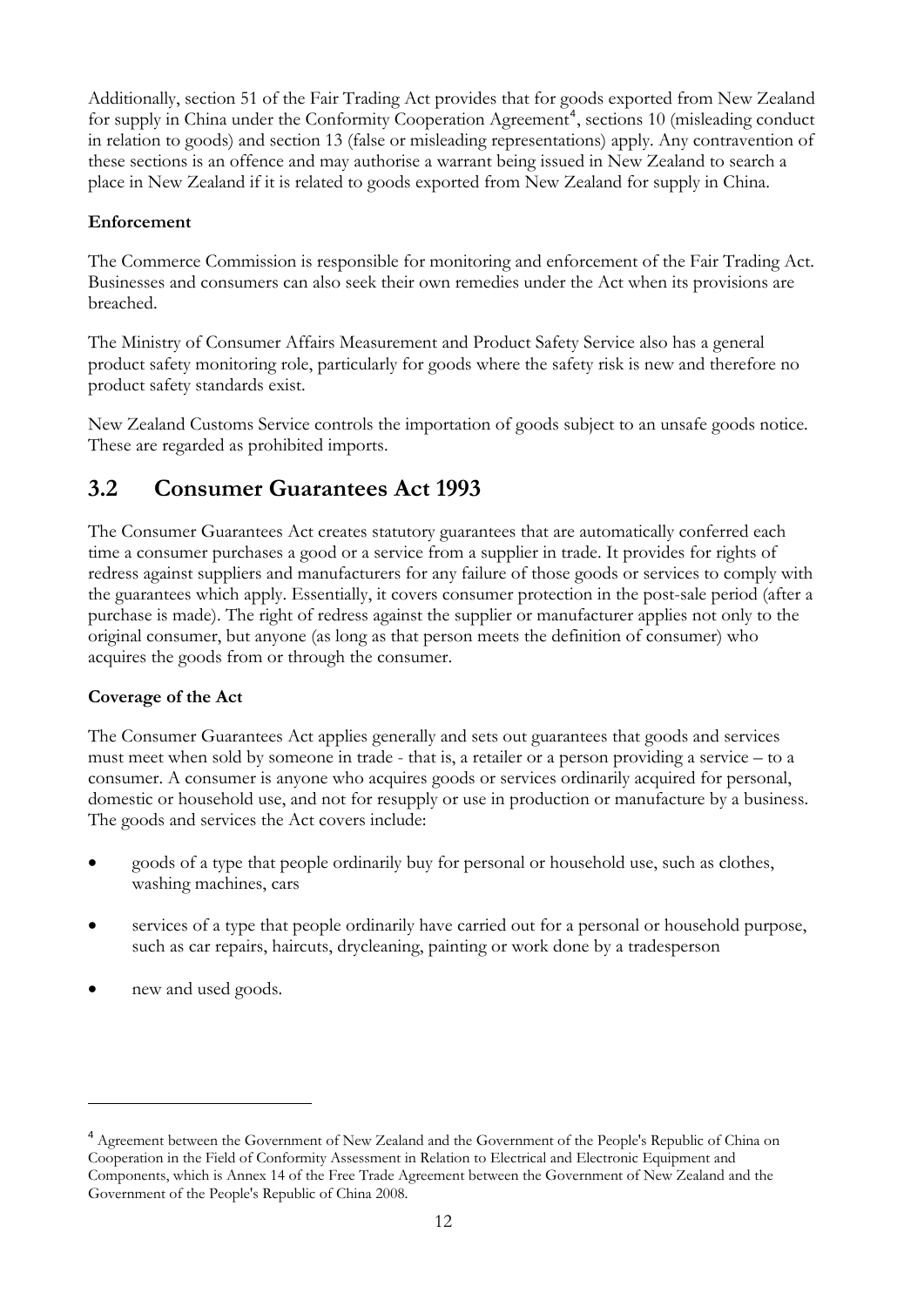<span id="page-13-0"></span>From 8 July 2003, the Act was amended to clarify that it applies to electricity, gas, water and computer software after a High Court case held that utilities were neither goods nor services under the Act.<sup>[5](#page-13-0)</sup>

The Act does not cover:

- goods supplied by auction or by competitive tender
- goods bought from a private seller
- goods of a type that people ordinarily buy for personal or household use, but which are bought by a business which has contracted out of the Act
- commercial goods (goods of a type that are ordinarily bought for use in offices, factories or farms which are likely covered by the Sale of Goods Act 1908)
- commercial services services of a kind that are ordinarily supplied to offices, factories or farms, for example, top-dressing, commercial property leases, commercial building maintenance, livestock transportation.

## **Guarantees**

 $\overline{a}$ 

The Act sets out guarantees for goods and services. Goods and services must meet these guarantees.

The statutory guarantees include guarantees as to:

- title and the right to sell goods free from any undisclosed security interest (section 5)
- acceptable quality (defined as fit for purpose, acceptable in appearance and finish, free from minor defects, safe and durable, to the standard a reasonable consumer would regard as acceptable having regard to the nature and price of the goods, any statements made on labels or packaging, any representation made by a supplier or manufacturer and any other relevant circumstances) (sections 6 and 7)
- fitness for particular purposes made known by the consumer or represented by the supplier (section 8)
- compliance with description (section 9)
- conformance with samples (section 10)
- reasonable price (where the price is not specified by the contract) (section 11)
- reasonable facilities for repairs and spare parts reasonably available (section 12)

<sup>5</sup> *Electricity Supply Association of New Zealand Inc v Commerce Commission* (1998) 6 NZBLC 102,555.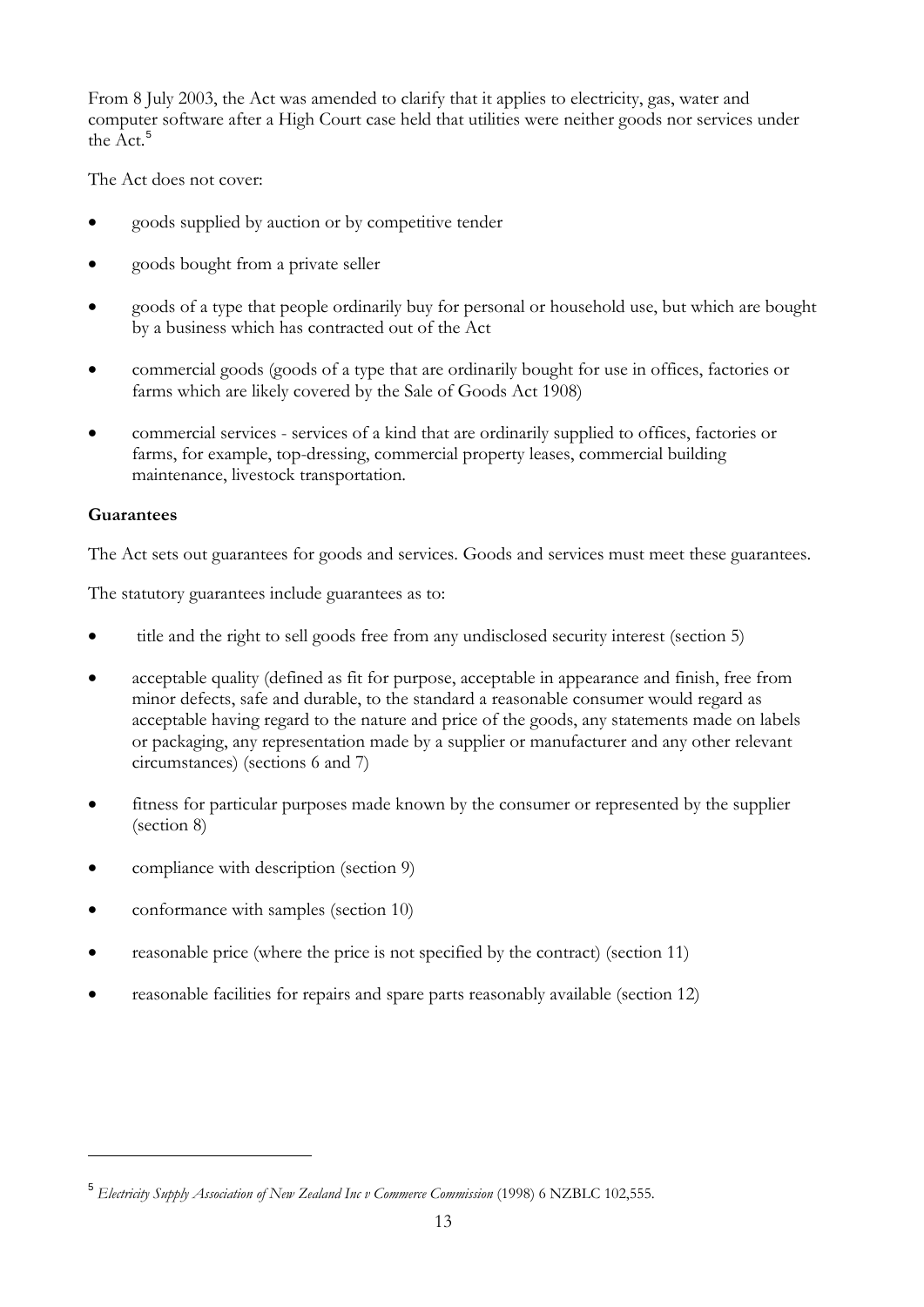## **Remedies**

## **Repair, replace or refund**

If goods do not comply with the guarantees provided under the Act, the consumer can require the supplier to remedy the failure. If the failure can be repaired, the supplier can repair the goods or replace the goods or refund money to the consumer. The consumer may require the supplier to remedy the failure within a reasonable time (section 18).

If the supplier refuses, neglects to do this or does not do so in a reasonable time, the consumer can have the failure remedied elsewhere and claim the cost from the supplier or reject the goods.

If the failure cannot be repaired or is of a substantial character, the consumer can reject the goods and the supplier must replace the goods with an identical or superior type, or refund the purchase price. The consumer may also keep the goods and claim compensation for the drop in value. The consumer can choose which of these remedies is most acceptable.

In the case of a failure that is of a substantial character and can be remedied, the consumer has two choices:

- to require the failure to be remedied; or
- to reject the goods.

## **Rejection of goods**

Where consumers reject the goods, they have to notify the supplier that they reject the goods and give the reasons for the rejection. The consumer is also obliged to return the goods to the supplier unless the cost of doing so is substantial.

Consumers cannot reject the goods after they have been satisfactorily repaired.

A consumer loses the right to reject goods if the right is not exercised within a reasonable period of time.

#### **Right of redress against the manufacturer**

Part III sets out the rights of redress for a consumer against a manufacturer. These rights are not as extensive as those against the supplier and are mainly restricted to claiming damages for any reduction in the value of the goods below the purchase price. The consumer has rights when the goods fail to comply with the statutory guarantees such as acceptable quality, access to repairs and spare parts, description of the goods, and express guarantee of the manufacturer.

#### **Consequential loss**

In all cases where consumers have a right of redress under the Act, they also have the right to obtain damages for any loss or damage resulting from the failure which was reasonably foreseeable as being likely to result from the failure. Damages can be claimed whether or not the failure was remedied, and whether or not the failure was of a substantial character.

#### **Enforcement**

The Act is self enforcing. This means the onus is on consumers if they wish to seek redress.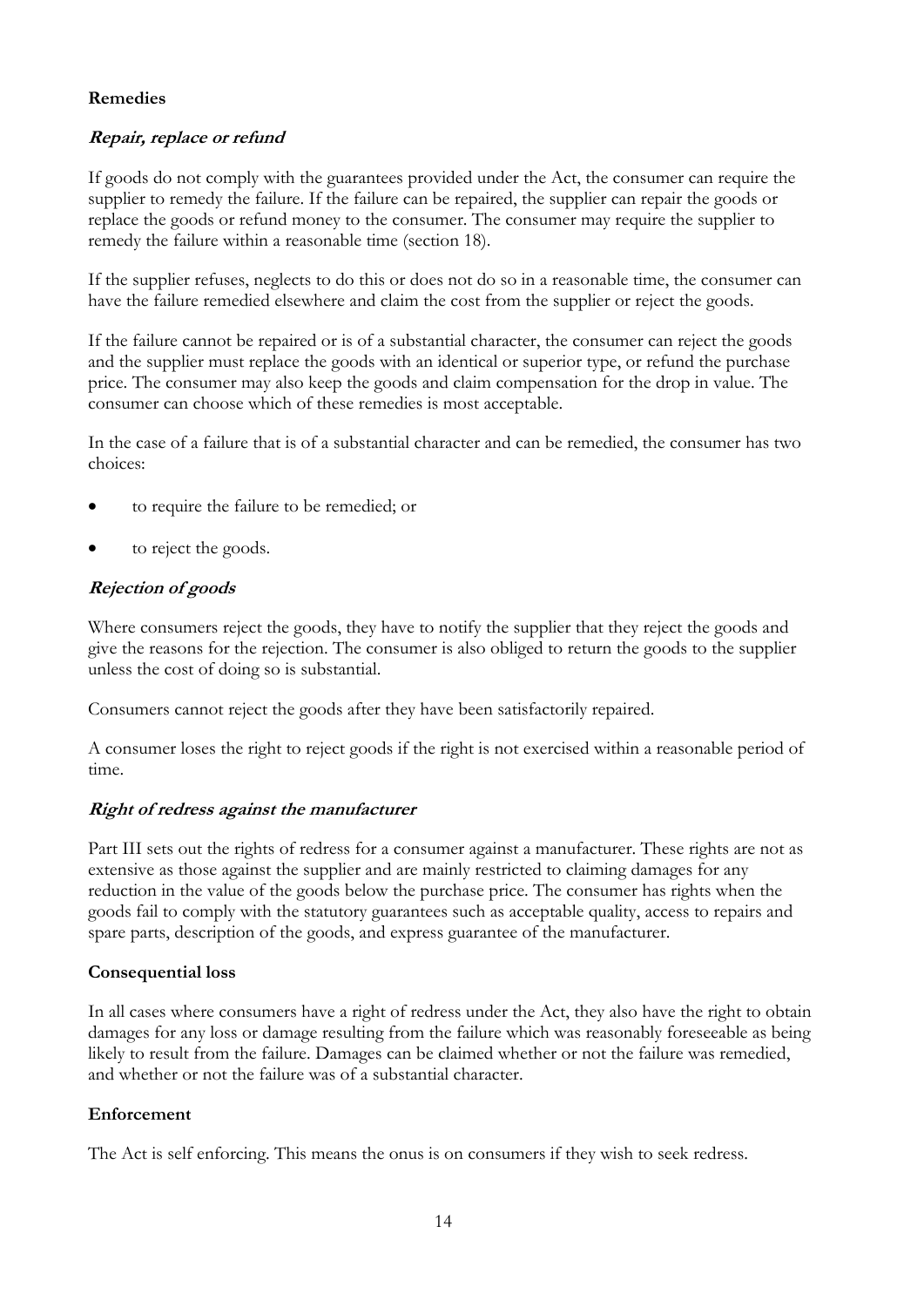# <span id="page-15-0"></span>**3.3 Weights and Measures Act 1987**

Correct weights and measures have been important to consumers and businesses throughout history, and they remain relevant in modern societies. The Weights and Measures Act protects New Zealand's system of metric weights and measures, and prescribes their use in the market place. It is aimed at ensuring that goods sold by weight, measure or number are traded fairly and in accordance with internationally recognised principles. The Act ensures fairness for consumers and business domestically and underpins the credibility of goods traded internationally. Consumers and businesses need to know they are getting what they pay for.

The Act provides the means by which consumers are assured of the correct quantity of goods sold by weight, measure or number. The Act includes provisions ensuring that goods are exchanged on the basis of recognised and accurate weights and measures essentially through reference to standards and their enforcement, requiring businesses to be aware of their obligations, and for accredited persons to oversee and maintain accuracy of weighing and measuring instruments and their use.

The Act also includes a consumer protection component which regulates against traders selling goods less than their stated weight, measure or number and against incorrectly stated weight, measure or number. However, the Act is largely about standards and their enforcement.

A significant part of administering and enforcing the Weights and Measures Act involves complying with international standards. This enables consumers and businesses worldwide to have greater confidence that the products they are purchasing meet the same measurement standards, whether they are locally produced, exported or imported. Alignment with international convention makes it easier for New Zealand to work with other jurisdictions on weights and measures matters.

# **Enforcement**

This Act is enforced by the Ministry of Consumer Affairs. The enforcement work is undertaken by appointed inspectors; and verification and certification work is carried out by inspectors and third party verifiers known as accredited persons.

# **3.4 Auctioneers Act 1928**

The Auctioneers Act has the objective of protecting consumers from financial loss caused by unreliable or incompetent auctioneers. Auctioneers are required to be licensed under the Act to undertake auctioneering services. Exceptions are that the Real Estate Agents Act 2008 allows individuals licensed under that Act to sell or offer to sell any land without having to also be licensed under the Auctioneers Act; and motor vehicle auctioneers can choose to be registered under the Motor Vehicle Sales Act 2003.

The Act specifies how a person becomes a licensed auctioneer. Entry to the occupation is dependent upon applicants being able to satisfy a District Court Judge that they are "fit and proper" and financially secure.

Section 43 of the Act provides for the making of regulations for licensing auctioneers. The Act also details offences and their resulting penalties.

The Auctioneers Act defines what an auction is for the purpose of the occupational regulation of auctioneers, but it does not include any other rules or protections for consumers buying goods by auction. Under section 2 of the Act, a sale by auction involves,

"*the selling of property of any kind … by outcry, by the auctioneer saying 'I'll take' and commencing at a higher figure and going to a lower figure, by what is known as Dutch auction, knocking-down of hammer … or any*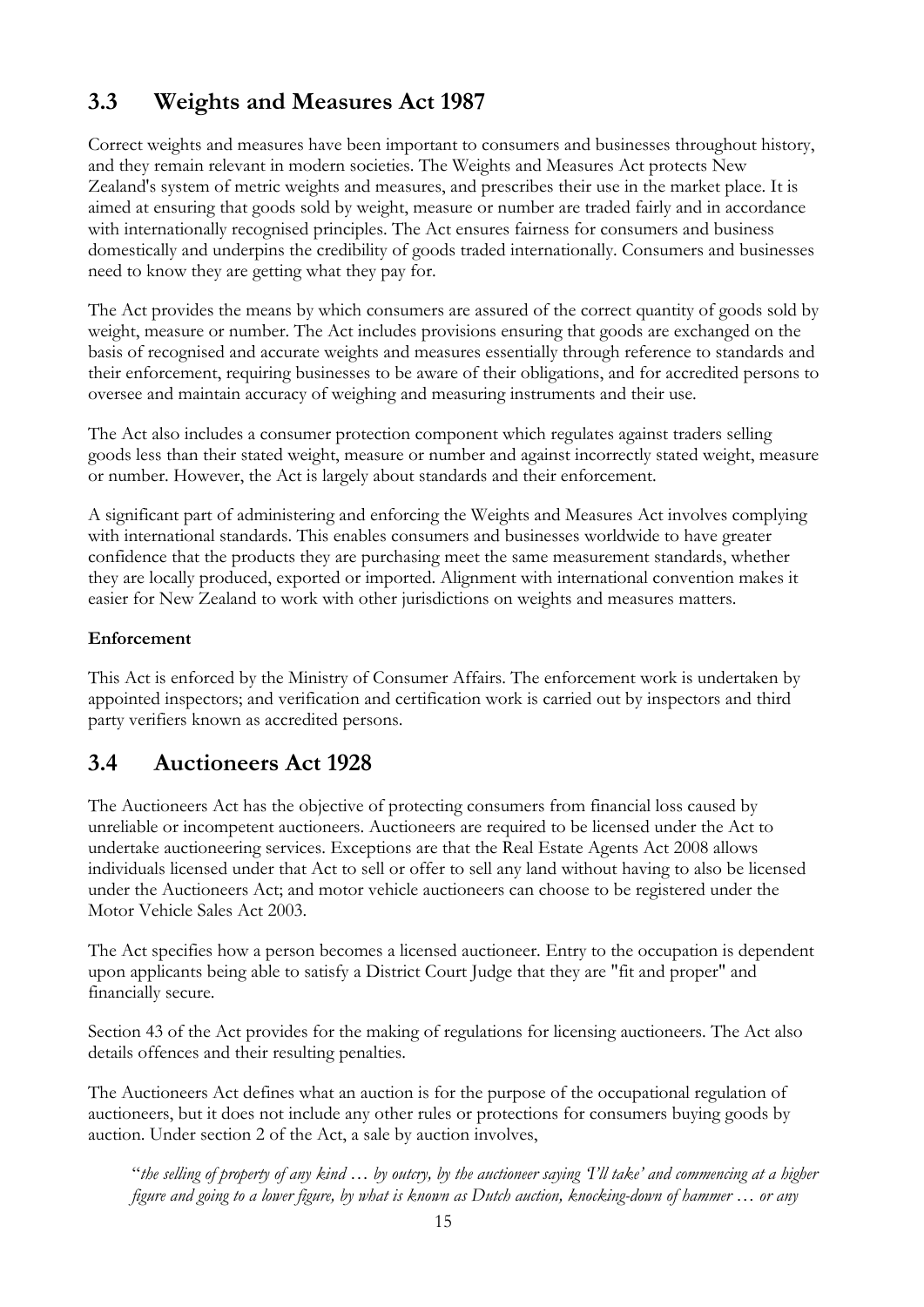<span id="page-16-0"></span>*other mode whereby the highest, the lowest, or any bidder is the purchaser, or whereby the first person who claims the property submitted for sale at a certain price named by the person acting as auctioneer is the purchaser, or where there is a competition for the purchase of any property … in any way commonly known and understood to be by way of auction …*" [6](#page-16-0)

To further clarify this definition, "outcry" is also defined in section 2 of the Act as "any request … made … by means of signs, speech, or otherwise in the presence of not less than 6 people by any person for the purpose of selling any property offered or available for sale …"

Types of property commonly sold by auctions include general chattels, art, livestock, fresh produce, motor vehicles and real estate.

The actual rules for conducting auctions of goods are in the Sale of Goods Act 1908, and a similar section covering the sale by auction of land is found in the Property Law Act 2007. These provisions are based on the Sale of Goods Act 1893 from the United Kingdom, and similar provisions are still in force in the United Kingdom, Canada, and Australia. In New Zealand, these rules apply to the exclusion of the Consumer Guarantees Act, which specifically does not apply to goods supplied at auctions and competitive tenders under section 41(3).

# **Enforcement**

The Act is enforced by the New Zealand Police, and it also allows for private or self-enforcement.

# **3.5 Door to Door Sales Act 1967**

The Door to Door Sales Act regulates agreements for the sale of goods and services on credit entered into at places other than appropriate trade premises. The Act only covers sales initiated by the seller.

A credit agreement is defined under the Act as any credit sale agreement, hire purchase agreement or hiring agreement under which the vendor sells, lets, hires or bails the goods that are the subject of the agreement in the vendor's ordinary course of business. Some exceptions apply.

The term "appropriate trade premises" is defined in the Act in relation to the supply of goods as those premises where "the vendor normally carries on a business" or where similar goods are "normally offered or exposed for sale in the course of a business carried on at those premises." Similarly, in respect of services, the term "appropriate trade premises" is defined as "premises... at which the vendor or any bank, solicitor, or chartered accountant normally carries on business."

Typically, the Door to Door Sales Act applies to sales in the home that result from uninvited traders calling with goods or services for sale.

The Act provides consumers faced with this type of selling method with legal protection in the form of a cooling-off period. The Act allows the consumer seven days after the making of an agreement to cancel the contract by notice in writing. The Act also provides that the seller must disclose to the consumer the rights of cancellation in a written statement and that the contract is unenforceable if the disclosure requirement is not met.

The Door to Door Sales Act was enacted to mitigate the detrimental effects of high pressure sales tactics to induce sales in captive environments where the customer cannot simply walk away. At the time the legislation was developed, the Act was drawn up largely in response to door to door sales of

 $\overline{a}$ 

<sup>6</sup> Auctioneers Act 1928, section 2.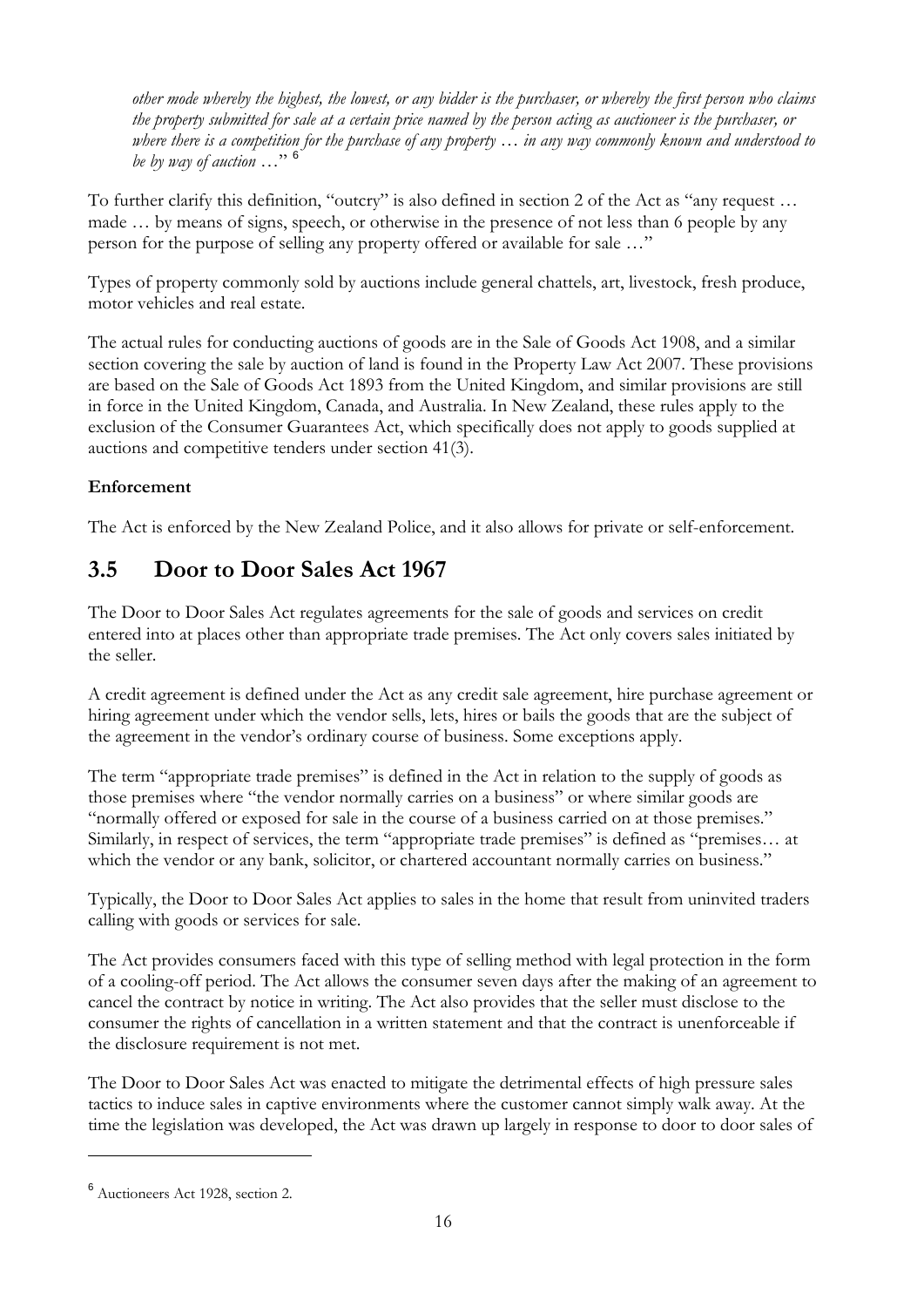<span id="page-17-0"></span>encyclopaedias; however, the same issues remain today with different products – particularly vacuum cleaners, house cladding, educational software, electricity and telecommunications services.

# **Enforcement**

This Act is self-enforcing.

# **3.6 Layby Sales Act 1971**

The Layby Sales Act sets out a clear set of principles governing goods put on layby. Layby means that a consumer pays instalments towards the cost of the good (and in this way gains title to the good) but does not take possession of the good until the full cost has been paid. Sellers do not necessarily have to physically have the good in their possession during the payment period, but are responsible for that good until it is passed to the consumer. The Act facilitates the "holding" of goods for consumers.

The Layby Sales Act is part of the Sale of Goods Act 1908, but amends this Act to reduce risks to consumers and sellers, under layby sales, from situations such as insolvency, non-payment and noncollection, where possession remains with the seller.

The Layby Sales Act only relates to consumer retail sales and does not apply to layby sales over \$7,500 or to a motor vehicle being sold by a registered motor vehicle trader.

# **Enforcement**

This Act is self-enforcing.

# **3.7 Unsolicited Goods and Services Act 1975**

The Unsolicited Goods and Services Act provides protection for people (consumers and businesses) who receive unsolicited goods or invoices for unordered goods or services.

The Act establishes that unsolicited goods sent to a person remain the property of the sender until the consumer accepts them, does something contrary to the sender's ownership (i.e. disposes of them), or the sender recovers them. If the sender does not recover the goods within times specified in the Act, the goods become an unconditional gift to the consumer. These provisions limit the person receiving the goods' liability for goods sent to them without prior request (i.e. goods which are "unsolicited").

There is a prohibition on sending invoices to people for goods or services they have not ordered unless the sender has a reasonable belief that they are entitled to payment. This limits a sender's ability to seek payment for unordered goods or services. The Act also prohibits senders from demanding or using threats to elicit payment for unsolicited goods unless they have reasonable cause to believe they have a right to payment, for example, senders cannot threaten or take legal action or debt collection processes for payment for unsolicited goods. The Act also enables certain services to be specified by regulations so prior written consent must be obtained by the service provider before the service can be charged for.

These provisions place the onus on the sender to establish their right to payment. The maximum fine for invoicing or demanding payment without an established right is \$1,000 and \$1,500 for threats to elicit payment. Penalties, up to \$300, can be imposed on persons ordering goods for others without their authority.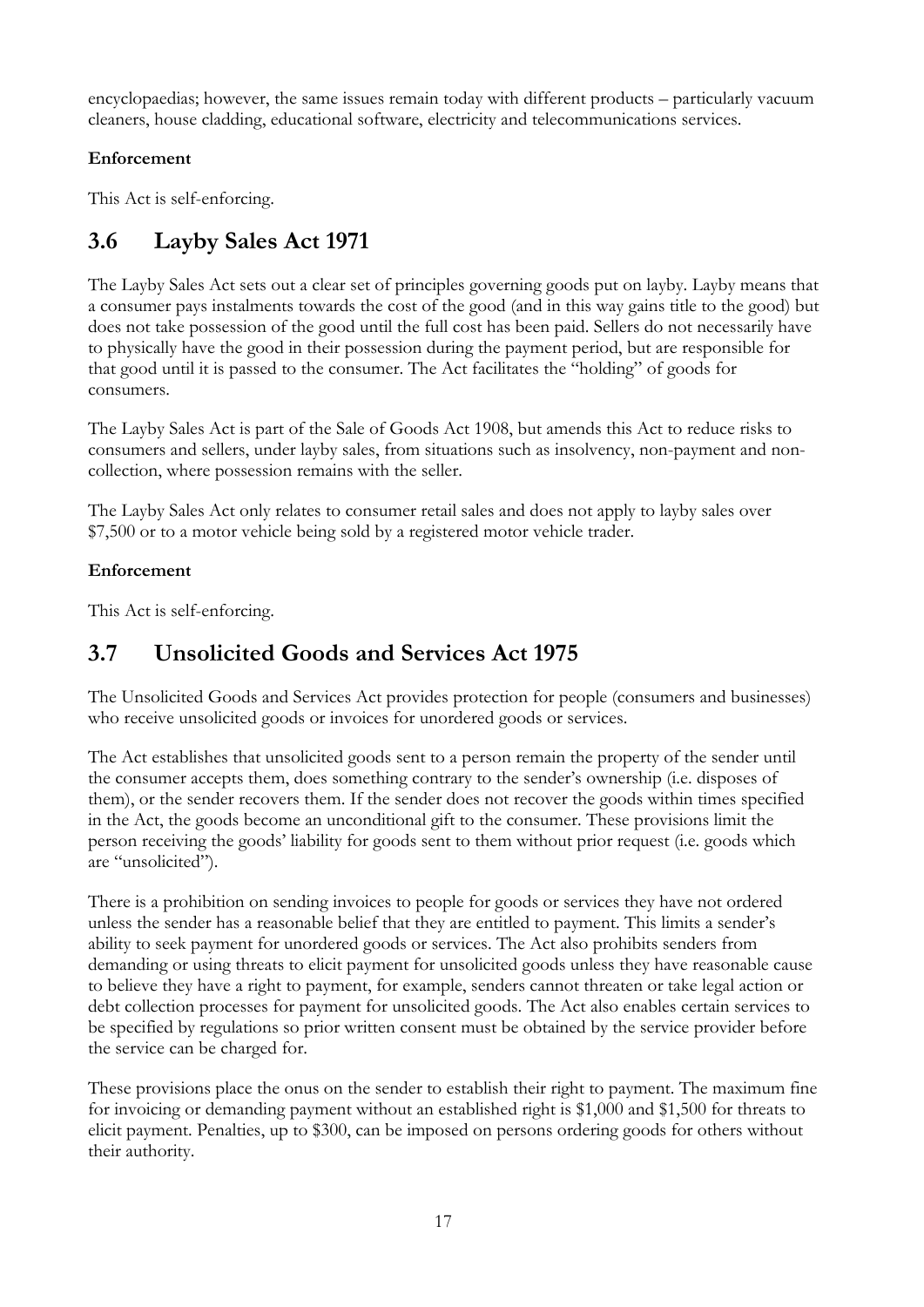The Unsolicited Goods and Services Act also includes provisions that can be used to remove the ability for proceedings to be taken in a New Zealand Court to enforce payment for unsolicited goods or services provided overseas.

## **Enforcement**

This Act is enforced by the Commerce Commission.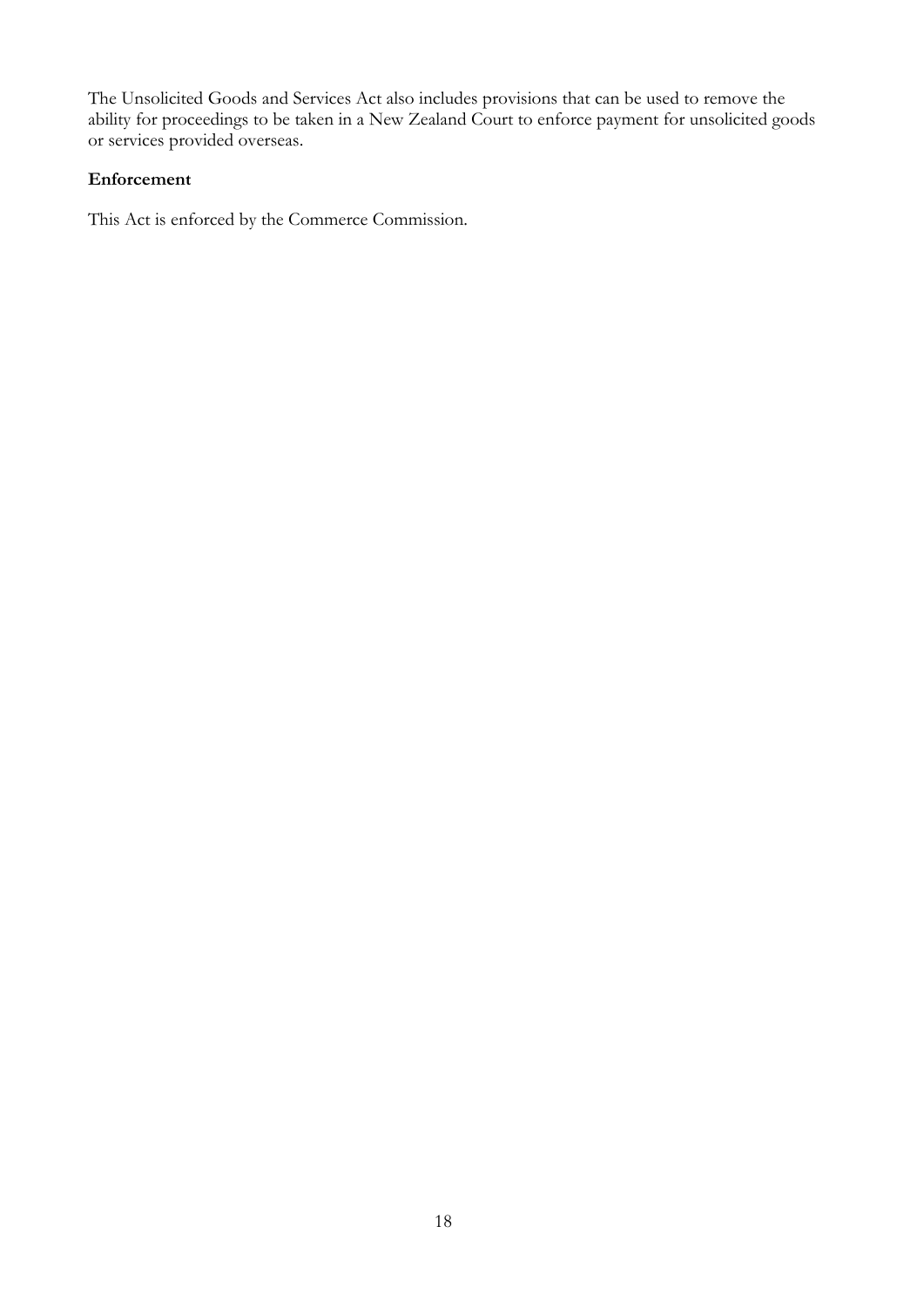# <span id="page-19-0"></span>**4. Going Forward: The Essential Elements of Consumer Law**

The following table sets out at a high level the essential elements that consumer law must cover (indicated by the headings in bold in the table) and possible areas that come under each of the elements. The matters not covered in existing law are in a grey shade.

In summary, consumer law needs to be clear in terms of the outcomes or underlying principles it seeks to deliver. These may be set out in purpose statements or other statements of the objectives of the legislation.

At its core, consumer law concerns protection against:

- unfair commercial practices
- selling under duress
- unsafe products.

Consumer law also may establish protections through defining trader obligations for specific situations, such as supplying goods by weight or measure.

Consumer law also concerns the empowerment of consumers. In this regard, it should cover:

- information provision to assist consumer decision-making
- guarantees and associated enforcement provisions to enable redress when a transaction does not meet reasonable expectations.

Consumer law must also include appropriate enforcement and penalty provisions to ensure compliance.

The following sections of the report discuss those elements of consumer law that already exist and their ongoing relevance; as well as possible additional consumer law provisions. The discussion is arranged under the headings as set out in the table.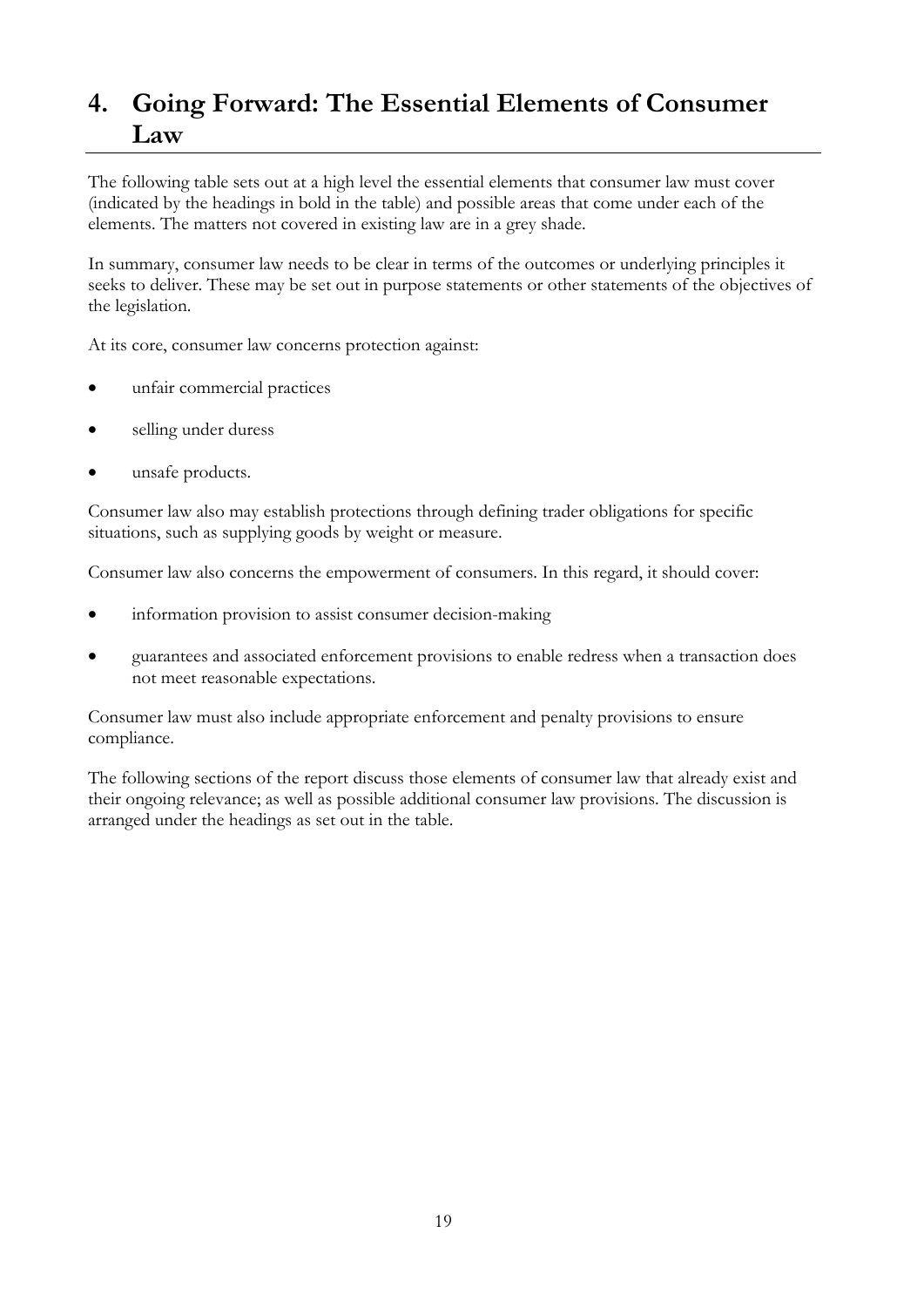# **Essential elements and possible areas to be covered by consumer law**

| Principles/Purpose statement(s)                                                                                                                                                                                                                                                  |                                                                                                                                |                                                                                       |                                                        |                                                                              |                              |  |  |  |  |  |
|----------------------------------------------------------------------------------------------------------------------------------------------------------------------------------------------------------------------------------------------------------------------------------|--------------------------------------------------------------------------------------------------------------------------------|---------------------------------------------------------------------------------------|--------------------------------------------------------|------------------------------------------------------------------------------|------------------------------|--|--|--|--|--|
| <b>Restrictions on unfair</b><br>commercial practices                                                                                                                                                                                                                            | Selling and duress                                                                                                             | Product safety                                                                        | Information to assist<br>consumer decision-<br>making  | <b>Trader obligations</b>                                                    | <b>Consumer guarantees</b>   |  |  |  |  |  |
| • May not make misleading<br>and deceptive or false<br>representations<br>• Unfair practices prohibited<br>e.g. bait advertising,<br>pyramid selling<br>Unfair contract terms may<br>$\bullet$<br>be voided<br>May not make claims which<br>$\bullet$<br>cannot be substantiated | • Door to Door Sales<br><b>Direct Selling</b><br>$\bullet$<br>• Unsolicited Goods<br>and Services<br>Unconscionable<br>Conduct | • Unsafe Goods<br><b>Notices</b><br><b>Product Safety</b><br>$\bullet$<br>Regulations | • Consumer Information<br><b>Standards Regulations</b> | • Layby Sales<br>• Weights and Measures<br>• Carriage of Goods<br>• Auctions | • Consumer Guarantees<br>Act |  |  |  |  |  |
| <b>Enforcement</b> tools                                                                                                                                                                                                                                                         |                                                                                                                                | <b>Enforcement approaches</b>                                                         |                                                        |                                                                              |                              |  |  |  |  |  |
| • Criminal and Civil Penalties                                                                                                                                                                                                                                                   |                                                                                                                                | • Commerce Commission                                                                 |                                                        |                                                                              |                              |  |  |  |  |  |
| • Court Enforceable Undertakings                                                                                                                                                                                                                                                 |                                                                                                                                | • Self-enforcement                                                                    |                                                        |                                                                              |                              |  |  |  |  |  |
| · Banning Orders                                                                                                                                                                                                                                                                 |                                                                                                                                | • Measurement and Product Safety Service MCA                                          |                                                        |                                                                              |                              |  |  |  |  |  |
| • International Co-operation and Information Sharing                                                                                                                                                                                                                             |                                                                                                                                |                                                                                       |                                                        |                                                                              |                              |  |  |  |  |  |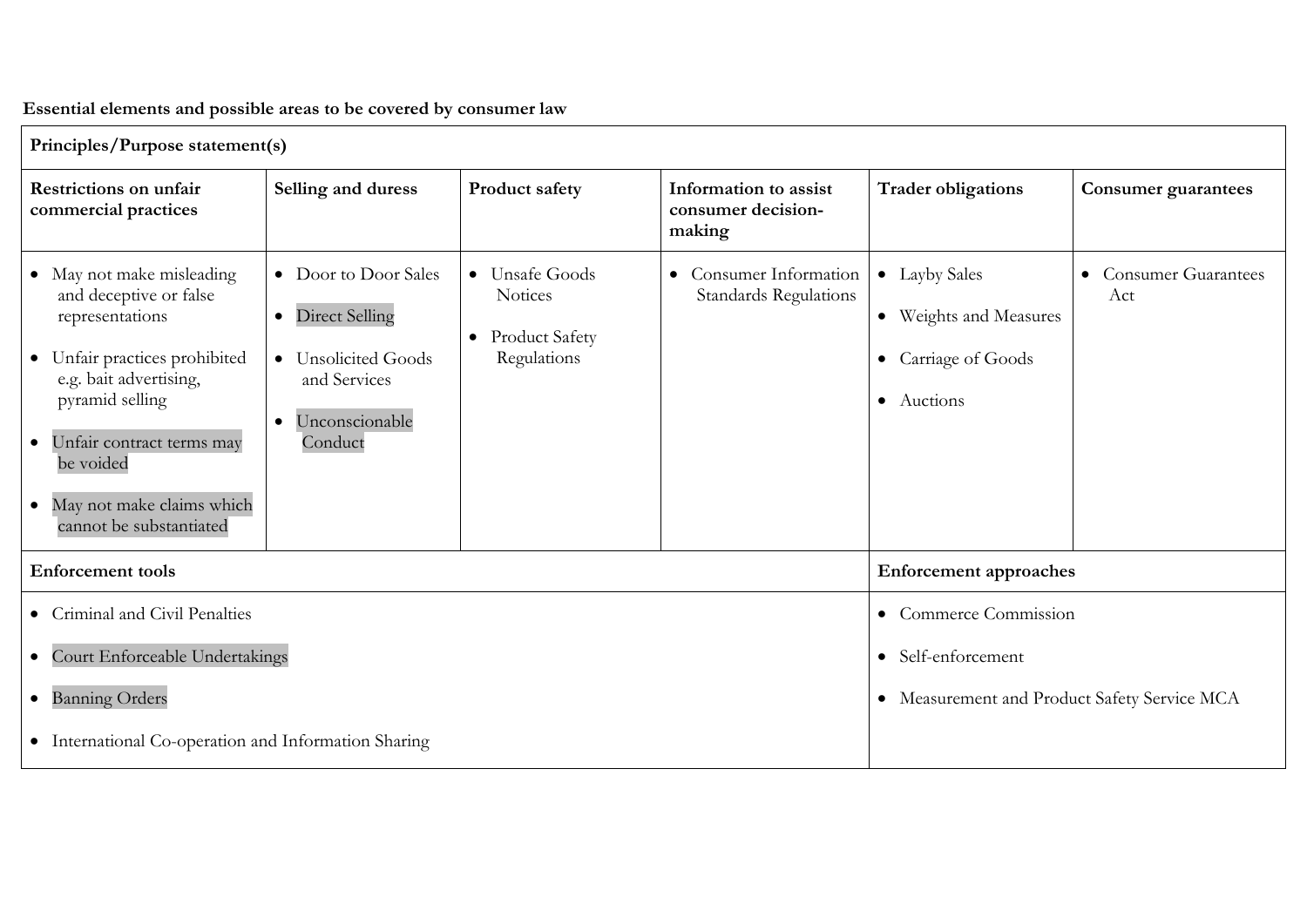# <span id="page-21-0"></span>**5. Principles-Based Law**

Principles-based law refers to including relatively high-level objectives and principles in Acts of Parliament, without delving into over-prescriptive details.

The advantage of principles-based law is that its purpose and objectives are clear, and affected parties have the opportunity to determine how they will comply with the principles without necessarily having to follow detailed and intrusive rules. The intention is that principles-based law is outcomes focussed and easier to comply with for businesses in particular. The intended outcomes for consumers/citizens and businesses are clearer.

Modern New Zealand legislation tends to be principles-based, with carefully crafted "purpose" sections and rules that apply at a relatively general level. The function of purpose sections is to provide a guide to interpreting the law for its users, as well as for the courts when they are required to apply the law. Regulations and other delegated legislation which sit below the primary Act of Parliament are then used, as necessary, to set out more prescriptive and detailed rules.

None of the laws being considered in the review of consumer law have purpose sections that can be described as principles-based. For the most part this reflects the age of the legislation, with most being at least 20 years old.

The Fair Trading Act and the Consumer Guarantees Act include reasonably high-level rules rather than detailed requirements, but neither of them have modern purpose sections. Introducing purpose sections to these Acts is an option for modernising them, and moving them further in the direction of principles-based legislation. Amending existing consumer law to make it more principles-based would simplify and assist consolidation of existing consumer law.

The policy underpinning consumer law is essentially based on the concept that both consumers individually and the economy as a whole benefit from consumers making effective purchasing choices from a range of competing goods and services. In order to make effective choices, consumers need to have access to good and accurate information and to be able to make their decisions without undue or unfair pressure.

Consumer law is largely focussed on ensuring that these essential pre-conditions for good decisionmaking exist and that an environment exists in which consumers can transact with confidence. When products and services do not live up to the expectations created by the information provided by the supplier, consumers can hold these suppliers to account.

We have described laws creating rights for disappointed consumers to take action themselves as being "self-enforcing" in this discussion document. The remedies available to individuals or other private parties generally provide for breaches to be mitigated or stopped, or for damages or losses to be compensated. These types of remedies are available through the courts (including the Disputes Tribunal) in their civil jurisdiction.

In some cases, the government enforces the law on behalf of consumers (through the Commerce Commission and the Ministry of Consumer Affairs Measurement and Product Safety Service (MAPSS)). Public enforcement involves punitive sanctions (fines) where there is a perceived public harm or an offence rather than individual "private" harms. There is usually some moral wrongdoing underpinning offences enforceable by regulators under consumer laws, and enforcement is technically through the courts' criminal jurisdiction.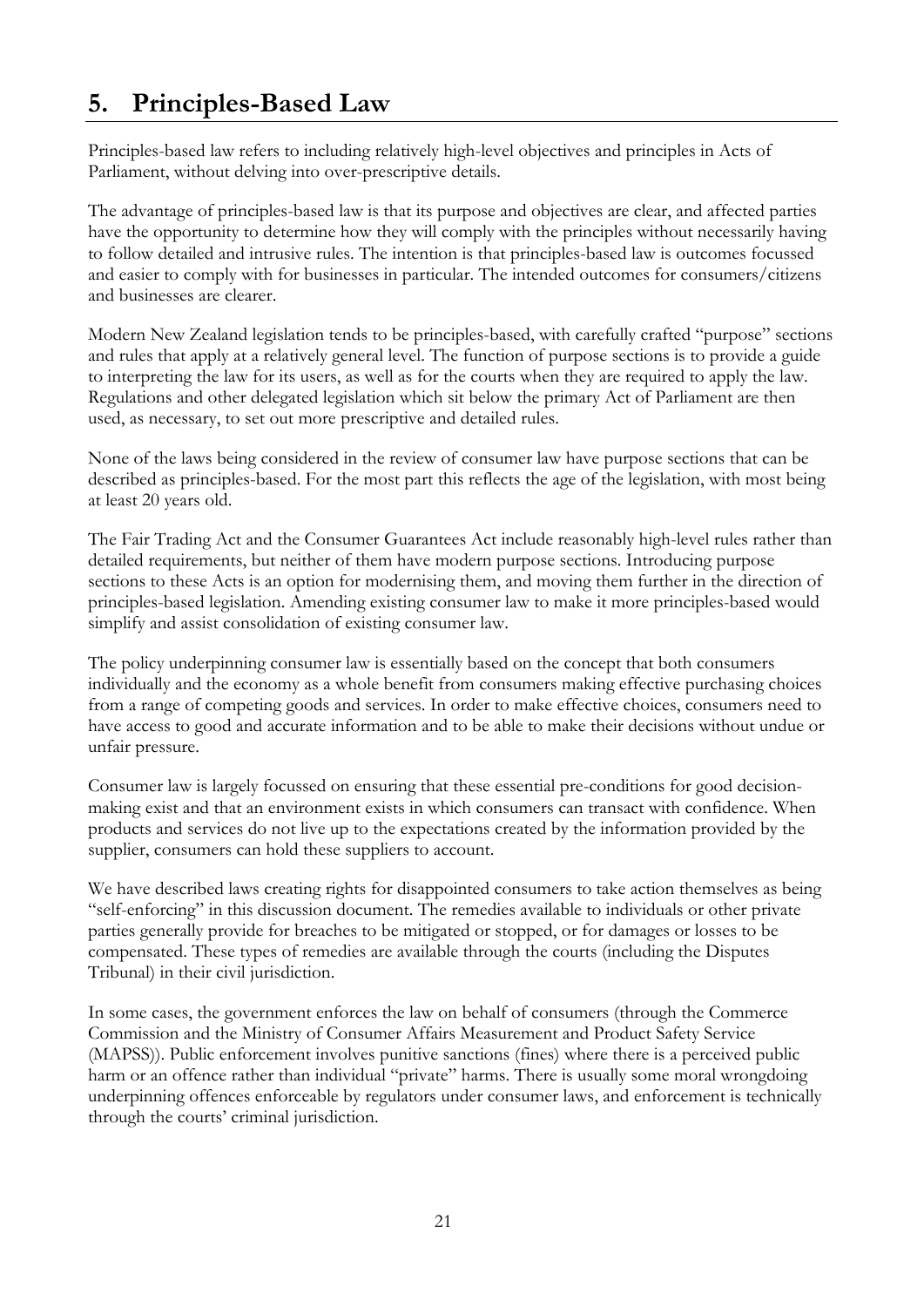<span id="page-22-0"></span>The outcome sought from consumer law is confident consumers, such that:

- when a consumer purchases a product or service, his/her reasonable expectations are met; and
- consumers know there is access to redress if their reasonable expectations are not met; and
- consumers and suppliers have confidence in market rules.

## **Possible purpose statement for the Fair Trading Act**

 $\overline{a}$ 

A possible purpose statement (the preferred option) for an enhanced Fair Trading Act, that encapsulates these policy principles and that would clearly state the principles of the legislation, is along the lines of:

*"To promote consumer well being by fostering effective competition and enabling the confident participation of consumers in markets in which both consumers and suppliers trade fairly and in good faith." [7](#page-22-0)*

This purpose statement points to a responsibility on both the supplier and consumer to undertake fair and honest transactions. It is very similar to the objective for consumer policy recommended by the Australian Productivity Commission in its 2007 review of Australian Consumer Law, which has been a key catalyst for the Australian Consumer Law reforms.

The Productivity Commission's overarching objective, slightly modified, was adopted in 2008 by the Australian Ministerial Council on Consumer Affairs (MCCA), which includes the New Zealand Minister of Consumer Affairs. MCCA added reference in the primary objective to the empowerment and protection of consumers, and removed the reference to consumers and suppliers trading in good faith.

The consumer policy objective agreed by MCCA, and which was subsequently endorsed by the Coalition of Australian Governments (COAG) is:

 "*To improve consumer well being through consumer empowerment and protection fostering effective competition and enabling confident participation of consumers in markets in which consumers and suppliers trade fairly*." [8](#page-22-0)

The Australian Consumer Law does not include the high-level policy objective from the Productivity Commission or MCCA, but the MCCA objective was included in the Intergovernmental Agreement which supports the Australian Consumer Law.

The MCCA policy objective is a possible alternative to the Productivity Commission policy objective as a basis for a purpose statement for the Fair Trading Act. The MCCA policy objective would have the possible advantage of closer alignment with Australia – although the Australian Consumer Law does not include this as a purpose statement. A possible disadvantage is that it emphasises consumer empowerment, protection and confident participation and gives less emphasis to the importance of good faith in the law.

<sup>&</sup>lt;sup>7</sup> Final drafting of any purpose statement will be undertaken by the Parliamentary Counsel Office. The suggested purpose statements in this discussion document are thus indicative only to allow for consultation and discussion regarding their general direction.

<sup>&</sup>lt;sup>8</sup> COAG decision of 2 October 2008 and reflected in the Intergovernmental Agreement for an Australian Consumer Law signed on 2 July 2009, reference [http://www.coag.gov.au/coag\\_meeting\\_outcomes/2008-10-02/index.cfm#regulat](http://www.coag.gov.au/coag_meeting_outcomes/2008-10-02/index.cfm#regulat) and [http://www.coag.gov.au/coag\\_meeting\\_outcomes/2009-07-02/index.cfm#regulatory.](http://www.coag.gov.au/coag_meeting_outcomes/2009-07-02/index.cfm#regulatory)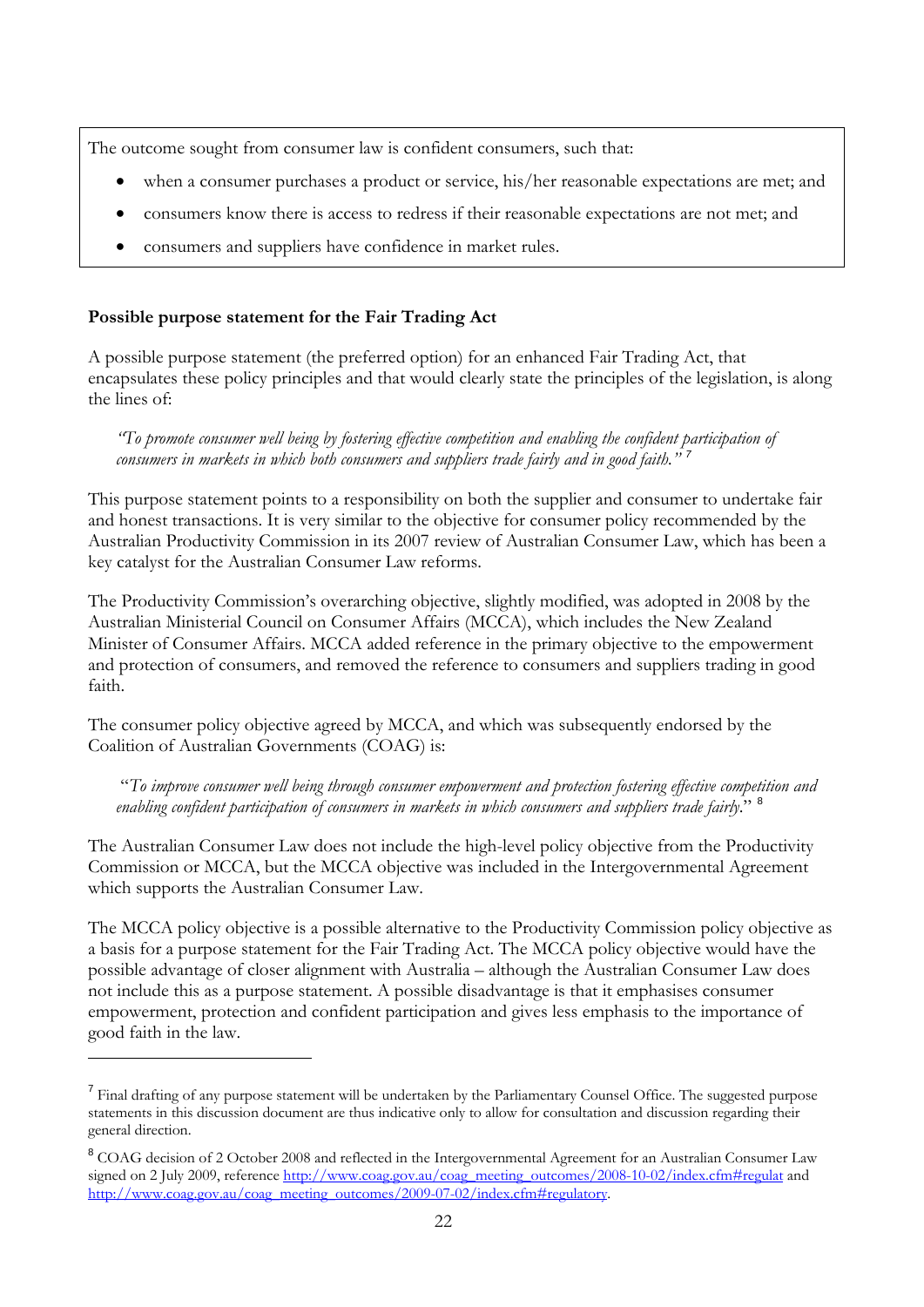The options discussed in this paper include enhancing the Fair Trading Act by incorporating various other Acts in it. The optional purpose statements for the Fair Trading Act could be included in the Fair Trading Act, whether or not parts covering the matters in other Acts, including the current Weights and Measures Act and Consumer Guarantees Act, are also added to the Fair Trading Act.

## **Possible purpose statement for the Weights and Measures Act**

If the Weights and Measures Act remains separate from an enhanced Fair Trading Act, a possible purpose statement for the Weights and Measures Act could be along the lines of:

*"To promote consumer and business confidence and effective market competition through ensuring goods are exchanged using accurate measurement, and regulating measuring instruments in use for trade."* 

Wording along these lines makes clear the overall outcomes sought from the Weights and Measures Act, being consumer and business confidence and well-functioning markets. Essentially, the wording notes that the Weights and Measures Act is important business legislation intended to regulate market conduct and result in honest outcomes for consumers and businesses as regards weight and measure of goods.

The wording also covers the important regulatory functions of the Act.

This possible purpose statement relates well to the Act's quite prescriptive provisions which concern achieving certainty for consumers and a level playing field for businesses.

## **Possible purpose statement for the Consumer Guarantees Act**

If the Consumer Guarantees Act remains separate from an enhanced Fair Trading Act, a possible purpose statement could be along the lines of:

*"To promote consumer well being in markets by:* 

*a) defining rights that give consumers confidence that their reasonable expectations about a good or service provided by a supplier or manufacturer will be met, including expectations about the good or service's performance, quality, purpose, or safety; and* 

*b) defining rights for consumers to seek redress from a supplier or manufacturer where those reasonable expectations have not been met."* 

This possible purpose statement has been worded to complement the wording of the possible Fair Trading Act purpose statements referred to above. The suggested options refer to promoting consumer well being in markets and consumer confidence. The wording draws attention to the Act providing rights to consumers with respect to goods and services purchased and to the obligations on suppliers and manufacturers to provide redress to consumers when these rights are not met. The rights concern the reasonable expectation that goods and services purchased will be safe, will meet performance and quality expectations and will meet the intended purpose the consumer has made known or the supplier has represented they are or will be fit for.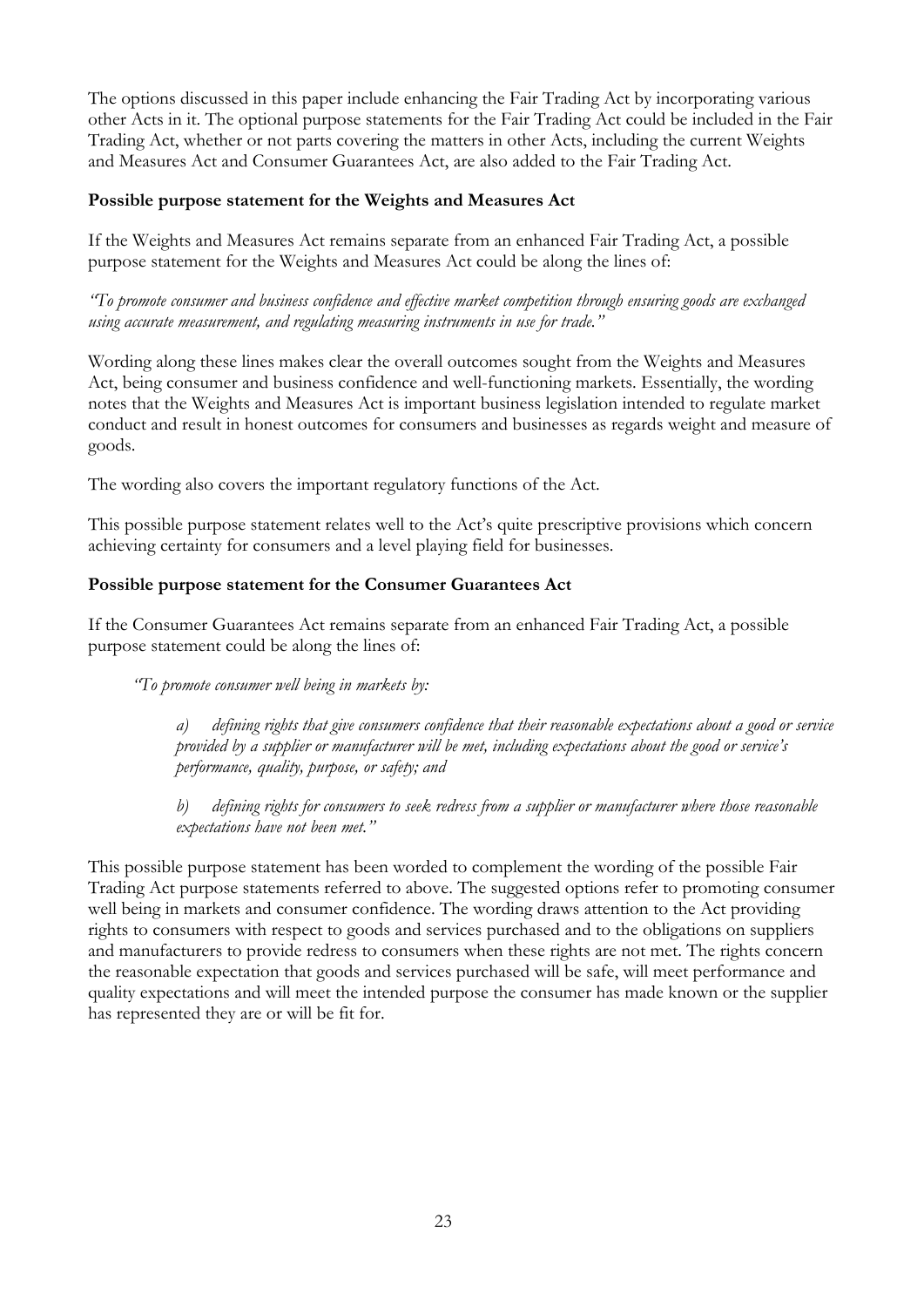## **Additional objectives of consumer law**

The Australian Productivity Commission also suggested six operational objectives for consumer policy in Australia:

*"The consumer policy framework should efficiently and effectively aim to:* 

- *ensure that consumers are sufficiently well informed to benefit from and stimulate effective competition;*
- *ensure that goods and services are safe and fit for the purposes for which they were sold;*
- *prevent practices that are unfair;*
- *meet the needs of those consumers who are most vulnerable or are at the greatest disadvantage;*
- *provide accessible and timely redress where consumer detriment has occurred; and*
- *promote proportionate, risk-based enforcement."*

One possible approach is to include all or some of these objectives in the Fair Trading Act, the Weights and Measures Act and the Consumer Guarantees Act, in addition to the purpose statements.

## **Good faith**

As noted above, the Australian Productivity Commission included in its suggested overarching policy objective for consumer law the concept of the confident participation of consumers in markets in which both consumers and suppliers trade fairly *and in good faith*.

The reference to good faith was controversial, and in the end it was omitted from the policy objective adopted by the Ministerial Council for Consumer Affairs. The difficulty with the concept of good faith is that the courts in countries like the United Kingdom, Australia and New Zealand have struggled to attach a coherent or principled meaning to the words. The concept has long been applied in civil law jurisdictions, and it is included in the United States of America's Uniform Commercial Code, but it does not fit easily with the underlying philosophies of the common law. The principles of freedom of contract and "let the buyer beware" are foundation planks of the common law of contract, and the intervening principle of "good faith" is foreign to the common law.

While the common law courts have struggled with the definition of "good faith", or its meaning in particular circumstances, references to the good faith principle have become increasingly common in cases and academic writing. For example, modern Australian and New Zealand courts are generally reluctant to decide that an express agreement between parties to conduct themselves in good faith has no meaning at all, when that was less likely to have been so in earlier cases.

The controversial issue for contemporary cases (and academic consideration) is whether a general duty to act in good faith should be implied in commercial contracts generally, or in particular types of contracts, irrespective of what the contracts might say. The difficulty with this approach is that contract law is theoretically based on the agreements parties make between themselves, and implying terms which the parties have not in fact agreed to always strains the underlying model. The problem of the courts deciding on whether or not a general duty of good faith should be implied is exacerbated by the inability of the courts to agree on a consistent definition of what good faith actually means.

Imposing good faith obligations through legislation avoids the difficulty of the courts speculating on what the parties might have agreed to in their contracts, but the difficulty of determining what good faith means in any given situation remains. In general terms, good faith involves parties acting fairly and honestly towards each other. It may also involve behaving reasonably, meeting the other party's reasonable expectations, or acting in accordance with prevailing community standards. Acting in good faith may simply (if unhelpfully) involve not acting in bad faith.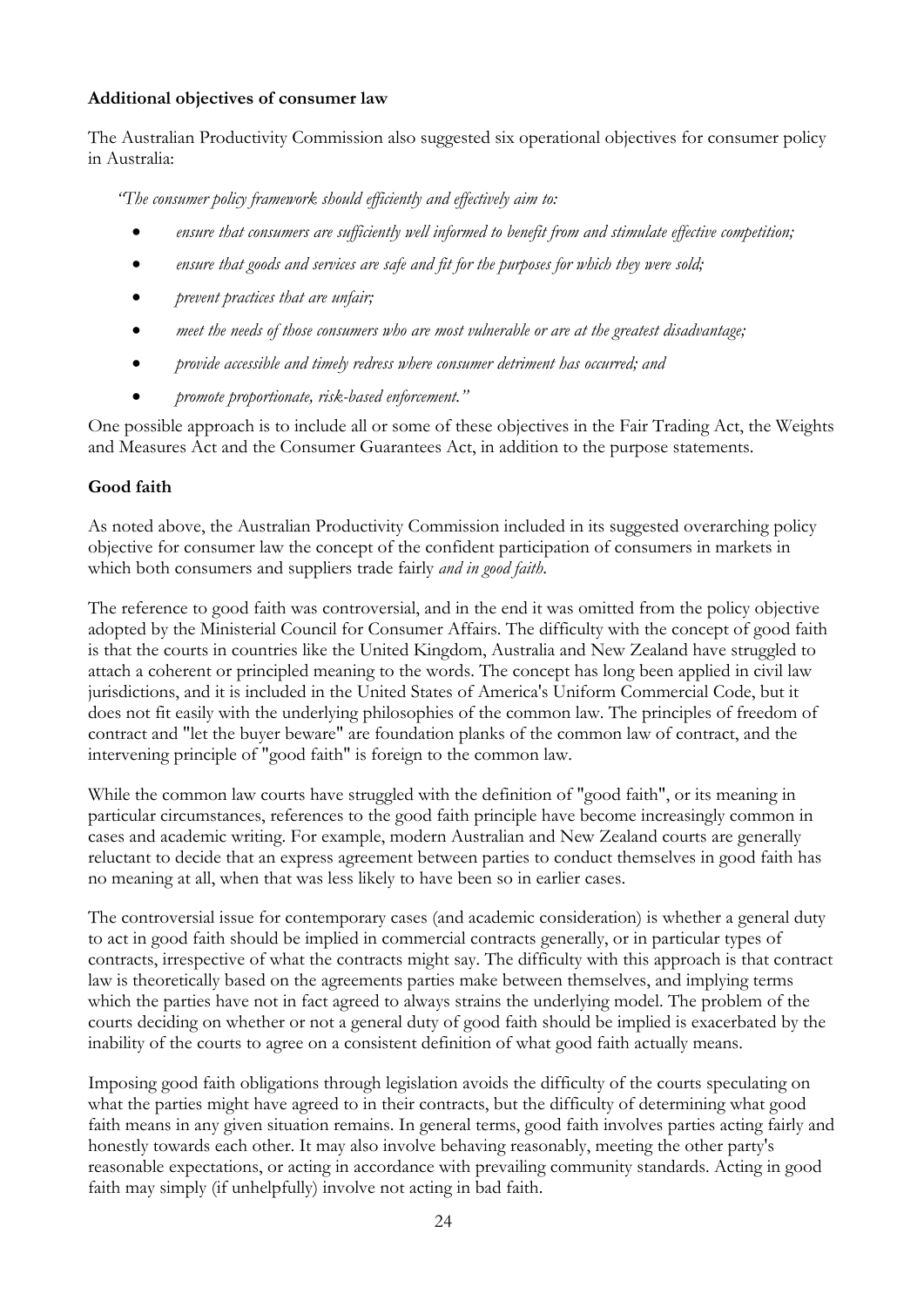Another definitional problem with "good faith" is that it tends to merge into other legal doctrines or principles, many of which are already referred to in the Fair Trading Act. For example, breaching the misleading and deceptive conduct, false representation and unfair practices prohibitions in Part 1 of the Fair Trading Act would also involve a breach of good faith. The same point would apply to unfair contract terms or unconscionability (or oppressiveness) provisions if they are added to the Fair Trading Act.

From a strict legal point of view, a separate legal obligation to act in good faith (whether implied in contracts through the common law or imposed by legislation) may add no substance to the law at all.

However, the issue of whether it would be useful to refer to mutual obligations of good faith between consumers and suppliers as a statement of principle in a new purpose section for the Fair Trading Act is a different question. The purpose section would provide statutory context and direction for the courts and other people reading the law; it would not create any new legal obligations. The fact that good faith sits easily alongside fairness as a principle which applies generally across the whole ambit of the Fair Trading Act is a strong argument for including it in any purpose statement.

## **Risks associated with principles-based law**

There are risks with principles-based law. It may be seen as loose and ineffective if affected parties do not accept the principles and respond to the law by trying to minimise their compliance. It may also be more expensive in terms of compliance costs if businesses have to work out their own compliance programmes on a case-by-case basis, rather than simply following prescribed rules.

Tensions may arise between the principles or objectives and the specific provisions in the law when they are applied to particular circumstances. How the courts deal with the tensions which might arise may create uncertainty which is unexpected, even if a just or fair result is achieved.

Some lawyers in particular dislike law which includes high-level statements of purposes and principles and prefer detailed and prescriptive law where everyone knows exactly what the rules are because they are spelled out precisely. Australian law tends to follow a more prescriptive approach rather than being principles-based, so Australian Acts are often longer and more detailed than equivalent New Zealand Acts. Sometimes the prescriptiveness of more detailed law can become self-fulfilling because more distinctions and gaps appear as the law becomes more prescriptive, and new levels of detail are required to ensure the law anticipates those distinctions and gaps.

# **Questions**

1. What are your views on including purpose statements in the Fair Trading Act, the Consumer Guarantees Act, and the Weights and Measures Act along the following lines:

- Fair Trading Act *"To promote consumer well being by fostering effective competition and enabling the confident participation of consumers in markets in which both consumers and suppliers trade fairly and in good faith."*
- Consumer Guarantees Act "*To promote consumer well being in markets by:*

*a) defining rights that give consumers confidence that their reasonable expectations about a good or service provided by a supplier or manufacturer will be met, including expectations about the good or service's performance, quality, purpose, or safety.* 

*b) defining rights for consumers to seek redress from a supplier or manufacturer where those reasonable expectations have not been met."*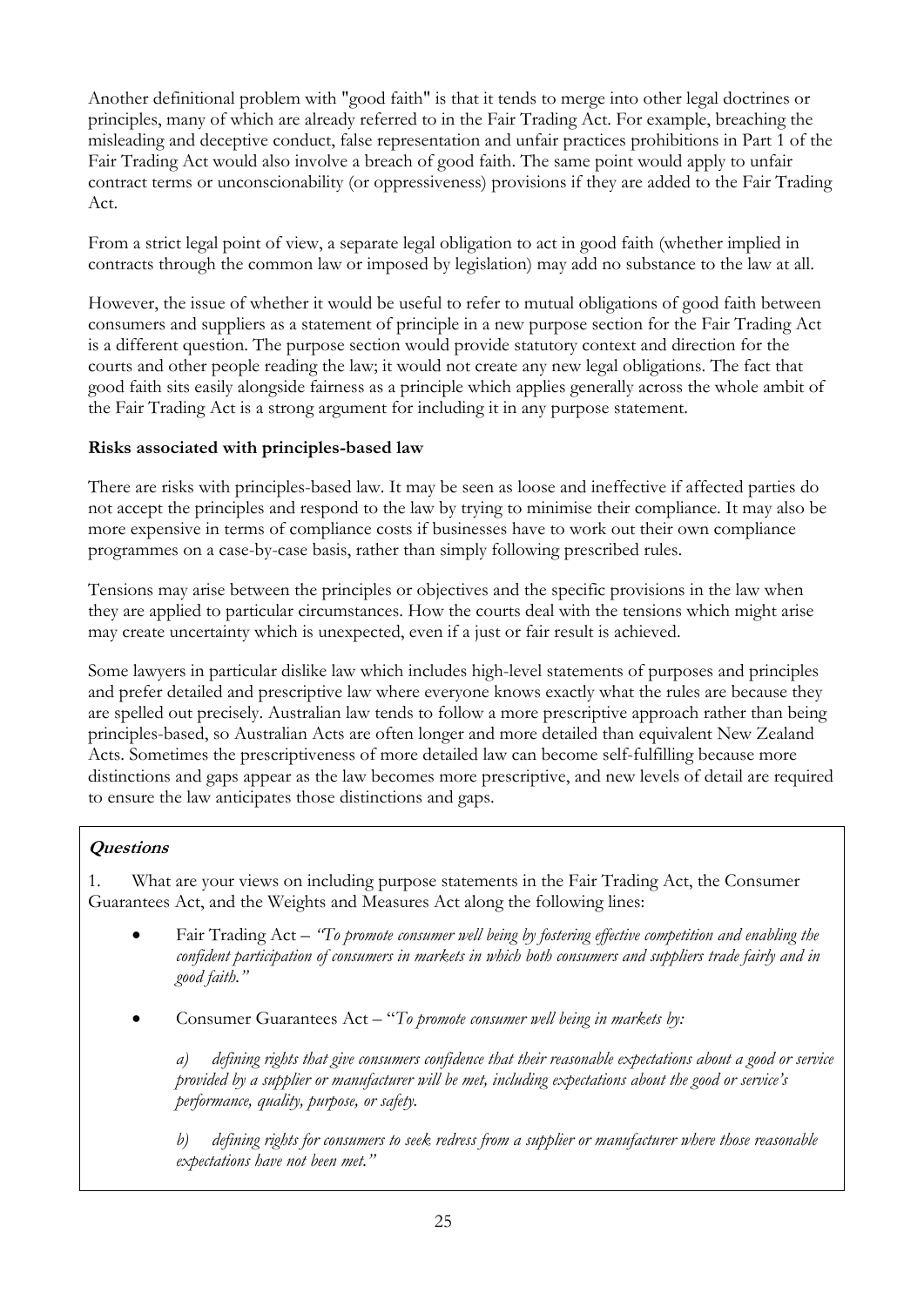• Weights and Measures Act – *"To promote consumer and business confidence and effective market competition through ensuring goods are exchanged using accurate measurement, and regulating measuring instruments in use for trade."* 

2. Are there other principles or objectives you think should be referred to in the consumer law(s)?

3. Should any purpose statement in the Fair Trading Act include a reference to consumers and suppliers trading in good faith, and for what reasons?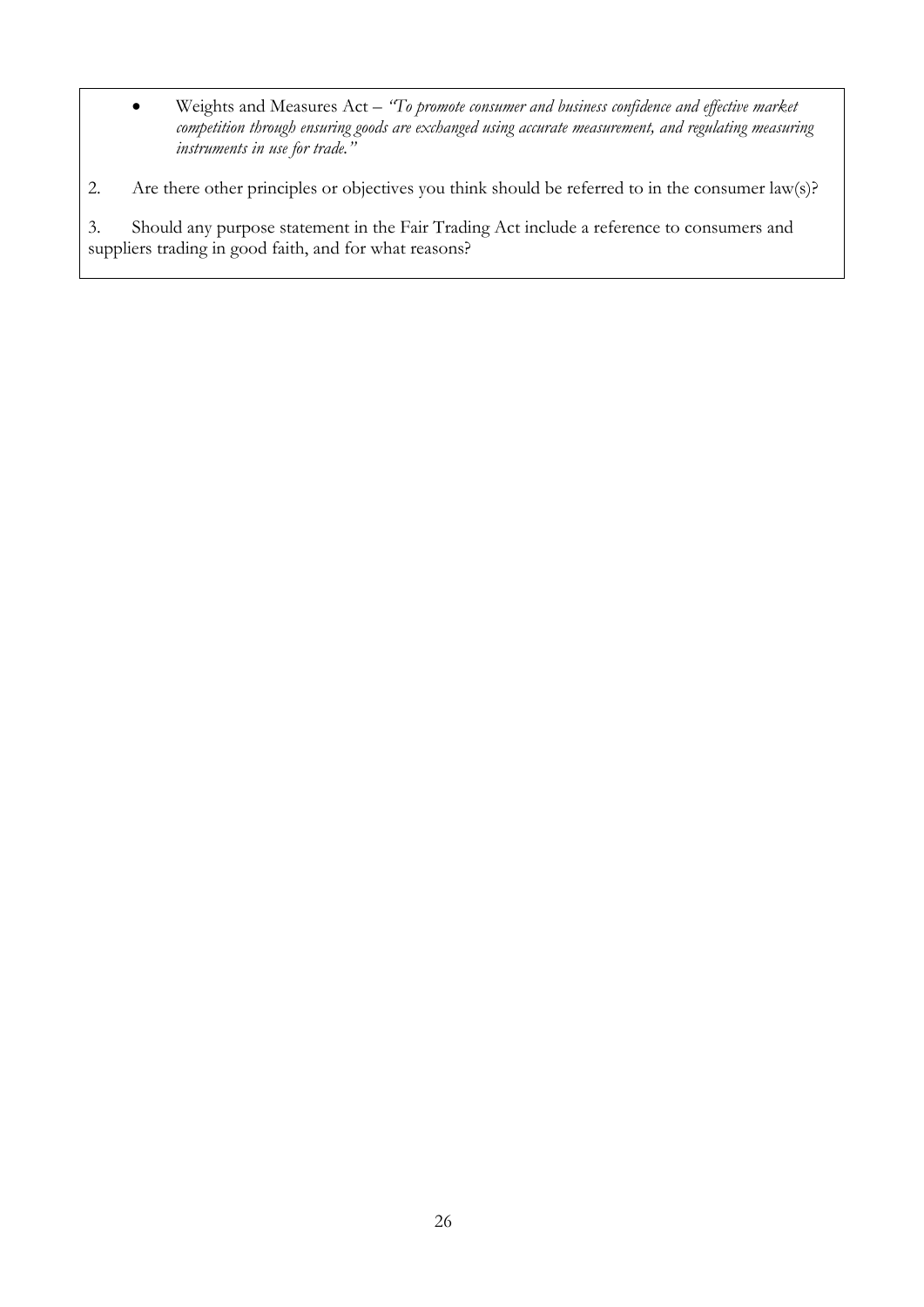# <span id="page-27-0"></span>**6. Unfair Practices**

# **6.1 Fair Trading Act Misleading and Deceptive Conduct, False Representations and Unfair Practices Provisions**

## **Introduction**

An essential element of consumer law is protection of consumers and businesses from misleading and deceptive conduct, false representations and unfair business practices.

Misleading and deceptive conduct and false representations are regarded by society as unjust and unacceptable. Such conduct can lead to detriment for consumers and honest businesses, can distort markets, and lead to breaches of contract. This then has the impact of reducing confidence in the market and reducing competition, leading to associated negative economic impacts.

Consumers can be at a disadvantage due to a lack of adequate and accurate information about products and services they buy. This disadvantage decreases consumers' bargaining power, and can make access to redress or resolution of their complaints more difficult.

Part 1 of the Fair Trading Act 1986 provides prohibitions against:

- misleading and deceptive conduct in trade, generally and in relation to goods, services and employment
- false or misleading representations
- offering gifts and prizes (and not providing them)
- bait advertising
- referral selling
- demanding or accepting payment without intending to supply as ordered
- misleading representations about certain business activities
- harassment and coercion
- pyramid selling schemes, and
- importation of goods bearing false trade description.

These prohibitions are deliberately wide, applying to all industry sectors and types of activities. The provisions are written with the objective of promoting general standards of conduct, rather than prescribing mandatory trading conduct.

The broad prohibitions against misleading and deceptive conduct in trade, generally and in relation to goods, services and employment at sections 9 to 12 of the Act, are a form of principle-based legislation, and allow for a wide range of facts to be laid before the courts. Essentially, the provisions establish a norm of business conduct and are drafted to provide courts with significant latitude to consider the facts of the cases before them.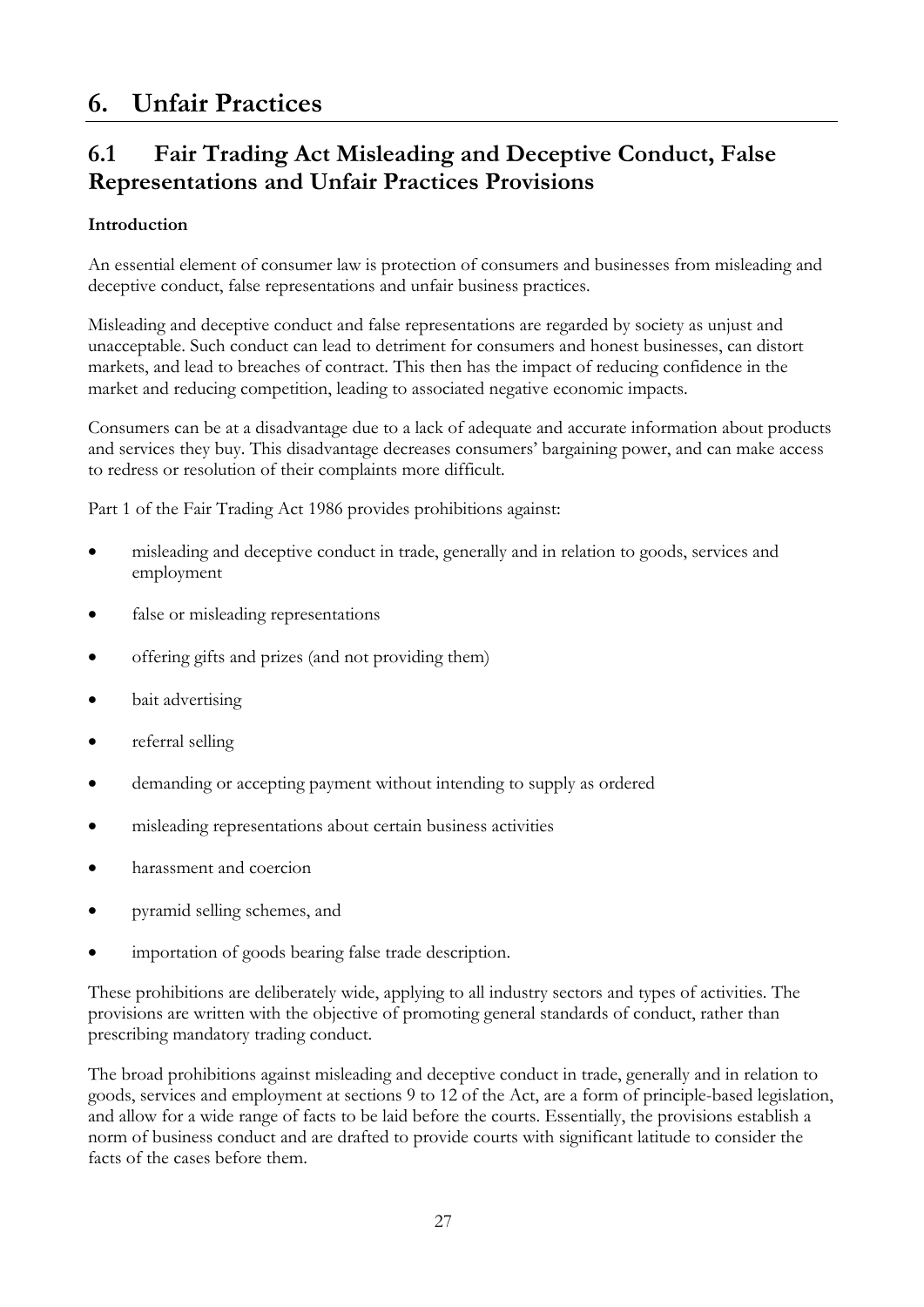<span id="page-28-0"></span>False representations and unfair practices are more specific practices that are determined to be unfair in all circumstances. Such specificity ensures that businesses and consumers are clear about what is prohibited. These practices have proven to cause detrimental effects on consumers and honest businesses, and attract both civil and criminal liability.

Similar broad prohibitions against misleading and deceptive conduct are found in the equivalent Australian law (Trade Practices Act 1974, the Australian Consumer Law and State and Territory Fair Trading Acts) and in equivalent laws in the United Kingdom and Canada. The United States of America (USA) and European Union countries have broad prohibitions on unfair business practices.

# **History of Fair Trading Act unfair practices provisions**

The Fair Trading Act was developed as complementary legislation to the Commerce Act 1986. Both laws were developed at a time of deregulation and specifically the removal of economic regulation controls. The Commerce Act provides for general regulation of competition and the Fair Trading Act prescribes general prohibitions on unfair conduct and behaviour that both affect outcomes for consumers and fair competition in markets.

One objective of the Fair Trading Act noted in the Parliamentary debates preceding its passage was having laws in New Zealand comparable with those of our major trading partners, particularly Australia. The Fair Trading Act's provisions, in accord with this objective, are very similar to equivalent provisions in Australia's Trade Practices Act 1974.

Prior to the Fair Trading Act, misleading and deceptive conduct was controlled by common law and the Contractual Remedies Act 1979. The Fair Trading Act expanded the scope for the law to respond to misleading and deceptive conduct. Under the Contractual Remedies Act, the consumer must prove they were misled by misleading conduct or false representations. In comparison, proof of an intent to mislead, or negligence, is not required under the Fair Trading Act. The Fair Trading Act also allows enforcement by the Commerce Commission and by other businesses as well as consumers themselves.

## **Ongoing relevance of unfair practices provisions**

 $\overline{a}$ 

The misleading and deceptive practices, false representations and unfair practices provisions of the Fair Trading Act are an important component of New Zealand's commercial legislation. Their relevance is quickly shown by a glance at the Commerce Commission's website. The Commission, which is responsible for the monitoring and enforcement of the Fair Trading Act, notes 11 cases involving the Fair Trading Act for the period 1 January to 30 April 2010; and nearly 30 cases for 2009. Many of these cases concern the misleading and deceptive practices, false representations or unfair practices provisions of the Fair Trading Act.

Section 9 of the Act (misleading and deceptive conduct generally) is frequently litigated in the courts.

New Zealand, the Productivity Commission's findings provide helpful analysis. The Productivity In 2007-08, the Australian Productivity Commission undertook a major review of Australia's consumer policy framework<sup>[9](#page-28-0)</sup>. Because of the similarity of New Zealand and Australian provisions related to unfair practices and conduct, as well as the similarity in the business environments of Australia and Commission noted that measures against unfair conduct and practices are a key element of generic consumer law and found that existing consumer laws deal adequately with most instances of unfair practices and conduct. A gap was found in provisions relating to unfair contract terms and substantiation of claims. These are discussed below at section 6.2. A significant difference in Australian

<sup>&</sup>lt;sup>9</sup> Review of Australia's Consumer Policy Framework, Productivity Commission Inquiry Report, No. 45, 30 April 2008 [http://www.pc.gov.au/projects/inquiry/consumer/docs/finalreport.](http://www.pc.gov.au/projects/inquiry/consumer/docs/finalreport)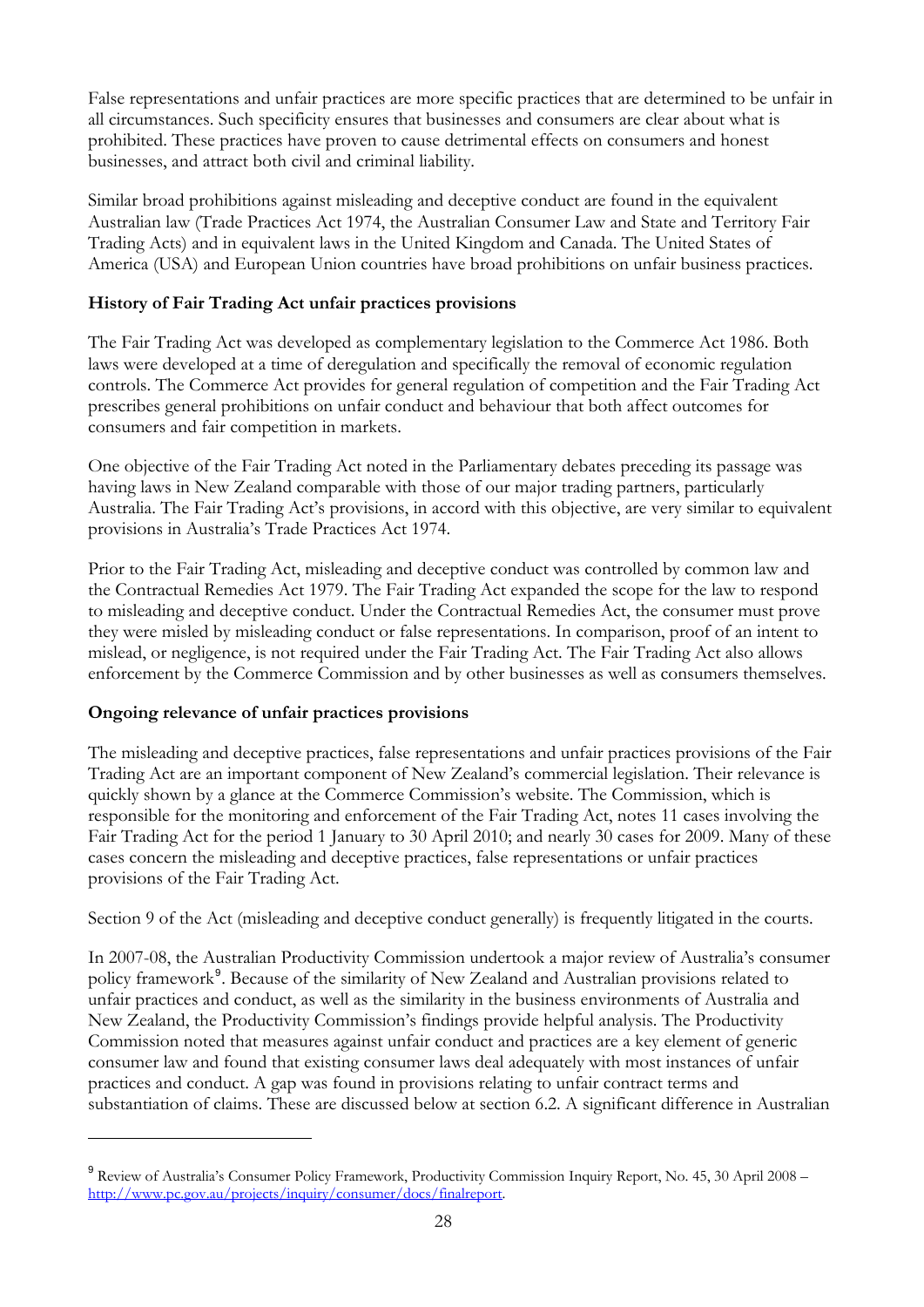<span id="page-29-0"></span>consumer law compared to New Zealand's Fair Trading Act is also a prohibition of unconscionable conduct generally, and this is also discussed later in this discussion document (section 7.3).

The Productivity Commission compared the unfair practices and conduct provisions with the broad prohibition against unfairness which is used in the USA, and has been more recently included in the European Union's Unfair Commercial Practices Directive. A broad prohibition is suggested by some commentators as more future-proof as it avoids the need for prescription of specific types of unfairness.

The Productivity Commission noted that while they are conceptually attractive, the application of the USA provisions has periodically raised concerns due to changing interpretations of unfairness and the general statute is accompanied by various specific laws. Similarly in the European Union, the Unfair Commercial Practices Directive is supported by 31 specific prescribed practices.

The conclusion reached was that the differences between the general regime approach and the trade practices law in Australia are not as great as might be thought and that in practice a general fair practice provision may not be more adaptable in dealing with new problems.

Rather than examining this issue independently for the New Zealand context, the findings of the Productivity Commission have been accepted as just as relevant to New Zealand as Australia. Accordingly, including in the Fair Trading Act a broad prohibition on unfairness is not proposed.

#### **In summary:**

 $\overline{a}$ 

It is proposed the misleading and deceptive conduct, false representations and unfair business practices provisions of the Fair Trading Act are retained as an essential element of consumer law and that the Fair Trading Act continues as the cornerstone of consumer law. The Fair Trading Act is wellrecognised law which is relevant in day to day business transactions and conduct. The National Consumer Survey 2009<sup>[10](#page-29-0)</sup> found that 20% of New Zealanders could name the Fair Trading Act.

A review of Australian and other international consumer law undertaken by the Ministry of Consumer Affairs in 2006<sup>[11](#page-29-0)</sup> identified there were a number of possible enhancements that could be made to the Fair Trading Act to ensure it remains in line with best practice consumer law. Several of the enhancements relate to the enforcement provisions of the Act. These are discussed at Section 12, Enforcement.

Two potential additions to the unfair practices provisions of the Fair Trading Act were also identified: provisions relating to unfair contract terms and substantiation of claims. These are discussed below and, as noted, are both provisions the Australian Productivity Commission considered, and supported, in its 2007-08 Review of Australia's Consumer Policy Framework.

Unfair contract terms and substantiation provisions are included in the Australian Consumer Law. One objective of the Consumer Law Reform is to achieve harmonisation of approach, where this is appropriate, with the Australian Consumer Law. This objective accords with the Government's single economic market with Australia (SEM) agenda.

Another objective of the Consumer Law Reform is having in place principles-based legislation that is in line with international best practices and that delivers the outcome of confident consumers. Including unfair contract terms and substantiation provisions as part of the Fair Trading Act also would support this objective.

<sup>10</sup> National Consumer Survey 2009 – [http://www.consumeraffairs.govt.nz.](http://www.consumeraffairs.govt.nz/)

<sup>11</sup> Ministry of Consumer Affairs, *Review of the Redress and Enforcement Provisions of Consumer Protection Law: International Comparison Discussion Paper* (May 2006) – [http://www.consumeraffairs.govt.nz](http://www.consumeraffairs.govt.nz/).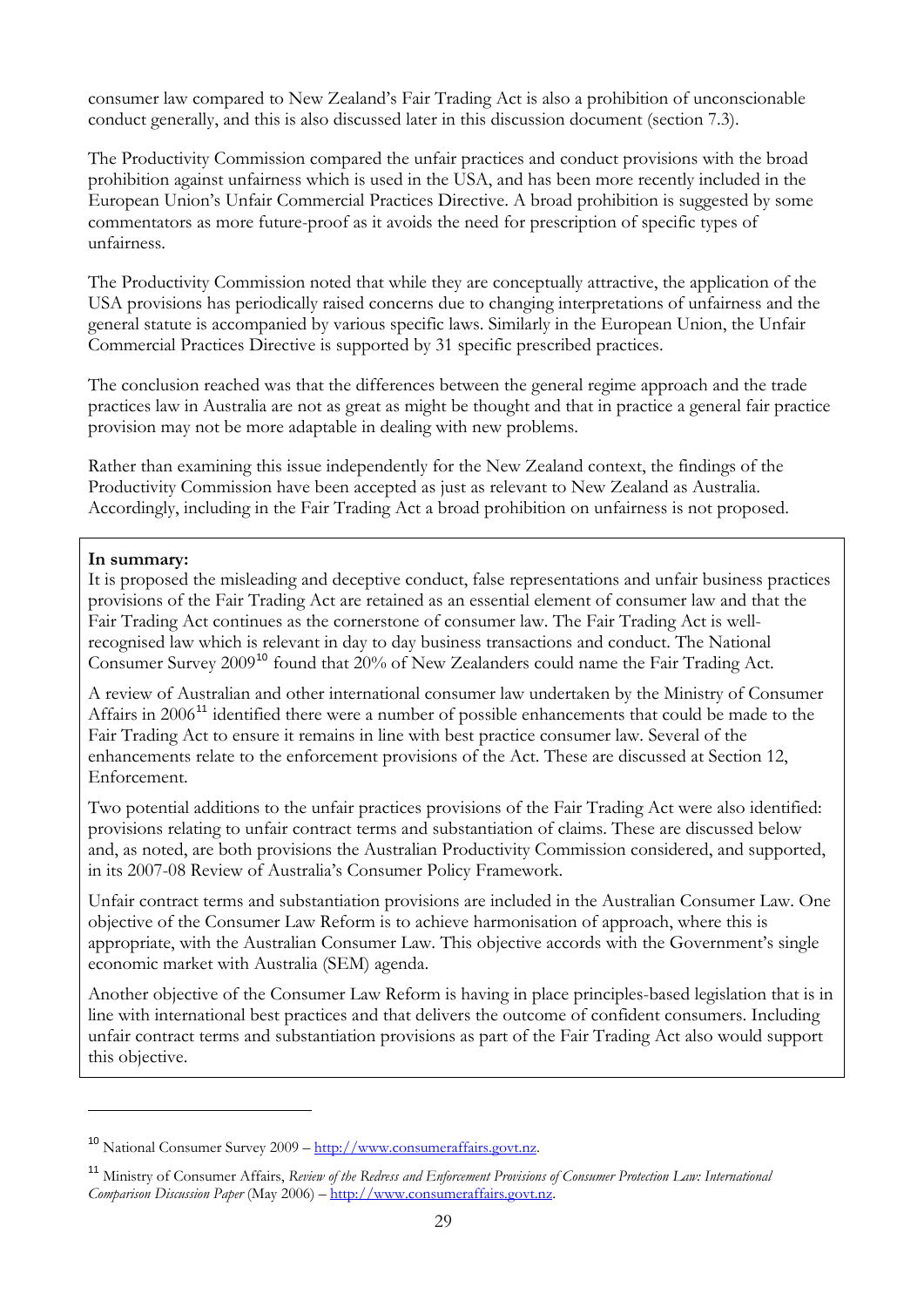# <span id="page-30-0"></span>**6.2 Possible Additional Unfair Practices Provisions**

# **6.2.1 Unfair Contract Terms**

 $\overline{a}$ 

An unfair contract term is a term that causes a party to a contract (usually the consumer) to be at a disadvantage while the term is not reasonably necessary for the protection of the interests of the other party (usually a business). Typically, an unfair term is a pre-written term in a standard form contract.

A standard form contract is a contract created by the business in advance of an agreement being made, and it is not negotiated separately with each consumer. In comparison, a negotiated term is agreed upon by both the business and each individual consumer. The types of consumer contracts which are typically standard form contracts include rental car agreements, electricity and gas agreements, telephone line agreements, gym memberships and retirement home contracts.

Unfair contract terms have been identified in other jurisdictions as causing a significant imbalance in the parties' rights and obligations under contracts, to the detriment of consumers. A term that states that a business may change or alter other terms in a contract without consulting the consumer may be an example of an unfair contract term.

In the United Kingdom and Victoria, Australia, there have been in place for some time prohibitions related to unfair contract terms.<sup>[12](#page-30-0)</sup> There is also the European Union directive 93/13/EEC 1993 on Unfair Terms in Consumer Contracts. This legislation was considered by the Australian Productivity Commission in its Review of Australia's Consumer Policy Framework<sup>[13](#page-30-0)</sup>. The Productivity Commission recommended that provisions addressing unfair contract terms along the lines of the provisions of the Victorian Fair Trading Act should be incorporated in the new national Australian Consumer Law. This recommendation was then endorsed by MCCA (which includes Commonwealth, State, Territory and New Zealand Ministers responsible for consumer affairs). The Trade Practices Amendment (Australian Consumer Law) Act (No. 1) 2010 passed in April 2010 includes new unfair contract terms provisions which come into effect on 1 July  $2010^{14}$  $2010^{14}$  $2010^{14}$ .

Given Australia's decision to include provisions dealing with unfair contract terms in the Australian Consumer Law, and laws in other international jurisdictions restricting unfair contract terms, it is appropriate to examine the possibility of including unfair contract terms provisions in the Fair Trading Act. The extent of concerns with unfair contract terms in practice in New Zealand is not known. Anecdotally, community agencies have advised the Ministry of Consumer Affairs of contracts that may include unfair terms. The Review of the Operation of the Credit Contracts and Consumer Finance Act 2003[15](#page-30-0) noted that some credit contracts may not meet the high test for oppression under the Credit Contracts and Consumer Finance Act, but may include unfair contract terms.

The Australian Productivity Commission's extensive examination of the possible inclusion of unfair contract terms provisions in the Australian Consumer Law was from the same position of not having a clear and obvious problem demanding a regulatory response. The similarity between the Australian and

<sup>&</sup>lt;sup>12</sup> Unfair Terms in Consumer Contracts Regulations 1999, United Kingdom, and the Fair Trading Act 1999, Victoria.

<sup>13</sup> Review of Australia's Consumer Policy Framework, Productivity Commission Inquiry Report, No. 45, 30 April 2008 – [http://www.pc.gov.au/projects/inquiry/consumer/docs/finalreport.](http://www.pc.gov.au/projects/inquiry/consumer/docs/finalreport)

<sup>&</sup>lt;sup>14</sup> The Australian Securities and Investments Commission Act 2001 also includes identical unfair contract terms provisions. New Zealand's Fair Trading Act applies to credit and other financial sector contracts and thus any consideration of unfair contract terms provisions will need to consider their applicability to financial services and products.

<sup>15</sup> Ministry of Consumer Affairs, *Review of the Operation of the Credit Contracts and Consumer Finance Act 2003* (September 2009) – [http://www.consumeraffairs.govt.nz](http://www.consumeraffairs.govt.nz/).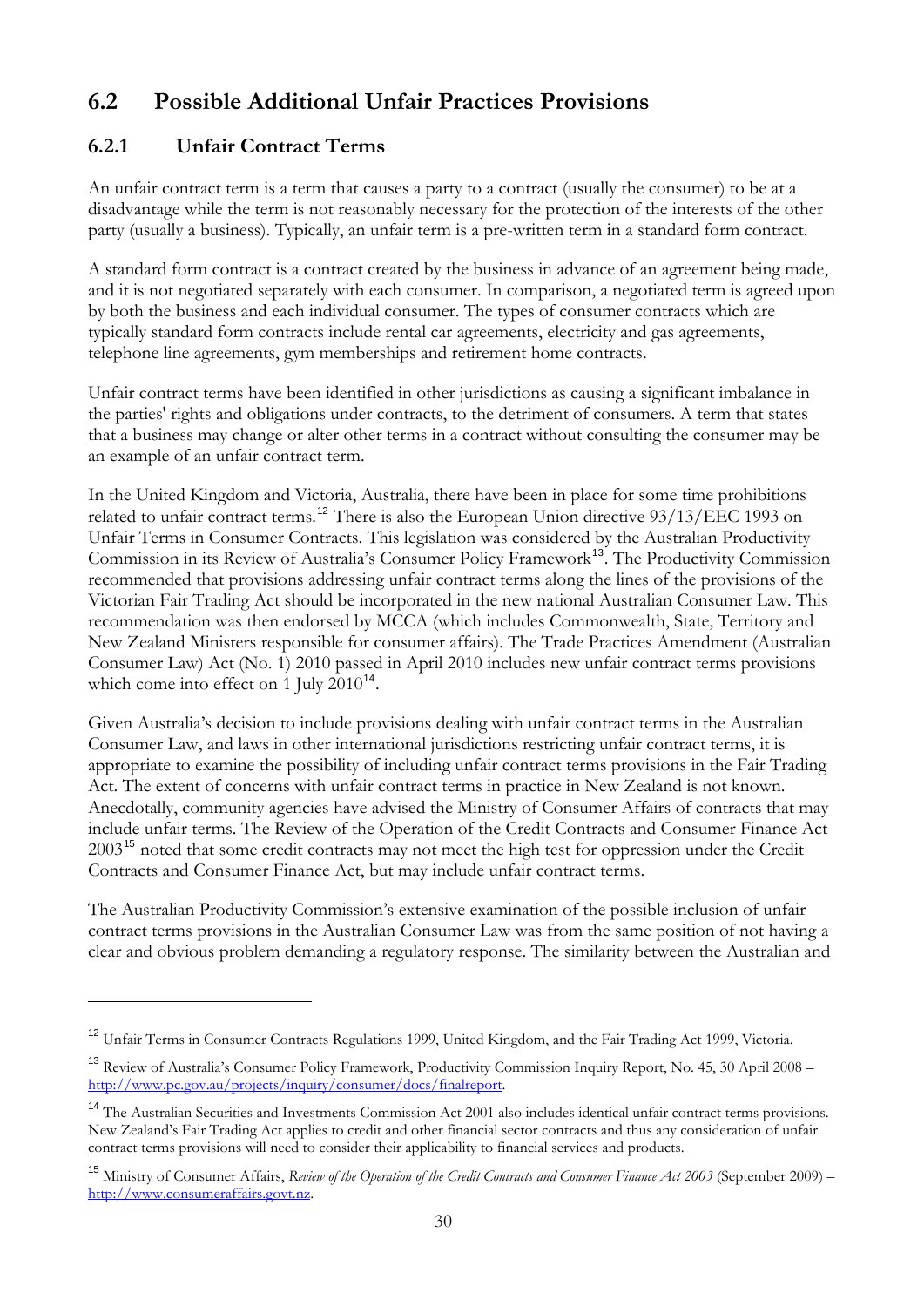<span id="page-31-0"></span>New Zealand markets enables New Zealand policy makers to take advantage of the Australian Productivity Commission's analysis without having to repeat an identical analysis.

In summary, the Productivity Commission decided there are sound economic and ethical reasons for legislation dealing with unfair contract terms that cause consumer detriment. It noted that fairness is an ethical value in its own right, and it is a legitimate function of the law to protect consumers from being dealt with unfairly. There is also an economic value in consumers being able to trust suppliers they contract with, even if they use standard form contracts with fine print terms.

It noted there are also arguments that one-sided standard form contracts which consumers are obviously not intended to actually read are in fact efficient, and that suppliers will only rely on contract terms which might ostensibly be "unfair" in limited cases, especially where consumers might not be acting in good faith themselves. The argument is that consumers generally have nothing to fear from "unfair" contract terms because suppliers will generally treat their customers fairly in competitive markets, irrespective of the standard terms the consumers might notionally have agreed to.

The Productivity Commission concluded that there was persuasive evidence that notionally unfair contract terms are common in Australia, even though they are often dormant and not used by suppliers. The Commission accepted that the evidence of the detrimental use of unfair contract terms was of variable quality and often anecdotal, but that it was nevertheless significant. The United Kingdom experience also suggests there is a consumer benefit from their Unfair Terms in Consumer Contracts Regulations.

The Productivity Commission's approach was to weigh the generally persuasive but uncertain evidence of consumer benefit against the likely costs of regulating unfair contract terms. The Commission relied on business in Victoria, the United Kingdom and Europe not having identified major problems or costs associated with the introduction of unfair contract terms laws. The Commission also relied on the assumption that any new unfair contract terms laws would be targeted specifically at non-negotiated (i.e. standard form) consumer contracts, and that the terms of the new law would be clear.

#### **Features of the Australian Consumer Law provisions on unfair contract terms**

The unfair contract terms provisions put in place by Australia are now discussed. The underlying issue is whether similar provisions could work for New Zealand.

The Australian Consumer Law provides that unfair terms in consumer contracts are void. It defines a "consumer contract" as a standard-form contract for a supply of goods or services or a sale or grant of interest in land which is wholly or predominantly for personal, domestic or household use or consumption.

#### *Consumer contract*

 $\overline{a}$ 

As part of Australia's consideration prior to the finalising of its unfair contract term provisions, there was some consideration given to also covering business to business contracts but this did not proceed.

Restricting the unfair contract term provisions to consumer contracts for the supply of goods or services which are wholly or predominantly for personal, domestic or household use or consumption deliberately limits the provisions to the problem area the Productivity Commission noted there was some evidence to support.<sup>[16](#page-31-0)</sup> If New Zealand includes unfair contract term provisions in the Fair

<sup>&</sup>lt;sup>16</sup> The Productivity Commission, at page 152 of Volume 2 of its Inquiry Report No. 45, noted there is quantitative evidence from Victoria and various countries that somewhere between 5 to 15% of consumers might be detrimentally affected by unfair terms.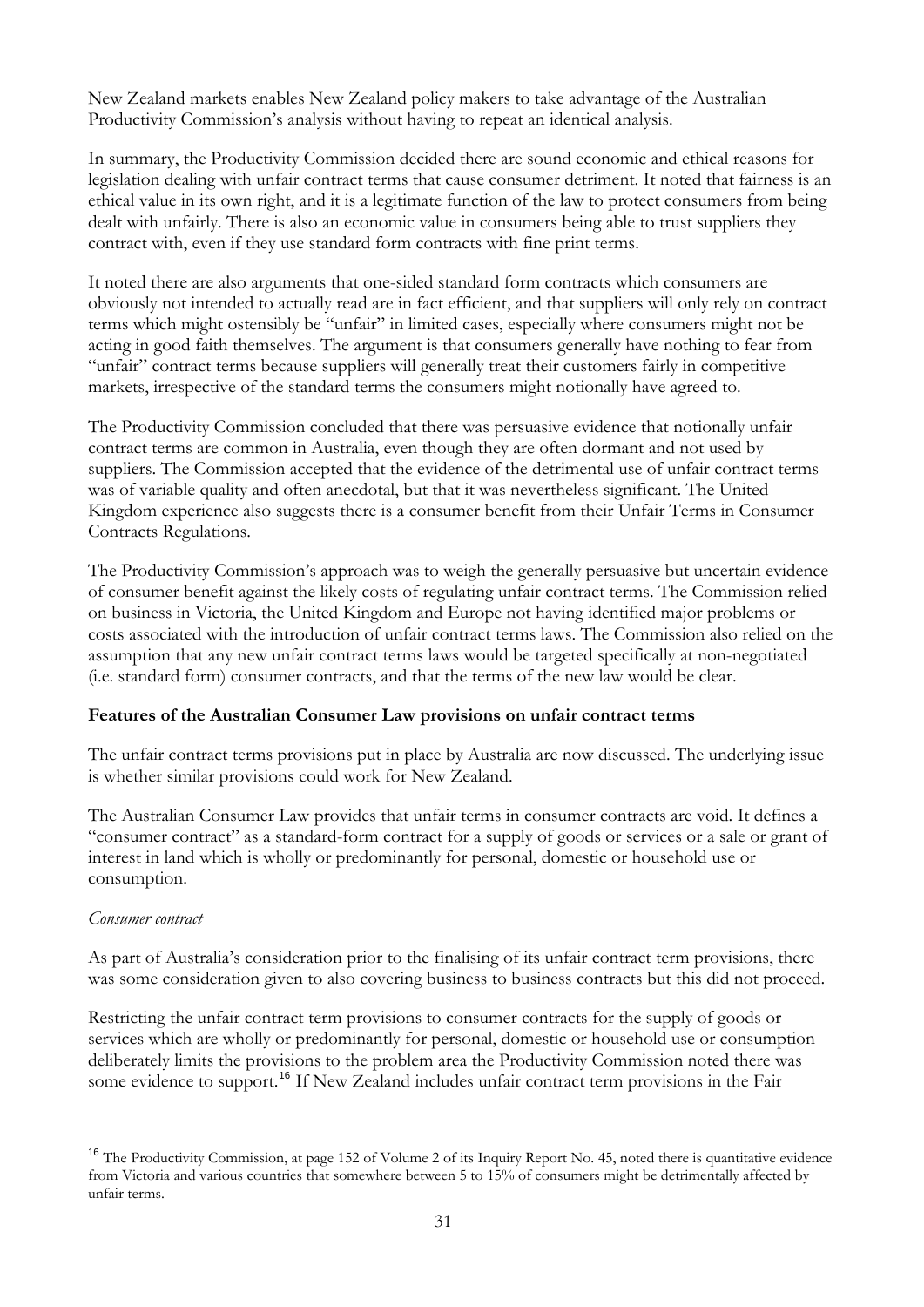<span id="page-32-0"></span>Trading Act, one question is whether this should be a general provision or similar to Australia where the provisions are limited to consumer contracts. The Australian consumer contract definition generally accords with the special protection given to business to consumer transactions under the Consumer Guarantees Act (and not business to business transactions).

## *Unfair*

 $\overline{a}$ 

The Australian Consumer Law says a term is "unfair" when it:

- causes a significant imbalance in the parties' rights and obligations arising under the contract, and
- is not reasonably necessary to protect the legitimate interests of the supplier, and
- causes financial or non-financial detriment to a party.

The Australian Consumer Law also provides that a court must have regard to the transparency of the term and the contract as a whole in determining whether a term is "unfair". A term is considered to be transparent if it is in plain language, legible, clear and available to be read.

The Australian Consumer Law also provides that terms which relate to the main subject matter and upfront price of the contract are not able to be challenged under these provisions. However, payments made under a contract which are contingent on the occurrence or non-occurrence of an event are examinable under the unfair contract terms provisions.

The reference in the first part of the Australian Consumer Law definition of "unfair" to a significant imbalance in the parties' rights and obligations is conventional. The United Kingdom and Victorian legislation, and the Productivity Commission recommendation, also include a "good faith" element in the test, but this was rejected for the Australian Consumer Law definition because it was considered to introduce too much uncertainty and subjectivity.

The alternative to "good faith" used in the Australian Act is to refer to a term which is "not reasonably necessary in order to protect the legitimate interests" of the supplier. This is more specific than a general "good faith" requirement. The Act says a term of a consumer contract is presumed *not* to be reasonably necessary to protect the legitimate interests of the supplier, unless that party proves otherwise (section 3(4)). This creates the opportunity for suppliers to justify contract terms which may on their face seem to create an imbalance between the parties or otherwise be "unfair", although the rebuttable presumption in section 3(4) will create an initial advantage for consumers when the test is applied.<sup>[17](#page-32-0)</sup>

A non-exhaustive, indicative "grey-list" of 14 examples of types of terms that may be unfair is also included in the Australian Act. These examples are subject to the unfair contract terms test and provide statutory guidance on issues of concern. They do not deem or presume particular types of terms to be unfair.

The effect of these examples is to provide the courts with a clear indication of the kinds of circumstances in which a contract term will be found to be unfair, while retaining scope for flexibility and the exercise of discretion by the courts. This is consistent with a principles-based approach to making new law.

The 14 examples of terms of consumer contracts which may be unfair are all cases where there is an imbalance between the parties, or the supplier is able to act on a one-sided or unilateral basis. The

<sup>17</sup> Trade Practices Amendment (Australian Consumer Law) Act (No.1) 2010 Schedule 2 Part 2, section 3(4).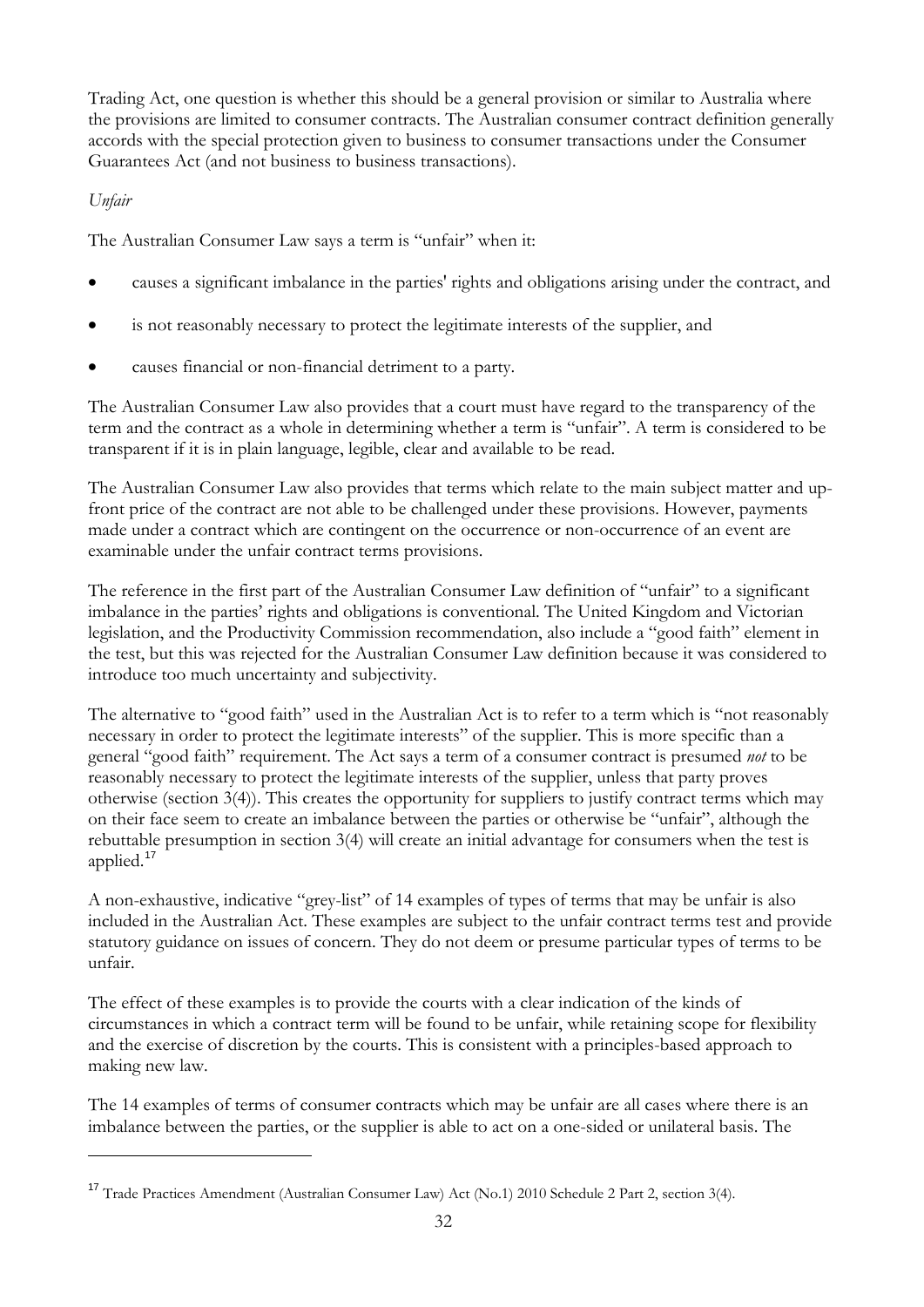<span id="page-33-0"></span>examples are not conclusive because it is possible that the supplier could justify the terms under the second part of the definition of "unfair" as being reasonably necessary to protect its legitimate interests in its particular case.

The 14 examples in the Australian Act are contract terms that:

- a. permit one party to avoid or limit performance of the contract
- b. permit one party to terminate the contract
- c. penalise one party for a breach or termination of the contract
- d. permit one party to vary the terms of the contract
- e. permit one party to renew or not renew the contract
- f. permit one party to vary the upfront price payable under the contract without the right of another party to terminate the contract
- g. permit one party to unilaterally vary the characteristics of the goods or services to be supplied, or the interest in land to be sold or granted, under the contract
- h. permit one party unilaterally to determine whether the contract has been breached or to interpret its meaning
- i. limit one party's vicarious liability for its agents
- j. permit one party to assign the contract to the detriment of another party without the other party's consent
- k. limit one party's right to sue another party
- l. limit the evidence one party can adduce in proceedings related to the contract
- m. impose the evidential burden on one party in proceedings relating to the contract, and
- n. are of a kind prescribed by the regulations.<sup>[18](#page-33-0)</sup>

The examples are similar to the examples used in the Victorian legislation. They all refer to one-sided powers that might be exercisable under the contract, or one-sided protections that would limit the opportunity for the consumer to enforce a contract. The final "example" creates the opportunity for the government to fill any gaps by regulation, without needing to amend the Act.<sup>[19](#page-33-0)</sup>

#### *Standard form contract*

Another feature of the principal provision dealing with unfair contract terms in the Australian Act is the definition of "standard form contract". In principle, the reason for limiting the scope of the law dealing with unfair contract terms to standard form contracts is that standard form contracts tend to include unfair terms which consumers do not knowingly agree to. If consumers *do* knowingly agree to a term, then it will not be as likely to be unfair.

 $\overline{a}$ 

<sup>18</sup> *Ibid*, section 4.

<sup>&</sup>lt;sup>19</sup> Using regulations to fill potential gaps in legislation may not be regarded as acceptable in New Zealand, although the fact that the "examples" are not legally binding may make the provision less objectionable in principle.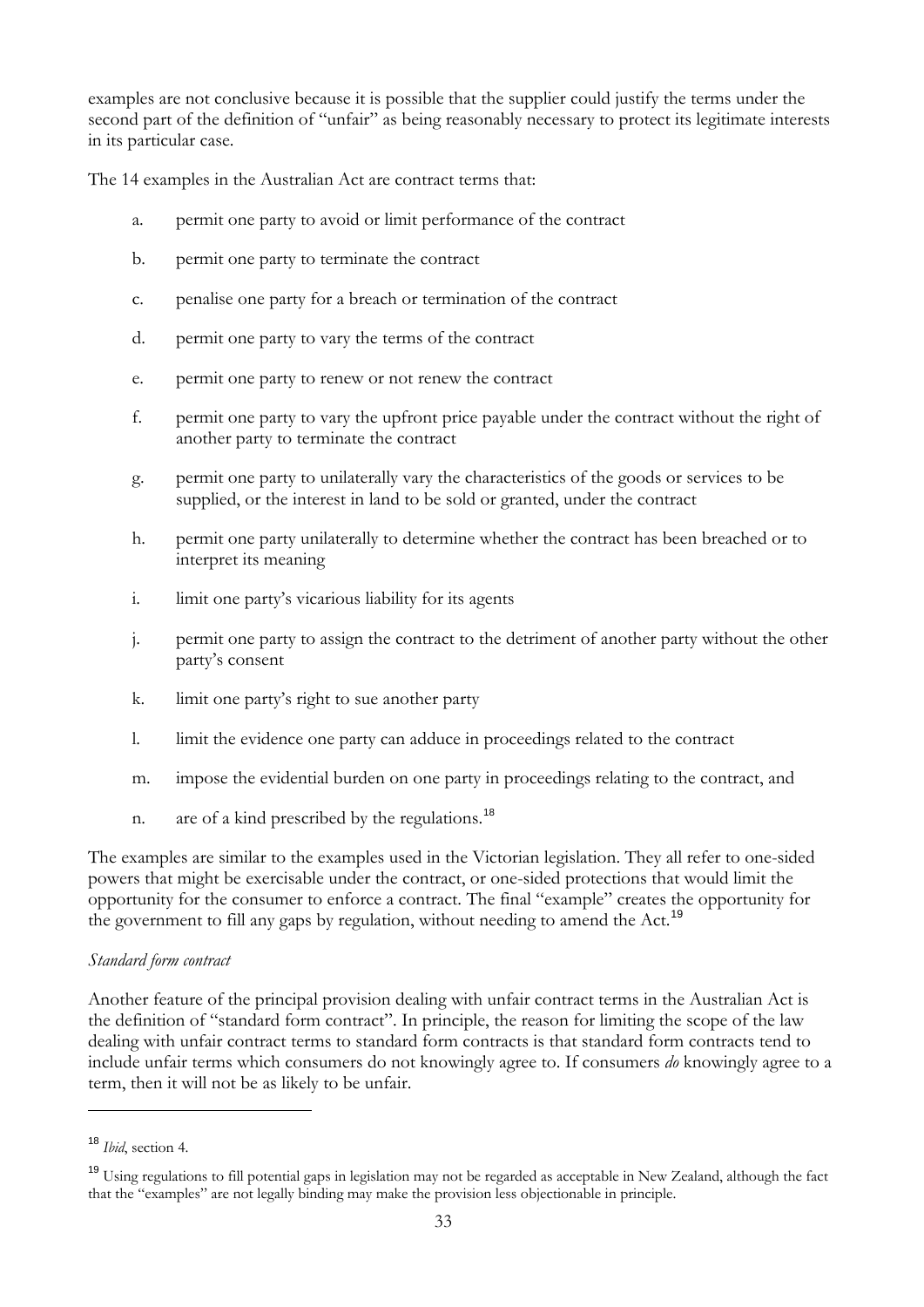<span id="page-34-0"></span>Under the Australian Act, if a consumer claims a contract is a standard form contract then it will be presumed to be so, unless the other party proves otherwise. The Act does not include a definition of a standard form contract as such, but the decision is for the court to make, and the Act includes the following factors which the court must take into account:

- a. whether one of the parties has all or most of the bargaining power relating to the transaction
- b. whether the contract was prepared by one party before any discussion relating to the transaction occurred between the parties
- c. whether another party was, in effect, required either to accept or reject the terms of the contract in the form that they were presented
- d. whether another party was given an effective opportunity to negotiate the terms of the contract
- e. whether the terms of the contract take into account the specific characteristics of another party or the particular transaction, and
- f. any other matter prescribed by the regulations.<sup>[20](#page-34-0)</sup>

The objective of targeting standard form contracts is to catch unfair contract terms which consumers do not knowingly agree to. There are some terms which consumers will have knowingly agreed to, even when a standard form contract is used. These terms include the main subject matter of the agreement (whatever is being bought and sold), and the price payable up-front by the consumer. The assumption is that consumers will always know what they are buying and how much they are paying (up-front at least), so these provisions are not eligible to be unfair contract terms under the Act. These provisions are also excluded from the factors the court must take into account in determining whether a contract is a standard form contract.

## **Including unfair contract terms provisions in the Fair Trading Act**

Including unfair contract terms provisions in the Fair Trading Act along the lines of the Australian Consumer Law would mean the Fair Trading Act was in accord with international consumer law regulating unfair practices. It would also be consistent with harmonising consumer and business law as part of promotion of the SEM with Australia.

Protecting consumers from unfair contract terms is also consistent with the principles underpinning consumer law in New Zealand, which are referred to in the suggested purpose statement for the Fair Trading Act. The purpose statement refers to consumer well being, fostering effective competition, confident participation of consumers, and consumers and suppliers trading fairly and in good faith.

New Zealand is in a similar situation to Australia prior to it deciding to include unfair contract terms in its legislation. We do not have a clearly defined problem of unfair contract terms causing consumer detriment. The Australian Productivity Commission extensively examined possible regulation of unfair contract terms from the same situation in Australia and recommended including unfair contract terms provisions in Australia's consumer law. The Productivity Commission's analysis is relevant to New Zealand. The preferred option is to include unfair contract terms in the Fair Trading Act along the lines of the Australian unfair contract term provisions. The alternative option is the status quo and not to have regulation of unfair contract terms.

 $\overline{a}$ 

<sup>&</sup>lt;sup>20</sup> Trade Practices Amendment (Australian Consumer Law) Act (No.1) 2010 Schedule 2 Part 2, section 7(2).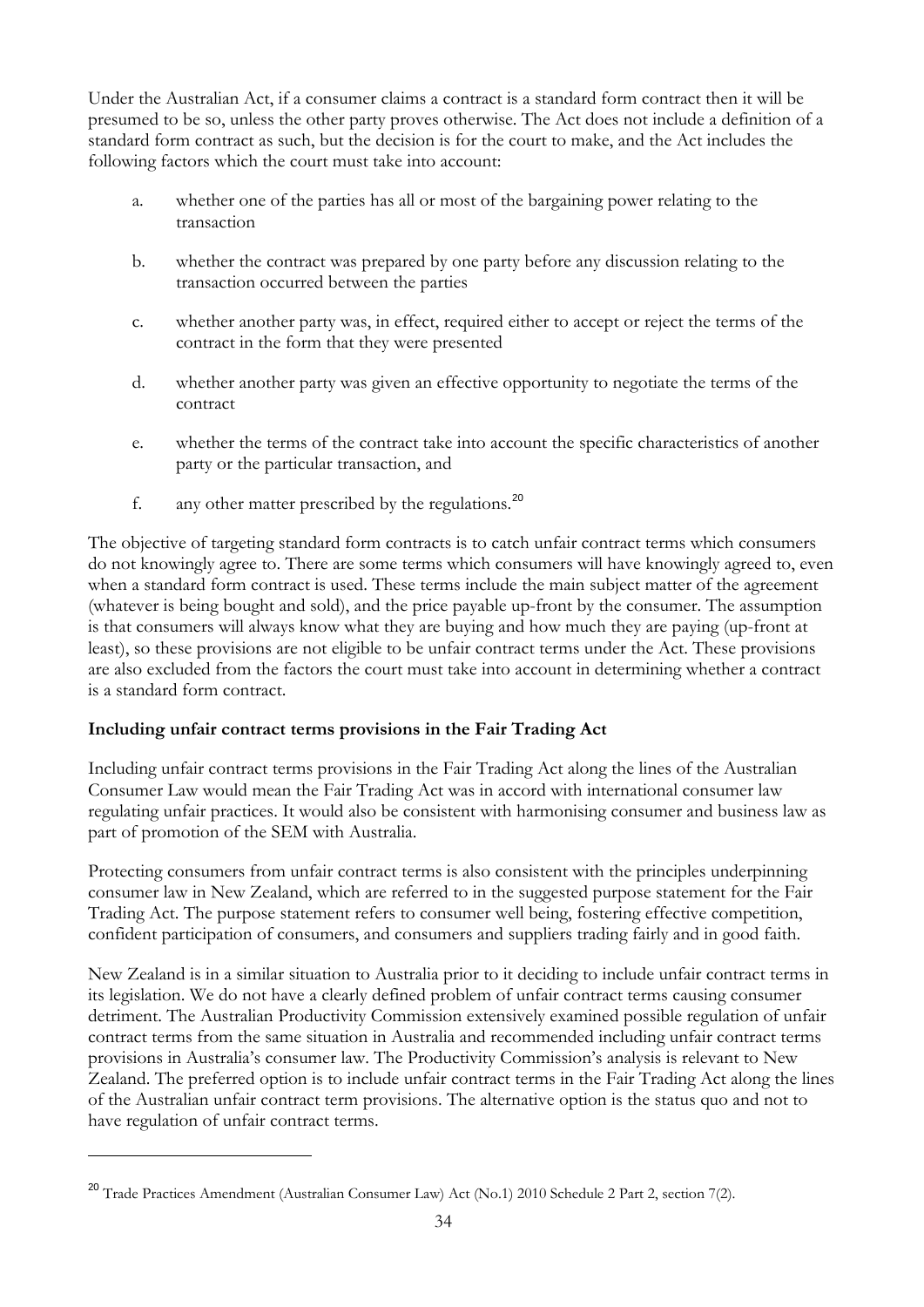# <span id="page-35-0"></span>**Questions**

4. Do you support including unfair contract terms provisions in the Fair Trading Act along the lines of the Australian Consumer Law, and for what reasons?

5. Is it appropriate to include a "good faith" element in the definition of an unfair contract term (like the United Kingdom and Victorian legislation, and the Productivity Commission recommendation), or is the approach used in the Australian Consumer Law preferable?

6. Do you think the approach used in the Australian Consumer Law of providing examples of unfair contract terms would be appropriate for New Zealand law?

# **6.2.2 Claims which Cannot be Substantiated**

Purchasing decisions by consumers have an important role in the development of dynamic and competitive markets, and consumers need to be able to trust the information they are given to make the best decisions. For credence goods – that is goods where it is too difficult for a consumer to determine whether a product is true to its claims – consumers rely on the information presented by suppliers. Suppliers making misleading, false or unsubstantiated claims compromise the effective operation of markets.

Misleading or deceptive conduct is prohibited under section 9 of the Fair Trading Act, and false or misleading representations are prohibited under section 13. The onus of proof for a breach of the prohibitions on misleading and deceptive conduct or false or misleading representations usually falls on the Commerce Commission in its enforcement capacity. Misleading or deceptive conduct under section 9 is a civil claim, so the burden of proof is "on the balance of probabilities". Making a false or misleading representation is an offence, so the criminal burden of proof of "beyond reasonable doubt" applies.

There are no statutory powers in the Fair Trading Act to allow the Commerce Commission to require substantiation of claims or representations from suppliers. The burden of proving that an unsubstantiated claim is misleading or actually false (rather than just unsubstantiated) can be difficult and expensive for the Commerce Commission to meet, especially in criminal cases. These difficulties make it relatively rare for suppliers making unsubstantiated statements to be held to account.

There is a practice for some traders in the market to make unsubstantiated claims, or claims where there seems to be an inadequate understanding of any basis for the claim. For example, claims of ecofriendliness and sustainability is a growth area where there is significant potential to confuse and mislead consumers, but where there are few guidelines on what is meant by such definitions. Often consumers pay a premium for "organic" products, and it is not always clear what the claim means. Claims of miracle cures, product safety, comparative pricing and business opportunities are also made.

Recent examples of goods advertised as being "more" than they actually were that have led to successful prosecutions by the Commerce Commission include:

- Ready to drink Ribena where GlaxoSmithKline advertised the product as containing Vitamin C when it did not; and
- Probitas a fertiliser which claimed to activate the electrical and magnetic processes in the soil when it did not.

These examples are different from puffery advertising commonly associated with cosmetics – with claims such as "feel years younger", "increase the shine and bounce in your hair" etc.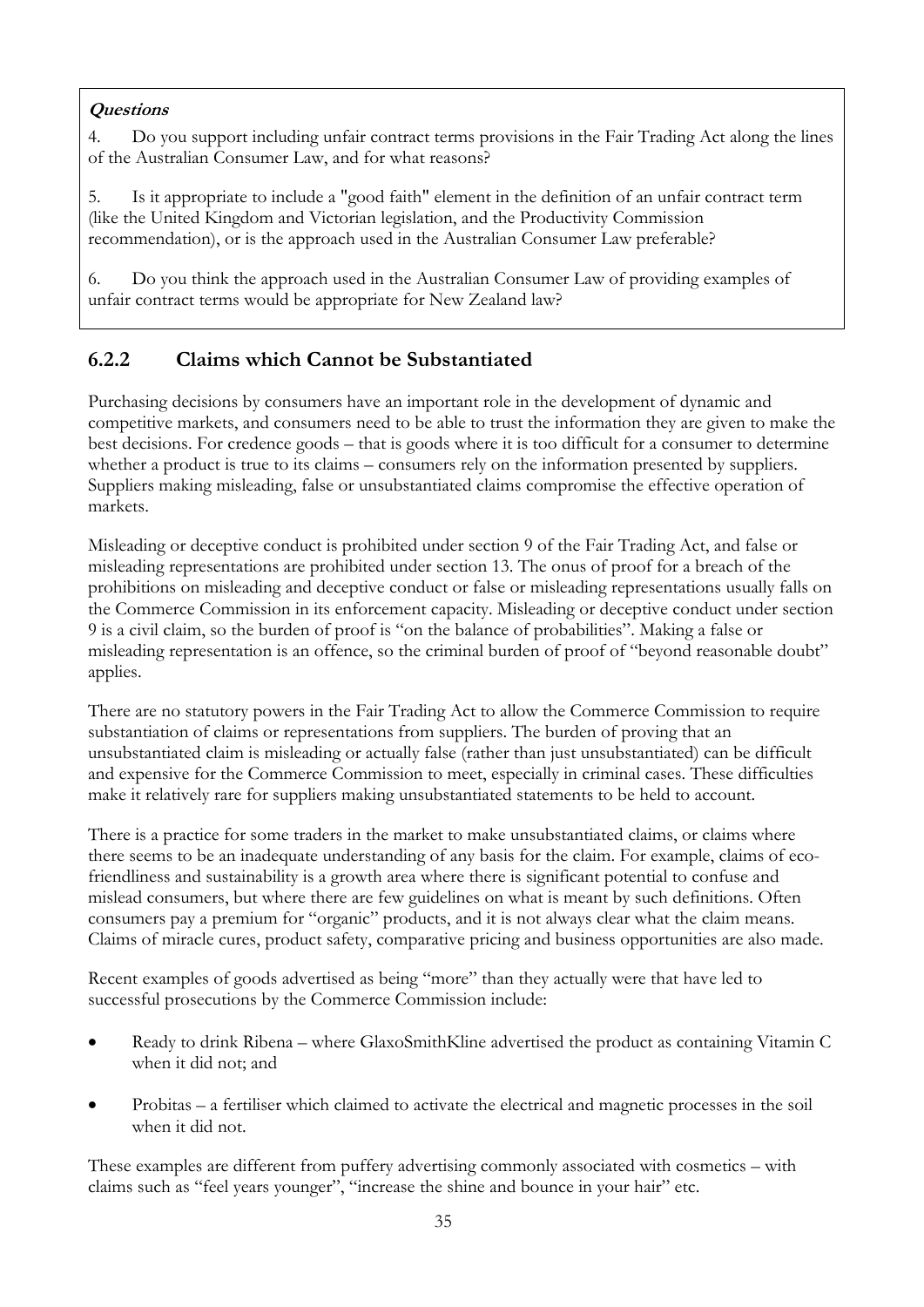<span id="page-36-0"></span>The Advertising Standards Authority (ASA) provides alternative remedies for complaints relating to claims made in advertisements and the ASA can request evidence to support a claim made in an advertisement. This process only covers advertising claims. It does not cover labelling or packaging claims, unless they can be seen in an advertisement. The ASA also does not have the full range of sanctions available under the Fair Trading Act.

As noted, the new Australian Consumer Law includes provisions allowing the regulator (the Australian Competition and Consumer Commission (ACCC)) to issue substantiation notices.<sup>[21](#page-36-0)</sup> The same approach has also been applied in the Australian Corporations Law, which gives the Australian Securities and Investments Commission power to also issue substantiation notices.<sup>[22](#page-36-0)</sup>

The inclusion of these provisions followed the Australian Productivity Commission's consideration of the full range of policy issues in relation to substantiation notices in its Review of Australia's Consumer Policy Framework, which concluded that substantiation notices should be included in the new Australian Consumer Law.[23](#page-36-0)

The Australian Consumer Law provides that when the ACCC becomes aware of a representation that may appear to contravene the Australian Consumer Law, it can require a person to provide information which could be capable of supporting the claim, or ask for particular documents that may be relevant to the claim.

The substantiation notice powers are described as a preliminary investigative tool to seek information about claims or representations that may assist a regulator in determining whether to take action for a suspected breach of consumer protection provisions of the Australian Consumer Law.<sup>[24](#page-36-0)</sup> Substantiation notices do not require the person to prove that a representation is true or is not misleading.

The Ministry of Consumer Affairs' 2006 Review of the Redress and Enforcement Provisions of Consumer Law proposed including in the Fair Trading Act a similar provision to that now in the Australian Consumer Law empowering the Commerce Commission to issue "substantiation notices", requiring suppliers to substantiate the claims they make in relation to the products they supply. [25](#page-36-0) The review of the Fair Trading Act identified that several other jurisdictions have substantiation requirements.[26](#page-36-0)

Nearly half of the submitters who responded to the 2006 Review supported the substantiation notices proposal. There was a strong view that the ability of traders to substantiate the claims they make is a basic tenet of consumer protection law.

Those submitters that did not support this proposal were concerned by the criminal sanctions in the Fair Trading Act. They considered that the proposal would require suppliers to prove they were innocent, which is a "reverse onus" that is contrary to their rights under the New Zealand Bill of Rights

<sup>21</sup> Trade Practices Amendment (Australian Consumer Law) Act (No. 1) 2010, Schedule 2 Part 3, section 87ZL.

<sup>&</sup>lt;sup>22</sup> Trade Practices Amendment (Australian Consumer Law) Act (No.1) 2010, Schedule 3 Part 4 (amending the Australian Securities and Investments Commission Act 2001).

<sup>&</sup>lt;sup>23</sup> Review of Australia's Consumer Policy Framework, Productivity Commission Inquiry Report, No. 45, 30 April 2008, page 242 –<http://www.pc.gov.au/projects/inquiry/consumer/docs/finalreport>.

<sup>&</sup>lt;sup>24</sup> The Australian Consumer Law, A Guide to Provisions, Commonwealth of Australia, April 2010 – [http://www.treasury.gov.au/consumerlaw/content/downloads/Australian\\_Consumer\\_Law\\_A\\_Guide\\_to\\_Provisions\\_April](http://www.treasury.gov.au/consumerlaw/content/downloads/Australian_Consumer_Law_A_Guide_to_Provisions_April_2010.pdf) [\\_2010.pdf.](http://www.treasury.gov.au/consumerlaw/content/downloads/Australian_Consumer_Law_A_Guide_to_Provisions_April_2010.pdf)

<sup>25</sup> Ministry of Consumer Affairs, *Review of the Redress and Enforcement Provisions of Consumer Protection Law: International Comparison Discussion Paper* (May 2006) – [http://www.consumeraffairs.govt.nz](http://www.consumeraffairs.govt.nz/).

<sup>&</sup>lt;sup>26</sup> Most recently the UK has introduced The Consumer Protection from Unfair Trading Regulations 2008.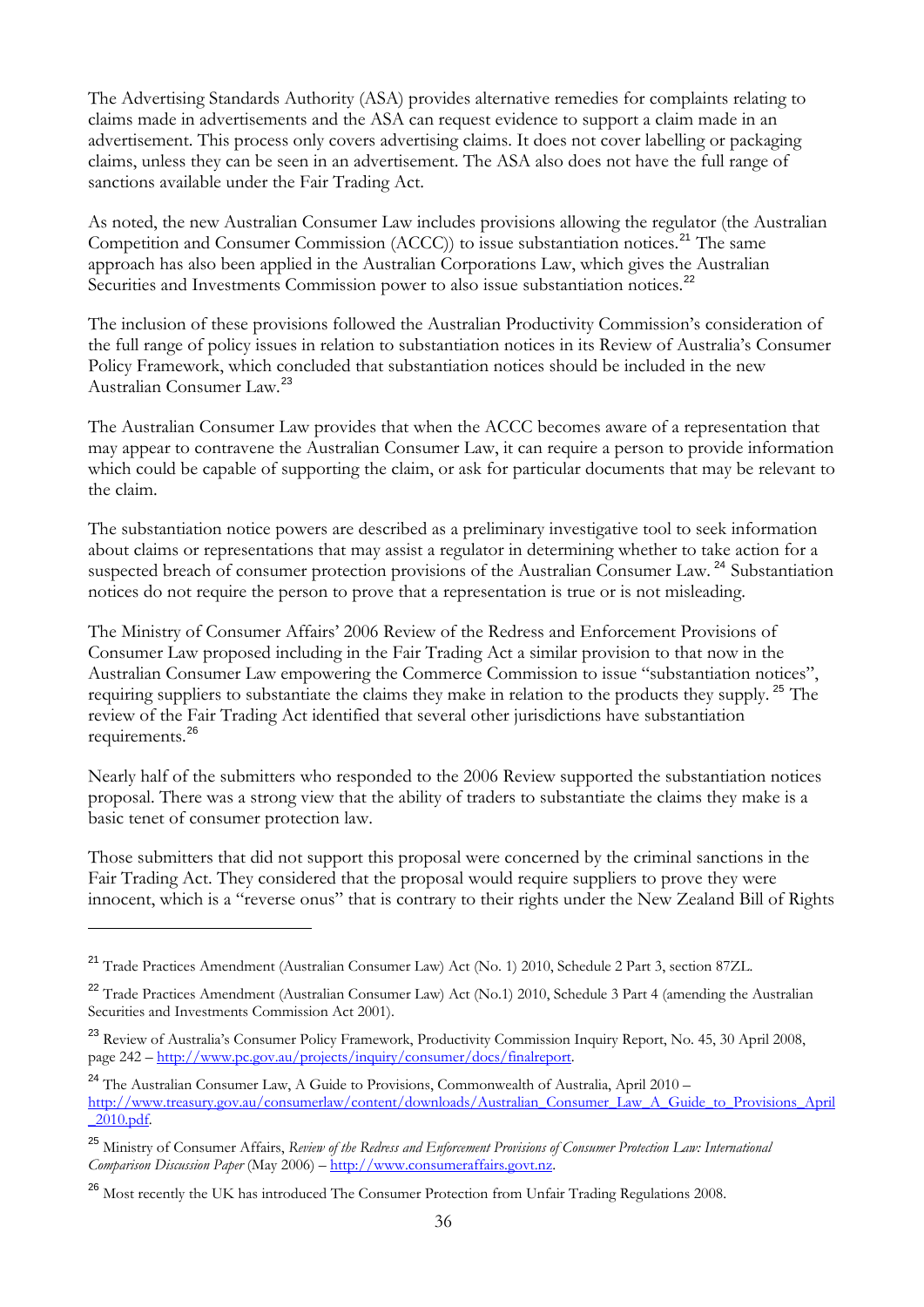<span id="page-37-0"></span>Act 1990. Submitters also stated that if suppliers were required to substantiate product characteristics then they will be reluctant to supply new products or to obtain products from new traders. Concerns were raised about the costs associated with proving claims and some submitters thought this proposal would mean the Commerce Commission would not be required to conduct thorough investigations.

Proposals to require suppliers to substantiate claims about their products or services are therefore controversial.

The Commerce Commission considers that giving it the ability to issue substantiation notices would strongly assist its enforcement of misleading claims and misrepresentation under the Fair Trading Act. The Commerce Commission already has the power to require the supply of information or documents when it is investigating a claim under section 47G of the Fair Trading Act. However the Commerce Commission has argued that this power is insufficient, because the High Court has interpreted the Commerce Commission's powers to require information or documents to be provided under the Commerce Act in a way which limits these powers.[27](#page-37-0) The relevant provision in the Commerce Act is the same as section 47G of the Fair Trading Act, so the same limitation on the Commerce Commission's power applies.

Reducing compliance costs on businesses where possible is also a priority. Requiring supporting information for a product or service claim is likely to increase costs on businesses, although the cost burden will vary according to the claim.

## **Should substantiation provisions be included in the Fair Trading Act?**

Including substantiation provisions in the Fair Trading Act along the lines of the Australian Consumer Law would be in accord with harmonising consumer and business law as part of the promotion of the SEM with Australia. One aspect of the SEM is the New Zealand and Australian regulatory authorities such as the Commerce Commission and the ACCC working more closely together and being able to share information and provide investigative assistance. Information sharing and investigative assistance would be enhanced with similar enforcement powers under the Fair Trading Act and the Australian Consumer Law.

There is, however, a problem for New Zealand with the reverse onus inherent in the substantiation notice process adopted by Australia which would likely be a prima facie breach of the New Zealand Bill of Rights Act. Rather than adding a substantiation notice process to the Fair Trading Act, another option would be to add a general prohibition on suppliers not to make unsubstantiated claims under Part 1 of the Fair Trading Act. A new section could be added to Part 1 along the following lines:

*No person shall, in trade, make a material claim in relation to the supply or possible supply of goods or services as to the nature, characteristic, or suitability for a purpose of those goods or services, without having reasonable grounds to justify or substantiate the claim.* 

This would mean unsubstantiated claims could be investigated and prosecuted in their own right, instead of having a substantiation notice procedure as an investigatory tool which would effectively reverse the onus of proof.

## *Why a general prohibition?*

 $\overline{a}$ 

A prohibition on unsubstantiated claims would improve the ability to quickly clarify and take enforcement action against unsubstantiated claims. It is likely to be used most often as a "wake-up

<sup>27</sup> *Telecom Corporation of New Zealand Ltd v Commerce Commission* [1991] NZAR 155 discusses section 98 of the Commerce Act 1986.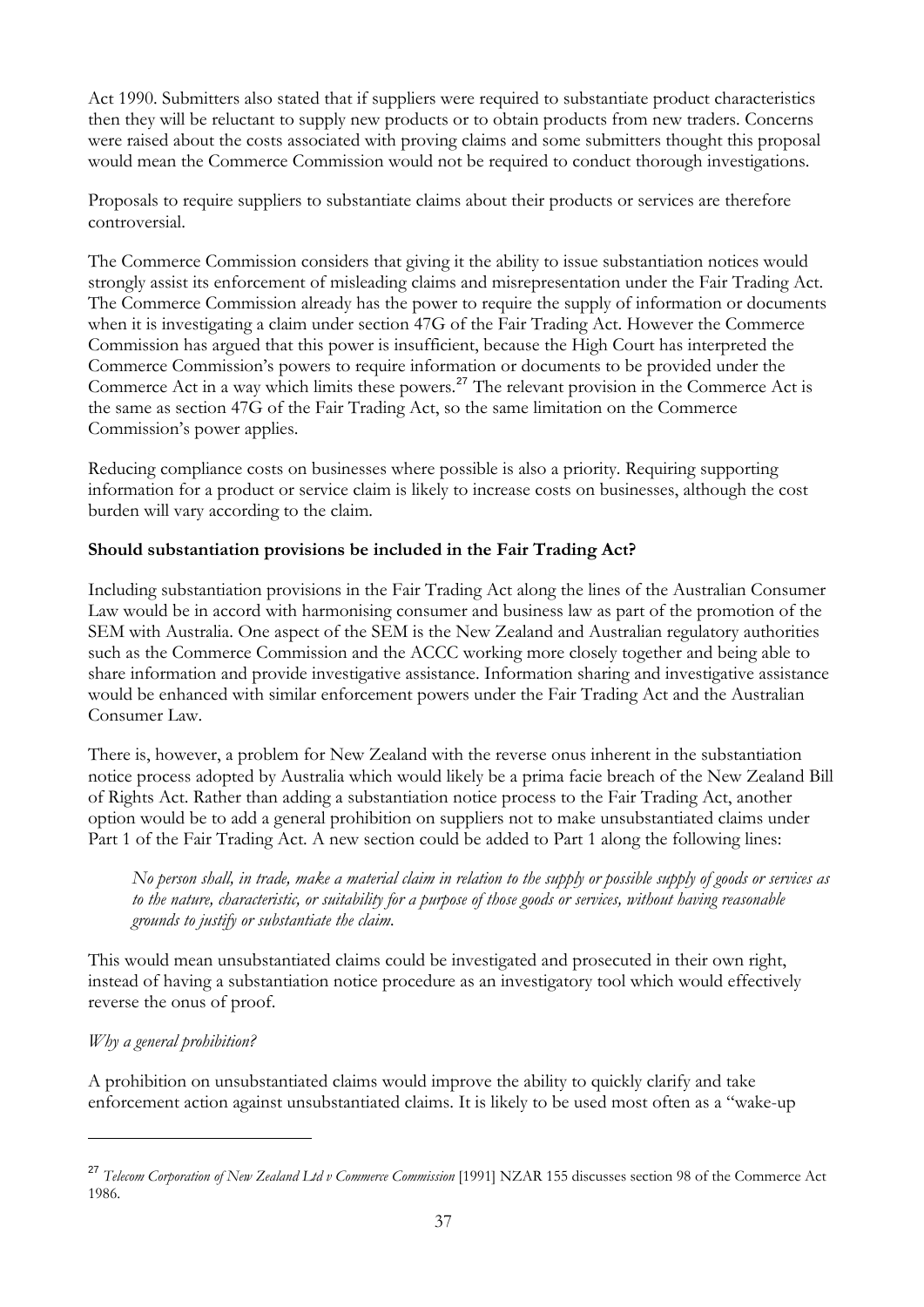<span id="page-38-0"></span>call", rather than as a full-blown prosecution, and would ideally lead to rapid changes to, or clarification of, claims to the consumer's benefit, voluntarily or by court enforceable undertaking.

There is a fundamental premise that honest business should only make supported and justified claims. This enhances the confidence consumers have in the market. Loss of credibility by one business may affect the whole sector unfairly.

## *Supporting evidence*

A claim must be suspected of being unable to be substantiated before the claim would be investigated.

Where a particular level of supporting evidence is claimed, then that level of substantiation must be shown. For example, if the claim is "clinical tests show", the substantiation should be competent and reliable scientific evidence should be included.

For other non-scientific claims, such as price comparisons ("sale price", "marked down", "below cost"), the substantiation should be appropriate to the level of the claim, for example, by providing presale price and cost price.

When no particular level of support is claimed, a "reasonable basis" could be obtained by analysing<sup>[28](#page-38-0)</sup>:

- the type of claim
- the type of product or service
- the benefits of a truthful claim
- the cost/difficulty of developing or obtaining support for the claim
- the consequences of a false claim, and
- the amount of substantiation experts in the field believe is reasonable.

Testimonials can be acceptable as supporting evidence for certain claims, but not for scientific claims.

Absolute claims, such as "XX-free" must be justified, but the interpretation of this definition can have some flexibility, such as "XX must not be detectable". This is consistent with the Food Code for gluten-free and lactose-free claims.

#### *Offences*

 $\overline{a}$ 

It is important to note that only civil remedies are available for breaches of section 9 of the Fair Trading Act (misleading and deceptive conduct), while civil and criminal remedies apply to most of the other prohibitions in the Fair Trading Act. Therefore breaches of section 9 only need to be proved to the balance of probabilities, while breaches of sections 10-14 are required to be proved beyond reasonable doubt or on the balance of probabilities, depending on whether the claim is criminal (by the Commerce Commission) or civil (by a consumer or other business).

It would be appropriate for the prohibition on unsubstantiated claims to also be civil and criminal. This would allow the Commerce Commission and other parties, such as consumers and other businesses, to take action.

<sup>28</sup> Based on the Australian Federal Trade Commission approach.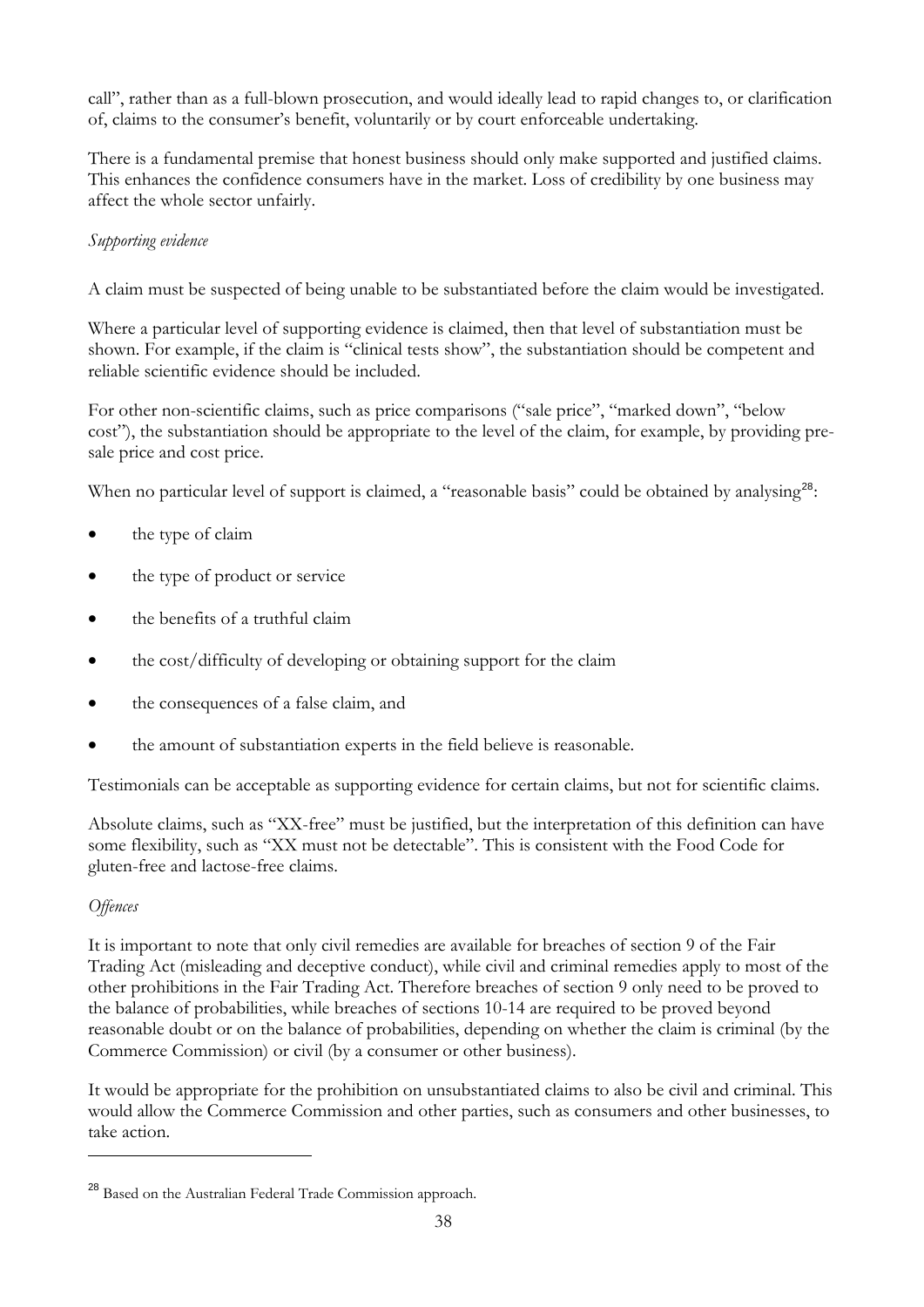<span id="page-39-0"></span>The same offences would apply as for the misleading and deceptive conduct, and misrepresentation under the Fair Trading Act (sections 40-43). There is a possibility of an alternate/additional offence specifically for the prohibition of unsubstantiated claims, along the lines of that given in section 40A for section 24 (pyramid selling schemes).

The inability to provide supporting evidence for a claim could be a strict liability offence.

## **Costs and benefits**

The previous work of the Ministry of Consumer Affairs on possible substantiation provisions in the Fair Trading Act<sup>[29](#page-39-0)</sup> and the Australian Productivity Commission's thorough analysis of substantiation<sup>[30](#page-39-0)</sup> have informed consideration of the above proposals and the following assessment of costs and benefits.

#### *Benefits*

The requirement for businesses to verify their claims is an important safeguard against misleading or deceptive conduct. This may motivate traders to consider the claims they make, and therefore change behaviours and potentially reduce the chances of misrepresentation and misleading and deceptive conduct.

Such a provision would protect vulnerable consumers, as many unsubstantiated claims take advantage of the vulnerability of certain groups. In the case of miracle cures, people with chronic or terminal illnesses are targeted.

If not being able to supply supporting information for a claim is a strict liability offence, then there is a potential to resolve the breach rapidly. There would not be the requirement for a prolonged investigation of the matter.

Consumers and other businesses would be able to take action on such a breach, not only the Commerce Commission. This would allow cases that would otherwise not meet the Commerce Commission's enforcement criteria to be taken.

The disadvantage for honest businesses would be reduced because their competitors could not make unsubstantiated claims. This is also part of the justification for prohibiting misleading and deceptive conduct. Additionally, unsupported claims by one business can negatively affect other businesses in the same sector. Conversely, supported claims can improve the credibility of an entire sector. Businesses which can provide supporting evidence to their claims can leverage off this to improve their credibility and reputation. This can lead to improved marketability of their goods and services.

#### *Costs*

 $\overline{a}$ 

It would be a compliance cost on businesses to require them to ensure they have supporting information for their products. This would vary with the nature of the claims they make. For example, a scientific claim would require more complex substantiation than a claim such as "hens being freerange". However, many businesses would rely on information from others, and this is a defence (to a certain extent) under the Fair Trading Act.

<sup>29</sup> Ministry of Consumer Affairs, *Review of the Redress and Enforcement Provisions of Consumer Protection Law: International Comparison Discussion Paper* (May 2006) – [http://www.consumeraffairs.govt.nz](http://www.consumeraffairs.govt.nz/).

<sup>&</sup>lt;sup>30</sup> Review of Australia's Consumer Policy Framework, Productivity Commission Inquiry Report, No. 45, 30 April 2008 – [http://www.pc.gov.au/projects/inquiry/consumer/docs/finalreport.](http://www.pc.gov.au/projects/inquiry/consumer/docs/finalreport)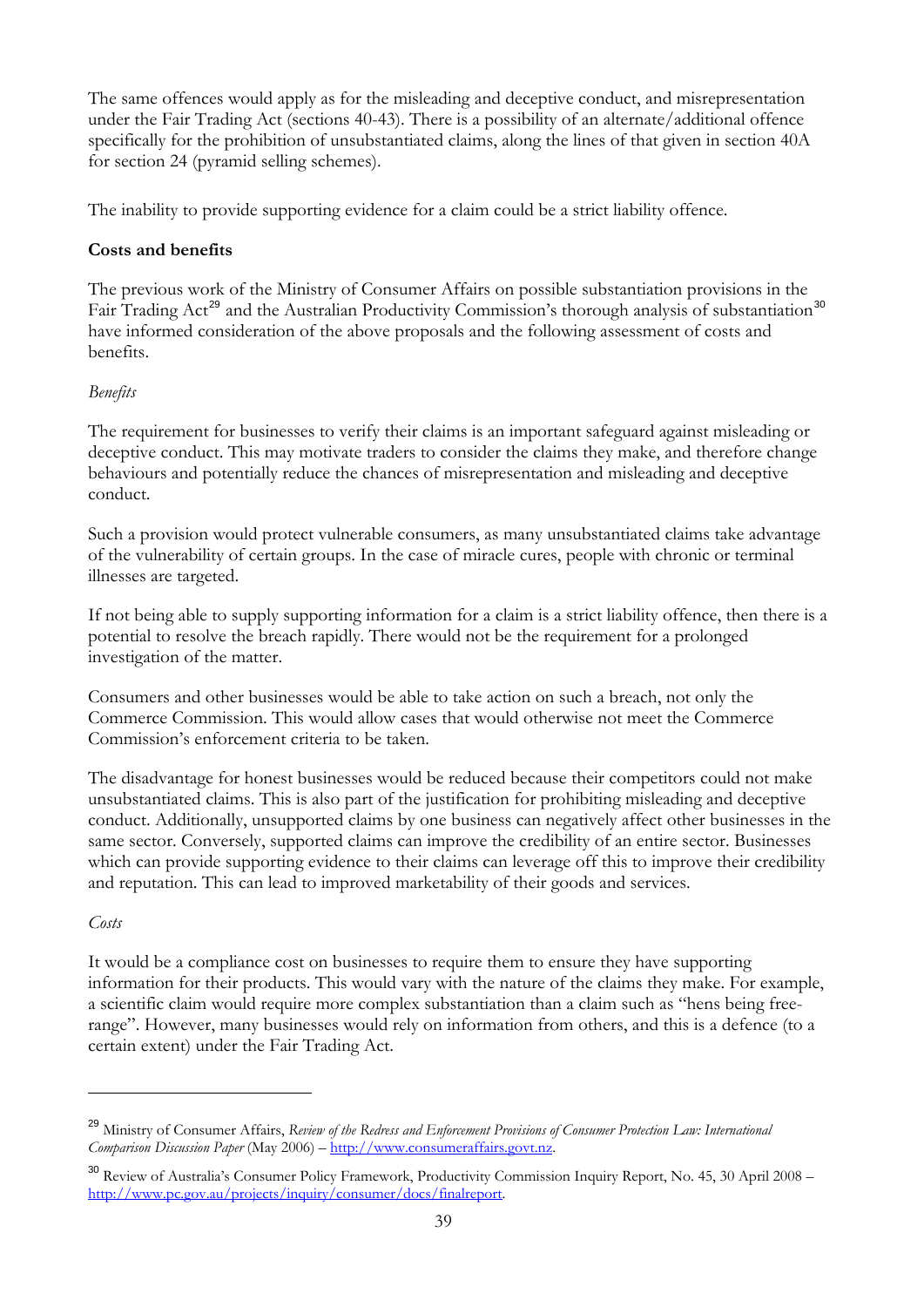There may be uncertainty as to what would be reasonable or best endeavours to substantiate a claim. This was the main concern of the ACCC in their submission to the Australian Productivity Commission's review into the consumer policy framework.

There is a possibility that businesses may not put any claims on their products, therefore not informing consumers at all. This option has been open to products in the regulated medicine sector for many years, yet few traders choose to take this course. Claims are a useful marketing tool, and it is clear that traders regard the benefits of making claims outweigh the costs of having to prove those claims.

## **Questions**

7. Should there be a general prohibition on unsubstantiated claims under the Fair Trading Act, and for what reasons?

8. Should any general prohibition on unsubstantiated claims (or any other preferred approach) be enforceable by the Commerce Commission and/or privately under the Fair Trading Act?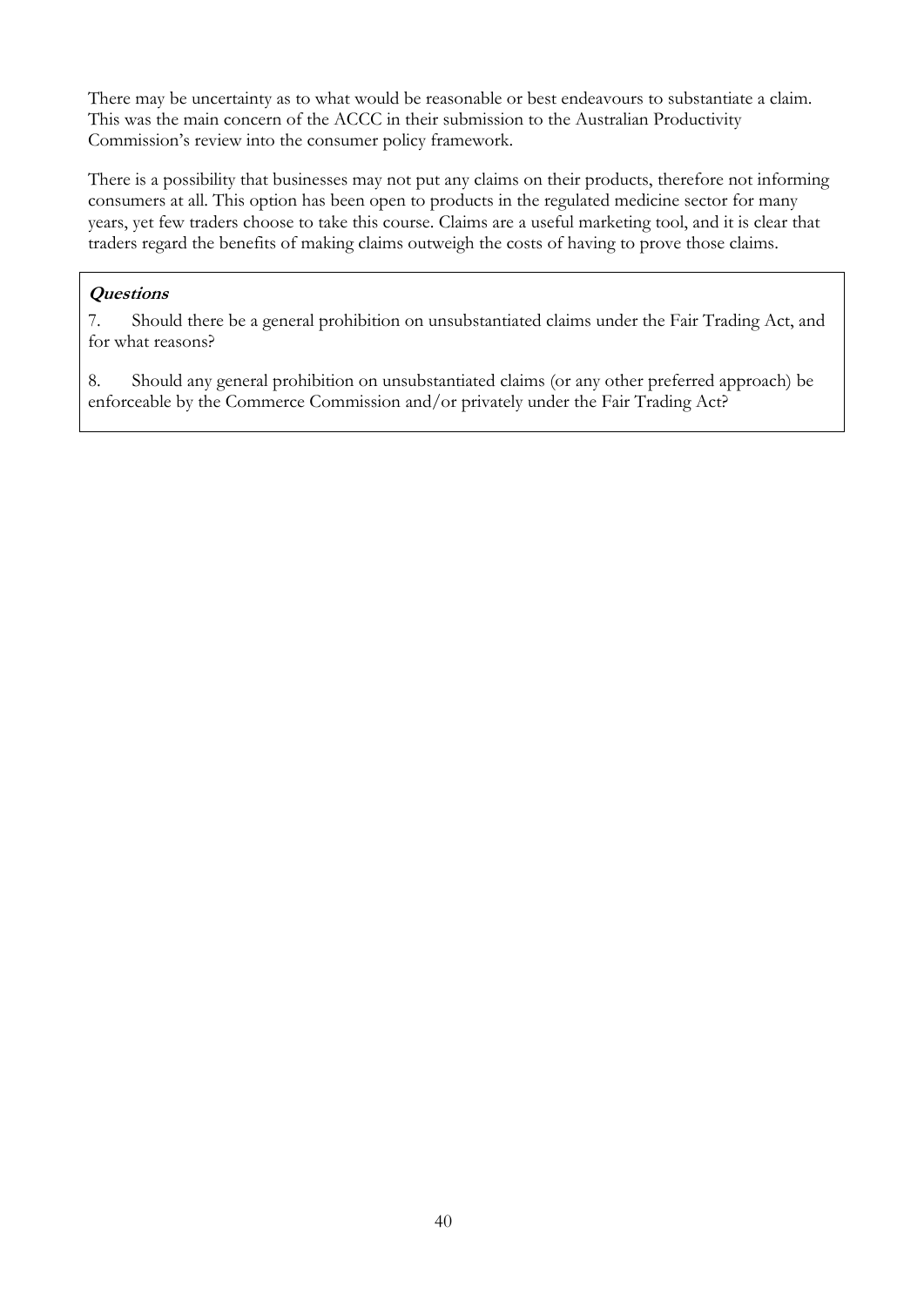# **7. Selling and Duress**

Certain types of trader conduct can put consumers under pressure to buy goods or services they do not really want, which is a form of duress. This section discusses existing consumer law protections regarding door to door sales and unsolicited goods and services, which are both types of selling that can put consumers under duress. There is existing legislation addressing both of these areas, but in both cases the legislation is old and out of date.

The existing law is compared with the Australian Consumer Law stage 2 proposals which have modern provisions on unsolicited sales practices including door to door selling, telephone sales and other forms of direct selling which do not take place in a retail context. These will replace door to door sales and unsolicited sales practices legislation in the Australian States and Territories. The Australian Consumer Law stage 2 proposals also include under unfair practices, modern provisions concerning unsolicited supply of goods and services.

This section also considers whether protections for consumers against unconscionable conduct or oppressive conduct should be included in an enhanced Fair Trading Act.

Australia has existing provisions in the Trade Practices Act prohibiting unconscionable conduct. In 2008 the Australian Commonwealth Government Senate Economics Committee undertook an examination of the unconscionable conduct provisions. In November 2009, the Australian Government responded to the Senate Economics Committee report and established an expert panel to consider options for amending the unconscionable conduct provisions. We have drawn on the findings of both of these processes as much as possible.

The work undertaken by Australia regarding unsolicited sales practices, unsolicited supply of goods and services and unconscionable conduct is timely. It has assisted the analysis which follows and also provides an opportunity to consider harmonisation of law in these areas.

## **7.1 Door to Door Sales and Other Direct Selling**

## **Introduction**

The Door to Door Sales Act 1967 applies to any credit sale agreement made other than at the "appropriate trade premises" of the vendor. "Appropriate trade premises" is defined as premises where the vendor normally carries on business, or where similar goods are normally offered for sale. Typically the Act applies to sales in the home that result from uninvited traders calling with goods or services for sale.

The Act provides consumers faced with this type of selling method with legal protection in the form of a 7 day cooling-off period after the making of an agreement during which the consumer may cancel the contract by notice in writing. The Act also provides that the seller must disclose to the consumer the rights of cancellation in a written statement and that the contract is unenforceable if the disclosure requirement is not met.

The Act is a legislative response to the perceived vulnerability of consumers purchasing goods and services in their own homes or otherwise away from the vendor's "appropriate trade premises". It is premised on the assumption that consumers are vulnerable to being pressured into buying goods or services when they have not chosen to conventionally shop at the seller's usual trade premises. The vulnerability which may cause consumers to make poor purchasing decisions is due to,

• the seller making the initial approach (unexpectedly), often personally, either face to face or over the telephone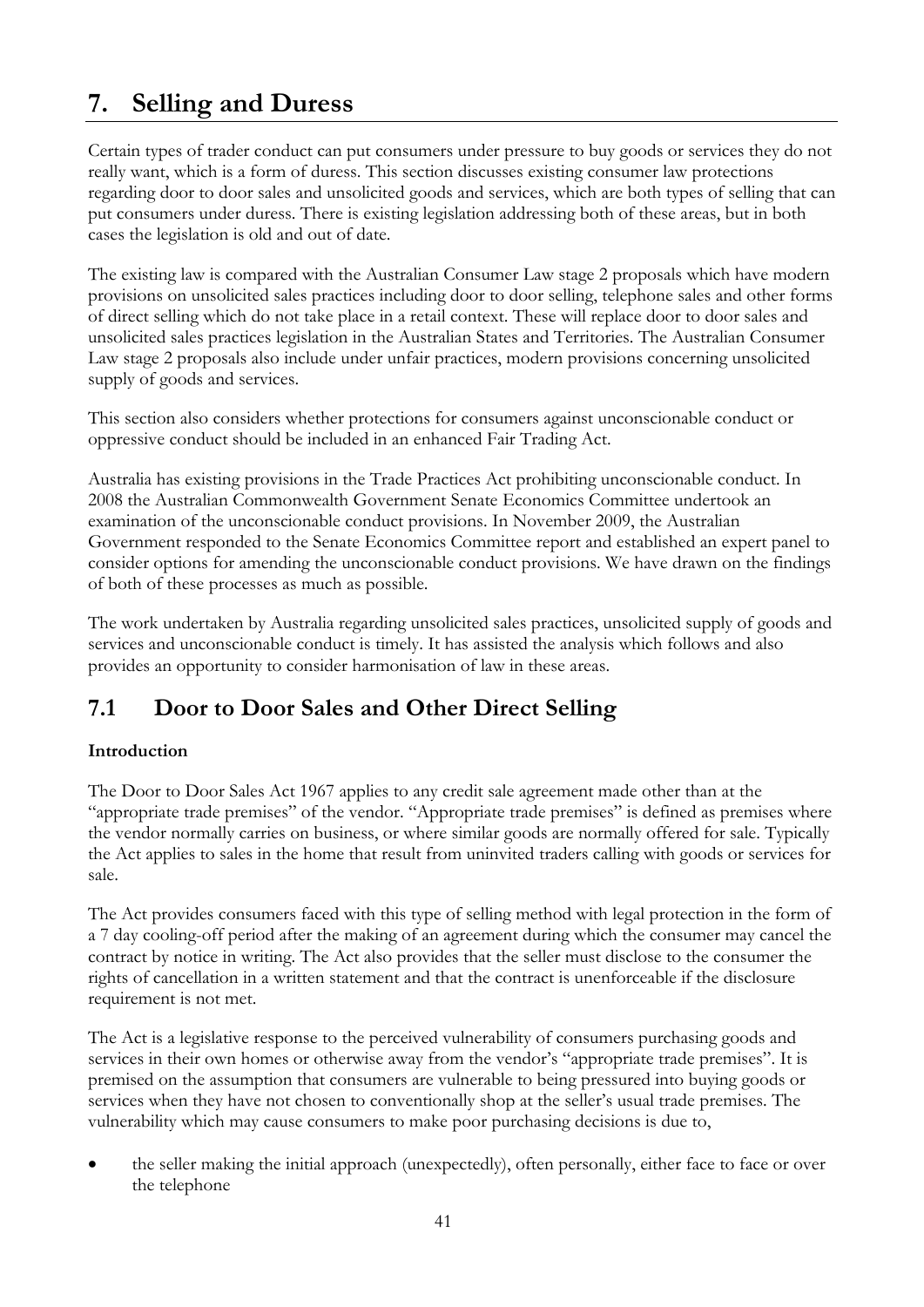- <span id="page-42-0"></span>• the seller only offering a limited range of products, and
- salespeople making use of direct selling techniques and strategies which take psychological advantage of the selling environment (usually the consumer's home, workplace or other environment where the consumer cannot easily walk away without buying something first) to pressure the consumer.

In these circumstances, consumers might not be in the position to make the best choices, or to trade confidently with these suppliers.

Other businesses may also be disadvantaged if they do not have the opportunity to compete fairly with suppliers which might be inappropriately pressuring vulnerable consumers.

## **History of the Door to Door Sales Act**

The Door to Door Sales Act is a limited response to redress the above issues. Most significantly, it only applies to the provision of goods on credit (including hire purchase and hiring).<sup>[31](#page-42-0)</sup> It does not apply to cash sales of goods because it was assumed when the Act was passed that consumers who were able to pay the full purchase price when the sale agreement was entered into did not need protection.

The Door to Door Sales Act was passed at a time when it was quite common for salesmen to go house to house selling such goods and services as encyclopaedias, photographs, vacuum cleaners, household linen, brushes, heating equipment and pest control. The Act was intended to protect consumers from the sales pressure applied by sellers knocking on their door in an attempt to sell their products.

In the second reading of the Bill, the Minister of Industries and Commerce stated that "The purpose of the Bill is to allow a purchaser who has signed an agreement involving a credit sale if on mature consideration and perhaps discussion with other members of the family, he or she…feels that it is not in her interests to go on with the transaction. It is aimed not at interfering with door to door selling as such, but only at undesirable practices and pressures that are sometimes applied in this type of transaction."

## **Ongoing relevance of regulation of door to door sales and direct selling**

The Door to Door Sales Act is 40 years old and was enacted before a number of modern sales technologies were envisaged, including telemarketing. There are a number of specific problems with the Act, in particular that it applies to credit arrangements but not sale of goods by cash or using a credit card. Aspects of the Act are also unclear including what is meant by appropriate trade premises.

There are three principal issues to consider regarding any ongoing regulation of door to door and direct selling:

- Is specific legislation necessary to protect purchasers from direct selling pressures and, if any, what transactions should it apply to?
- If legislation is appropriate, what protections should be provided, e.g. cooling-off period, disclosure?
- If legislation is appropriate, should it be in a separate Act or incorporated into an enhanced Fair Trading Act?

<sup>31</sup> Services are deemed to be goods sold on credit – section 3A.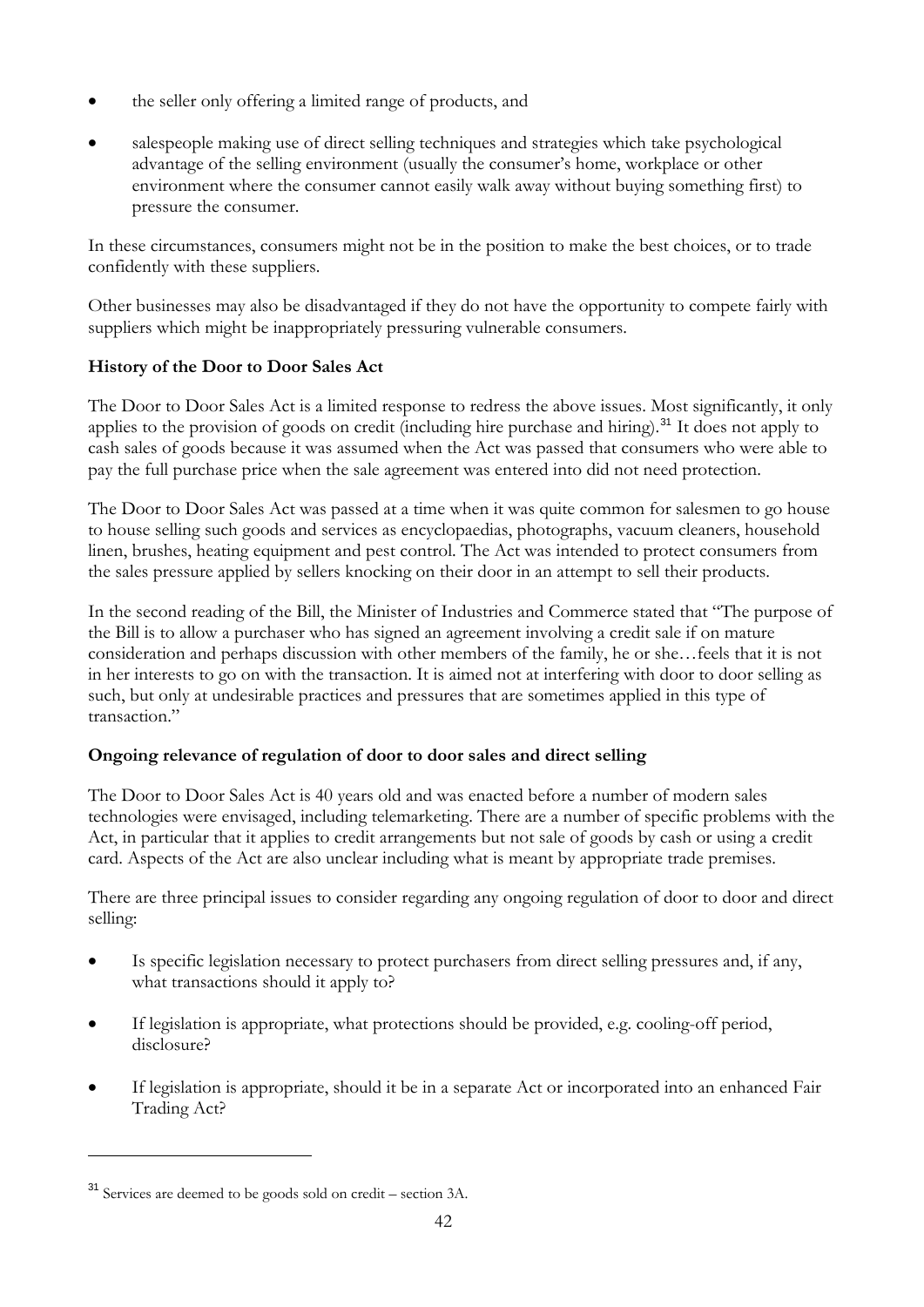## <span id="page-43-0"></span>**Is legislation necessary?**

The National Consumer Survey 2009<sup>[32](#page-43-0)</sup> found 26% of New Zealanders purchased via door to door selling, telemarketing or other direct selling such as at a seminar, in the previous 2 years (31% under 30 years, 26% 30-64 years and 19% 65 years or over), indicating this is still a fairly popular form of selling. In recent years, door to door selling and telemarketing of telecommunications and electricity services has become popular.<sup>[33](#page-43-0)</sup>

It is a form of selling that still attracts some attention and criticism. Consumer NZ occasionally publishes articles in the Consumer magazine about rights under the Door to Door Sales Act and warnings to consumers about pressure selling door to door. There is anecdotal evidence of consumers having problems with direct selling which has been recorded by Consumer NZ, the Ministry of Consumer Affairs and the media. Recently, there were complaints about door-to-door selling of KiwiSaver at residential premises, which is prohibited by the Securities Act 1978, and about the undesirable practices used in selling the product at a university campus (direct selling of investment products at businesses or via the phone or email is not prohibited).

The National Consumer Survey found that 16% of people who purchased via door-to-door selling, telemarketing or other direct selling experienced a problem.

When there is existing legislation establishing protections against certain practices, it is difficult to get a clear view of the problem that would exist if these protections were not in place. The above suggests, however, that this is an area where regulation is still needed.

A similar conclusion has been reached in Australia as part of the development of the Australian Consumer Law. This law includes provisions on unsolicited selling which cover door to door and direct selling.

The Productivity Commission in its Review of Australia's Consumer Policy Framework<sup>[34](#page-43-0)</sup> noted "a particular example of the role played by generic consumer law in protecting vulnerable and disadvantaged consumers is in the area of door-to-door selling (and cooling-off periods). Direct selling practices are sophisticated and widespread across a range of industries and products, including new growth markets such as pay television, telecommunications and retail energy supply. Some of the most vulnerable groups in the community (especially older women living alone, indigenous people and consumers with poor understanding of English continue to be subject to undesirable selling practices."

## **What transactions should the law apply to?**

#### *What types of direct selling?*

 $\overline{a}$ 

Although the Door to Door Sales Act's title suggests it applies to "door to door" sales transactions, the mechanism used in the Act to define its scope refers to sales other than at the vendor's "appropriate trade premises", and this extends beyond door to door situations. The courts have held that the scope of the Act extends to telemarketing despite the argument from the vendor that its call centre was an "appropriate trade premises".<sup>[35](#page-43-0)</sup> It is unlikely that telemarketing call centres were contemplated when

<sup>32</sup> National Consumer Survey 2009 – [http://www.consumeraffairs.govt.nz.](http://www.consumeraffairs.govt.nz/)

<sup>&</sup>lt;sup>33</sup> Discussions between Ministry of Consumer Affairs and Australian government officials indicate they have observed a similar increase in popularity of door to door sales of utility services contracts.

<sup>&</sup>lt;sup>34</sup> Review of Australia's Consumer Policy Framework, Productivity Commission Inquiry Report, no 45, 30 April 2008, page 297 – [http://www.pc.gov.au/projects/inquiry/consumer/docs/finalreport.](http://www.pc.gov.au/projects/inquiry/consumer/docs/finalreport)

<sup>35</sup> *Commerce Commission v Telecom Mobile Limited* [2004] 3NZLR 667 (High Court), [2005] NZCA 218 (Court of Appeal), [2006] 1 NZLR 190 (Supreme Court). In this case, the courts considered the application of the Door to Door Sales Act to mobile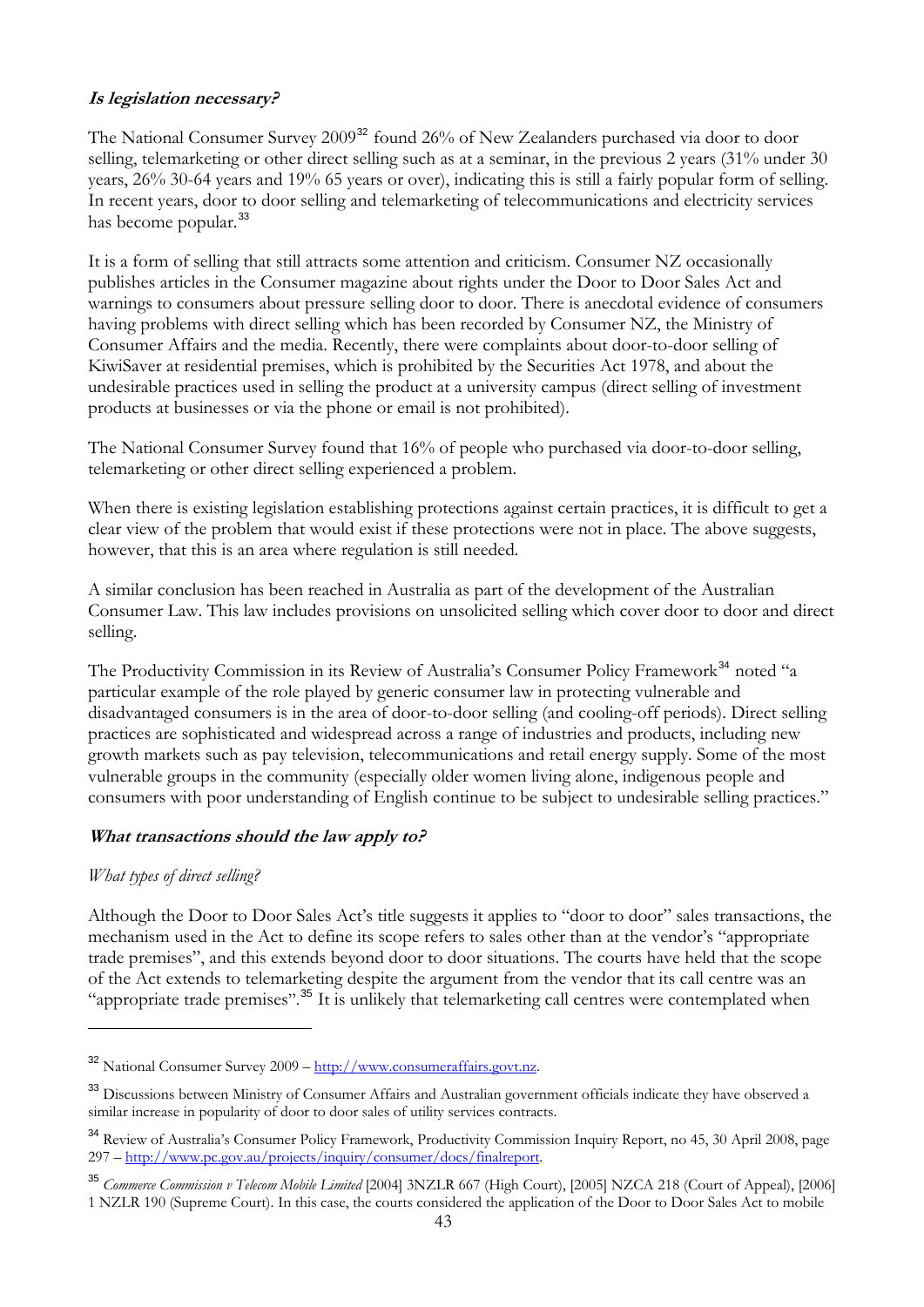the Door to Door Sales Act was passed in 1967. The fact that a case on the application of the Door to Door Sales Act to new technology, new selling techniques and relatively new legal concepts around contract formation and "shrink-wrapped" products went all the way to the Supreme Court indicates that the Act is out of date and could be clearer.

There are also other direct or distance selling techniques where it is uncertain whether the Door to Door Sales Act does or should cover the situation. For example, selling through party plans (i.e. potential customers are invited to a "party" at another customer's home to view the products), seminar selling, direct response television advertising (0800/0900 dialling), trade fairs and one-off venues.

The "appropriate trade premises" test does not provide a sufficiently clear direction as to whether or not particular direct marketing techniques are covered by the Act. Assessing whether particular trade premises are "appropriate" or not is particularly problematic.

A better option may be to expressly refer to door to door sales, telemarketing and any other form of direct marketing which ought to be covered by the law because consumers are vulnerable to making poor purchasing decisions.

The Australian Consumer Law proposal does not refer to door to door sales at all, but instead refers to unsolicited consumer agreements made by dealers and consumers in each other's presence other than at a place of business of the supplier, or over the telephone. Simply referring to a "place of business" avoids the requirement to determine whether trade premises are "appropriate" under the current New Zealand formulation.

## *Initial approach by the direct seller*

 $\overline{a}$ 

The Door to Door Sales Act does not apply where the "first inquiry specifically relating to the sale and purchase" is initiated by the purchaser (section 11) because the purchaser has chosen to place him or herself in the potentially vulnerable purchasing position. Many direct selling techniques involve the purchaser choosing to go somewhere (e.g. a sales party, seminar, trade fair etc) or to voluntarily respond to some kind of advertisement (e.g. direct response marketing). The Door to Door Sales Act says any advertising by the seller should be ignored in determining whether the consumer has initiated the sale.

The distinction between direct marketers making the initial approach, either in person or by telephone, and consumers making the initial approach themselves seems to be broadly valid in terms of identifying situations where consumers might be vulnerable and in need of some legal protection.

However there may still be situations where consumers are coaxed into "inviting" direct marketers to demonstrate a product or service in the consumer's home (by, for example, responding to an offer for a "free quote"). In some instances, a consumer may have entered a competition and provided contact details allowing a seller to follow up. It is unclear whether this would mean the sale contact was initiated by the purchaser.

The Australian Consumer Law seems to clarify these situations by providing that unsolicited selling is when "the consumer did not invite the dealer … for the purposes of entering into negotiations relating to the supply of those goods or services (whether or not the consumer made such an invitation in relation to a different supply)" and "An invitation merely to quote a price for a supply is not taken, for the purposes of [previous quoted clause], to be an invitation to enter into negotiations for a supply." It

telephone plans through the High Court, Court of Appeal and Supreme Court in the *Commerce Commission v Telecom Mobile* cases. The courts held that the Act did apply, but the cases involved complex issues about the status of the Telecom call centre as a trade premises, and the actual formation of the sales contract when the consumer unwrapped the new cell phone.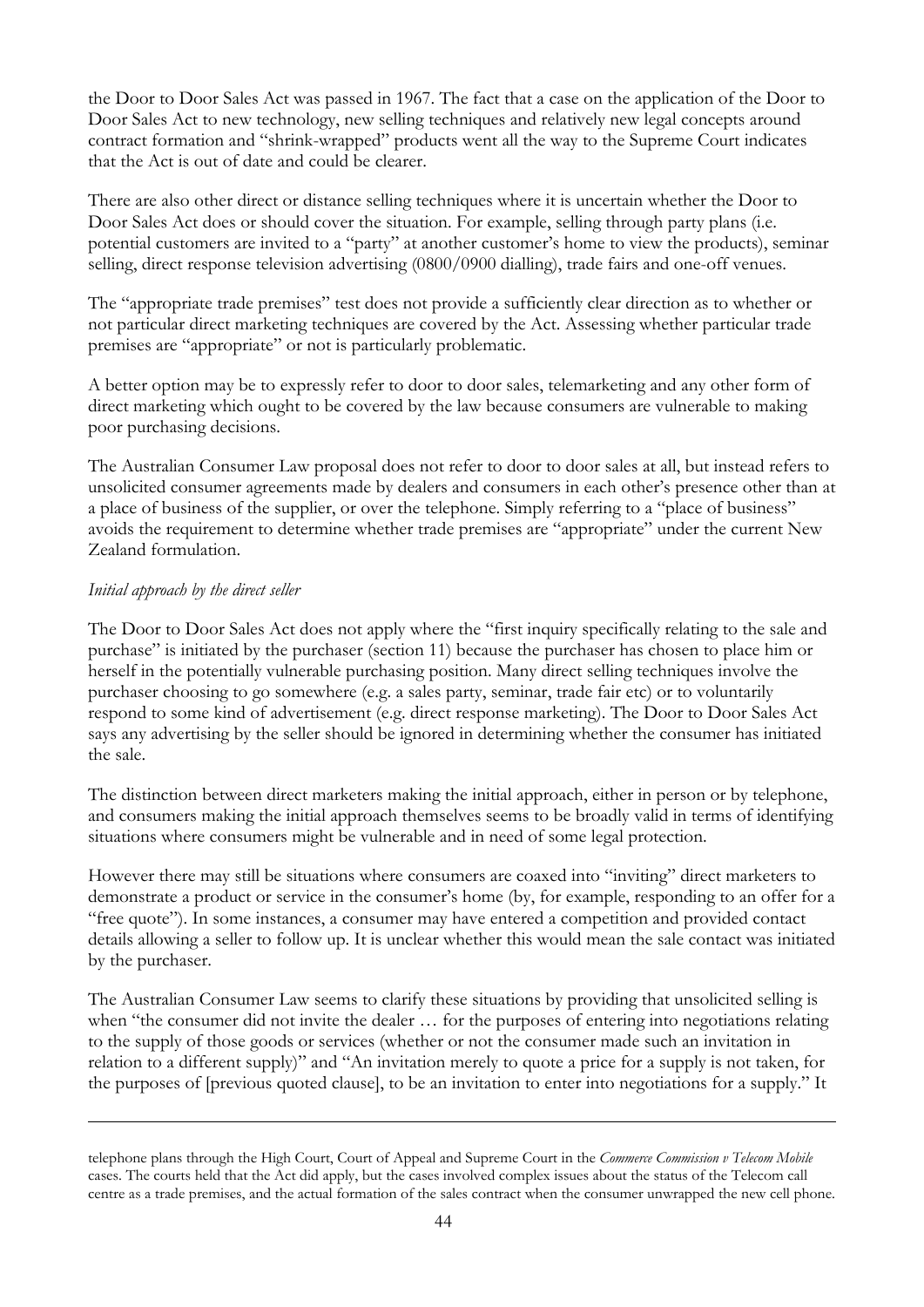may be appropriate to include provisions similar to these in any new law to help deter some of the "enticement" practices.

### *What type of sales?*

As noted, the Door to Door Sales Act only applies to "credit agreements". For goods, this means the Act does not apply to purchases using cash or a credit card. Agreements to provide services are defined as credit agreements under section 3A of the Act.

If consumers are vulnerable to making poor purchasing decisions due to the direct selling techniques used by vendors, that vulnerability will exist irrespective of how the consumers might pay for their purchases. The distinction in protection needed between consumers using credit sales and other consumers who use cash, credit cards or bank overdrafts to pay for their purchases does not seem justified. Arguably a consumer who prepays for goods or services from a door to door salesperson or other direct marketer is more vulnerable than a consumer who defers payment of the purchase price.

The Australian Consumer Law proposals for regulating unsolicited selling make no reference to how goods or services are paid for.

If protections for door to door and direct sales are only needed for credit contracts, then it needs to be established whether protections beyond the Credit Contracts and Consumer Finance Act 2003 (CCCFA) are needed. The CCCFA includes mechanisms for disclosure and a cooling-off period during which the borrowing consumer can cancel the agreement. (The CCCFA, however, only provides for a three day cooling-off period and cancellation right, whereas a purchaser under the Door to Door Sales Act has a seven day cooling-off period and cancellation right.)

The scope of the contracts covered by the Door to Door Sales Act is wider than the scope of consumer credit contracts under the CCCFA. Under the CCCFA, there need to be interest charges, credit fees or a security interest for a contract to be a consumer credit contract. Consumer credit contracts under the CCCFA also exclude contracts for the sale of goods or services where the purchase price is agreed to be paid within two months. Under the Door to Door Sales Act a credit-sale agreement is simply one where the payment for goods and services is deferred (and where the purchase price exceeds \$40, or \$20 for books or goods which are hired), and there is no reference to interest or any other costs of credit being payable or to a time limit for paying the full price. Therefore some door to door sales agreements will be covered as credit sales under the Door to Door Sales Act when they are not consumer credit contracts under the CCCFA.

The disclosure requirements in the CCCFA provide for a wider range of credit information than the disclosure requirements under the Door to Door Sales Act because the CCCFA assumes there will be interest charges and other costs of credit, and it provides for those costs and charges to be disclosed. The Door to Door Sales Act does not provide for any costs of credit to be disclosed. If consumer protections for door to door and direct sales continue, these should be complementary to the wider application of the CCCFA as it is important that the fuller disclosure provisions of the CCCFA apply.

As well, if door to door or direct sales protections apply to a sale which is a consumer credit agreement under the CCCFA, then there needs to be avoidance of any unnecessary and potentially confusing duplication of requirements. The only value in the current duplication is that the purchaser has the additional benefit of the cooling-off period which is four days longer under the Door to Door Sales Act than the similar period under the CCCFA.

It may be appropriate to separate the credit aspect of door to door sales contracts from the Door to Door Sales Act and rely on the CCCFA to regulate consumer credit contracts. This would be consistent with the Australian Consumer Law proposals.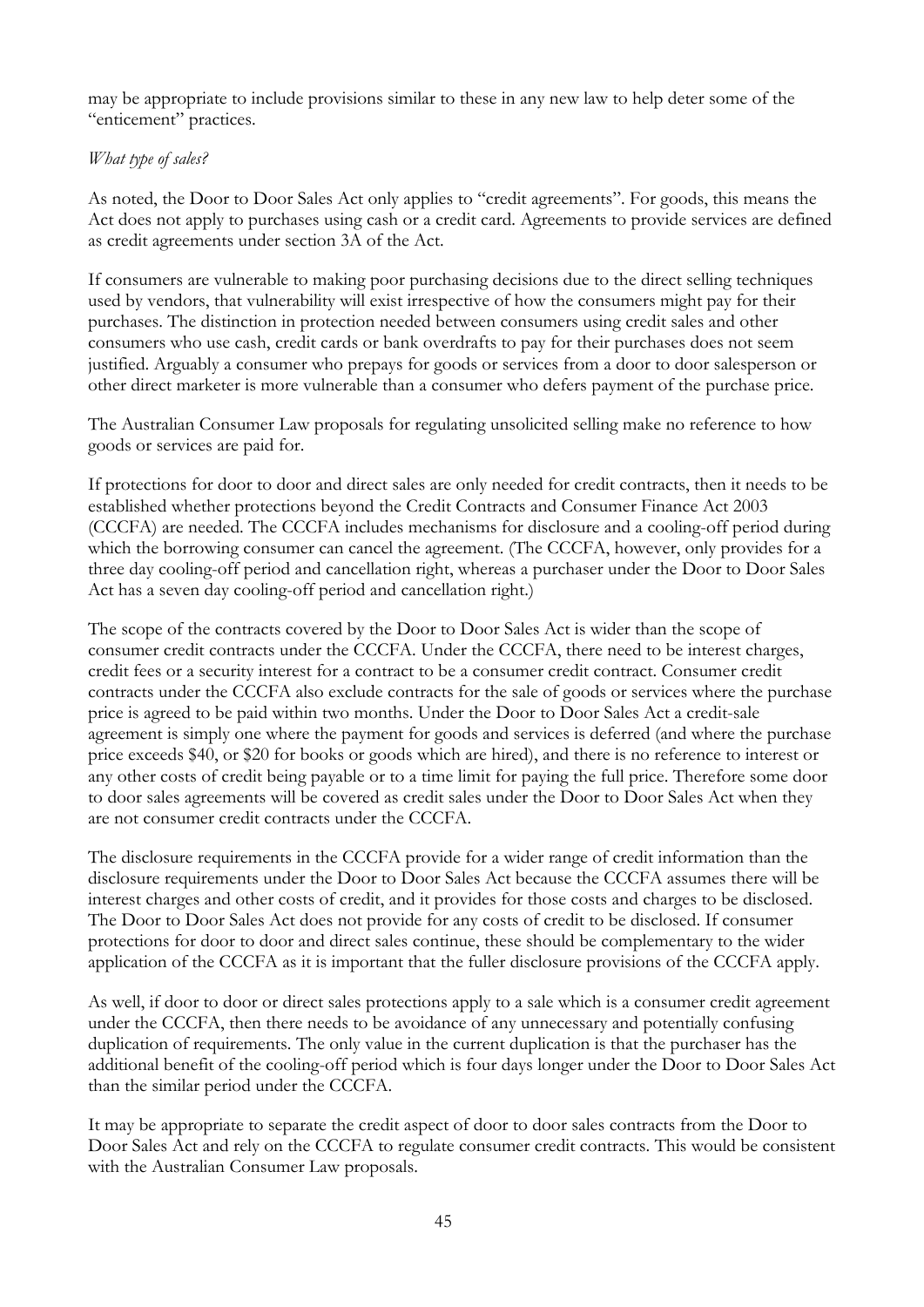#### *Purchase value threshold and other exclusions*

The Door to Door Sales Act applies only to credit agreements for purchases of books over \$20 and of all other goods over \$40. These thresholds have applied since 1967. The purpose of a threshold is to minimise compliance and reversal costs for businesses dealing in low-value and/or low-profit goods. The Australian Consumer Law's proposed threshold for unsolicited sales agreements is \$100.

The Door to Door Sales Act also does not apply to employment or business agreements or agreements related to disposal of an estate or interest in land, a contract of insurance or purchase of shares in a building society. The Australian Consumer Law, rather than having exclusions, provides that the unsolicited selling provisions apply to consumer transactions (the goods or services were of a kind ordinarily acquired for personal, domestic or household use or consumption).

The Australian Consumer Law is suggested as an appropriate approach for New Zealand to consider. This definition of consumer is similar to that used in the Consumer Guarantees Act.

#### **What protections are appropriate?**

#### *Cooling-off period*

The only remedy provided for consumers in the Door to Door Sales Act to address pressure selling is the right to cancel a credit sale agreement within a seven day cooling-off period. The cooling-off period is linked to the vendor's statutory disclosure requirement. Door to door sales have several characteristics which mean consumers may benefit from a cooling-off period. A cooling-off period allows the consumer time to reconsider their decision and cancel the purchase if they no longer want to proceed. Consumers are likely to relatively quickly recognise that they have made a poor choice, if it resulted from a high-pressure sales situation and being caught unprepared and unable to simply walk away from the salesperson. The cooling-off period also provides the consumer with the benefit of redressing the lack of ability to shop around in that they can quickly check other available options.

The use of cooling-off periods is also likely to affect the trader's behaviour. If traders face the prospect of the sale being cancelled, they may be less likely to coerce a consumer into the transaction. Therefore cooling-off periods significantly reduce detriment to consumers who make ill-considered decisions without imposing substantial costs on traders or consumers. Generally they only cause minor delays on transactions.

As noted, the Door to Door Sales Act has a cooling-off period of seven days from the date of the agreement and the Australian Consumer Law has opted for 10 business days, also to start from the date of the sale agreement. Consumer NZ has suggested a 14 day cooling-off period.

#### *Other protections*

The proposed Australian Consumer Law goes further than a cooling-off period by prohibiting the supply of, requiring or accepting payment for, the goods or services in that 10 day period. This provision strengthens the cooling-off period provision in that the receipt of the goods does not add to the pressure or temptation. There is a downside, however, for consumers who want early delivery of their goods or services.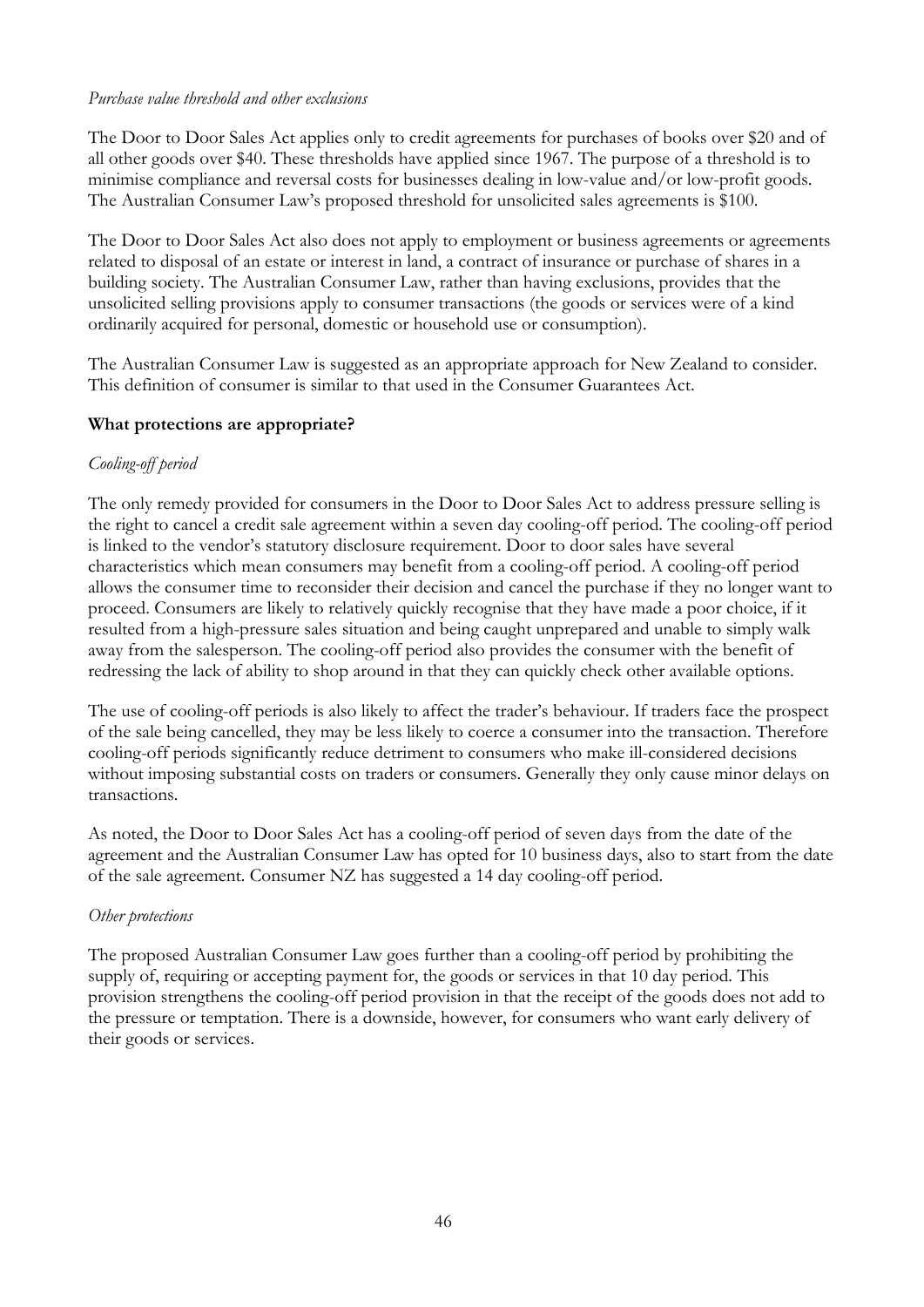The proposed Australian Consumer Law also includes the following obligations on the vendor:

- clearly disclosing the seller's purpose and identity
- ceasing to negotiate on request
- providing written contracts which conspicuously display information about the cooling-off period
- regulating the hours when direct marketers may call on consumers, either personally or by telephone, and
- prohibiting the inclusion of provisions in an agreement to exclude, limit, modify or restrict a right to terminate the agreement, or to induce the consumer to waive any rights provided by the Act.

There are similar requirements in the Door to Door Sales Act to disclose to the consumer the seller's identity and contact details and information about the right to cancel the contract, and preventing contracting out of the provisions of the Act. There is no reason why these should not continue to apply to door to door sales, telemarketing and other direct selling. There have been no problems identified in New Zealand with door to door or telemarketing or direct selling suggesting the need for provisions to cease negotiating or to regulate the hours when direct marketers may call on consumers. This may be because of industry codes of conduct in place (discussed below). The regulation of hours when direct marketers can call has received a lot of attention in Australia's development of the Australian Consumer Law.

#### *Industry self-regulation*

There are two industry associations with voluntary codes of practice which supplement the provisions of the Door to Door Sales Act.

The New Zealand Marketing Association has developed (and recently reviewed) a Code of Practice for Direct Marketing in New Zealand which has five basic principles:

- Principle 1: Marketers will comply with the laws and bylaws of New Zealand and all appropriate industry Codes of Practice
- Principle 2: Offers will be clear and truthful and not present a product, service, or offer in a way that could mislead the consumer
- Principle 3: Orders for products or services will be handled in a responsible and prompt manner
- Principle 4: Marketers will carry out their business in a way that is socially responsible
- Principle 5: Marketers will uphold high standards of business practice to bring about the trust of consumers.

These principles each sit above a relatively detailed "compliance guide" which reflects best practice for the direct marketing industry. The code requires direct marketers to comply with all consumer legislation, including the Fair Trading Act and Consumer Guarantees Act, as well as the Privacy Act 1993. Other features in the code exceed the requirements of legislation, such as the general social responsibility requirements, and "do not call" lists and a seven day cooling-off period for telemarketing transactions (irrespective of whether they are credit sale agreements). The New Zealand Marketing Association also has a Telemarketing Code of Practice.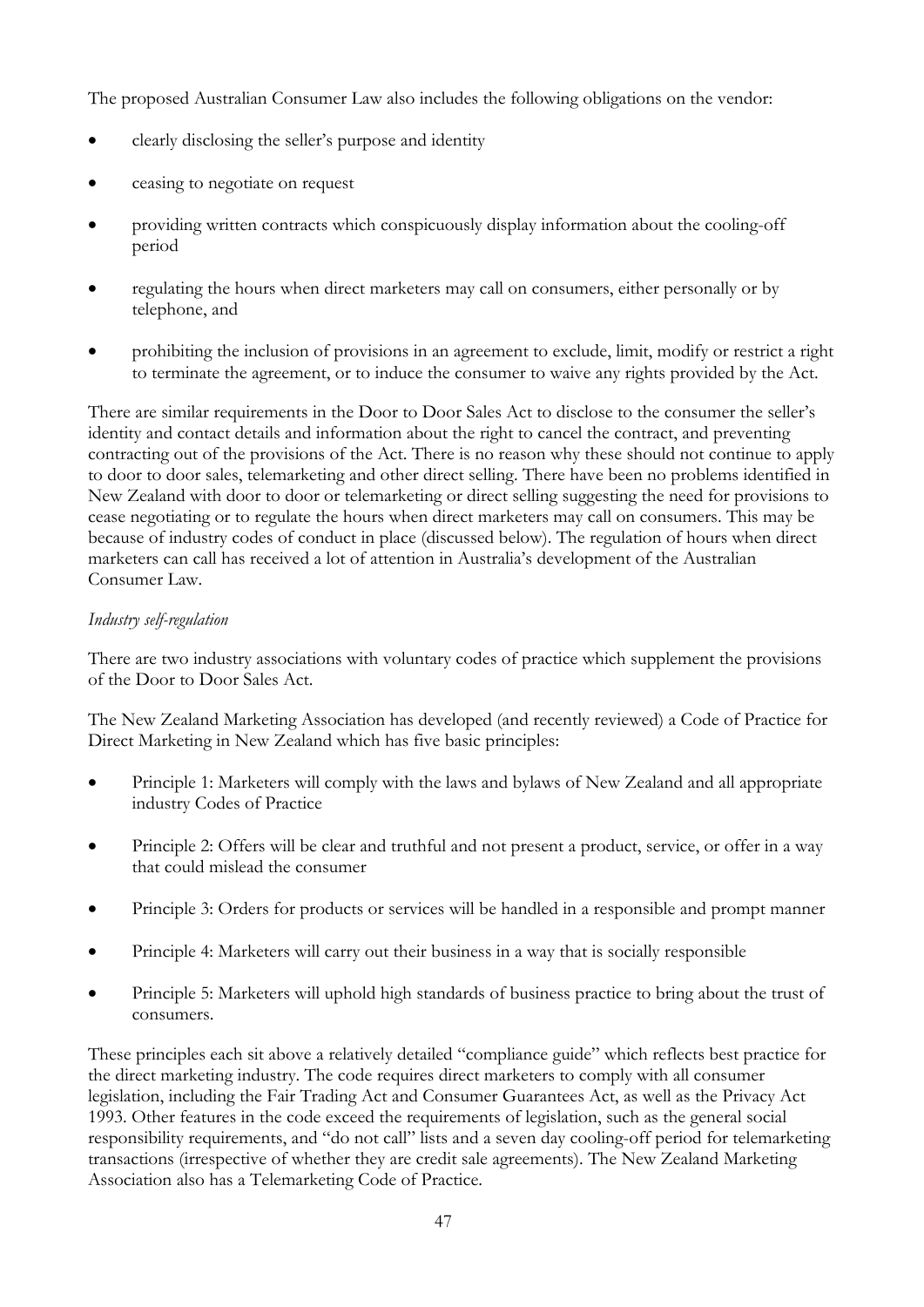The Direct Selling Association of New Zealand (DSANZ) estimates its membership covers 90% of the direct selling industry. Its Code of Practice provides that:

- advertising and promotion is not misleading or deceptive
- sales conduct respects the rights and privileges of the individual customer in the privacy of his or her own home
- product demonstrations give full explanation and cease on request
- disclosure of the direct salesperson's full identity, address and reason for approaching the consumer
- a minimum 10 days cooling-off period
- terms of payment are advised at the time the product is ordered
- provision of comprehensive complaints and disputes procedures, and
- mechanisms exist to ensure that the Code is reviewed periodically.

Many of these objectives reiterate or extend existing consumer legislation. DSANZ's Code is based on the Direct Selling Industry's World Federation Code. The current version of the Code was adopted in May 2009.

## **Do we still need a separate Door to Door Sales Act?**

As noted above, there is good justification for continuing to regulate for door to door or unsolicited selling to consumers. The law in this area, however, would significantly benefit from modernisation. There are a number of problems with the expression of the law in the Door to Door Sales Act. The Australian Consumer Law provides a useful model of a modern approach to regulating unsolicited selling.

The Australian Consumer Law includes the provisions regulating unsolicited selling alongside similar provisions to those in New Zealand's Fair Trading Act.

Taking a similar approach and including door to door or unsolicited selling provisions in the Fair Trading Act would have the advantage that consumer law is found in one statute and it would also provide for enforcement of the provisions by the Commerce Commission. This approach would meet the objectives of the Consumer Law Reform to achieve simplification and consolidation of the existing law. The need for standalone door to door and direct selling legislation is not evident.

## **In summary:**

The Door to Door Sales Act was a limited response to pressure selling in the 1960s, and it now seems out of date. The fact that it only applies to credit sales, and that it sits alongside more modern and sophisticated consumer credit legislation, emphasises the inadequacy of the Act. The courts have also struggled with the "door-to-door" and appropriate trade premises aspects of the Act.

A more modern approach would be for the Act to apply to all direct selling other than at the usual place of business of the supplier, irrespective of when the consumer pays for the goods or services. One question is what threshold amount should apply. The amounts of \$20 for books and \$40 for other goods were set over 35 years ago. Australia has opted for a \$100 threshold amount applying to consumer goods and services.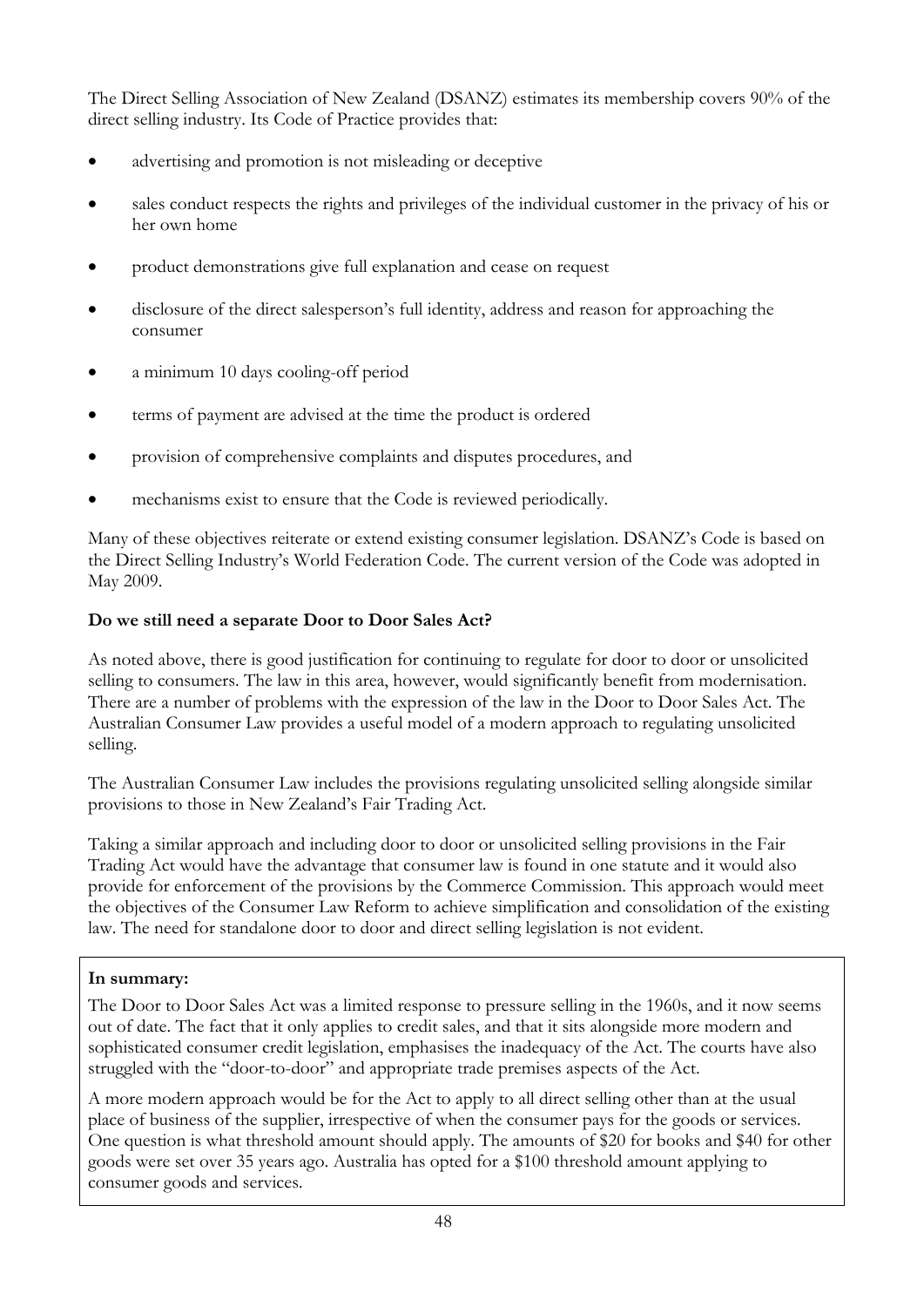A cooling-off period still seems to be an appropriate regulatory response to direct sales. There is a question as to whether the cooling of period should be seven days or 10 days or another timeframe.

There does not seem to be any good reason why the laws relating to door to door sales and direct marketing more generally should be in their own specialised legislation, rather than being in an enhanced Fair Trading Act.

In considering the objectives of the Consumer Law Reform, continued regulation of direct selling as part of an enhanced Fair Trading Act will meet the objectives that:

- the law will:
	- enable consumers to transact with confidence,
	- protect reputable suppliers and consumers from inappropriate market conduct,
	- be easily accessible to those affected by it, and
	- is enforceable;
- there will be simplification and consolidation of the existing law; and
- harmonisation with the Australian Consumer Law will be taken into account.

#### **Questions**

9. What direct selling (door to door sales, telemarketing, other defined direct selling), if any, should be regulated, and for what reasons?

10. Should direct selling law only apply to purchases above a particular value (for example, \$100)?

11. Do you support a cooling-off period of 7 days, 10 days or another timeframe?

12. Should the supply of the goods or services be prohibited during the cooling-off period, and for what reasons?

13. Should there be any regulation of the hours when direct marketers may call on consumers? Why, and if you think there should be regulated hours, what hours?

14. What are your views on moving regulation of direct selling to the Fair Trading Act?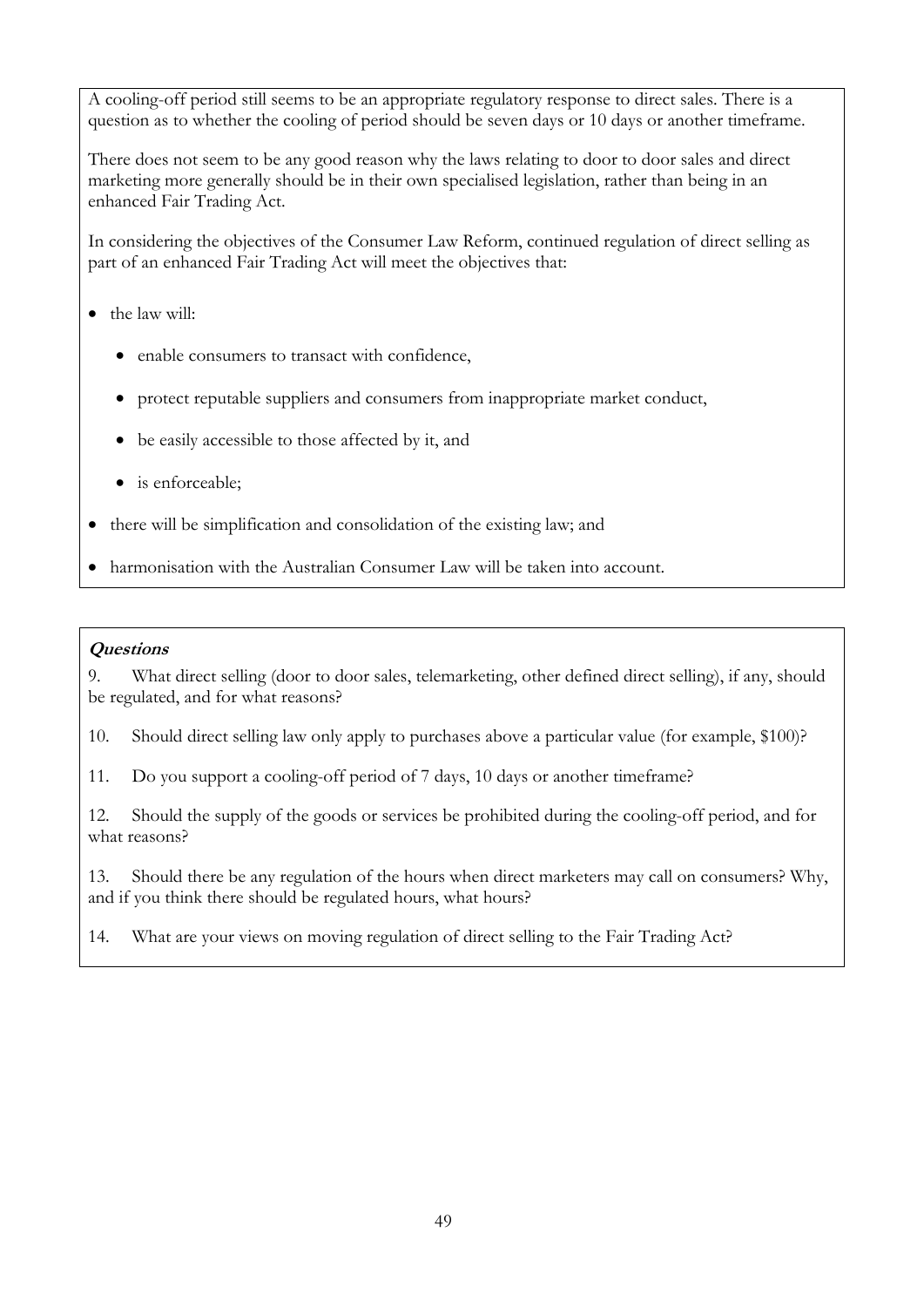## **7.2 Unsolicited Goods and Services**

## **Introduction**

The Unsolicited Goods and Services Act 1975 provides protections for people who have received goods or services they have not ordered or requested, i.e. unsolicited goods or services. The protections are available to all persons, not just consumers. Businesses receiving unsolicited goods or services are also protected under the Act.

The provision of goods and services in an unsolicited manner is not necessarily an issue. A problem arises, however, when the person receiving the goods does not want the goods or services and the sender or service provider demands payment.

With respect to goods, the sender relies on the consumer's inertia not to return the unwanted goods. This practice is called "inertia selling", and relies on the sender's assumption that the consumer has accepted the goods because the consumer has taken possession of them. The sender then relies on this assumption to demand payment for the goods, supported by the statutory rules for determining the presumed intention of buyers and sellers under section 20 of the Sale of Goods Act 1908.

This practice puts the consumer in a position of disadvantage because their right to choose and accept the goods is limited. It also means that the consumer has responsibility for goods that are, to all intents and purposes, forced on them.

The supply of unsolicited services has the same effect as unsolicited goods in that consumers do not have the ability to choose the service or consider the associated risks. For example, when an agreement has been made for a service, liability and risk can be established so it can be managed. Where the service is unsolicited the consumer's ability to protect their interests is reduced.

These practices put the consumer in a position of disadvantage because they deny the consumer the right to choose and accept the goods and services and any associated risks. On the other hand excluding the ability to provide goods and services on an unsolicited basis removes what can be a legitimate means of attracting business (i.e. a form of advertising) when done in an ethical and socially responsible way.

The Unsolicited Goods and Services Act balances these interests by establishing that any unsolicited goods remain the property of the sender until the person receiving them accepts them. If the sender does not recover the goods (and the consumer does not prevent the recovery) then within three months, or one month if the consumer notifies the sender that they do not want the goods, the goods become an unconditional gift to the consumer. Services are slightly different, but service providers are prohibited from invoicing unordered services unless they have reasonable cause to believe they have a right to payment.

## **History of the Unsolicited Goods and Services Act**

The Unsolicited Goods and Services Act was based on similar legislation in Australia and the United Kingdom to address issues associated with unsolicited goods and services, particularly issues around unsolicited directory entries. The Act is essentially unchanged since it was passed in 1975.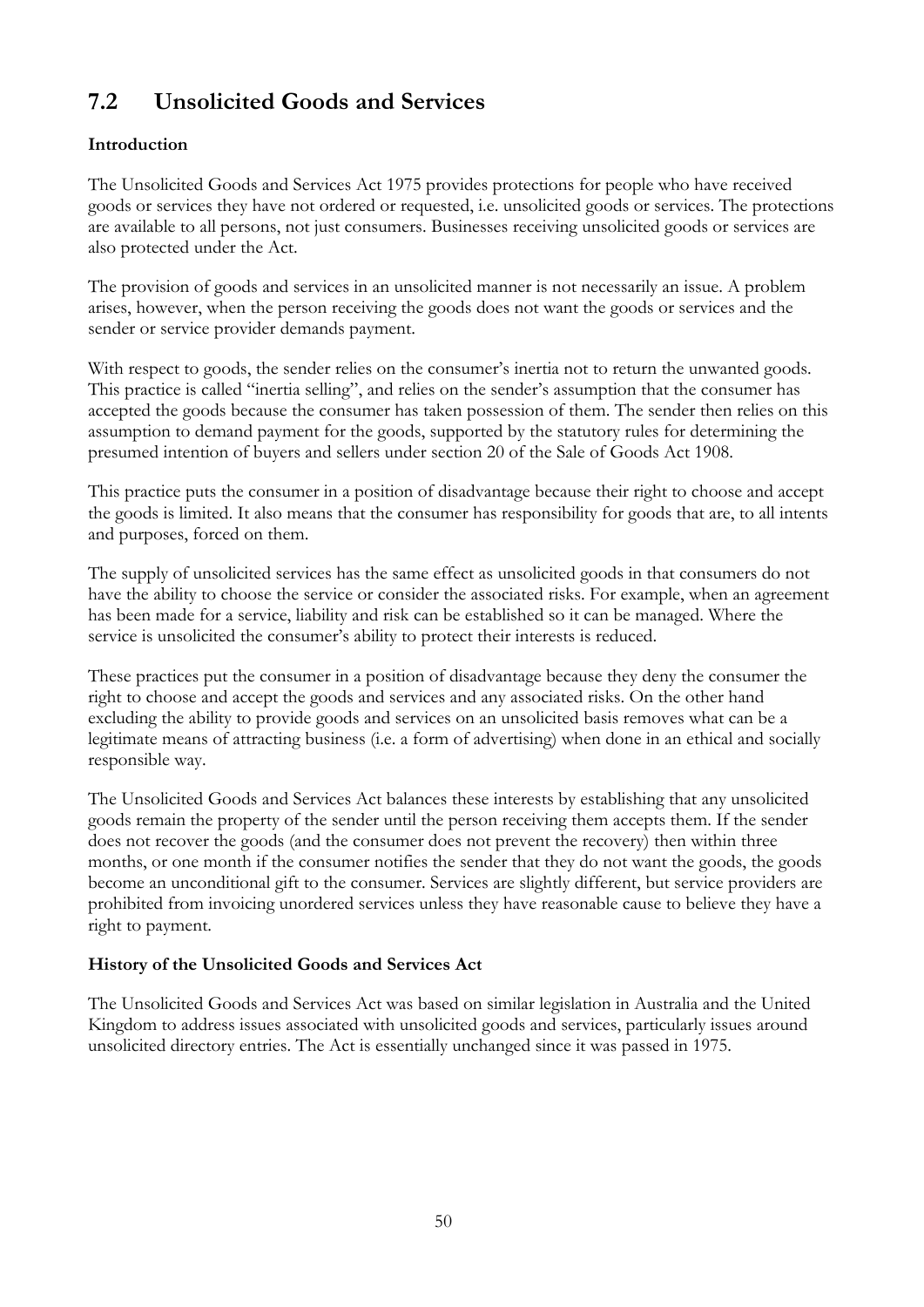<span id="page-51-0"></span>There has been one successful case taken by the Commerce Commission under the Act (and also the Fair Trading Act 1986) in 1989 against Shore Productions Limited related to charging for advertising not agreed to.[36](#page-51-0)

## **Ongoing relevance**

The underlying principles for regulating unsolicited goods and services are that:

- consumers and businesses should not have to accept, take responsibility for and pay for goods or services that they have not sought; and
- consumers and businesses should not be subjected to demands for payment for goods and services that they have not sought.

The ability for consumers to choose what goods and services they want and how and when they interact in the market is important because it affects competition and market diversity.

As noted with door to door sales, when there is existing legislation establishing protections against certain practices, it is difficult to get a clear view of the problem that would exist if these protections were not in place. Some idea can be obtained from sources such as Consumer NZ and the Commerce Commission.

The Consumer NZ website includes two 2009 examples of unsolicited goods received and consumers feeling pressured to accept and pay for the goods, showing that traders sending unsolicited goods is still practised and there is still a need to provide some level of consumer protection in this area.<sup>[37](#page-51-0)</sup> These examples are intended to alert consumers about dealing with unsolicited goods. Consumer NZ advises that its files record many unsolicited goods and services enquiries. Over the years it has noted in its Consumer magazine ongoing examples of consumers being put under pressure related to unsolicited goods and services.

The Commerce Commission's record of complaints/enquiries received over the last three years indicates a number of businesses complaining about invoices for unsolicited advertising and also consumers complaining about unsolicited goods.

This data indicates that the potential exists for unfair practices, such as inertia selling and unsolicited advertising, to resurge and cause consumer detriment in the absence of legislative intervention, and that the underlying principles supporting protections against unsolicited goods and services are still relevant in today's legislation.

Whilst the need for regulation of unsolicited goods and services remains, there is a question as to whether the provisions of the Unsolicited Goods and Services Act are the appropriate approach and whether they are sufficiently clear in their current form.

The United Kingdom and Australia continue to regulate against unsolicited goods or services and it is useful to review how their legislation has been modernised and changed.

The United Kingdom's Consumer Protection (Distance Selling) Regulations 2000 regulate unsolicited goods and services. They make unsolicited goods an unconditional gift to the consumer (extinguishing rights of the sender in the goods). The regulations also contain penalty provisions for demanding or asserting a right to payment for unsolicited goods and also for making threats regarding payment. For

<sup>36</sup> *Commerce Commission v Shore Productions Ltd* (1989) 3 TCLR 482 (District Court).

<sup>37</sup> <http://www.consumer.org.nz/news/view/unsolicited.goods>.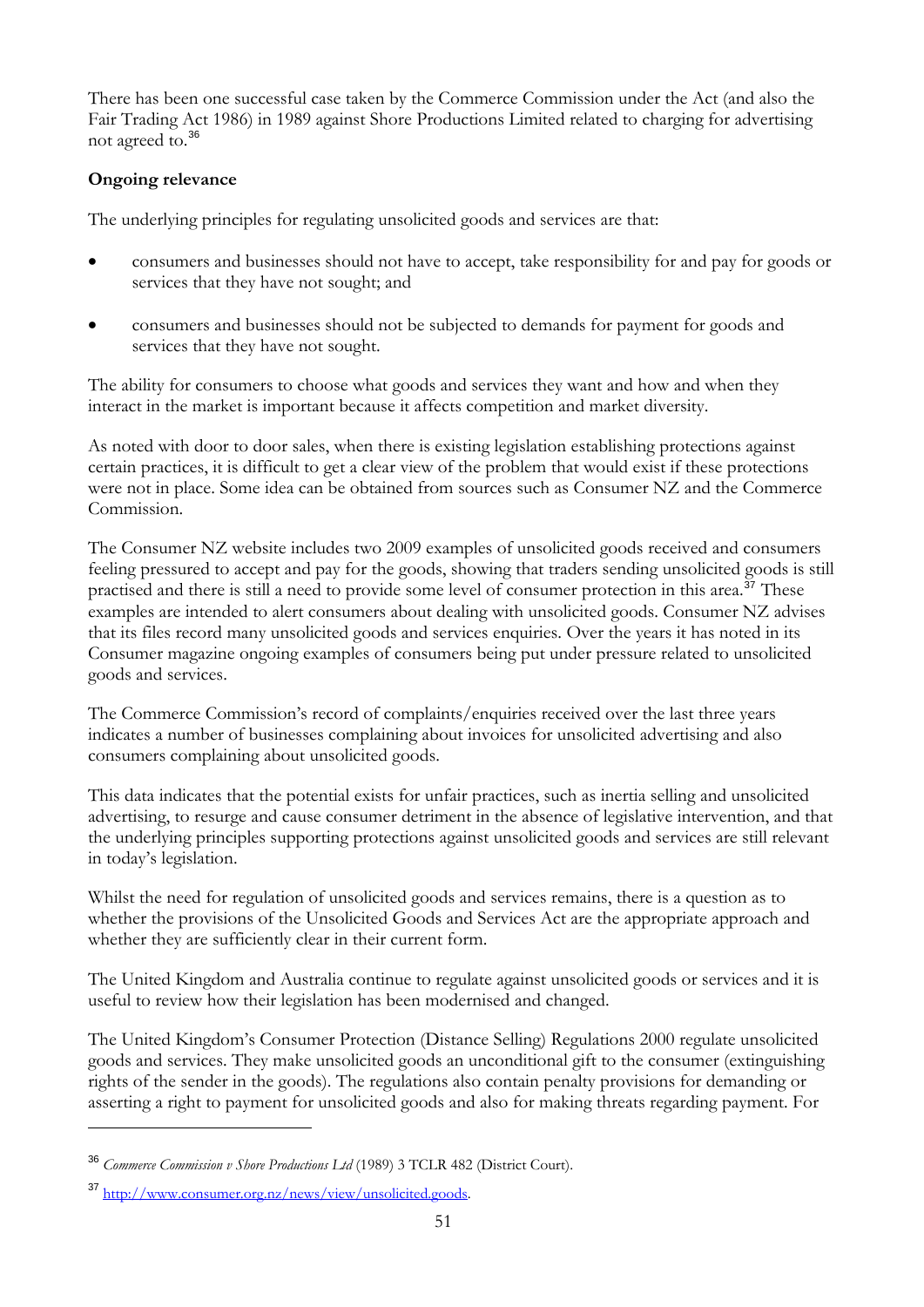<span id="page-52-0"></span>services, the provider needs to establish a reasonable cause for demanding or threatening payment. These regulations are made under the European Communities Act and flow from the Directive on the protection of consumers in respect of distance contracts.<sup>[38](#page-52-0)</sup>

The United Kingdom's Unsolicited Goods and Services Act 1971 regulates directory entry services, requiring the supplier to document the consumer's agreement for the directory entry to establish their right to payment. The Act also enables consumers to recover any money paid for unsolicited directory entry services.

The new Australian Consumer Law proposes regulation of unsolicited supplies. This legislation covers unsolicited credit and debit cards,<sup>[39](#page-52-0)</sup> unsolicited goods or services and unauthorised directory entries or advertisements.

The proposed regulation of unsolicited goods or services under the Australian Consumer Law aims to achieve the same objectives as the New Zealand Unsolicited Goods and Services Act, but in a modernised form. Essentially, this part of the Australian Consumer Law proposes that a person in trade or commerce cannot assert a right to payment from another person for unsolicited goods or unsolicited services unless the person has reasonable cause to believe there is a right to a payment; and the person bears the onus of proving that the person had reasonable cause to believe there was a right to payment. It also says the person receiving the goods or services is not liable for payment for the goods or services and is not liable for any loss or damage to the goods (other than wilful) or for loss or damage as a result of the supply of the services. It also sets out recovery periods for the trader to claim back the goods (3 months or 1 month if the person receiving the goods gives notice), after which the goods become the property of the person who received the goods.

The Australian Consumer Law provides a model that could potentially be adopted by New Zealand. This model provides for regulation of unsolicited goods or services under the general consumer law as a separate form of unfair practice. In a New Zealand context, this would mean including such regulation in the Fair Trading Act. This approach fits well with the Consumer Law Reform objective to simplify and consolidate consumer law. The Australian Consumer Law proposals also reflect the principles noted above supporting the need for regulation of unsolicited goods or services in a clear and concise fashion. Alignment with the Australian Consumer Law provisions also accords with the single economic market principles for harmonisation of business and consumer regulation where appropriate. This is the preferred option for future regulation of unsolicited goods and services.

Australia, like the United Kingdom, also has specific provisions for unauthorised directory entries or advertisements. Both the Australian and United Kingdom provisions for unsolicited directory entries require prior written approval from the consumer before the service can be charged for. Their legislation also enables money paid for unsolicited directory entries to be recovered. The New Zealand Unsolicited Goods and Services Act does not have a similar specific provision for directory services, but it provides generally that unordered services cannot be charged for unless the trader has reasonable cause to believe they have a right to payment. Specific regulations can be made under the New Zealand Act requiring prior written consent from consumers for specified unsolicited services, but no such regulations have been made.

In New Zealand, unsolicited directory entries appear to have been adequately managed through the generic provisions of the Unsolicited Goods and Services Act and the Fair Trading Act.<sup>[40](#page-52-0)</sup> There is not

<sup>&</sup>lt;sup>38</sup> Directive 1997/7/EC of the European Parliament and of the Council of 20 May 1997, consequently amended by Directive 2005/29/EC of the European Parliament and of the Council of 11 May 2005 concerning unfair business-toconsumer commercial practices in the internal market.

<sup>&</sup>lt;sup>39</sup> Not relevant to this discussion as New Zealand's regulation of credit and debit cards is covered under the Credit Contracts and Consumer Finance Act 2003.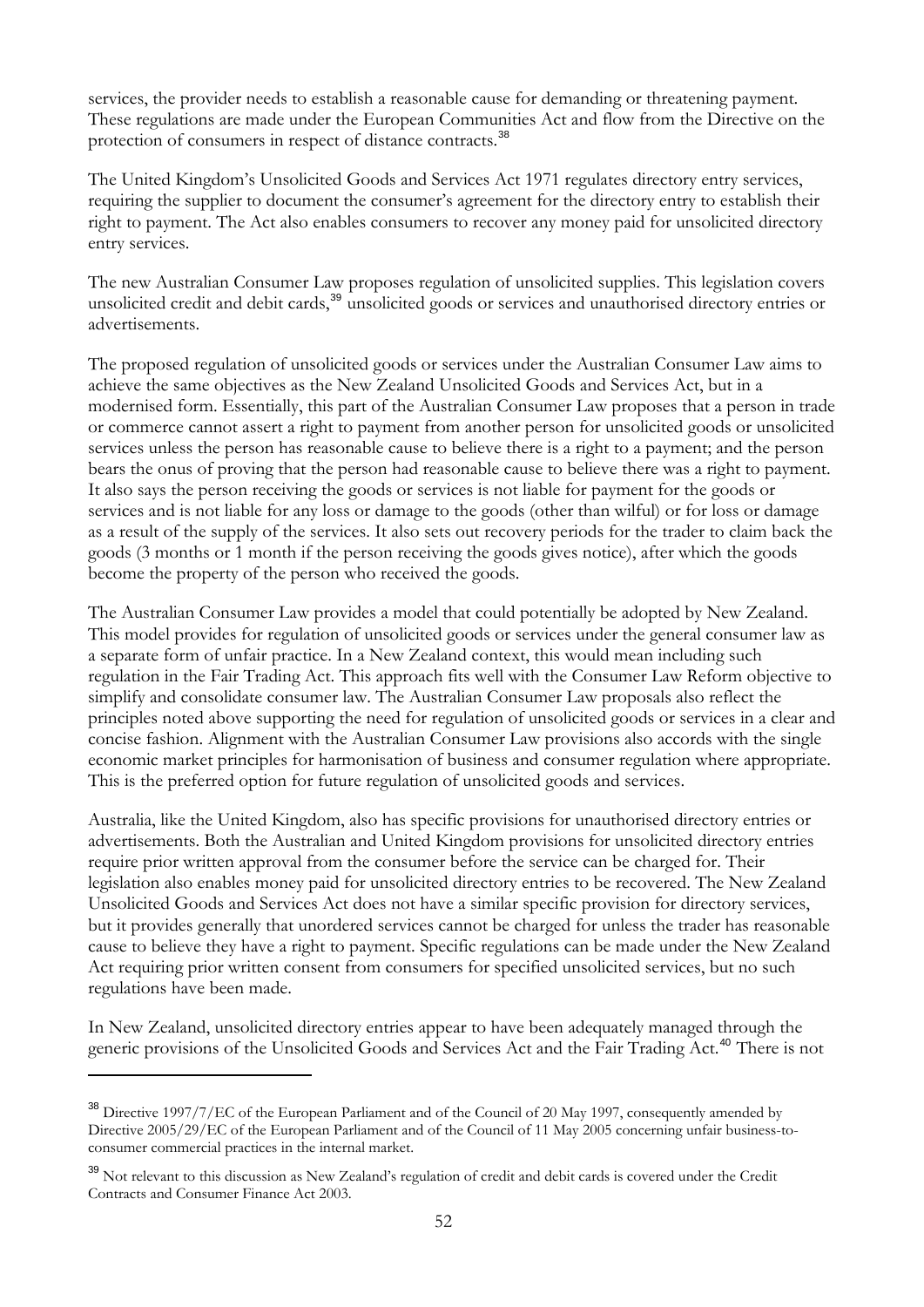entries. a problem that requires specific legislation and, accordingly, it is not proposed that New Zealand follows the Australian and United Kingdom practice of separately prohibiting unauthorised directory

would be to adopt the United Kingdom approach of considering unsolicited goods as an unconditional United Kingdom approach, however, does not apply to unsolicited goods sent for the purposes of the business of the receiver. An alternative option to using the Australian approach to regulating unsolicited goods and services gift. The advantage of this approach is that the consumer has no liability if they dispose of or in some way damage the unsolicited goods received before the 3 month period the sender has to reclaim the goods. The consumer would be able to dispose of unsolicited goods as and when they see fit. The

The United Kingdom approach makes it an offence to invoice for either unsolicited goods or unsolicited services.

Unsolicited Goods and Services Act. However, it would not stop their provision as a means to attract business. This approach would also not exclude businesses from being able to request a voluntary payment for an unsolicited good or to seek the consumers' agreement to future goods. Such an approach reduces the incentive on sellers to send unsolicited goods more than the current

#### **In summary:**

and services, there is a question as to whether the provisions of the Unsolicited Goods and Services Act are the appropriate approach and whether they are sufficiently clear in their current form. As noted, while there continues to be a need for some form of regulation regarding unsolicited goods

unsolicited goods and services. In a New Zealand context, this would mean including such regulation in The new Australian Consumer Law provides a model to use for a more modern approach to regulating an enhanced Fair Trading Act.

In considering the objectives of the Consumer Law Reform, continued regulation of unsolicited goods and services as part of an enhanced Fair Trading Act will meet the objectives that:

• the law will:

- enable consumers to transact with confidence,
- protect reputable suppliers and consumers from inappropriate market conduct,
- be easily accessible to those affected by it,
- is enforceable, and
- is in line with international best practice;
- there will be simplification and consolidation of the existing law; and
- harmonisation with the Australian Consumer Law will be taken into account. •

<sup>&</sup>lt;sup>40</sup> Pro-forma billing, which is a type of fraud or scam where invoices are sent, without ever intending to provide a service, in the hope that the consumer will not question the invoice and pay it, is a breach of section 21 of the Fair Trading Act.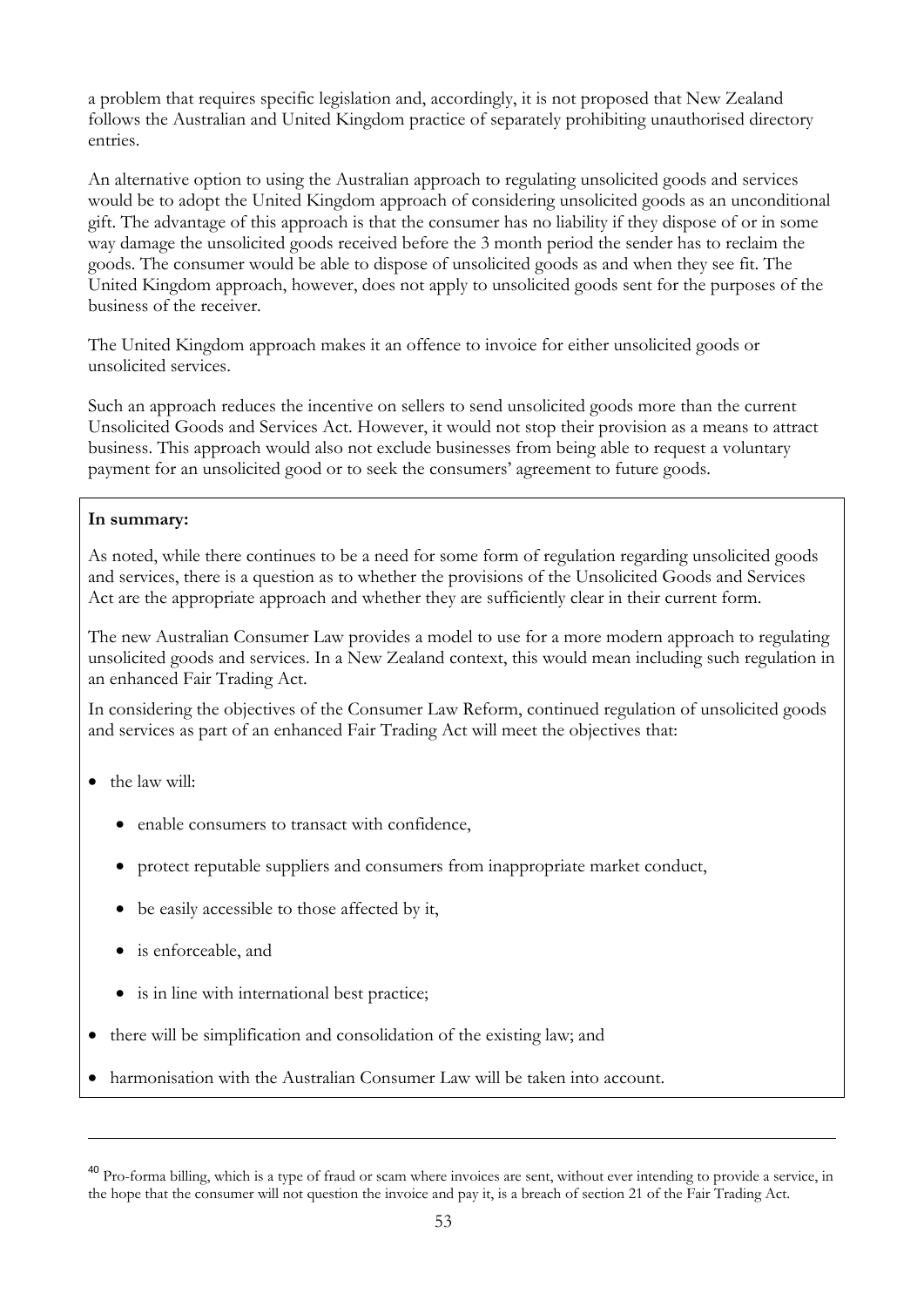## <span id="page-54-0"></span>**Questions**

 $\overline{a}$ 

15. Do you support unsolicited goods and services provisions along the same lines as those in the proposed Australian Consumer Law, and for what reasons?

16. What are your views on moving regulation of unsolicited goods and services to the Fair Trading Act?

## **7.3 Possible Additional Selling and Duress Provisions**

## **7.3.1 Unconscionability**

Unconscionability is a long-standing doctrine established by the courts in their equitable jurisdiction to provide a just outcome where other legal concepts such as duress, fraud or mistake do not provide adequate relief. Unconscionability applies where the courts consider it is unfair or inequitable to allow a party to enforce its contractual rights. The word "unconscionable" includes the element of a party acting without a conscience, and it has the flavour of being immoral, unethical or unfair.

In practice the legal test for unconscionability is difficult to meet. Essentially a stronger party needs to be found to have taken advantage of a weaker party, to an extent which is "against good conscience".

The most recent authoritative summary of the principles of unconscionability from the New Zealand courts was set out by Arnold J in *Gustav v Macfield* (Court of Appeal, subsequently endorsed by the Supreme Court).<sup>[41](#page-54-0)</sup> The statement is a sufficiently authoritative and comprehensive summary of the current law of unconscionability in New Zealand that it is worth setting out in full (even though Arnold J commented in the judgment that the summary of principles is not in fact exhaustive),

- 1. Equity will intervene to relieve a party from the rigours of the common law [*i.e. technically enforceable contracts*] in respect of an unconscionable bargain.
- 2. This equitable jurisdiction is not intended to relieve parties from "hard" bargains or to save the foolish from their foolishness. Rather, the jurisdiction operates to protect those who enter into bargains where they are under a significant disability or disadvantage from exploitation.
- 3. A qualifying disability or disadvantage does not arise simply from an inequality of bargaining power. Rather, it is a condition or characteristic which significantly diminishes a party's ability to assess his or her best interests. It is an open-ended concept. Characteristics that are likely to constitute a qualifying disability or disadvantage are ignorance, lack of education, illness, age, mental or physical infirmity, stress or anxiety, but other characteristics may also qualify depending upon the circumstances of the case.
- 4. If one party is under a qualifying disability or disadvantage (the weaker party), the focus shifts to the conduct of the other party (the stronger party). The essential question is whether in the particular circumstances it is unconscionable to permit the stronger party to take the benefit of the bargain.

<sup>41</sup> *Gustav & Co Ltd v Macfield Ltd* [2007] NZCA 205 (Court of Appeal), and [2008] 2NZLR 735 (Supreme Court).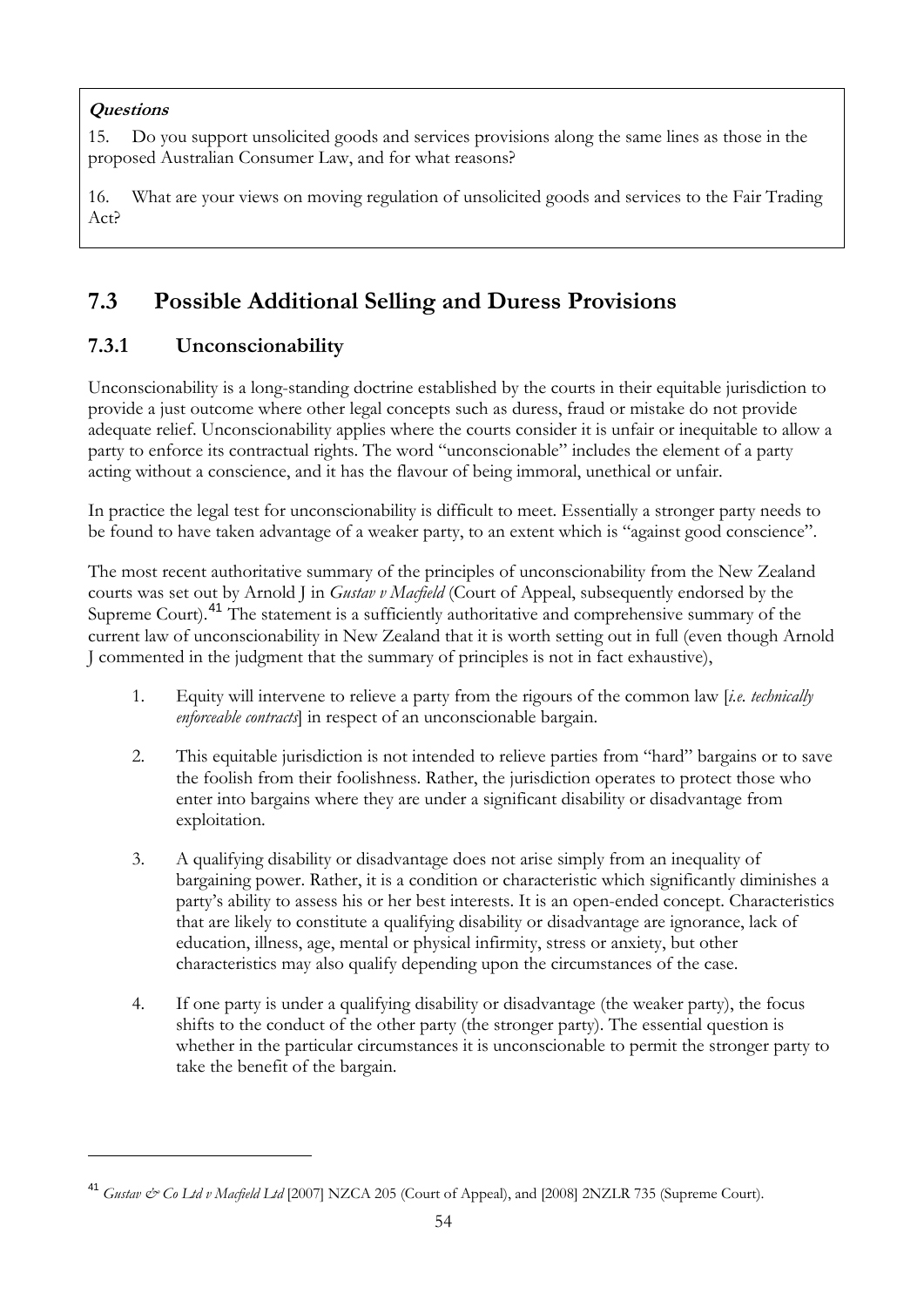- <span id="page-55-0"></span>5. Before a finding of unconscionability will be made, the stronger party must know of the weaker party's disability or disadvantage and must "take advantage" of that disability or disadvantage.
- 6. The requisite knowledge may be that of the principal or an agent, and may be actual or constructive [*i.e. deemed or assumed*]. Factors associated with the substance of the transaction (for example, a marked imbalance in consideration) or the way in which a transaction was concluded (for example, the failure of one party to receive independent advice in relation to a significant transaction) may lead to a finding that the stronger party had constructive knowledge. So, in the particular circumstances the stronger party may be put on enquiry, and in the absence of such enquiry, may be treated as if he or she knew of the disability or disadvantage.
- 7. "Taking advantage of" (or victimisation) in this context encompasses both the active extraction and the passive acceptance of a benefit. Accordingly, as Tipping J said in *Bowkett* at 457, an unconscionable victimisation will occur where there are:
- 8. '… circumstances which are either known or which ought to be known to the stronger party in which he has an obligation in equity to say to the weaker party: no, I cannot in all good conscience accept the benefit of this transaction in these circumstances either at all or unless you have full independent advice.' <sup>[42](#page-55-0)</sup>
- 9. If these conditions are met, the burden falls on the stronger party to show that the transaction was a fair and reasonable one and should therefore be upheld.

The application of these tests for unconscionability is always going to be very fact-specific, which is reflected in Arnold J's comment that the categories of disability or disadvantage are open-ended, and may include other circumstances which have not yet been encountered. The fact that stronger parties may be held to have acted unconscionably when they are not actually aware of the disability or disadvantage of the person they are dealing with shows that the courts will be flexible in the application of the doctrine. Having said that though, the courts are consistently clear that unconscionability is not about rescuing people from the hard or otherwise foolish bargains they might have entered into.

One of the features of the doctrine of unconscionability is that it only applies as a defence in court where the "stronger" party is seeking to enforce a contract. Unconscionability is "remedial", but there is no positive legal obligation under the case law on anyone not to act unconscionably.

Another limitation is that the unconscionability cases which come before the courts usually concern relatively high-value transactions. For example, the *Gustav* case concerned a property developer with terminal cancer entering into a contract to purchase land for \$12.5 million. The *Bowkett* case also had a commercial aspect, because an elderly couple mortgaged their property to secure the business debts of their son.

Unconscionability is less likely to apply in conventional consumer law situations. Part of the reason is that lower-value transactions are rarely litigated and unconscionability is a case law concept. The threshold tests for disadvantage or disability are also difficult to meet in relatively low-value consumer cases.

The Disputes Tribunal has jurisdiction under section 19 of the Disputes Tribunal Act 1988 to vary or set aside agreements which are (among other things) unconscionable. The previous Principal Referee of the Disputes Tribunal noted that in 5,000 cases, only two consumers were successful in establishing

<sup>42</sup> *Bowkett v Action Finance Limited* [1992] 1 NZLR 449.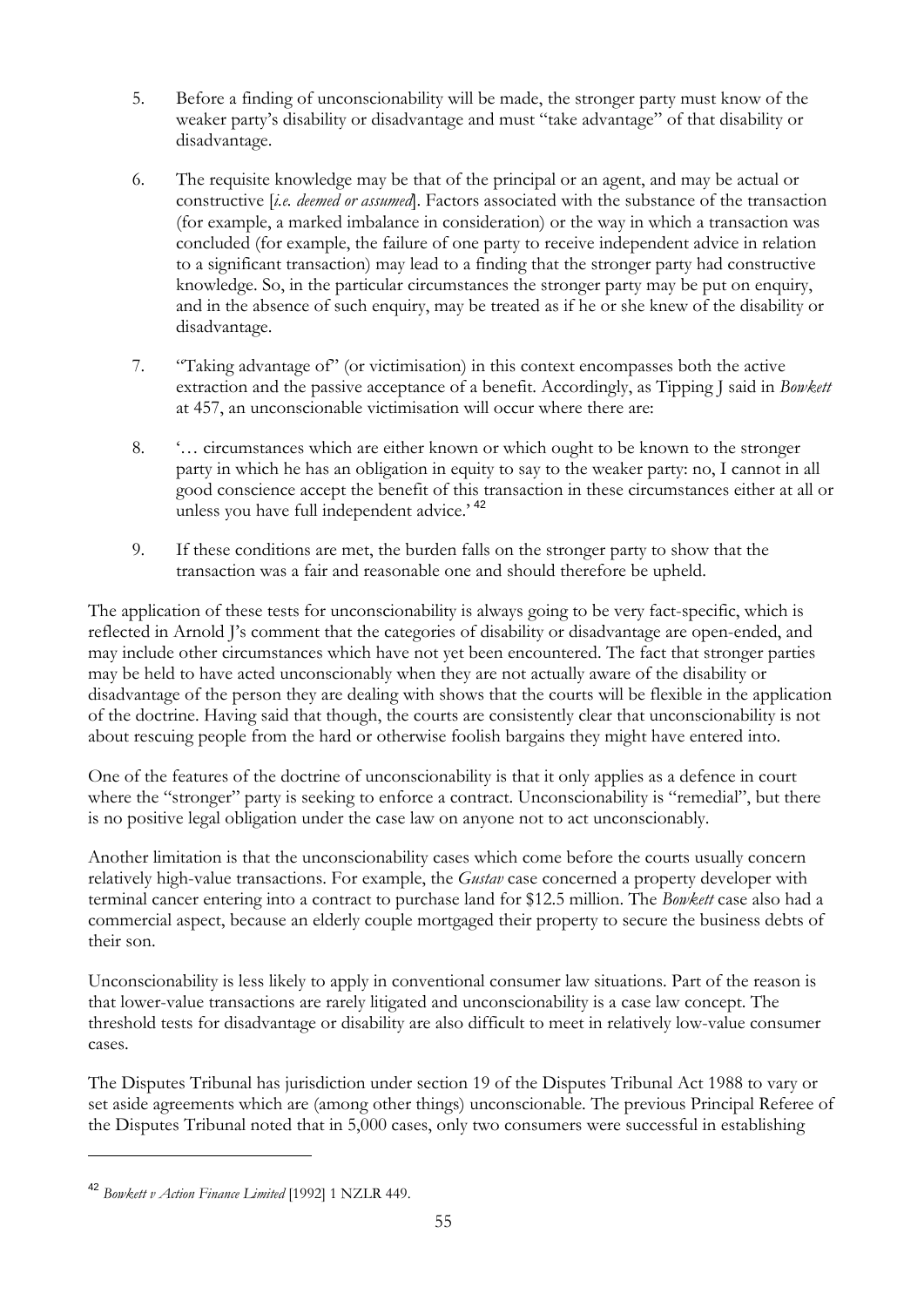<span id="page-56-0"></span>unconscionable conduct in the Disputes Tribunal.<sup>[43](#page-56-0)</sup> Many of the Disputes Tribunal cases would have resulted in remedies for consumers under the Fair Trading Act, Consumer Guarantees Act, or common law-based contract law, but the low number of findings of unconscionability suggests the utility of the doctrine is limited for low-value disputes.

Another reason why the utility of the unconscionability doctrine is limited is that it only applies to the formation of contracts, and it does not apply to the conduct or decisions that a stronger party might make during the course of the contract. A stronger party might behave unfairly in dealing with a complaint, for example, but that will never strictly be unconscionable under the case law, because it does not relate to the formation of the contract. This distinction is often described as being the difference between "procedural unconscionability" and "substantive unconscionability", and the courts have tended to focus on procedural unconscionability when they have considered the cases before them. Substantive unconscionability leads to a consideration of the overall fairness of the outcome of contracts, and the courts have been reluctant to make decisions on this basis.

#### **Unconscionability and the Australian Trade Practices Act**

Unconscionability sections have been added to the Australian Trade Practices Act over time. The intention has been to address some of the limitations of the unconscionability remedy under the case law by creating a positive legal obligation, and providing a statutory indication of the scope of unconscionability. There are three relevant provisions in the Trade Practices Act:

- Section 51AA prohibits conduct that is unconscionable within the meaning of the "unwritten law of the States and Territories". This section was added in 1992.
- Section 51AB prohibits engaging in conduct in connection with the supply of goods or services to a person that is, in all the circumstances, unconscionable. This section was added in 1986.
- Section 51AC prohibits conduct that is, in all the circumstances, unconscionable in connection with the supply or acquisition of goods or services to or from a corporation. This section was added in 1998.

Section 51AA creates a positive legal obligation not to act unconscionably, and opens up the statutory remedies available for a breach of the Trade Practices Act, including pecuniary penalties.<sup>[44](#page-56-0)</sup> The effect of section 51AA has been to address two of the fundamental weaknesses of the unconscionability doctrine (i.e. only remedial, and lacking a full range of remedies), while retaining the flexibility for the courts to develop the underlying concept. In practice section 51AA has done nothing to change or extend the meaning of unconscionability as a case law concept.

Section 51AB interestingly includes a list of the factors the courts may consider in determining whether particular conduct of a person supplying goods or services has been unconscionable. There has been a debate in Australia as to how far section 51AB was intended to extend the meaning of unconscionable conduct, assuming that it must extend the meaning of the case law concept, at least to some extent. Section 51AB is clearly grounded in the existing concept of unconscionability. In particular the list of factors included in section 51AB all relate to the formation of the contract, so section 51AB is limited to procedural unconscionability, and does not open up the wider scope of substantive unconscionability.

<sup>43</sup> Personal communication from Peter Spiller to Ministry of Consumer Affairs, October 2008.

<sup>&</sup>lt;sup>44</sup> In New Zealand, the criminal remedies in cases brought by the Commerce Commission under the Fair Trading Act include fines and additional penalties to recover any illicit gains (sections 40 and 40A), but the financial remedies in civil cases are limited to loss or damage (section 43).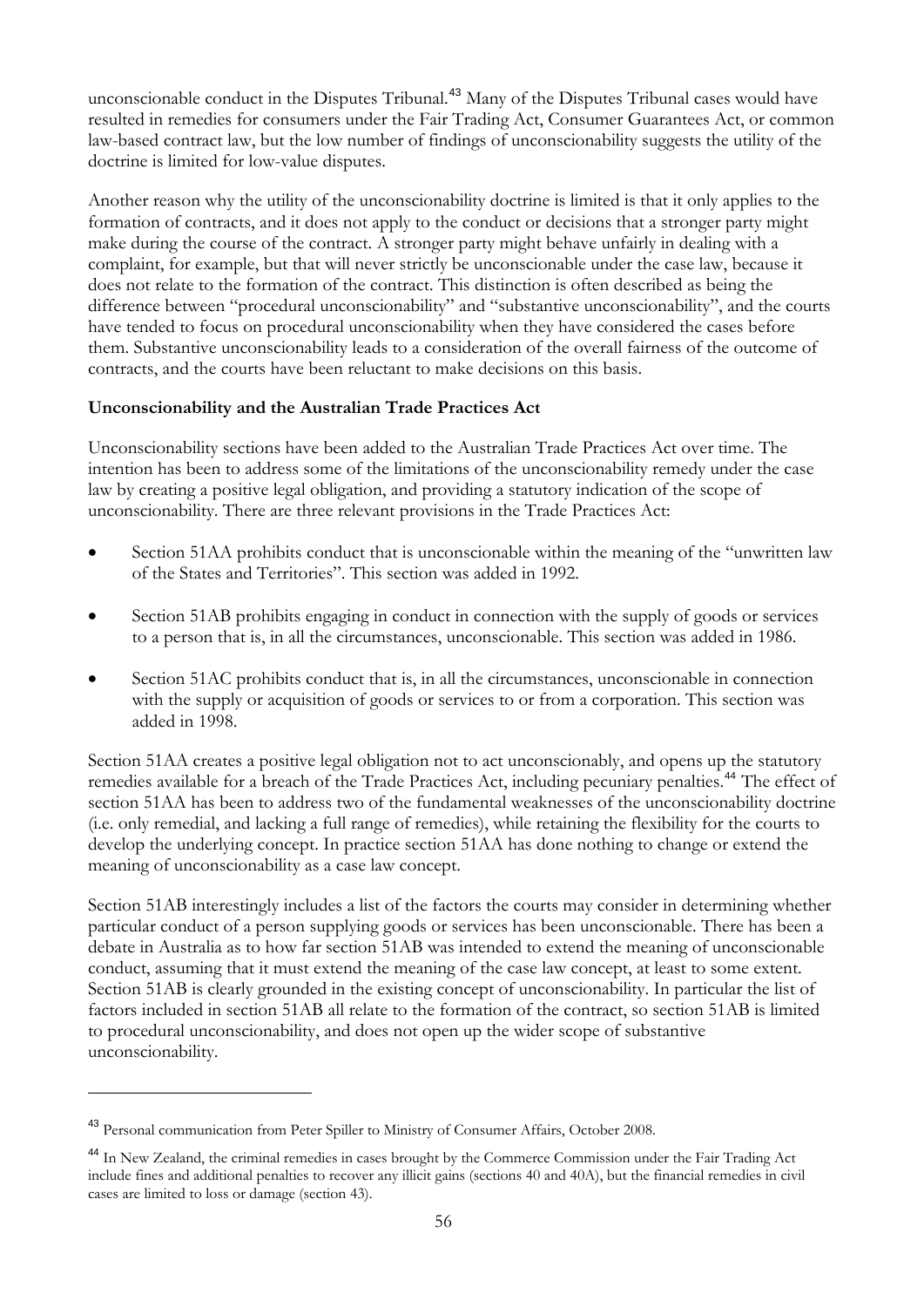<span id="page-57-0"></span>Arguably section 51AB does not add any more to the law than section 51AA, although usually case lawbased unconscionability cases concern financial products (loans and guarantees in particular) or dealing with land. Applying unconscionability to the supply of goods and services may be an extension of the doctrine into a new area without materially changing the underlying definition of unconscionability. The reference to the courts making decisions in the cases that are "in all the circumstances unconscionable" reinforces that the application of the doctrine remains very fact-specific.

The later addition of section 51AC was intended to make it clear that the remedies for unconscionable conduct are available to companies (other than public listed companies). Section 51AC is specifically intended to apply in commercial contexts, and to protect businesses dealing with "stronger" suppliers or customers. Section 51AC uses the expression "business consumer" when it lists the factors the courts may consider, and describes the parties it is designed to protect. Business consumers might have had access to remedies under sections 51AA and 51AB in the appropriate circumstances, but section 51AC makes it crystal clear that they are intended to have access to unconscionability remedies which may not have been available under the case law. The factors listed for the courts to take into account when they are considering potentially unconscionable conduct towards business consumers are noticeably broader and have a more commercial emphasis than the factors listed under section 51AB.

The Australians have recently been considering whether the provisions dealing with unconscionability in the Trade Practices Act have been effective. Unconscionability is still a high threshold to achieve, especially in relation to the supply of goods and services. High-level cases clarifying the coverage of the statutory provisions and the extent to which they have expanded the case law principles have been relatively rare, especially in relation to section 51AC. The courts in Australia have generally been reluctant to take the opportunity to broaden the application of the doctrine of unconscionability, and they remain focussed on procedural unconscionability rather than venturing more widely into the conduct of parties under contracts and substantive unconscionability.

When the Senate Economics Committee considered the Australian Consumer Law in December 2008, it recommended that the provisions in the Trade Practices Act should be amended to make it clear that the "terms and progress" of contracts may be relevant to unconscionability, as well as the circumstances of the formation of the contract. The Commonwealth Government has accepted this recommendation, and section 51AA, AB and AC of the Trade Practices Act are being re-enacted and amended.[45](#page-57-0) The new provisions will make it clearer that the legislation is intended to expand the case law doctrine of unconscionability.

## **Issues for New Zealand**

 $\overline{a}$ 

Unconscionability remains largely a case law concept in New Zealand. There are no provisions in the Fair Trading Act which match those in the Trade Practices Act, despite the Fair Trading Act having largely been taken from the Trade Practices Act. The primary issue for New Zealand in this area is therefore whether there is any merit in including provisions prohibiting unconscionable conduct in the Fair Trading Act.

There are consumers who are vulnerable, and who may agree to contracts with stronger parties who take advantage of their vulnerability or disadvantage. Small businesses may also be dealt with unconscionably by more powerful suppliers or customers. The issue is whether amending the Fair Trading Act to prohibit and create remedies against unconscionable conduct would create new or better rights for vulnerable consumers and small businesses.

The fact that consumers and small businesses could initiate their own civil action with potential remedies against unconscionable traders, and that the Commerce Commission could enforce a

<sup>45</sup> Trade Practices Amendment (Australian Consumer Law) Bill (No. 2) 2010.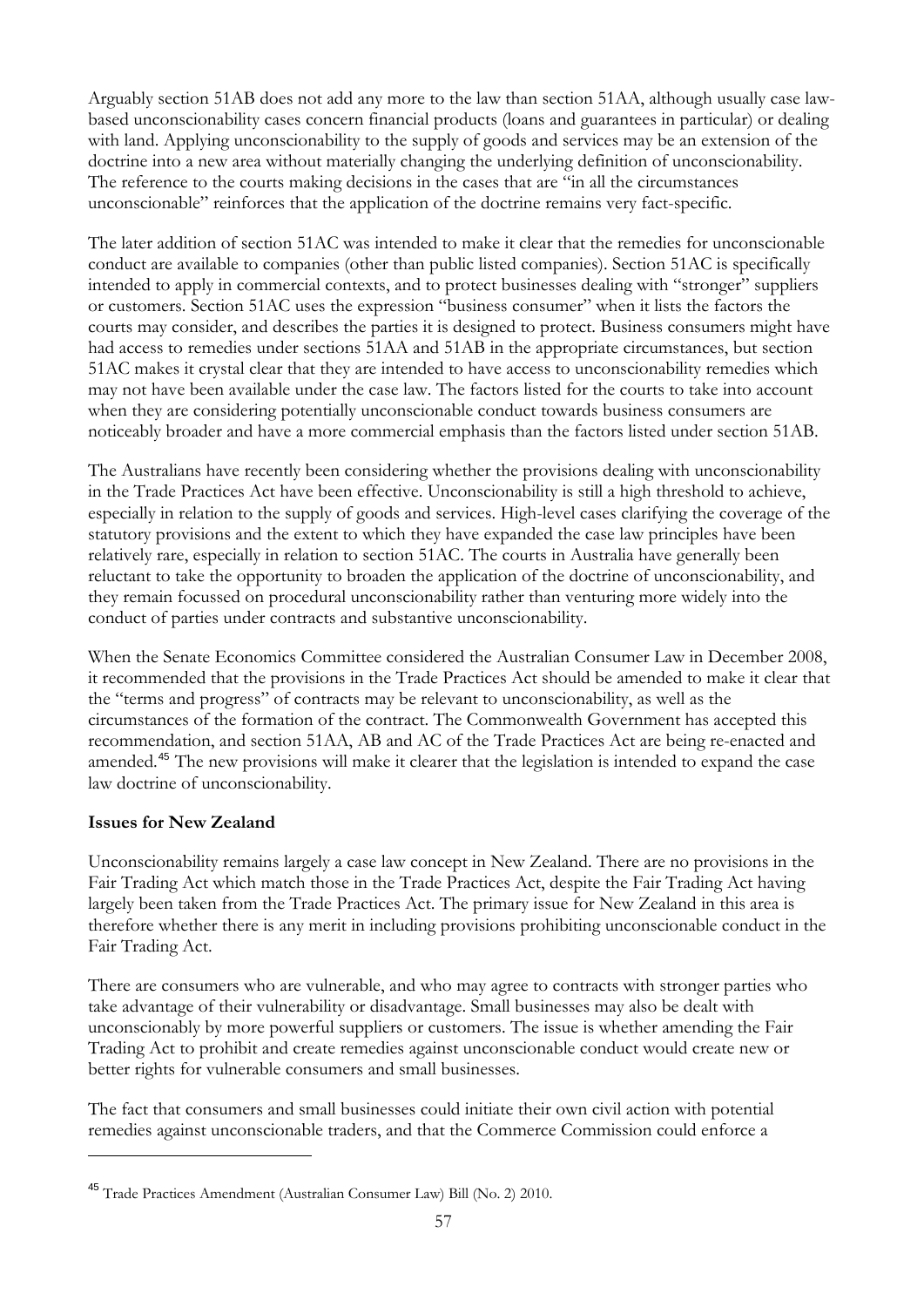<span id="page-58-0"></span>prohibition on unconscionable conduct with possible pecuniary penalties, would obviously create new legal rights and remedies. The actions might be available where there are no existing legal remedies.

An example the Ministry of Consumer Affairs is aware of concerned a consumer who was interested in buying a car. She browsed the internet and found a trader apparently in her home town. On contacting the trader, they told her they did not have a physical address in her town but could drive her to another town (2.5 hours away) where they had a car yard. She agreed to this and was duly driven to the car yard. After several hours of looking at cars, she indicated that none met her needs, and that she had to get home to pick up a child from childcare. The trader then pointed out the bus stop and told her to catch the bus home as she had wasted their time. The consumer did not have enough cash to purchase a bus ticket and would have been late to pick up her child, so she relented and signed a finance contract to purchase a car so that she could drive back to her home town.

It is interesting whether the consumer in this case would have been under a sufficient disadvantage or vulnerability to be protected by the doctrine of unconscionability. She does seem to have signed a contract for a car which she did not want, and the trader does seem to have acted "against good conscience". Exploiting stress or anxiety is one of the characteristics of unconscionable conduct referred to in the *Gustav* case. Whether the trader had gone so far as to have been unconscionable according to the legal test would depend on how much the trader knew (or ought to have known) about the consumer's situation, and whether or not the consumer might have had alternatives apart from buying the car. The example therefore illustrates the problem with unconscionability being uncertain, and fact-specific, even when a trader has obviously acted badly.

The inclusion of unconscionability in the Fair Trading Act would mean that the Commerce Commission would need to decide whether to pursue the complaints it receives and enforce the provisions in the courts.

It could also create additional civil law remedies for people who considered they have been dealt with unconscionably, and who have only previously been able to use the case law doctrine of unconscionability as a defence if they are sued.

The parties who are most likely to benefit from including unconscionability in the Fair Trading Act along the lines of the Australian provisions are small businesses which find themselves at a commercial disadvantage against larger suppliers or customers. Small businesses can be as vulnerable as other consumers, and they may be more prepared to pursue their legal rights than private individuals. The use of the Fair Trading Act by businesses to protect their commercial interests is already a feature of the law, so creating additional rights which small businesses will use is consistent with the general approach of the Fair Trading Act.

## **7.3.2 Alternative option – oppression**

 $\overline{a}$ 

The definition of "oppressive" in the Credit Contracts and Consumer Finance Act 2003 (CCCFA) is one of the few provisions in New Zealand legislation which refers to unconscionability.[46](#page-58-0) Section 118 of the CCCFA says,

*s118 In this Act, oppressive means oppressive, harsh, unjustly burdensome, unconscionable, or in breach of reasonable standards of commercial practice.* 

<sup>&</sup>lt;sup>46</sup> Other examples include the Disputes Tribunal Act 1988 (giving the Disputes Tribunal jurisdiction to make orders), Employment Relations Act 2000 (unconscionable terms of employment agreements), Minors' Contracts Act 1969, Sale of Liquor Act 1962 (terms of tied houses), Crown acknowledgements and apologies in various Treaty Settlement legislation, and the current Unit Titles Bill.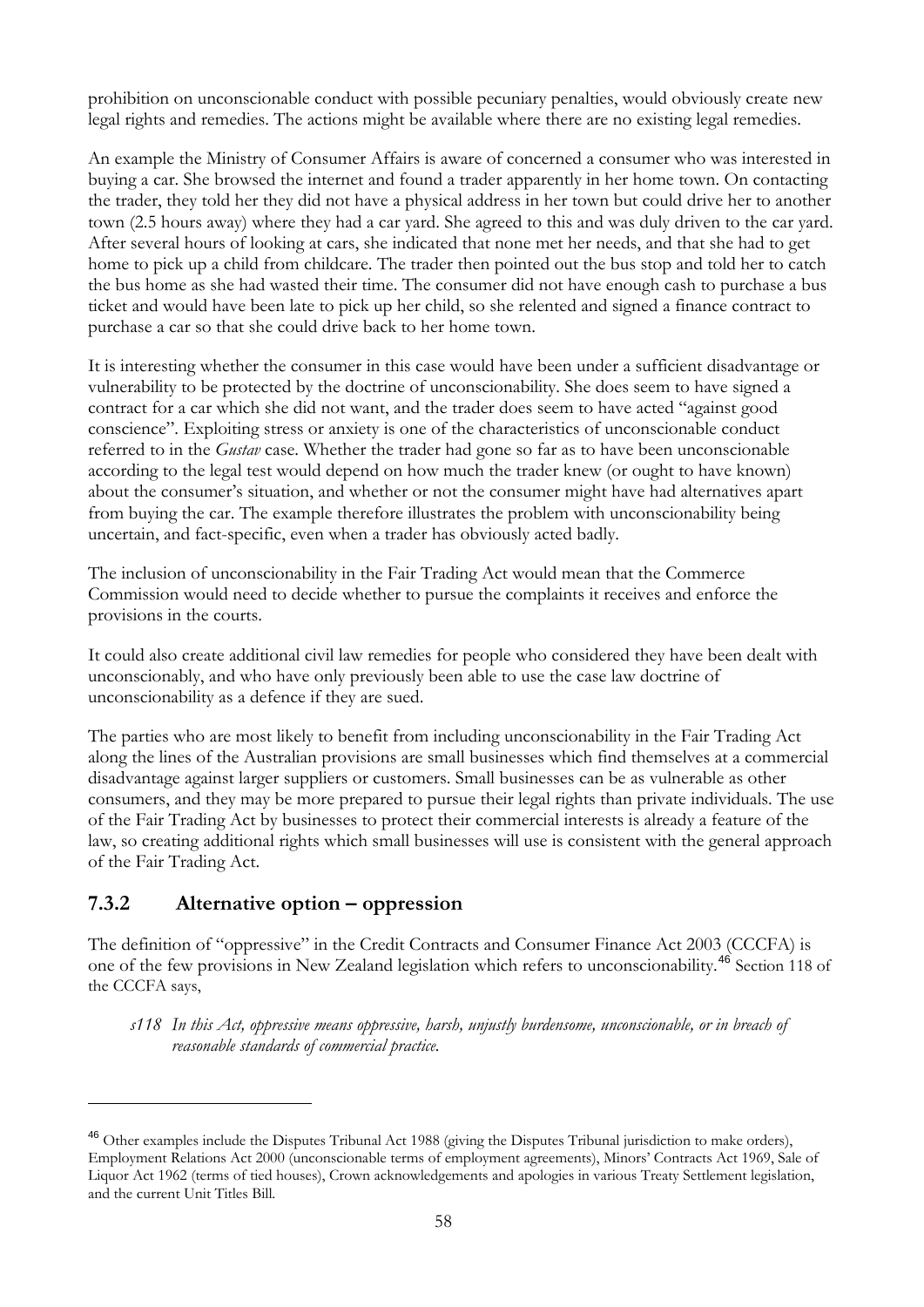<span id="page-59-0"></span>These words were in the earlier Credit Contracts Act 1981. The Credit Contracts Act and the more recent CCCFA provide that if a court decides a credit contract is "oppressive", the credit contract can be "reopened", and the court may make any orders it thinks necessary to remedy the oppressiveness. The "reopening" remedy applies to all credit contracts; not just consumer credit contracts.

Although unconscionability is included as one of the grounds of oppression, oppression is a wider test than unconscionability because the definition of oppression also includes other criteria or tests. One difference is that oppression clearly covers conduct under a contract, while unconscionability is usually limited to the circumstances on entering into a contract.

New Zealand has a body of case law on what the test for oppressiveness is for the purposes of section 118 of the CCCFA. The courts have been reluctant to intervene in commercial transactions in particular,<sup>[47](#page-59-0)</sup> but generally the concept of oppression is wider than the case law concept of unconscionability. The courts have decided that none of the elements of the definition of oppression are particularly meaningful in the abstract, and that the "reasonable standards of commercial practice" is the touchstone for the "harsh" and "unjustly burdensome" elements of the definition.<sup>[48](#page-59-0)</sup> The courts will either apply their own view of what the reasonable standards of commercial practice are (which is not without its risks), or they will require evidence on which to base their decisions.<sup>[49](#page-59-0)</sup>

The doctrine of unconscionability, with its inherent uncertainties and limitations, is an important part of "oppression" under the CCCFA, but the wider definition of oppression broadens the test and creates the opportunity for remedies to be available in a wider range of circumstances.

The possibility therefore exists to insert a prohibition on oppressive conduct in the Fair Trading Act, rather than following the Australian example of referring to unconscionability. The Australian legislation has attempted over time to stretch the concept of unconscionability by a series of amendments. For example, the Trade Practices Act lists the factors the courts may consider in determining whether conduct has been unconscionable. However the Australian courts have so far tended to remain anchored to the conventional understanding of what might constitute unconscionability, and the efforts of the legislature to extend the meaning of unconscionability in Australia have only achieved limited success. The latest extension to include reference to the "terms and progress" of contracts may make a difference in extending the scope of unconscionability in Australia.

Adopting the wider definition of oppression, which includes unconscionability, may be a more effective and reliable basis for providing remedies for consumers and small businesses which are dealt with unjustly by suppliers or customers with the power to prevent them from acting in their own best interests.

Apart from the extension in scope, another significant difference between using oppression as a basis for remedies under the Fair Trading Act and the current use of the term under the CCCFA is that the remedies potentially available under the Fair Trading Act would be wider than those under the CCCFA. The only consequences of a finding that a credit contract is oppressive under the CCCFA are that the credit contract is unenforceable, and the court may make orders remedying the effect of the oppression. The amount of a loan, for example, is likely to remain owing.

Unconscionability has a higher threshold, and potentially more far reaching consequences. Unconscionable contracts are completely unenforceable in equity, so the courts would not make an

<sup>47</sup> *Prudential Building and Investment Society of Canterbury v Hankins* [1997] 1NZLR 114, at 123.

<sup>48</sup> *Greenback New Zealand Limited v Haas* [2000] 3NZLR 341 (Court of Appeal).

<sup>&</sup>lt;sup>49</sup> Greenback, and Raptorial Holdings Limited (in rec) v Elders Pastoral Holdings Limited [2001] 1 NZLR 178 (Court of Appeal).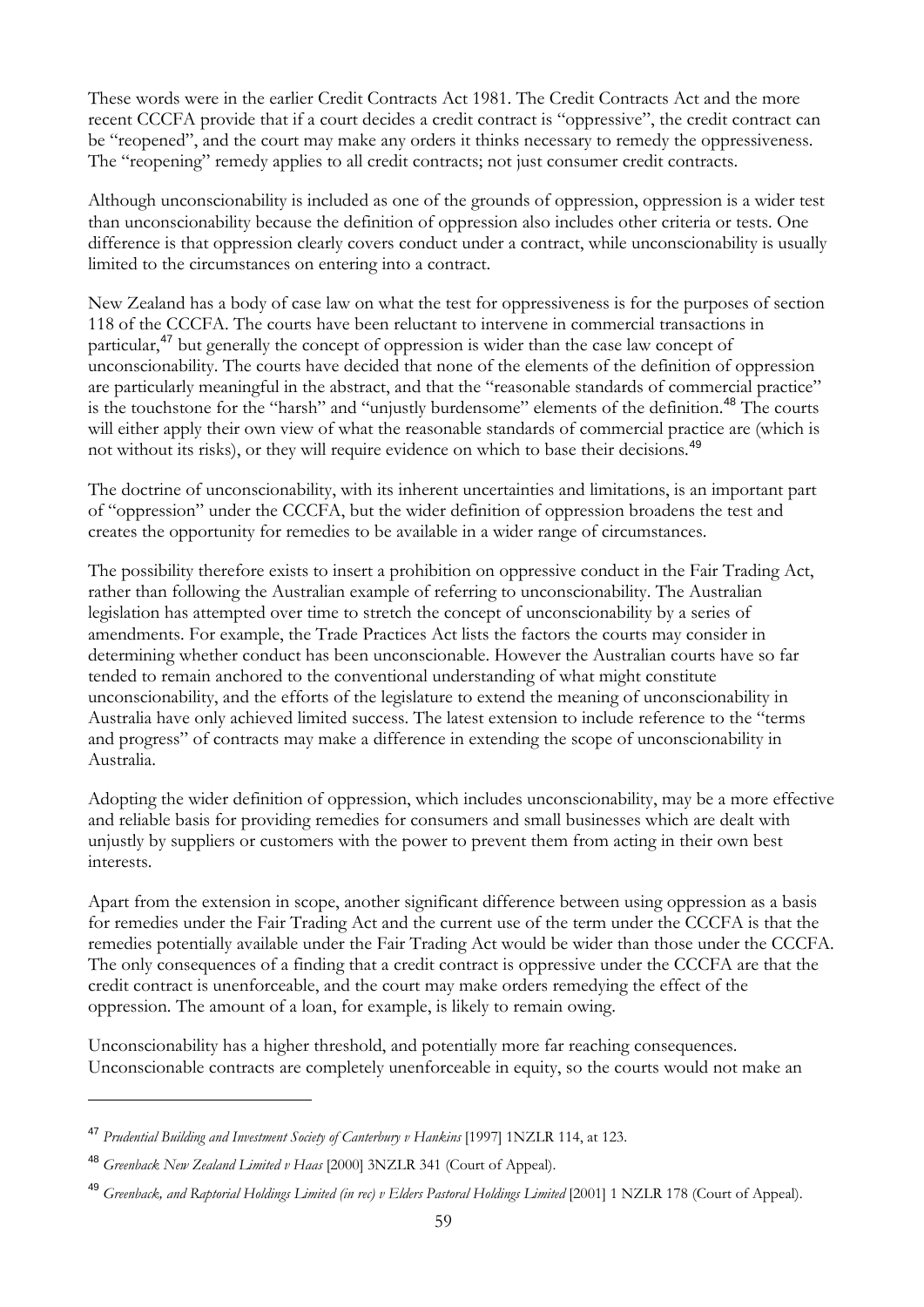order remedying the objectionable effects of the unconscionability, while leaving the underlying transaction in place. The inclusion of oppression (or unconscionability) in the Fair Trading Act would also extend the availability of civil and pecuniary penalties where they are not currently available.

## **Questions**

17. Is it appropriate to include a prohibition on unconscionable conduct in the Fair Trading Act, along the lines of the Australian Trade Practices Act and the proposed Australian Consumer Law?

18. Should any remedies for unconscionable conduct be restricted to consumers or also available to businesses, and for what reasons?

19. Would it be more effective to amend the Fair Trading Act by applying the broader concept of "oppression" from the Credit Contracts and Consumer Finance Act to the supply of goods and services generally, rather than amending the Fair Trading Act to extend the application of the case law concept of unconscionability?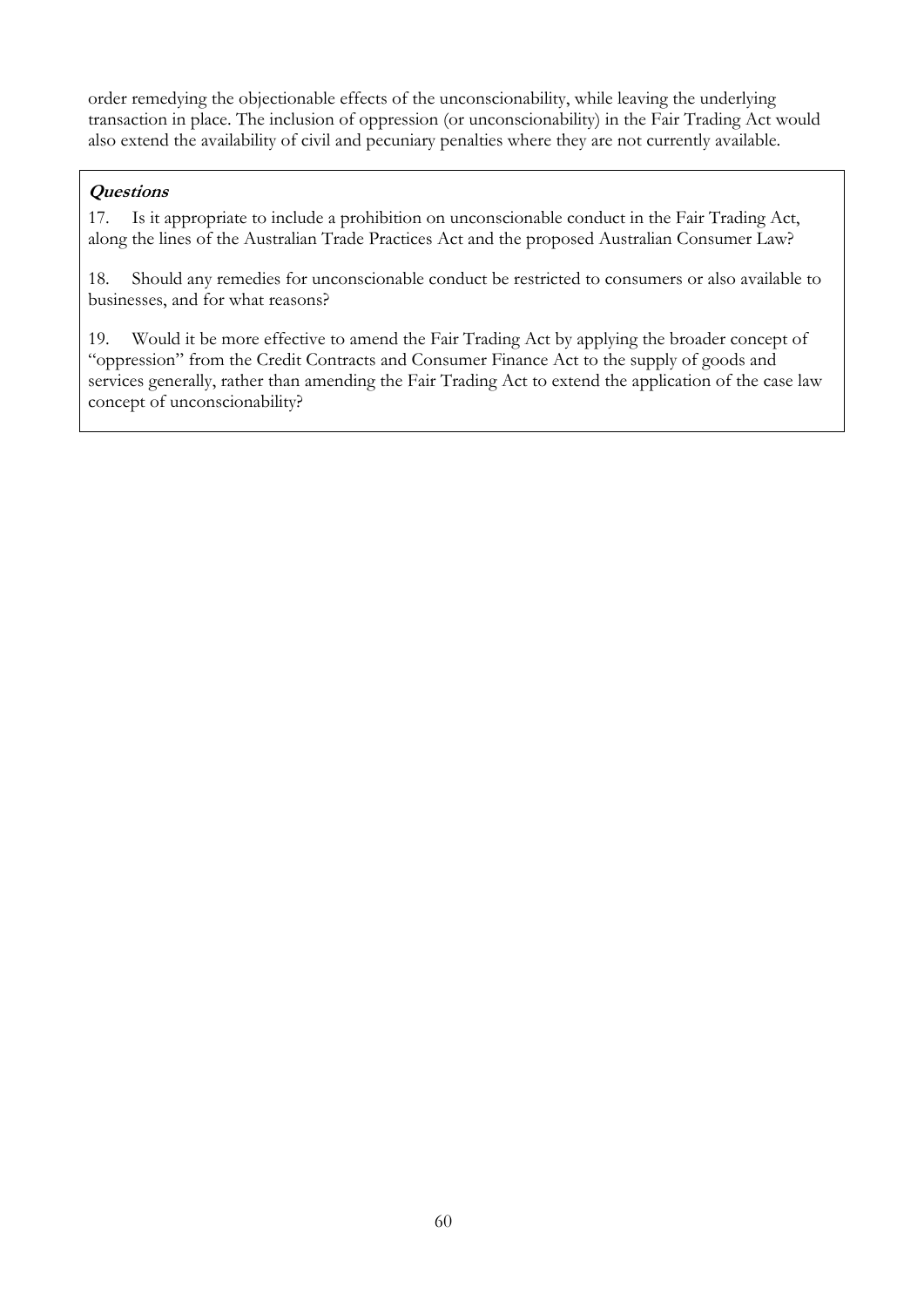## <span id="page-61-0"></span>**8. Product Safety**

## **Introduction**

Consumers being confident that the goods and services they buy are safe is fundamental to their participation in markets. Suppliers of goods or services which are not safe and that cause harm or physical damage may not be trading fairly or in good faith. As well as potentially causing harm and distress to individuals, unsafe products can have an impact on costs to the health budget and to the Accident Compensation Corporation.

Product safety is addressed in the two main consumer laws: the Consumer Guarantees Act and the Fair Trading Act.

## **Consumer Guarantees Act 1993**

Consumers' first line of defence when a product supplied is unsafe is under the Consumer Guarantees Act. The statutory guarantee that goods supplied in trade to consumers are of acceptable quality includes the requirement that the goods be as safe as a reasonable consumer fully acquainted with the state and condition of the goods would regard as acceptable, having regard to all the circumstances including the nature of the goods and any statements on their packaging or label, or representations by the supplier or manufacturer in relation to the goods (sections 6 and 7).

Where a consumer buys goods supplied in trade which are not acceptably safe in terms of the Consumer Guarantees Act, the consumer has remedies against the supplier and the manufacturer of the goods. The remedies available to consumers under the Act are to return the goods or have them repaired or replaced. Suppliers and manufacturers are also liable for any loss or damage to the consumer or any third person resulting from the failure of the goods where the loss or damage was reasonably foreseeable (sections 18(4) and 27(1)(b)). Suppliers and manufacturers are for practical purposes exempt from liability for physical injury to consumers and any third parties under the Accident Compensation scheme, but they are potentially liable for other damages.<sup>[50](#page-61-0)</sup>

Avoiding product liability is a stronger incentive in jurisdictions where suppliers and manufacturers are liable for personal injury than it is in New Zealand, but there is an inference that suppliers and manufacturers in New Zealand still have an incentive to avoid liability for other damages. Reputational damage in the market place from high profile cases where goods are found to be unsafe probably has a higher commercial impact than an award of damages by a Disputes Tribunal or other court.

Unlike the statutory guarantee that goods of an acceptable quality should be safe, the statutory guarantees in relation to services do not expressly refer to services being safe. The safety requirement is probably implicit in the guarantees that services are carried out with reasonable care and skill (section 28), and that the services are fit for particular purpose (section 29). If consumers suffer physical damage or loss as a result of services being provided which are not safe, then the services are unlikely to have been provided with reasonable care and skill, or to have been fit for purpose.

Breaches of the Consumer Guarantees Act are only actionable at the suit of consumers in the civil courts. Consumers are unlikely to be motivated to take on cases in relation to the lower-priced goods which are frequently the subject of product safety concerns. Breaches of the Consumer Guarantees Act are not offences enforceable by the Commerce Commission (or any other public agency).

<sup>50</sup> Injury Prevention, Rehabilitation and Compensation Act 2001.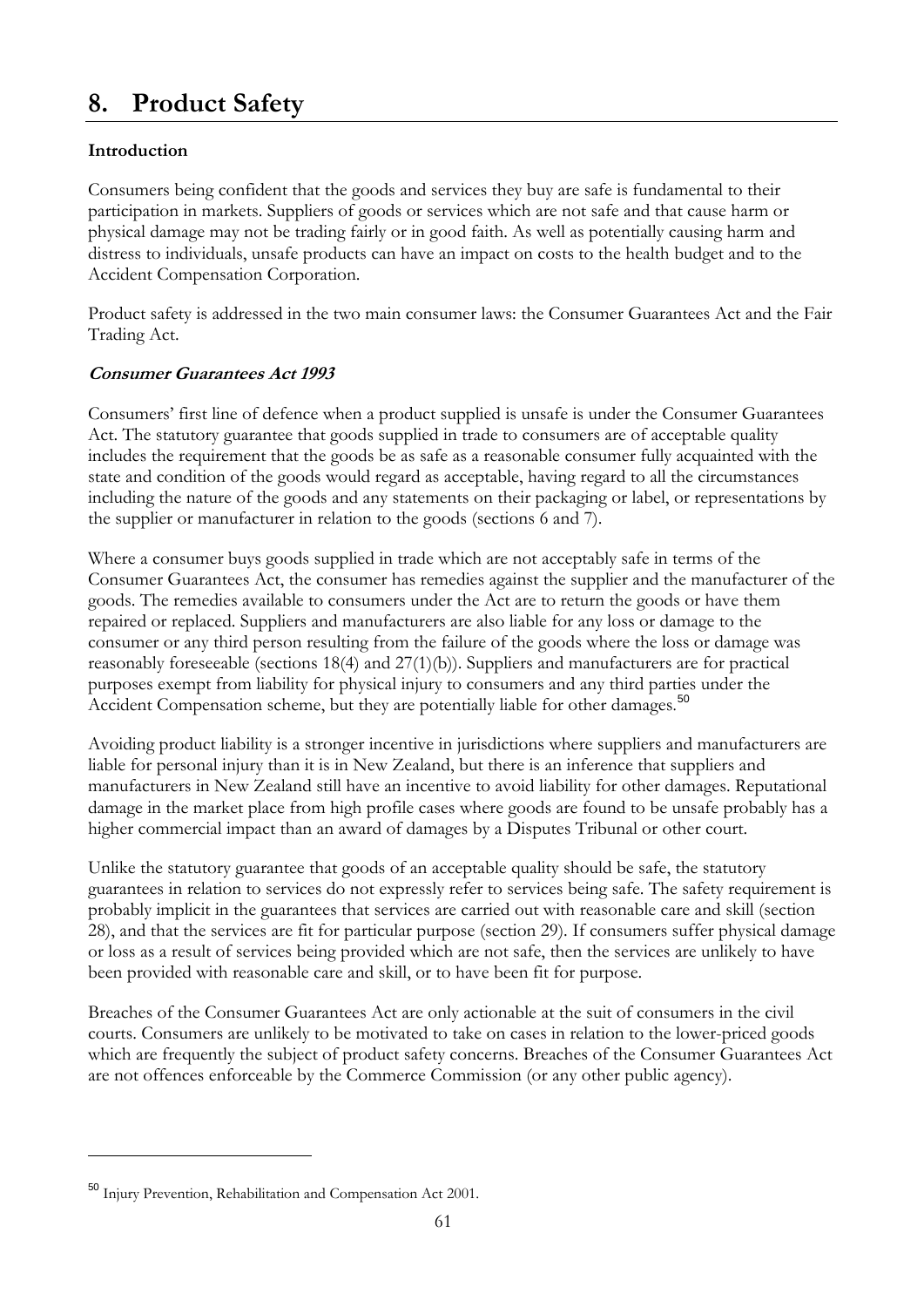## <span id="page-62-0"></span>**Fair Trading Act 1986**

The Fair Trading Act includes provisions dealing with product safety (Part III) and the safety of services (Part IV). The features of these provisions of the Fair Trading Act include:

- Regulations may be made establishing product or service safety standards for the purpose of preventing or reducing the risk of injury to any person (sections 29 and 35).
- Product safety standards may relate to:
	- The performance, composition, contents, manufacture, processing, design, construction, finish or packaging of goods;
	- The testing of the goods during or after manufacture or processing;
	- The form and content of markings, warnings, or instructions to accompany the goods.<sup>[51](#page-62-0)</sup>
- Service safety standards may relate to:
	- The maintenance, repair, treatment, processing, installation, assembly, cleaning or alteration of goods;
	- The construction, maintenance, repair, cleaning or alteration of any building or other fixture on land;
	- The development of land;
	- The transportation of goods. $52$
- An official standard (which means a standard determined by Standards New Zealand or similar) may be declared to be a product or service safety standard under the Fair Trading Act (sections 29(2) and 35(2)).

There are six current regulated product safety standards in New Zealand.<sup>[53](#page-62-0)</sup> There are no regulations for service safety standards. Where a product or service safety standard is regulated, no person may supply, offer to supply or advertise for supply products or services unless the products or services comply with any applicable product or service safety standard.

Goods which are intended for use outside New Zealand do not need to comply with any product safety standards, but they must have a statement physically applied to the goods saying that the goods are for export only, or are intended to be used outside New Zealand.

 $\overline{a}$ 

<sup>53</sup> The six current product safety standards are:

- (1) Product Safety Standards (Baby Walkers) Regulations 2001;
- (2) Product Safety Standards (Children's Nightwear and Limited Daywear Having Reduced Fire Hazard) Regulations 2008;
- (3) Product Safety Standards (Children's Toys) Regulations 2005;
- (4) Product Safety Standards (Cigarette Lighters) Regulations 1998;<br>
Product Safety Standards (Household Cots) Regulations 2005; a
- Product Safety Standards (Household Cots) Regulations 2005; and
- (6) Product Safety Standards (Pedal Bicycles) Regulations 2000.

<sup>51</sup> Fair Trading Act, section 29.

<sup>52</sup> Fair Trading Act, section 34.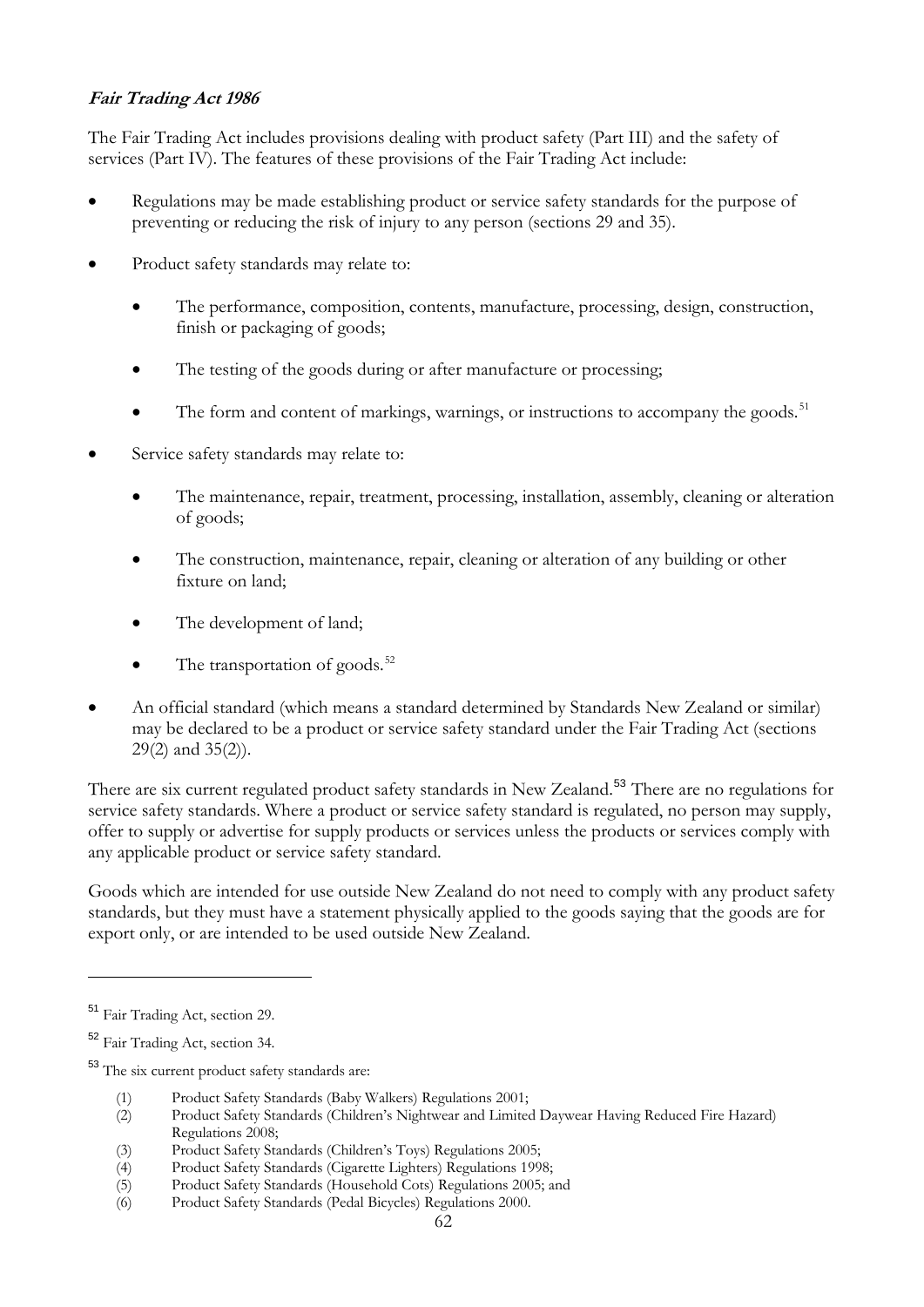Where it appears to the Minister that goods "will or may cause injury to any person", the Minister may declare the goods to be unsafe by notice in the Gazette, and no person may supply, offer to supply or advertise the goods for sale while the notice is current. The notice applies up to 18 months in the first instance, and may then be extended to apply indefinitely (section 31).

Where goods have been supplied which do not comply with a product safety standard, or the goods are of a kind which will or may cause injury to a person, and the supplier has not taken satisfactory action to recall the goods itself, the Minister may require a compulsory recall.

The product safety standard regulations made under the Fair Trading Act are enforced by the Commerce Commission. New Zealand Customs Service is responsible for ensuring there is no importation of goods that do not comply with the product safety standard regulations. General product safety monitoring is undertaken by the Ministry of Consumer Affairs. The Ministry works with its Australian counterparts and other international consumer agencies as part of its product safety monitoring work.

## **Ongoing relevance of product safety law**

The general approach to product safety law through the Consumer Guarantees Act and the Fair Trading Act allows for consumers to take self-enforcement action and for public enforcement and monitoring. This two pronged approach would appear to be very effective.

The product safety system in New Zealand is generally consistent with the Australian system under their Trade Practices Act (and the proposed Australian Consumer Law). This reflects the genesis of the Fair Trading Act.

The most fundamental issue which faces any product safety system is that regulations can only have a reactive role because the range of goods and services available to consumers is too great for a regulator to sensibly monitor or test for safety compliance. Any product safety regulation system is primarily reactive because in many instances it can only react to particular problems which arise. For most purposes, suppliers and consumers themselves have the primary responsibility for keeping consumers safe when they buy goods and services. New and emerging product safety risks and concerns challenge the reactive model. "Traditional" product safety risks have in the main centred on physical features (sharp edges, entrapment hazards etc) that are relative easy to identify.

Increasingly risks and issues are being raised around chemicals and new technologies where risks are virtually impossible to determine by any other means than laboratory testing. Consumers do not have ready recourse to such testing facilities and so rely on regulators to ensure safe products. Similarly many small businesses lack the capacity to test products, and/or do not consider testing for product safety before they supply goods, which means potentially unsafe goods get on to the market un-checked. Responsible businesses and manufacturers frequently ask the Ministry of Consumer Affairs for guidance as to how they can ensure that their products are safe. However, retailers of low value imported goods may be less inclined to demand evidence of safety testing for the products they sell. Mandatory standards can help all stakeholders by laying down clear criteria around product safety issues.

As noted, there are only six current product safety standards and no service safety standards under the Fair Trading Act. The product safety standards which have been made are all primarily concerned with protecting children from being injured by the products they use. The principle is that children are particularly vulnerable to risks like choking hazards, or from flammable nightwear. By way of comparison, Australia has 41 mandatory standards currently in place.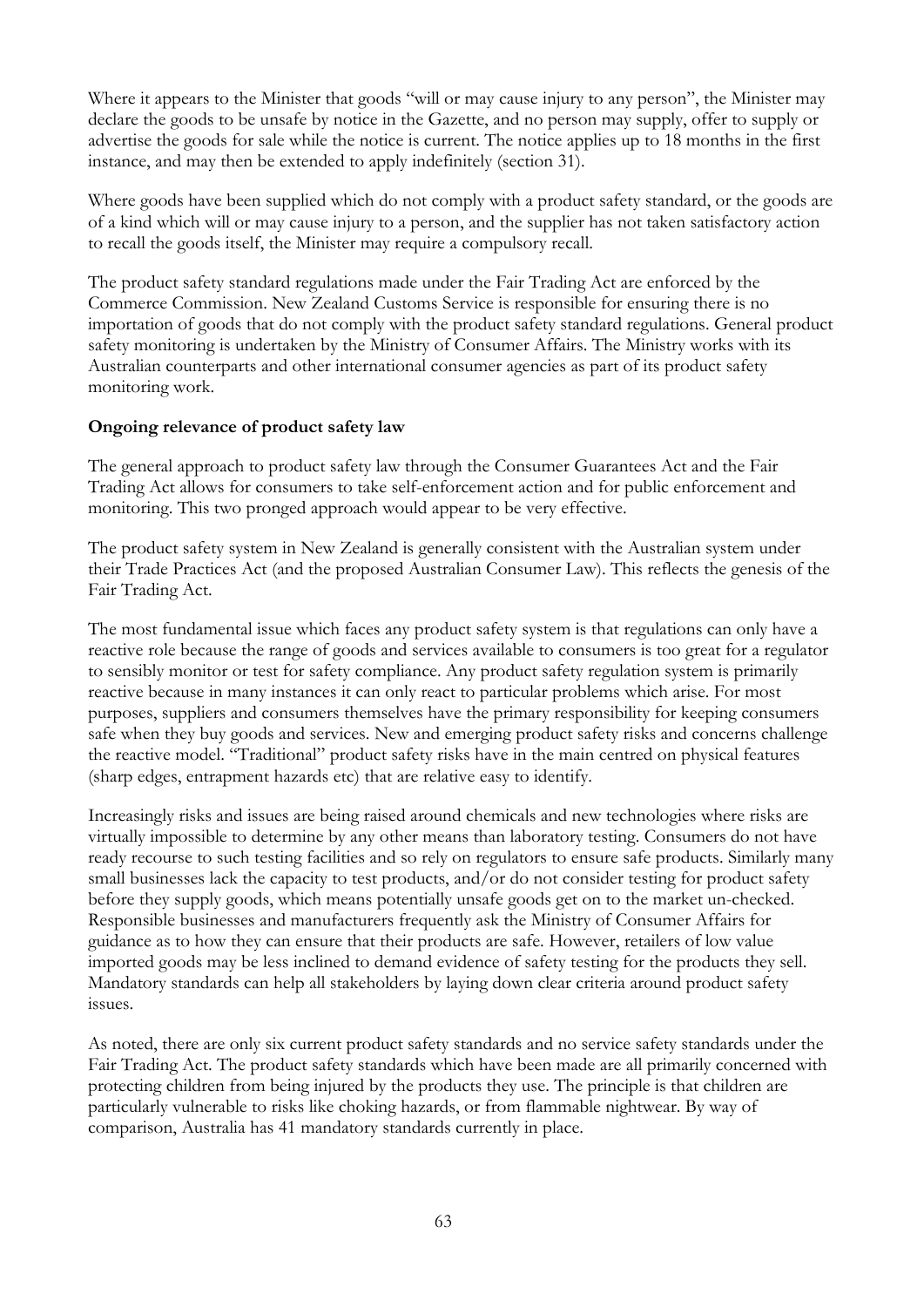<span id="page-64-0"></span>The Australian product safety system was extensively reviewed by the Australian Productivity Commission in 2005[54](#page-64-0) and its findings have been used in decisions incorporated into the Australian Consumer Law process. The main driver of the review was the harmonisation of State and Commonwealth law and coordination of enforcement. The review also looked at Australia having a general product safety provision.

One issue which was considered by the Productivity Commission and in relation to the Australian Consumer Law was the extension of the system for safety standards to apply to services. Product safety laws in Victoria, Queensland and South Australia (which will be replaced by the new Australian Consumer Law) currently apply to services, and this is also the case in New Zealand, but the Trade Practices Act only applies to the safety of goods. The Australian proposal is to provide for safety standards for services, but to limit the services which may be subject to safety standards to those related to the supply of goods.

The examples usually cited in Australia as cases where service safety standards might apply are the unsafe installation of blind and curtain cords which create a strangulation hazard for children, the installation of highly flammable insulation in roof cavities, and the incorrect installation of heat lamps creating a fire hazard in ceilings. In New Zealand, other legislation covers specific service safety, e.g. the Building Act 2004 and Code, and the Electricity (Safety) Regulations 2010.

The scope of potential service safety standards in New Zealand includes services in relation to goods, as well as in relation to land, development of land and the transport of goods. Standards for solariums (sun beds) and hang-gliding have been contemplated in New Zealand. These industries are currently regulating themselves by complying with codes of practice or licensing operators. The voluntary development of industry codes and standards is encouraged where it can effectively deliver service safety and thus avoid the need for regulation.

The fact that no service safety standards have ever been made in New Zealand suggests any differences with Australia may be academic, but the potential scope of service safety standards is broader in New Zealand than will be the case under the Australian Consumer Law.

#### **Possible enhancements to product safety laws**

 $\overline{a}$ 

## **Power to ban or recall products which could reasonably foreseeably cause injury**

Another issue identified in Australia which applies equally in New Zealand is that the test for product bans and recalls requires that the goods "will or may cause injury to any person". This means the goods are required to be inherently defective or dangerous, even if they are used correctly. Some Australian jurisdictions have had a wider formulation allowing for products to be banned or recalled where it is "reasonably foreseeable" that they will or may cause injury.<sup>[55](#page-64-0)</sup> It is sometimes "reasonably foreseeable" that products will be misused in a dangerous way, even if they are not inherently defective or unsafe if they are used normally or properly. Certain types of fireworks are a good example.

The Australian Productivity Commission recommended that the Australian Consumer Law should harmonise the approach in the different Australian jurisdictions, and include the power to ban or recall products which could reasonably foreseeably cause injury. The recommended provision has the advantage that "reasonable foreseeability" is part of the legal test for negligence, and it makes sense that the regulators should have the ability to ban a product that it would be negligent to supply.

<sup>54</sup> Review of the Australian Consumer Product Safety System, Productivity Commission Research report, 16 January 2006 – [http://www.pc.gov.au/\\_\\_data/assets/pdf\\_file/0008/9998/productsafety.pdf](http://www.pc.gov.au/__data/assets/pdf_file/0008/9998/productsafety.pdf).

<sup>55</sup> The relevant jurisdictions are Victoria, New South Wales and Western Australia.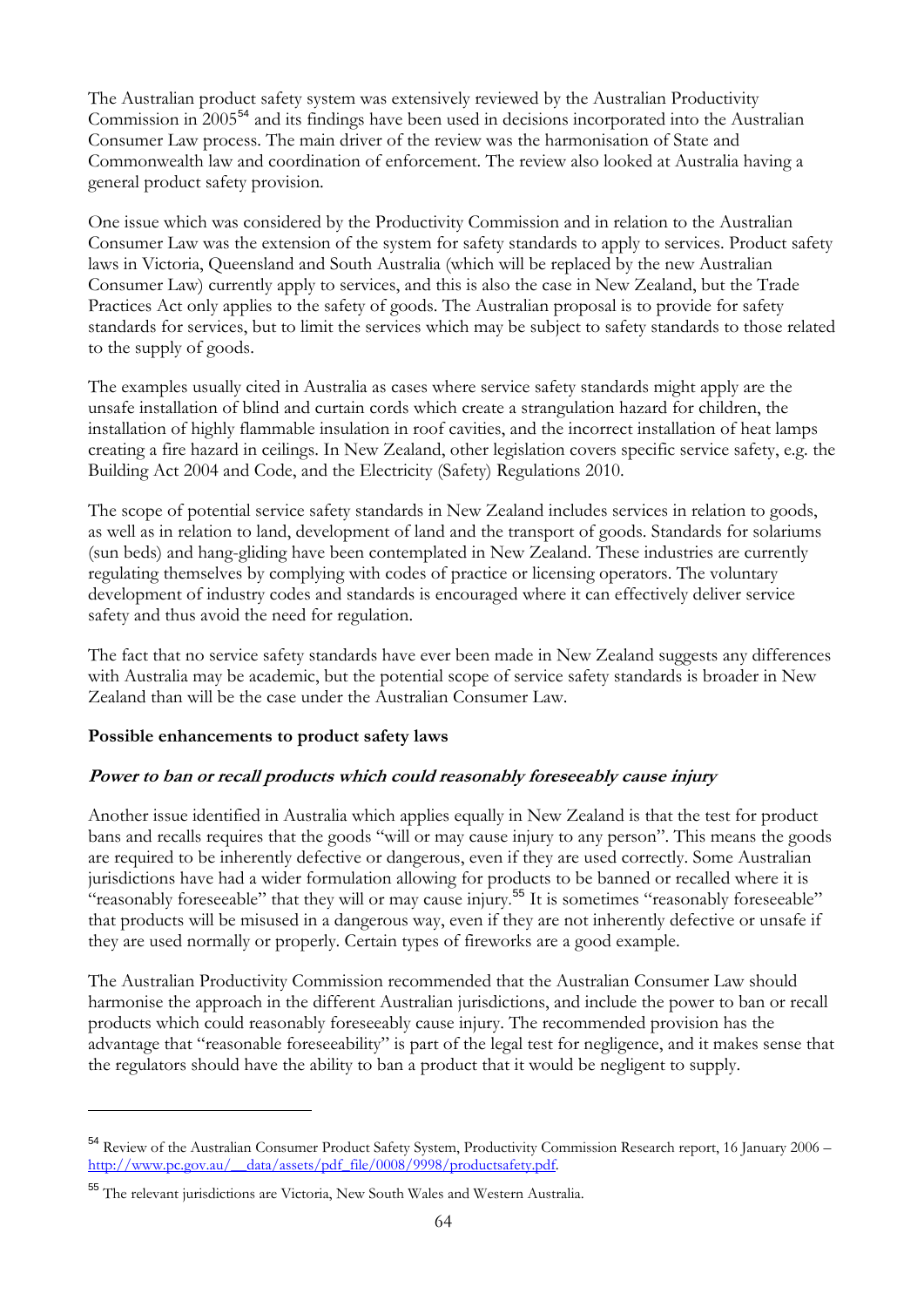A similar amendment could be made to the New Zealand Fair Trading Act, which would have the benefit of removing any potential doubt and make it clear that goods which might be safe when they are used properly might be banned or recalled if it is reasonably foreseeable that they will cause injury through being misused.

## **Regulators' powers**

Other elements in the Australian Consumer Law concerning product safety which are different to New Zealand's product safety provisions relate to the powers of regulators. For example, the regulator could be empowered to undertake a product recall itself where the supplier fails to respond to a compulsory recall (or the supplier cannot be found or has gone out of existence). There will also be mandatory notification of voluntary recalls and incidents where products are associated with serious injury or death.

In New Zealand, the current recall process requires a significant amount of administration by the Ministry of Consumer Affairs as there is currently no requirement for suppliers to advise the Ministry of a proposed recall of a consumer product associated with serious injury or death. An exception is goods which are covered by other legislation such as electrical products and motor vehicles. Frequently the Ministry is contacted by the media asking about a recalled product and its relevance to New Zealand. In most instances, due to the monitoring networks in place, the Ministry is already aware of the recall and has taken steps to contact suppliers.

There is a compulsory requirement in many countries including Australia and the United States to advise the authorities of an unsafe product and a safety recall notice. In the event that prior notice is given, it is possible to ensure that the process is carried out effectively, with the published notice carrying appropriate details and contact information, placed correctly within the market, and that monitoring processes are in place.

Consideration could be given to requiring notification of voluntary recalls of products that have been involved in serious injury or death. Such a restriction is suggested as the regulator does not have the capacity to handle the volume of recalls that result from the occurrence of minor injuries.

Product safety regulators in Australia and other jurisdictions also have other powers not currently available in New Zealand. These include the power to enter trade premises to undertake regulatory activity, the ability to suspend unsafe products, the power to examine documentation and records associated with unsafe products, and the power to seek the disposal of unsafe and/or destruction of unsafe goods following legal proceedings.

The Fair Trading Act includes search powers where there are reasonable grounds to believe a search is necessary to investigate a contravention of the Act and a search warrant is obtained (section 47). However this power does not extend to a general inspection, or the investigation of potentially unsafe goods which are not subject to a safety standard or ban. At present if a business declines to allow Ministry or Commerce Commission officials on to their premises, nothing further can be done. It could make it extremely difficult, if not impossible, for appropriate action to be taken.

In terms of granting these types of powers, appropriate checks and balances are provided for in the Search and Surveillance Powers Bill 2008 which is currently before Parliament. It is probably most appropriate that changes to the legislation in this area are considered as part of that Bill which is amending the Fair Trading Act.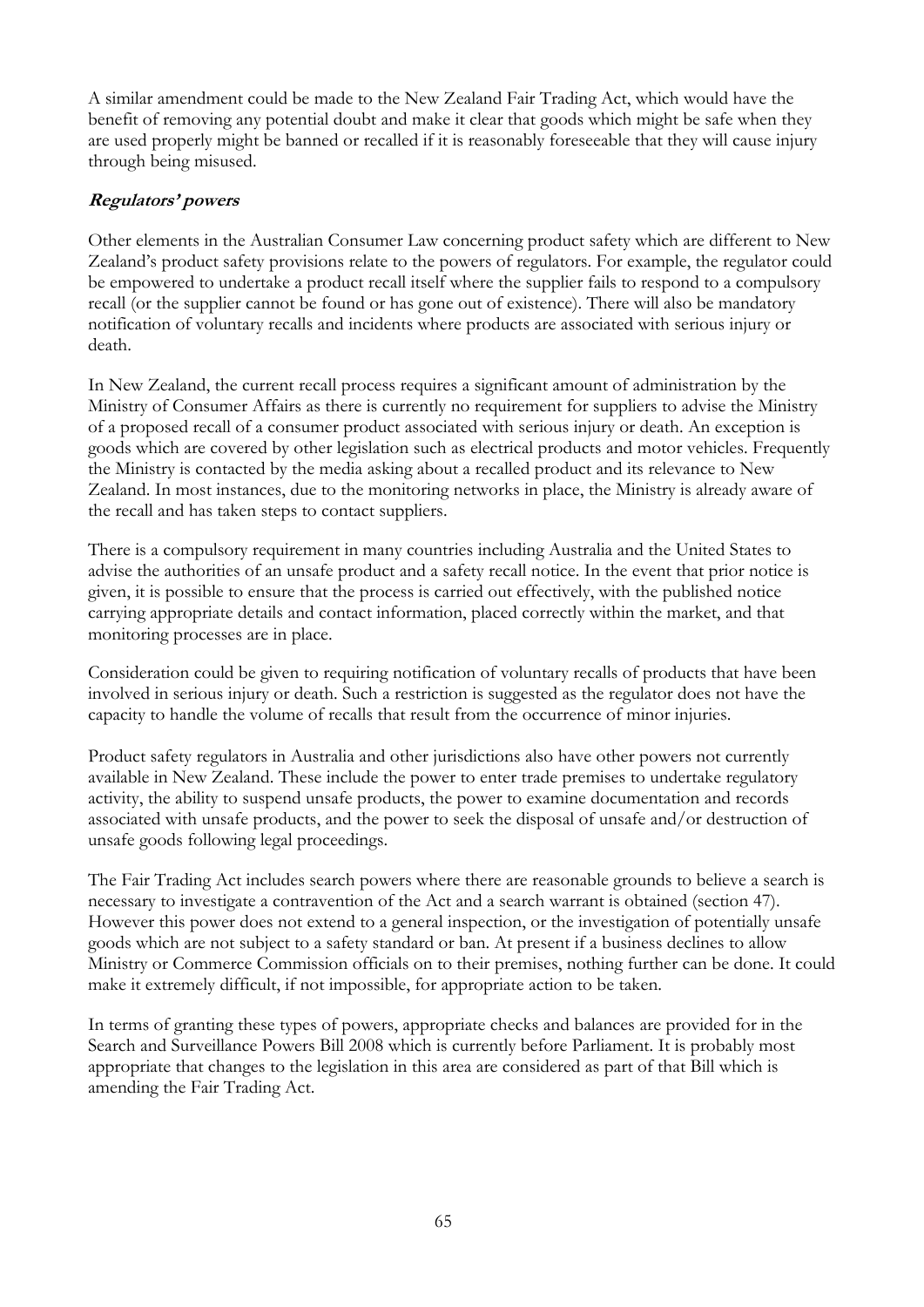## **Government Product Safety Policy Statements**

In 2007, there was a concern raised about possible unacceptable levels of formaldehyde in clothing. The Ministry of Consumer Affairs developed a Government Product Safety Policy Statement on acceptable levels of formaldehyde in clothing and other textiles.

A government product safety policy statement was identified as a non-regulatory approach which, while not having the same legal status as regulations, would still carry considerable weight. The concept of a government product safety policy statement was modelled on the government policy statements used in the energy sector to provide guidance to the gas and electricity industries on acceptable outcomes sought by government which if not achieved in a voluntary manner would have to be regulated.

As noted, under the Consumer Guarantees Act it is the responsibility of retailers, importers and manufacturers to only supply products that are of acceptable quality and fit for the purpose for which they are supplied, including that they are safe. A government product safety policy statement of acceptable limits of formaldehyde was identified as providing clear guidance to retailers, importers and manufacturers without the need for regulations.

A suggestion is that the Fair Trading Act specifically provide for the Minister of Consumer Affairs to issue government product safety policy statements, with a requirement for consultation with parties who may be affected prior to any statement being finalised. If there is a formal reference in the Fair Trading Act to issuing government product safety policy statements, this will extend the product safety regulatory options. It will also give the issue of any such statements a more formal status than at present.

#### **In summary:**

Consumers having confidence that the goods and services they buy are safe is fundamental to their participation in markets. Accordingly, product safety provisions are essential in consumer law. The existing provisions in the Consumer Guarantees Act and the Fair Trading Act are fairly comprehensive and seem to be effective.

Some improvements to enhance the product safety provisions in the Fair Trading Act have been identified and feedback on these is invited.

## **Questions**

20. A range of provisions exist under the Consumer Guarantees Act and the Fair Trading Act in relation to consumer product safety. Do you think these provisions are sufficient, and if not, what changes do you suggest?

21. What are your views on New Zealand adopting a "reasonably foreseeable" test of product safety regulation along the lines being considered for the Australian Consumer Law?

22. What are your views on the regulator being able to initiate a product recall itself where a supplier fails to undertake a compulsory recall?

23. What are your views on mandatory notification to the regulator of voluntary recalls and incidents where products are associated with serious injury or death?

24. What are your views on the Fair Trading Act including provisions for the Minister to issue Government product safety policy statements?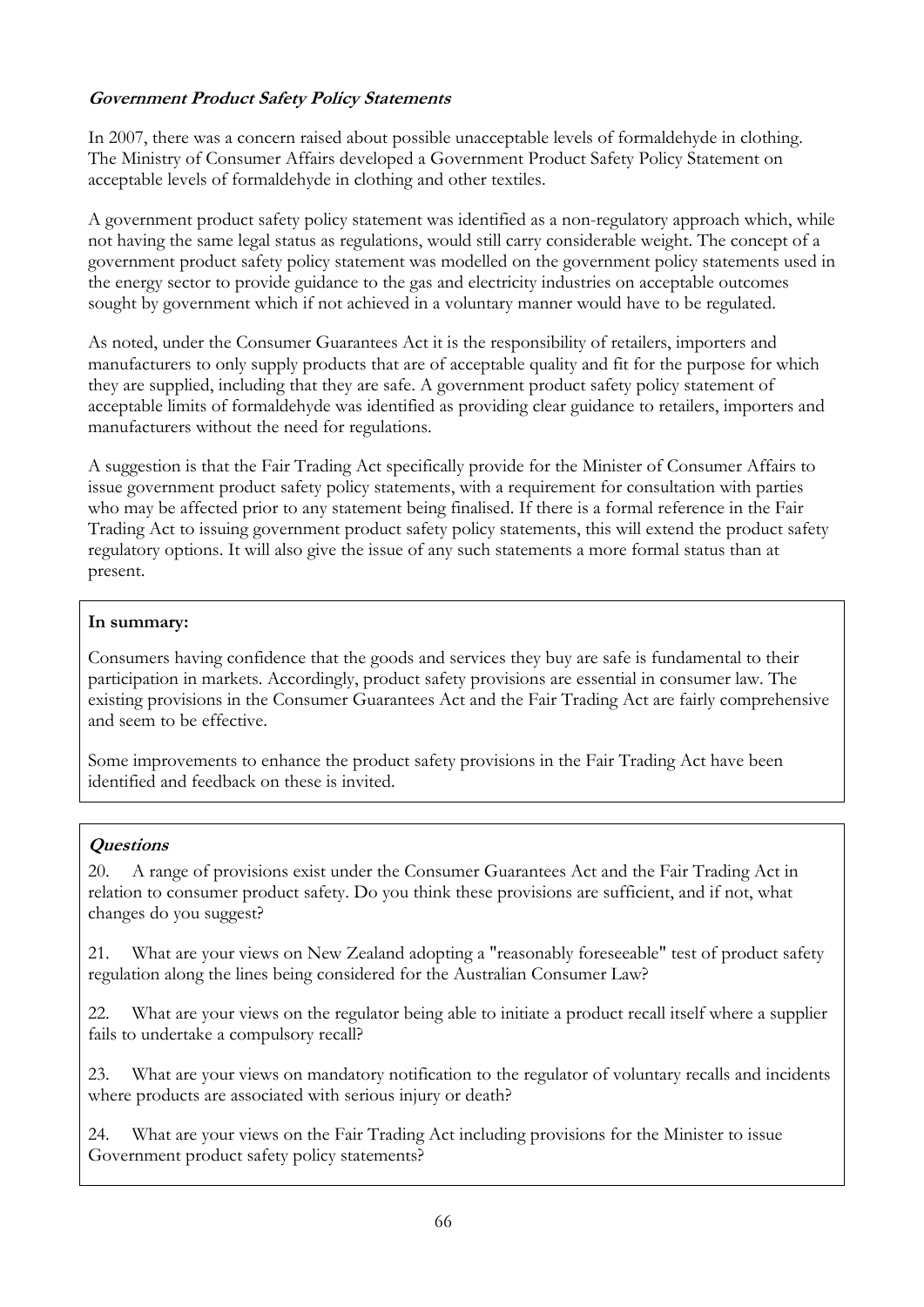# <span id="page-67-0"></span>**9. Information to Assist Consumer Decision-Making**

In 2003, a review was undertaken of the role of the Ministry of Consumer Affairs in a dynamic, modern economy.[56](#page-67-0) Called "Creating Confident Consumers", the review concluded that the outcome of confident consumers occurs when consumers' reasonable expectations are met when purchasing a product or service and if they are not met, consumers have access to redress. Information barriers were identified as the major reason for the gap between what consumers expect and what they get from a transaction. The review determined that an information-based framework was the most appropriate approach to consumer law.

The information-based framework says well informed consumers are generally in the best position to form their own preferences and decide whether or not to enter into a transaction; and that consumer policy should be aimed at reducing the gap between consumers' expectations and reality within such a framework, by ensuring that:

- consumers can get the information they need to make decisions;
- consumers understand and value accurately that information (so they are more likely to seek it out);
- consumers are not exposed to hidden risks and hazards; and
- consumers have access to redress in the event of failed transactions.

The existing consumer law, supported by industry self-regulation, fits the information-based framework. The Fair Trading Act is designed to ensure that consumers are not misled about what to expect from a transaction. It also provides specifically for regulations for product safety standards and consumer information standards. The Weights and Measures Act is designed to ensure that consumers get the quantity of goods they expect. The Consumer Guarantees Act provides for access to redress in the event of failed transactions.

## **Disclosure**

 $\overline{a}$ 

Regulations to require businesses to disclose particular information are often used to enable consumers to get the information they need to make decisions. Compulsory disclosure requirements have the objectives of promoting transparency and accountability and reducing information search costs where the product, service or the relevant consumer information is complex, or the consumer information is difficult to gather. Compulsory disclosure is required for a wide range of products, from medicines and food to investment (e.g. the Securities Act 1978) and borrowing products (e.g. the Credit Contracts and Consumer Finance Act 2003).

Disclosure takes a variety of forms. For example, the regulated disclosure for financial products includes information on the performance of the investment, details of key personnel and conflicts of interest. The regulated disclosure for credit contracts includes information on the costs of borrowing, interest, repayment timing and fees associated with the borrowing.

Labelling, notices and warnings may be appropriate when only a small amount of simple information is required to inform consumers. For example, mandatory warning labels on poisonous products are a low-cost way of providing important information to consumers. Consumers can then choose to seek a

<sup>56</sup> Creating Confident Consumers: The Role of the Ministry of Consumer Affairs in a dynamic modern economy (May 2003) – [http://www.consumeraffairs.govt.nz.](http://www.consumeraffairs.govt.nz/)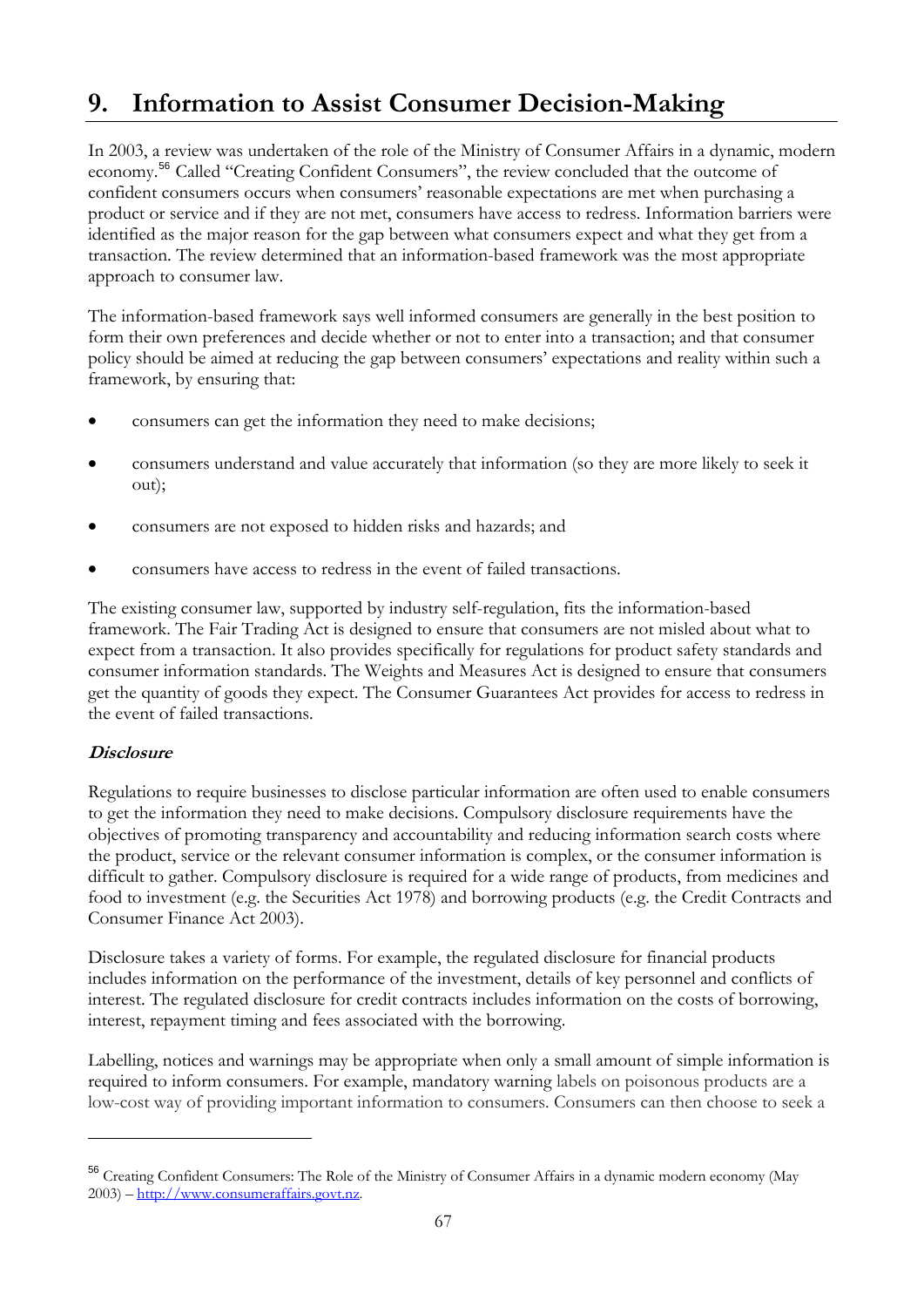substitute, investigate the details of the risk, or make the purchase and use the product with care, based on the precautions most reasonable people take with "poisons". Regulations prescribing the provision of information on medicines and food are made under the Medicines Act 1981 and the Food Act 1981.

Mandatory labelling is used to provide information that can be very difficult for consumers to otherwise find and the government considers having weighed the costs and benefits that there is justification to require such labelling. Included in this category is mandatory care labelling for clothing and furnishings, labelling of petrol octane rating at petrol pumps, energy efficiency and water efficiency labelling of some products and consumer information notices for used motor vehicles.

#### **Consumer information standards under the Fair Trading Act**

The Fair Trading Act provides for the making of regulations to prescribe the content, form or manner in which information about a particular good or service is required to be disclosed in a consumer information standard (section 27).

Consumer information standards may include information relating to the kind, grade, quality, origin, performance, care, composition, contents, design, construction, use, price, finish, packaging, promotion or supply of goods or services (section  $27(1)(a)$ ).

Regulations under the Fair Trading Act currently provide for consumer information standards on the following:

- country of origin labelling for clothing and footwear
- fibre content labelling on most textile goods, including clothing
- care labelling of clothing, furnishings, textiles
- used motor vehicles, and
- water efficiency of certain water using products.

The Fair Trading Act consumer information standard regulation making provisions are deliberately wide. This means that general information provision for consumers, when regulation can be justified, can be mandated through these regulation-making powers rather than requiring specific legislation.

#### **Possible enhancements to Fair Trading Act information provisions**

#### **Extension of scope of consumer information standards regulations**

In the development of the Consumer Information Standards (Water Efficiency) Regulations 2010 a problem arose with respect to including in the regulations specific requirements related to testing of the water-using products covered by the regulations. While the regulation-making powers at section 27 in the Fair Trading Act provide for certain types of information and the form and manner of the information to be disclosed, they do not allow for the testing requirements to be directly specified. Establishing the testing requirements can only be done by declaring an official standard (or part(s) of an official standard) as a consumer information standard and modifying it as necessary. For the supplier to meet the standard, there is a presumption that the testing requirements in the standard will be met. A further problem is when an appropriate official standard does not exist or is not fully suitable.

The product safety standard regulation-making powers at section 29 provide for regulations to be made relating to the testing of the goods during or after manufacture and processing. It is proposed that the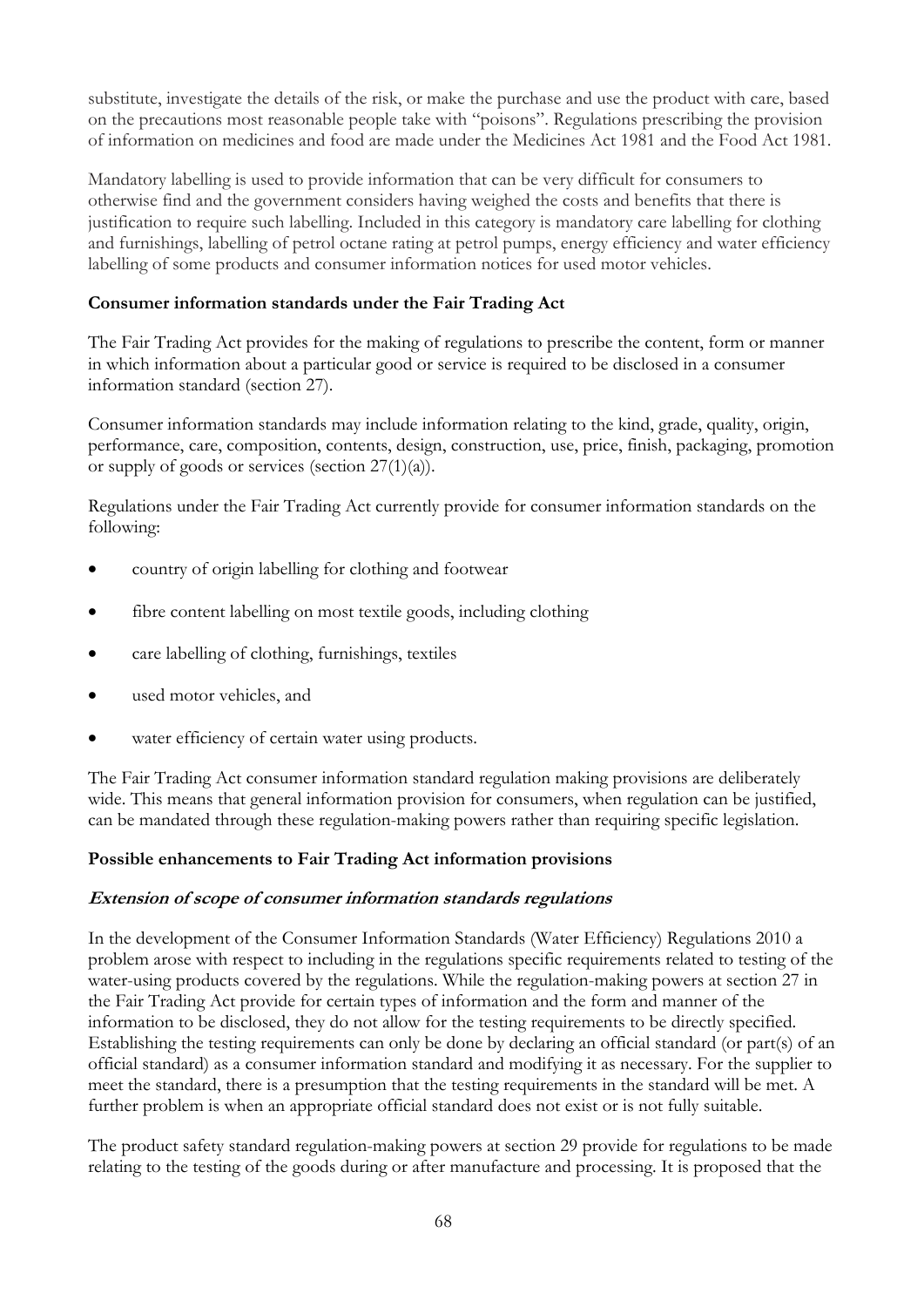consumer information standard regulation-making powers should include a similar provision in order to clearly enable testing requirements to be specified in the regulations.

### **Information on traders soliciting on behalf of charities**

The Commerce Select Committee is considering the Fair Trading (Soliciting on Behalf of Charities) Amendment Bill, which is a Members Bill sponsored by Amy Adams MP. The Bill is directed at charities that use third party collectors for fundraising by donations. It aims to provide increased transparency and public accountability for professional third party collectors who are in the business of collecting funds on behalf of registered charities. The General Policy Statement for the Bill notes that public accountability is an important part of the credibility that enables people to donate with confidence. In particular, the Bill aims to address concerns over disproportionate fees taken by third party collectors of funds solicited for charities.

The Bill proposes an amendment to the Fair Trading Act to address this issue for several reasons, including: non-disclosure of the proportion of the donation going to the third parties' costs is considered misleading to people who donate; and the Act applies to traders, as for the purposes of soliciting money, third party fundraisers are considered to be acting "in trade".

The Commerce Committee has asked that as part of the Consumer Law Reform review consideration is given to the matters addressed in the Bill. This will allow for a full regulatory analysis to be undertaken of the problem the Bill is seeking to address.

As noted, the Fair Trading Act is concerned with accurate information and provides specifically for regulations on disclosure of particular information. Two possible options for addressing the problem the Bill seeks to address have been identified (there may also be others). One is to include in the Fair Trading Act specific disclosure requirements regarding charities. While this is a possible approach, a downside is that it does not fit with the more generic principles-type approach of the current Act.

The other option might be a consumer information standard under the Fair Trading Act. Consumer information standards regulations can provide for disclosure of information relating to certain features, including the promotion or supply of the goods or services. They also can require the form and manner in which that information must be disclosed on or in relation to, or in connection with the supply or resupply, or possible supply or resupply, or promotion of the supply of the goods or services.

The review will take into consideration the submissions received by the Commerce Committee. Any additional comments are welcomed, in particular on the form for addressing the problem underlying the Fair Trading (Soliciting on Behalf of Charities) Amendment Bill.

#### **In summary:**

The Fair Trading Act, the Weights and Measures Act and the Consumer Guarantees Act all include provisions which enable information provision to consumers which is accurate and will assist consumer decision-making. These laws are complemented by other legislation which also provides for the disclosure of information to consumers; and also industry self-regulation which promotes disclosure of information and avenues to seek redress when transactions do not meet expectations.

One area which has had public discussion over several years concerns disclosure of information with respect to charities. There are still concerns that disclosure in this area is not adequate.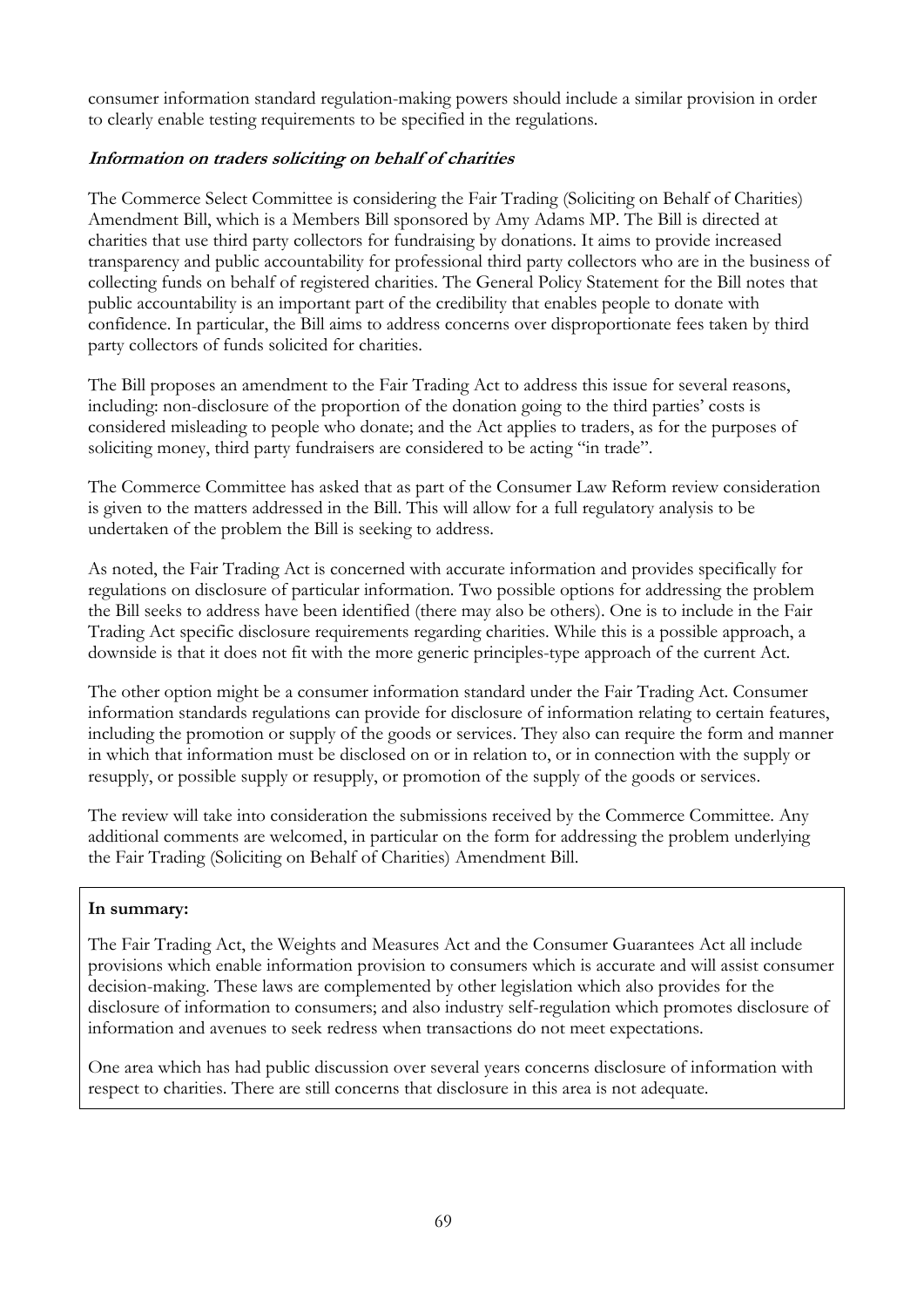## **Questions**

25. The Fair Trading Act provides for consumer information regulations. Do you think these provisions are sufficient, and if not, what changes do you suggest?

26. What are your views about adding testing requirements to the consumer information regulationmaking powers?

27. What are your views on including specific disclosure requirements in the Fair Trading Act concerning third party collectors fundraising for charities?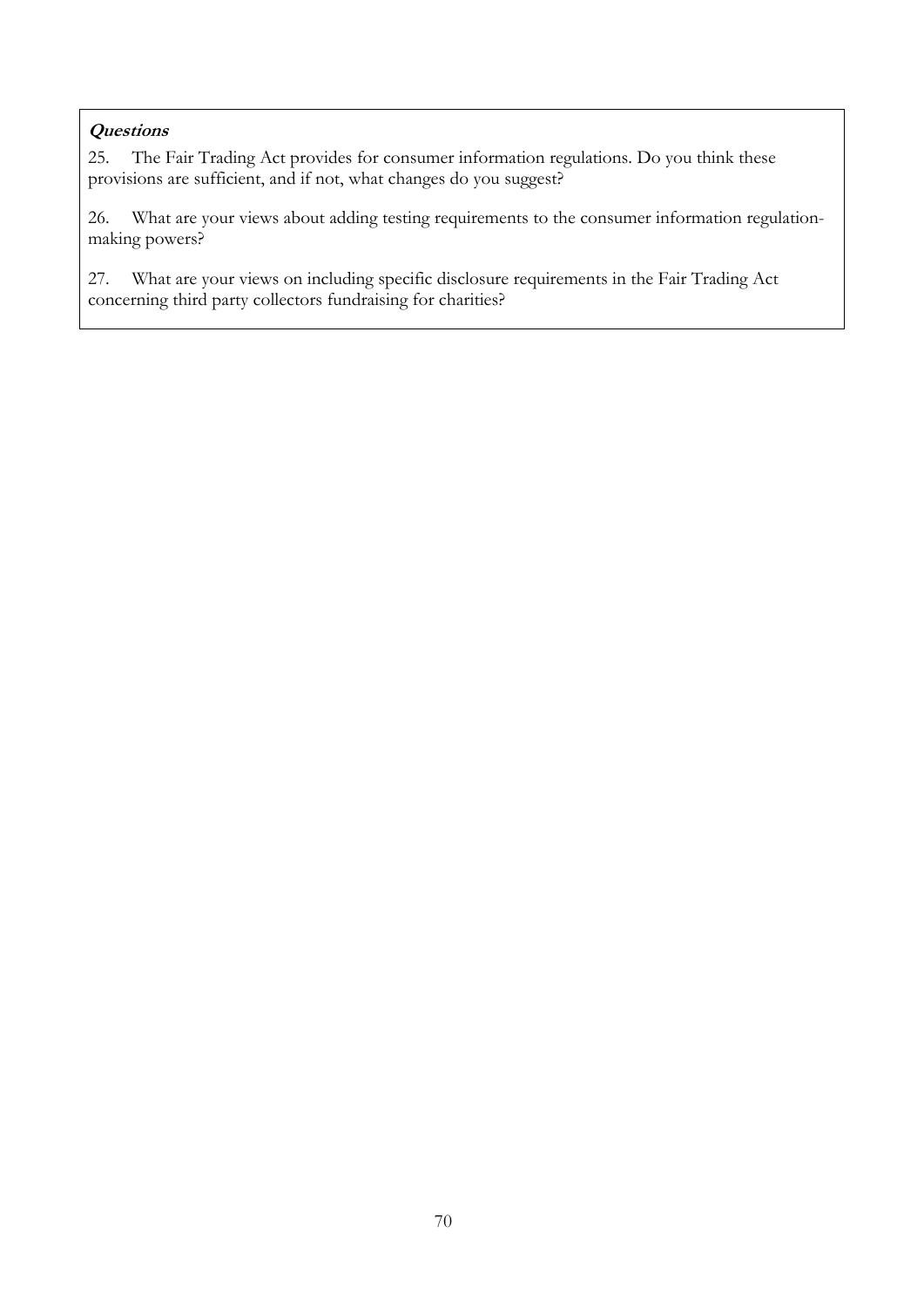# <span id="page-71-0"></span>**10. Trader Obligations**

## **Introduction**

This section of the Discussion Paper considers consumer law that specifies obligations on businesses in defined trading circumstances. Current law sets out specific trader obligations regarding layby sales, sales by auction and sales by weight and measure (respectively in the Layby Sales Act 1971, the Auctioneers Act 1928 and the Weights and Measures Act 1987).

In all cases, the objectives of the law are to create a business environment in which consumers can transact with confidence and reputable suppliers are protected from inappropriate market conduct.

## **10.1 Layby Sales**

A layby sale takes place when a consumer pays instalments towards the cost of a good but does not take possession of the good until the full cost has been paid. Layby (or lay-by, or lay-away in the United States) sales date back many years.

The Layby Sales Act 1971 applies to sales of goods in this manner up to \$7,500, excluding motor vehicles.

For consumers, layby sales are a means of managing payments for goods that may not be affordable in a single transaction. They are a fairly popular sales form for young people and women. The National Consumer Survey 2009[57](#page-71-0) indicated that 17% of total consumers and 22% of female consumers used layby sales in the previous two years. By age breakdown, 25% of under 30 year olds used layby sales (and just 6% of the 65 years and older group).

The inherent risks to the parties to layby sale agreements are as follows:

## **To the seller:**

• that a consumer may not return to make a final payment and meanwhile the goods have depreciated.

## **To the consumer:**

 $\overline{a}$ 

- the supplier may not own the goods that are being put aside;
- the supplier may sell the goods to someone else;
- goods may be lost or damaged before the consumer takes possession;
- the supplier may refuse to pay back instalments if the consumer no longer wants the goods; and
- the supplier may become insolvent.

The Layby Sales Act aims to reduce these risks by:

• clarifying that the risk in the goods remains with the seller until the buyer has possession of the goods (section 6);

<sup>57</sup> National Consumer Survey 2009 – [http://www.consumeraffairs.govt.nz.](http://www.consumeraffairs.govt.nz/)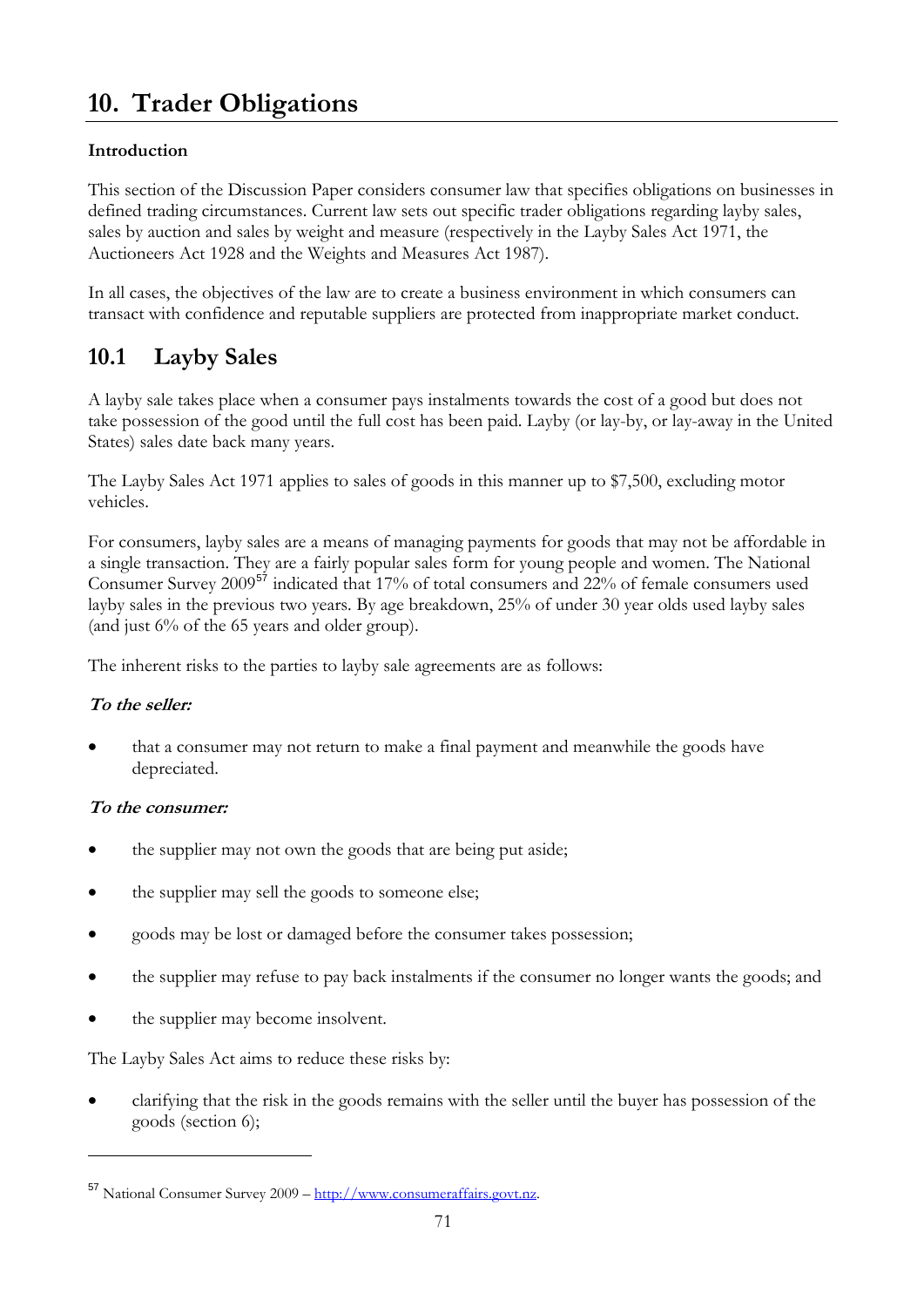- <span id="page-72-0"></span>• giving the buyer the right to request a statement of the purchase price, the estimated costs if the buyer cancels the sale, the amount outstanding and other details (section 7);
- providing specific rules in the event that the buyer wishes to cancel the layby sale, including rights for the buyer to recover the instalments paid, less the seller's "selling costs" (sections 8 and 9);
- allowing the seller to cover any depreciation in the value of the goods by retaining any reduction in the retail value of the goods (section 9);
- giving the buyer the right to complete the transaction if the seller becomes insolvent (as long as the goods are available) (section 10); and
- giving the buyer a preferential claim to get back the instalments paid if the seller is insolvent and the layby sale is unable to be completed (section 11).

## **History of the Layby Sales Act**

The Layby Sales Act is technically part of the Sale of Goods Act 1908, and was developed before the Fair Trading Act 1986 and the Consumer Guarantees Act 1993.

Before the Layby Sales Act was passed in 1971, layby sales existed as a special type of contract, but they were not governed by any specific rules.

While the majority of businesses handled layby sales in a fair and equitable manner, two issues arose in the 1960s that led to the practice being reviewed. The first was a number of complaints that some traders were refusing to refund money when a consumer cancelled a layby. These traders regarded deposits and instalments they had received on cancelled layby sales as a windfall, and consumers were left out of pocket.

The second issue was the insolvency of several businesses, mostly linen stockists, leading to significant losses for their consumers, the majority of whom were young women (who not only lost their goods, but also their money given to the seller). The young women were only unsecured creditors of the insolvent sellers with a low likelihood of recovering their money. Many of the items they had put on layby were not physically present in the shops, and even if the goods had been found, title under the terms of the agreement would not have passed unless all instalments had been paid.

The Layby Sales Act was passed in recognition that, while this form of trading is a valid and acceptable practice, it was open to exploitation by dishonest traders. An advantage of the Layby Sales Act is that although it is technically part of the Sale of Goods Act, sellers cannot contract out of the consumer protection provisions.

## **Ongoing relevance**

As noted, the National Consumer Survey 2009<sup>[58](#page-72-0)</sup> found that layby sales are still a fairly popular form of transaction. This was an interesting result as the expectation had been that with the wide availability of other credit options layby sales may not have been very prevalent. In comparison with credit, however, layby sales do not attract interest charges (but you do not get the goods immediately).

The risks addressed by the Layby Sales Act are still relevant today. Businesses may still be tempted to treat the instalments received on cancelled layby sales as a "windfall", and there continue to be instances of retailers becoming insolvent.

 $\overline{a}$ 

<sup>58</sup> *Ibid*.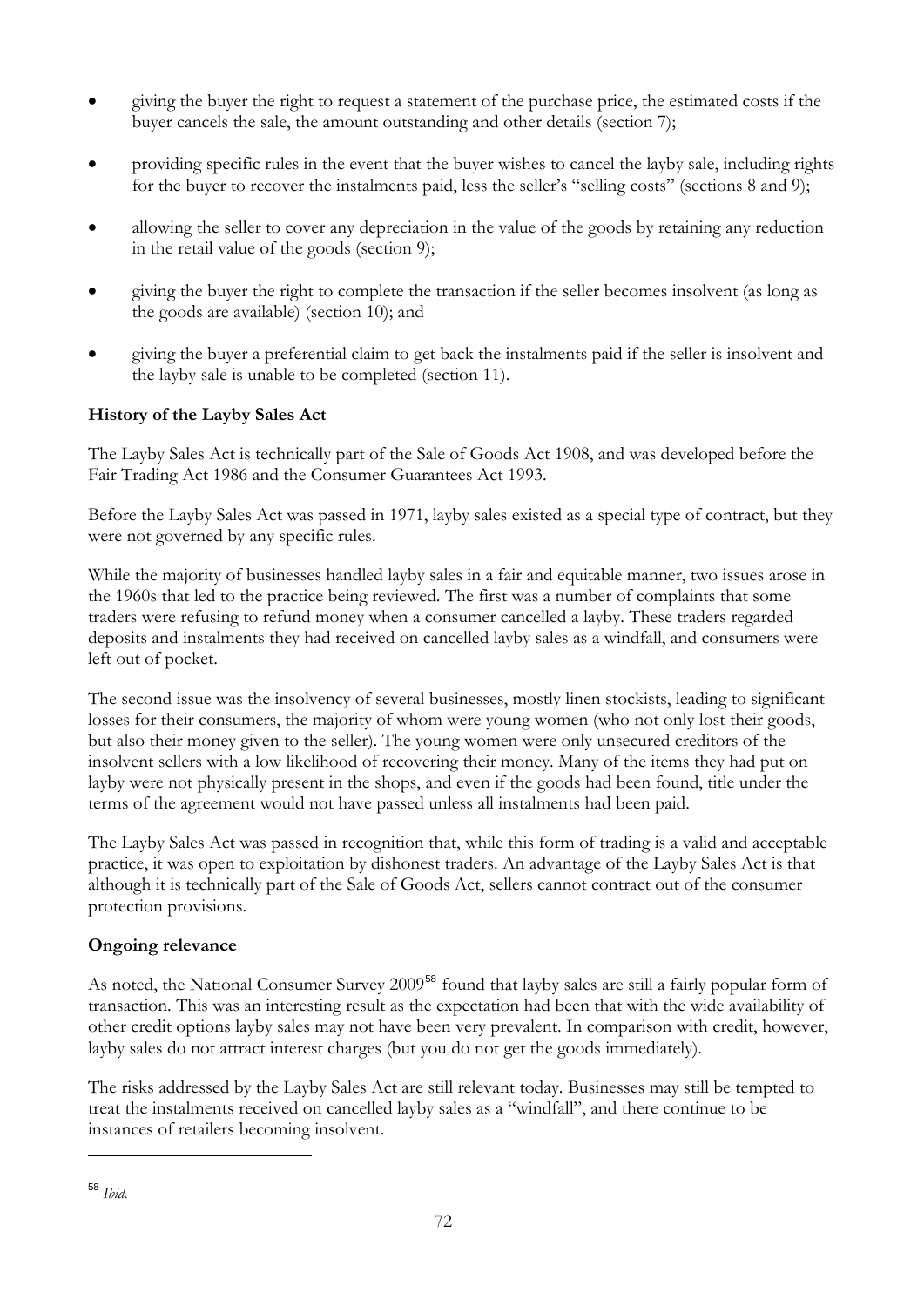Some online businesses are also offering layby, with scheduled deductions from a nominated bank account before the item is shipped to the customer. This is a relatively new application of the layby sale form of trading.

The National Consumer Survey 2009 showed there appear to be few problems with layby sales (only 2% of consumers reported problems). Because of the low numbers of people who had problems the following is indicative only: Of those who had problems (23), most people went back to the seller if they had a problem and most (81%) were satisfied with the redress they got from the seller.

If sellers regard layby sales as too onerous, or if they prefer other options for credit sales which do not involve the seller retaining possession of the goods, then sellers are free to do business on that basis. To that extent, compliance with the Layby Sales Act can be seen as voluntary on the part of sellers, and the practice remains relatively common.

In summary, the information which is available suggests the Layby Sales Act continues to fulfil a useful function, and that it would be a retrograde step to repeal it without putting replacement provisions in place. Layby sales law, however, does not need to stand alone or continue to be read as part of the Sale of Goods Act. It would be appropriate to consolidate it into other existing consumer law in accordance with the consumer law objective.

The provisions of the Fair Trading Act and the Consumer Guarantees Act also have general application to layby sales. Considering these as possible options, it would be most logical to include modernised layby sales provisions in a revised Fair Trading Act because the Layby Sales Act includes rules that apply to layby sales rather than "guarantees". The Consumer Guarantees Act would continue to apply generally to layby sales if layby sales provisions were consolidated in the Fair Trading Act.

## **Option going forward: Incorporating layby sales provisions into the Fair Trading Act**

### **Scope of layby sales legislation**

If the layby sales provisions are included in a revised Fair Trading Act, there is an issue as to whether all the current elements of the Layby Sales Act should be retained.

Australia has recently considered layby sales law as part of its major Australian Consumer Law reforms. The proposals related to layby sales regulation in the Australian Consumer Law centre around requiring layby sales agreements to be in writing and transparent (they must be expressed in reasonably plain language, legible and clearly presented), and limiting the right of suppliers to retain a "termination charge" which must be agreed, and must be no more than the supplier's reasonable costs. The new Australian proposal considerably simplifies the provisions dealing with layby sales which are currently found in state-level legislation in New South Wales, Victoria and the Australian Capital Territory, and says nothing about risk in the goods, the provision of statements to the buyer, or the insolvency of the seller. The State provisions are very similar to the New Zealand Layby Sales Act which provides for:

- risk remaining with the seller until the buyer has possession;
- the buyer can request a statement from the seller;
- rights on cancellation, including the seller keeping the selling costs and any depreciation in the retail value of the goods; and
- buyers' rights on insolvency of the seller.

The simplified Australian Consumer Law proposal for layby sales regulation is not in itself a compelling reason for New Zealand to follow suit, but it is a good reason for the policy underlying the elements of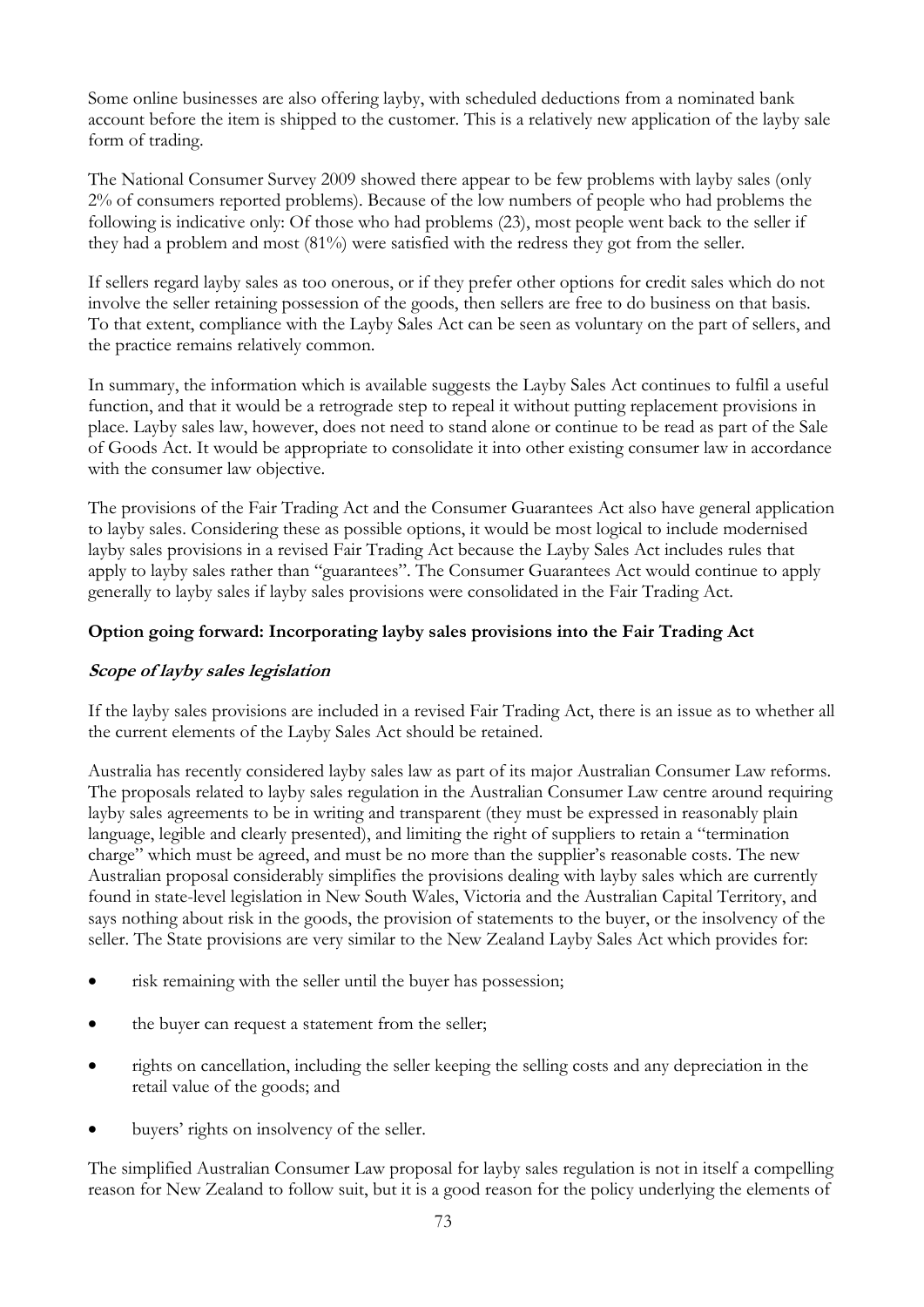the New Zealand legislation to be scrutinised and tested. The following discusses whether the above elements would need to be included in layby sales provisions covered in a revised Fair Trading Act.

### *Risk in the goods*

Section 6 of the Layby Sales Act provides that the risk in goods purchased by layby sale remains with the seller until the buyer gets possession of the goods. The problem section 6 originally addressed was based on an inference from the Sale of Goods Act that title (and risk) in goods may pass before the goods are paid for or the buyer receives possession.

Section 6 modifies this possible inference and says risk stays with the seller. This seems to be fair, because the buyer has no control over the goods in the possession of the seller, and the seller is best placed to insure the goods and otherwise take care of them.

It is questionable whether section 6 is necessary in the current legislation. Under the Sale of Goods Act sellers can contract out of title passing to the buyer until full payment for the goods occurs and sellers are likely to always retain title in goods on layby until they are paid for in full. The proposed Australian Consumer Law does not include an equivalent provision to section 6. If layby sales provisions are included in an enhanced Fair Trading Act, then retailers would not be able to contract out of the provisions and thus an equivalent of section 6 would be unnecessary.

#### *Statements*

The Layby Sales Act requires sellers to provide statements on request by layby buyers specifying the purchase price, the amount owing and the estimated costs if the agreement is cancelled (section 7, Layby Sales Act). This requirement clearly increases transparency and provides buyers with full information about the cost to them if they decide to cancel a layby sale.

The Act also specifies a 25 cent cost for the seller issuing a statement (section 7(1)) and a \$10 limit for layby sales where a statement can be requested (section 7(5)). These are very detailed provisions that are outdated.

There is an obvious compliance cost for sellers preparing statements which include information such as the current retail value of the goods and an estimate of the selling costs. The complexity of the information required for the statement is linked to the complexity of the calculation of the amount outstanding under a cancelled layby sale under section 8 of the Act.

Records of the initial price of the good and payments made by the consumer are good practice for any retailer, and are likely to be kept regardless of the legislation. It seems likely that the requirement to calculate the estimated cost if the agreement is cancelled is not being followed by sellers or buyers due to the effort required and ignorance of the requirement. The ongoing need for equivalent provisions to section 7 to be carried forward to a revised Fair Trading Act is not established. There is no point in retaining a provision which is not given effect in practice.

### *Buyer cancellation*

The buyer has an unconstrained right to cancel a layby sale under section 8 of the Layby Sales Act, but the seller has the statutory right to compensation under section 9. The rules in section 9 are relatively complex, and they allow the seller to retain the costs of sale and any reduction in the retail value of the goods from the instalments paid by the buyer. A seller can adjust the retail value of the goods under a cancelled layby sale if the sale is cancelled more than one month after it is entered into, but the seller cannot make that adjustment if the layby sale is cancelled after less than one month or if the sale is not of specific goods (section 9(4)). The buyer is entitled to recover the amount of the instalments paid over and above the costs of sale of the seller and any adjustment to the retail value of the goods. The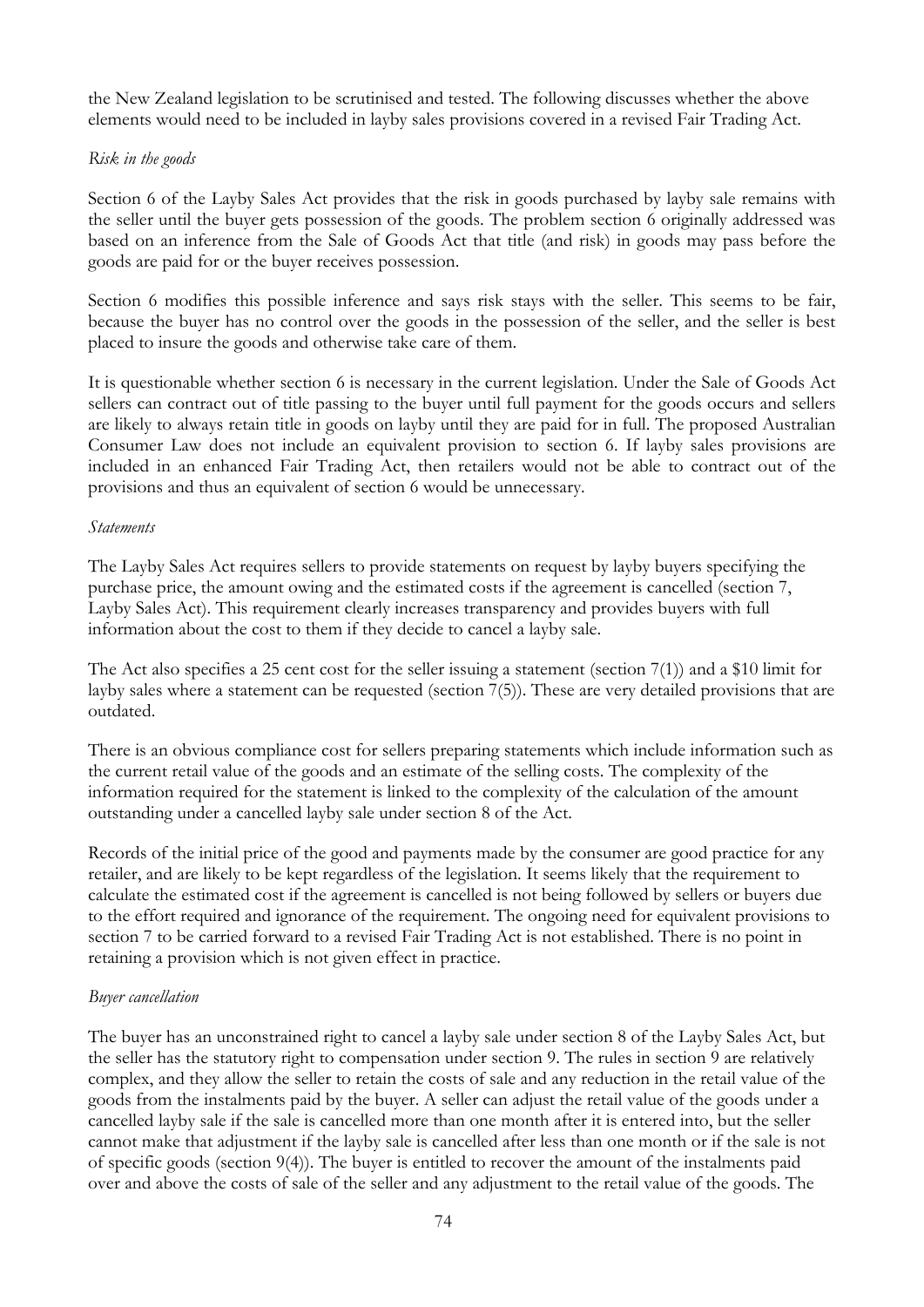buyer might be required to pay more than the instalments they have already paid, but not if they have only paid one instalment by way of a deposit.

These rules are an example of prescriptive, rather than principles-based, legislation. A more principlesbased approach would be to simply say the buyer is entitled to receive back any instalments paid on a cancellation, less the reasonable selling costs and losses incurred by the seller. The seller would then have to demonstrate that any reduction in the retail value of the goods is a cost to the seller, without the legislation necessarily spelling this out. Principles-based regulation may or may not specify whether a buyer might be liable for more than the amount of the instalments paid, depending on whether or not that possibility is either likely or important.

The proposed Australian Consumer Law approach is to have principles-based legislation which does not contain rules which are as detailed as those under the New Zealand Layby Sales Act, although the Australian proposal is to provide that buyers may be liable for more than the amount of the instalments they have paid if the seller's costs in relation to the agreement exceed the amount of the instalments the buyer has paid.

A complex calculation of the seller's costs under section 9 was determined to be unnecessary by the High Court in *Wood v Universal Fur Co Ltd [1985] 1 NZLR 640* which states that the method of calculation is irrelevant as long as it is reasonable. The solution provided for in the Australian Consumer Law is elegant and achieves the same outcome. It provides that a "termination charge" can only be applied if the agreement includes that such a charge will apply when a consumer cancels the layby agreement (and the supplier has not breached the agreement), and the charge is not more than the supplier's reasonable costs in relation to the agreement.

Layby sales provisions in the revised Fair Trading Act need to retain the equivalent of section 8 to provide for the unrestricted ability of a consumer to cancel the layby agreement. Regarding compensation to the retailer for a cancelled layby sale, rather than providing very prescriptive law equivalent to section 9, the preferred option is a more principles-based provision regarding a "termination charge" if a consumer cancels the agreement, along the lines of the Australian provision.

### *Seller cancellation*

The current Layby Sales Act does not expressly provide for sellers to cancel the contract, leaving it up to general contract law, including the Sale of Goods Act. There seems to be no reason why the cancellation rights of sellers should not be included in the new legislation to provide greater clarity for both sellers and consumers. One option is to list the circumstances where a seller may cancel, such as breach of the agreement by the consumer, insolvency, or unavailability of the goods specified in the agreement. In this case, all instalments paid by the consumer should be reimbursed. This reflects the proposed Australian Consumer Law approach.

### *Insolvency*

The layby buyer's first right on the receivership or liquidation of the seller is to complete the transaction, even if the goods have not been specifically 'ascertained' as would normally be required under the Sale of Goods Act (section 10, Layby Sales Act). This is designed to avoid the situation where layby purchasers become unsecured creditors for the amount of the instalments they have paid, in which case they are likely to lose their money without receiving the goods.

The practical reality is likely to be that the goods will be subject to a prior charge to the seller's secured creditors, and the goods may not be at the seller's premises anyway. The Layby Sales Act recognises this in part by providing a first-in-time rule if there are insufficient goods to meet layby claims, and providing for competing claimants to draw lots where they entered into layby sales contracts on the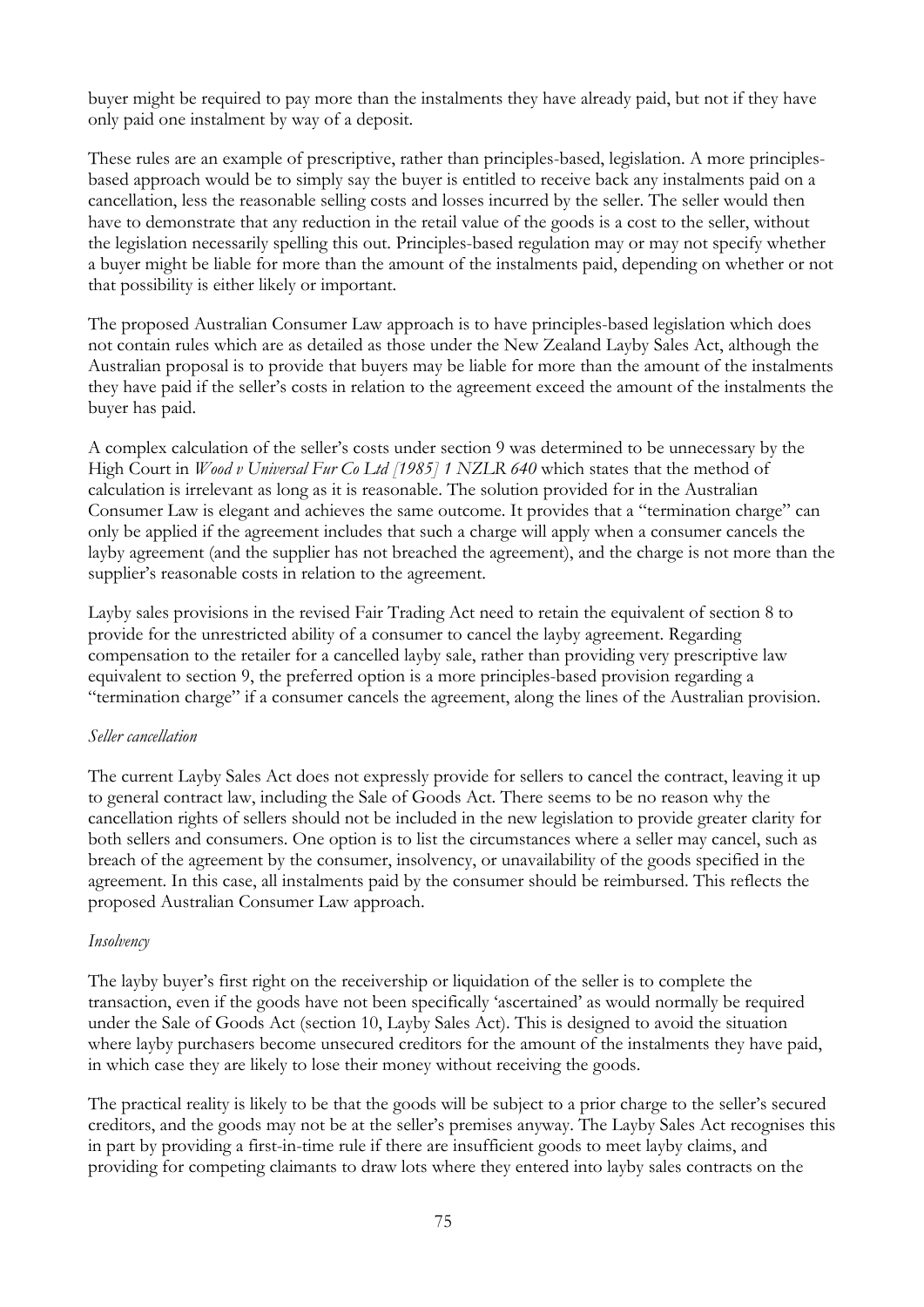same day (section 10(2)). Buyers who have not made an instalment for 3 months and non-arms length buyers are excluded from the right to complete the transaction under section 10(3).

If a buyer is unable to complete a layby sale on the receivership or liquidation of the seller, the buyer has a claim for the amount owed by the seller as a "preferred creditor" (section 11). The claim ranks behind secured creditors and some other preferred creditors (Inland Revenue Department in relation to PAYE deductions and GST and employees' holiday pay), but ahead of ordinary unsecured trade creditors. This may provide some confidence to consumers that they have a better chance than unsecured creditors of getting their money back on the insolvency of the seller, but the likelihood of their receiving their instalments back in full on the insolvency of the seller probably remains remote.

There is therefore an option to remove the "preferred creditor" status of layby purchasers. In the case of insolvency, layby creditors would become unsecured creditors. This would more accurately reflect the reality of their situation, and does not misleadingly imply rights and remedies that are unlikely to benefit layby purchasers.

## **Other issues with the Layby Sales Act**

### *Definition of deposit*

One issue that has arisen is whether a deposit paid for goods ordered by a consumer (for example, a kitchen bench) is an "instalment" under a layby sale. There is a problem that transactions might technically be layby sales when the parties had not necessarily intended them to be. When the buyer pays a deposit and the balance of the purchase price is paid in one further instalment, the transaction is technically a layby sale under the Act, even though the seller and the buyer may not be intending to enter into a layby sale.

The problem arises if the consumer cancels the contract. If the money paid is a "deposit", then the supplier would not need to refund the deposit to the consumer. If the money paid is an instalment, then the Layby Sales Act provisions could apply. Retailers argue that paying a deposit is a separate contract to the contract of sale for goods and that the deposit should not be refundable as for a layby sale.

On the other hand is the view that the "deposit" is a part-payment towards the final price rather than an at-risk deposit to secure the goods.

An option to prevent these transactions being caught as layby sales, when they are probably not intended to be, would be to amend the definition of "layby sale" to provide that a sale by instalments with less than three instalments (including the deposit) is *not* a layby sale (unless specified in the agreement). This is the approach being recommended in the proposed Australian Consumer Law. It also provides the opportunity to clarify that any deposit paid is taken to be an instalment.

### *Selling costs*

There have been concerns over the definition of "selling costs" which may be retained by a seller on the cancellation of a layby sale. The Layby Sales Act has no definition of "selling costs" and it appears to be ambiguous. It could refer to the costs incurred by the supplier for the layby element of the sale, i.e. costs of recording and taking payments. Alternatively, it could include *all* costs involved in selling the item, such as the salesperson's salary and advertising costs.

In *Wood v Universal Fur* the High Court held that the fact that the term "selling costs" is followed by the words "in respect of the layby sale" is simply to identify the sale to which the subsection applies, not to restrict the recovery of costs to those involving the layby elements of that sale. In effect the High Court authorised sellers to retain *all* their costs of sale when the buyer cancels a layby sale. There has been comment that this wide interpretation may result in double compensation for the seller if the item is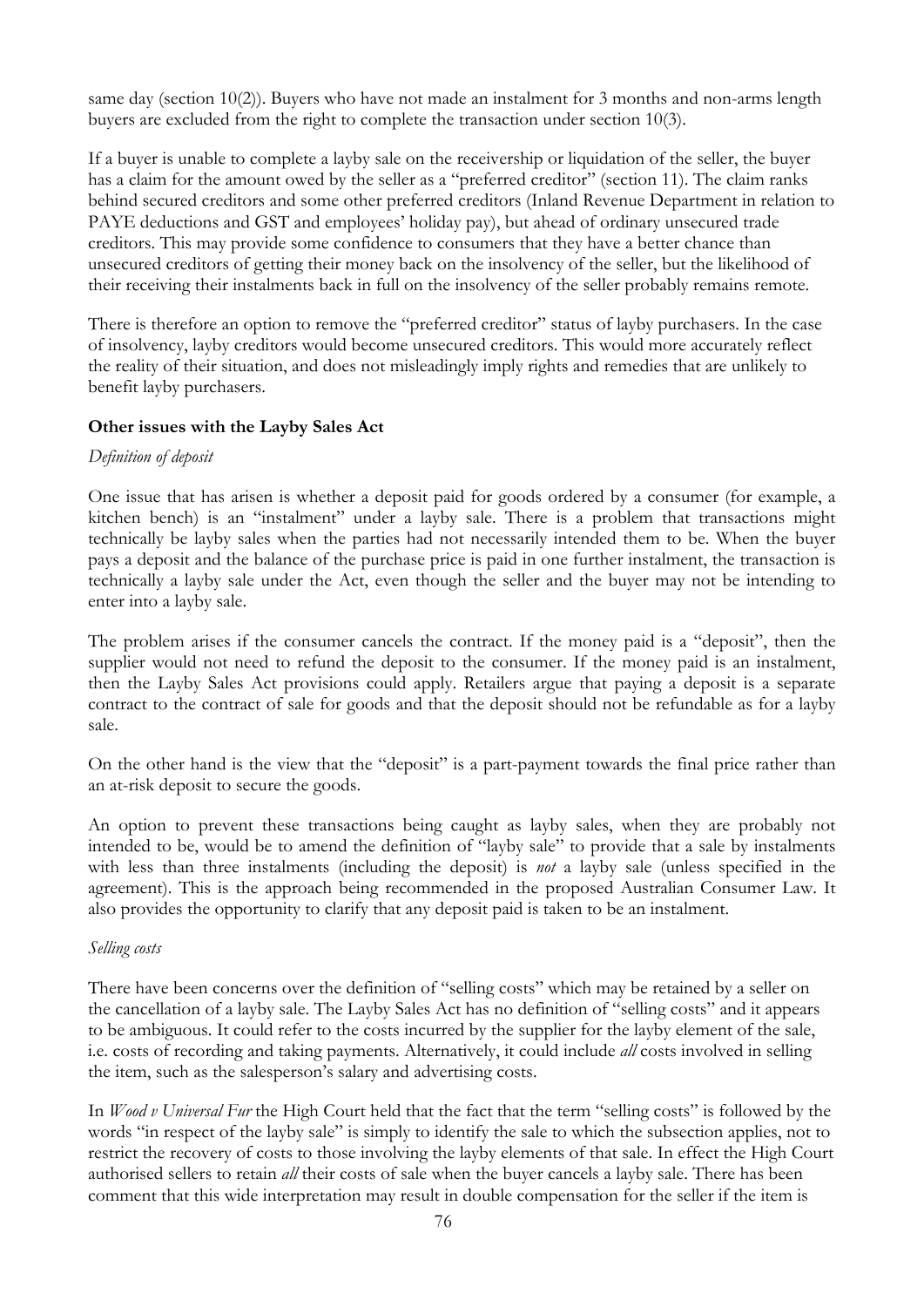resold to another customer, as the general selling cost is already built in to the price of the good. Selling costs for both the layby elements and the general selling costs are recoverable from the layby customer, and when the goods are sold a second time, the seller recovers the general selling costs a second time.

The Ministry of Consumer Affairs view is that the policy behind retaining "selling costs" was not to provide the broad catch-all for costs as interpreted by the High Court. Rather compensation should be to allow the retailer to recover the basic costs associated with the layby transaction and therefore not to be out of pocket or disadvantaged. Selling costs should not allow for double recovery of general selling costs. This accords with the general principle set out in the proposed Australian Consumer Law regarding retaining "termination costs".

## **Enforcement and redress**

The Layby Sales Act creates legal rights which are enforceable by sellers and buyers who enter into (or cancel) layby sales, but the Layby Sales Act does not include any general enforcement provisions. It is not an offence, for example, for a seller to over-recover the reasonable costs of sale on a cancellation of a layby sale.

If the Layby Sales Act is repealed and replacement provisions are consolidated in the revised Fair Trading Act then the enforcement provisions of the Fair Trading Act could apply.

Consumers can enforce the provisions of the Fair Trading Act on a civil basis, and if the Layby Sales Act was incorporated, it would be within the jurisdiction of the Disputes Tribunal as layby sales are limited to those goods under the value of \$7,500. As the National Consumer Survey indicates that very few problems occur with layby sales, this option would be advantageous to those who wish to take a complaint and receive a cheap, speedy resolution.

Given the impetus for the Layby Sales Act was a run of insolvencies and traders taking advantage of consumers by retaining their instalments, an option is to also allow the Commerce Commission to take action if they believe inappropriate conduct is happening on a widespread scale.

## **In summary:**

The Australian Consumer Law provides a model that could potentially be adopted by New Zealand for layby sales. This model provides for regulation of layby sales using a principles-based approach under the general consumer law as a form of consumer transactions. In a New Zealand context, this would mean including such regulation in the Fair Trading Act. This approach fits well with the consumer law reform objective to simplify and consolidate consumer law and to have law that is principles-based. Alignment with the Australian Consumer Law provisions also accords with the single economic market principles for harmonisation of business and consumer regulation where appropriate. This is the preferred option for future regulation of layby sales.

## **Questions**

28. Do we need detailed provisions regulating layby sales or would a more principles-based approach be better?

29. Should the definition of a layby sale be amended so any transaction with less than three instalments (i.e. a deposit and later payment in full) is not a layby sale under the Act, and for what reasons?

30. Is it appropriate that sellers can recover all their costs on the cancellation of a layby sale or should the seller's costs be limited to specific costs associated with the layby transaction?

31. What are your views on moving regulation of layby sales to the Fair Trading Act?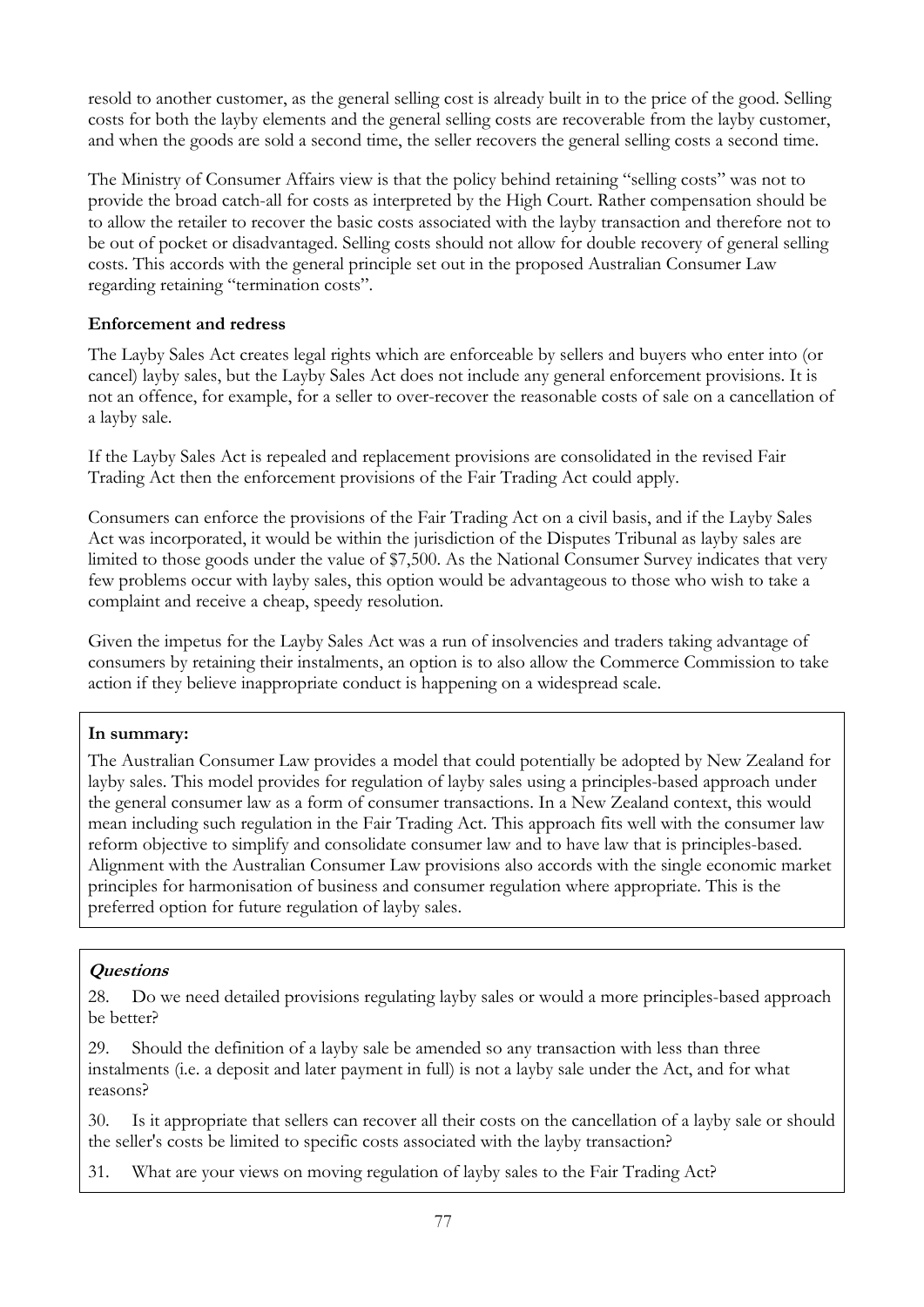# <span id="page-78-0"></span>**10.2 Weights and Measures**

## **Introduction**

Correct weights and measures have been important to consumers and businesses throughout history. They have formed the basis for fair trading, and taxation, for centuries. The oldest known weights are nearly 10,000 years old. The first recorded trade weighing was carried out in the Indus civilisation in about 3,000BC. Modern concepts of standards in weights and measures can be traced back to around 960AD when King Edgar the Peaceful of England decreed that all measures must agree with standards kept in London and Winchester. The need for consistency from both consumers and traders led to the first imperial Weights and Measures Act coming into force in 1826.

The New Zealand Weights and Measures Act 1987 defines New Zealand's system of metric weights and measures, and prescribes their use in the market place.

## **History**

The current Weights and Measures Act replaced the Weights and Measures Act 1925. In the speech introducing the Weights and Measures Bill to Parliament on 10 July 1986, the then Minister of Labour noted that the Act's principal purpose was to recognise the primacy of metric rather than imperial measure; and to consolidate the nine amendments to the 1925 Act. The Act was considered well overdue for review and consolidation and had also had two sets of supporting regulations since its publication in 1925.

The Act provides the means by which consumers and businesses are assured of the correct quantity of goods sold by weight, measure or number. It covers the technical aspects and standards relating to the measurement systems and equipment used when goods are sold. This is important for consumers and businesses domestically and underpins the credibility of goods traded internationally.

The Act is aimed at ensuring that goods sold by weight, measure or number are traded fairly and in accordance with internationally recognised weighing and measuring principles and infrastructure.

The Act also sets out specific trader obligations for the protection of consumers, and for fair competition with other businesses. It defines what a trader must ensure has been done when goods are sold by weight, measure or number. The Weights and Measures Act references international standards which form the basis of specific trader obligations. By its very nature, the Act is a prescriptive piece of legislation. Worldwide weights and measures law is standalone legislation, and it tends to be prescriptive.

The Act includes a consumer protection component by regulating against traders selling goods less than their stated weight, measure or number and against incorrectly stated weight, measure or number.<sup>[59](#page-78-0)</sup> However, the Weights and Measures Act is largely about trade measurement infrastructure consisting of the provision of physical standards, measurement practice and enforcement. Consumers do not need to be aware of the exact details of the Act itself, as long as the end result is that they receive correct measure, therefore providing confidence to all parties.

The Weights and Measures Act tends to be given operational effect through the Weights and Measures Regulations 1999, and these regulations were reviewed and amended in 2009.

New Zealand's Weights and Measures Act is regarded as world leading. Many of the elements of the Act which were considered to have been over prescriptive have been updated – for example certain

 $\overline{a}$ 

<sup>59</sup> Weights and Measures Act 1987, Part 3.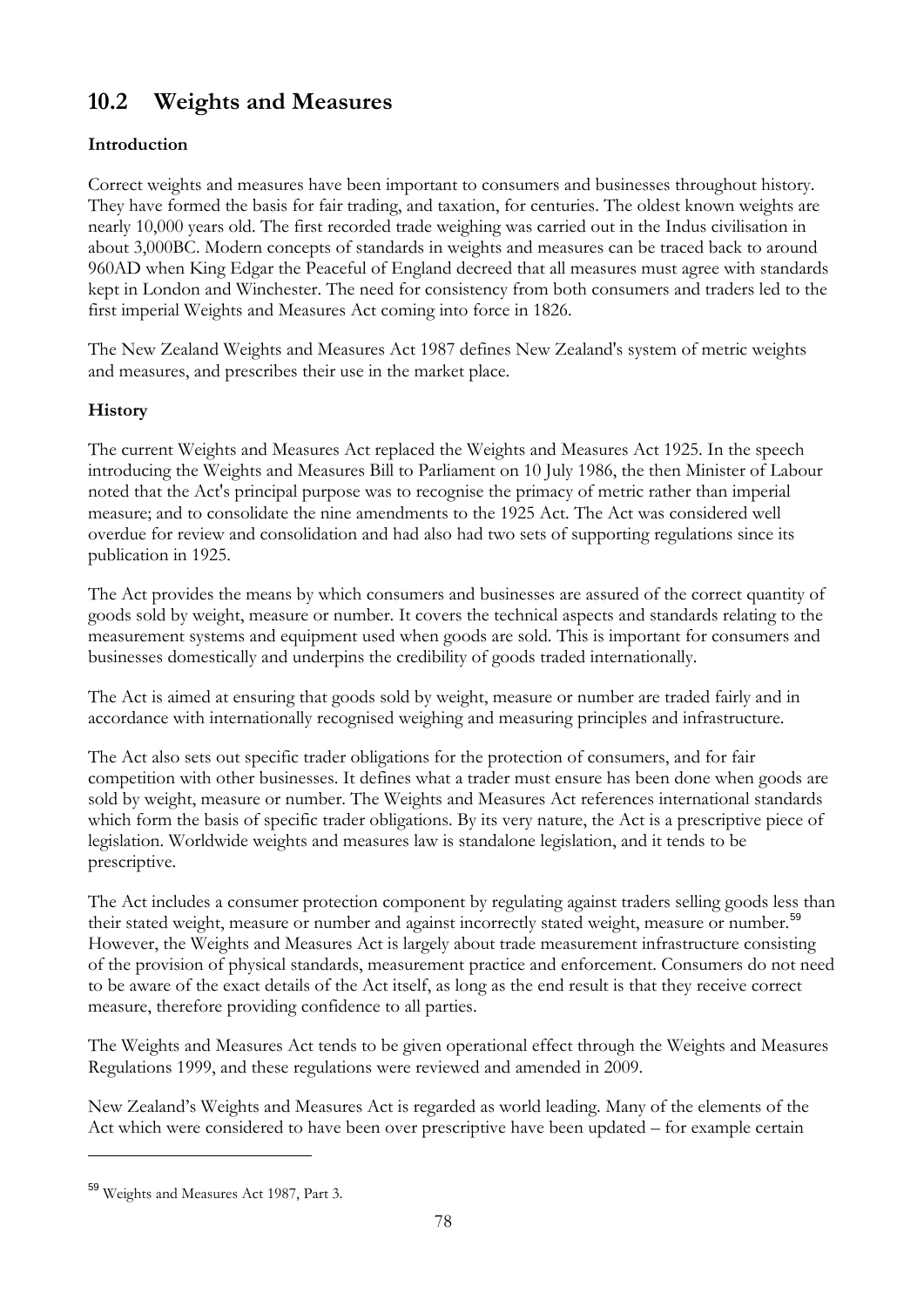<span id="page-79-0"></span>products such as milk and cheese are no longer required to be sold in predefined measures. The New Zealand Act has fewer prescriptive details than its Australian or United Kingdom counterparts.

## **Ongoing relevance**

The risks addressed by the Weights and Measures Act are just as relevant today as they have been in the past. Correct weights and measures are an important component of a well functioning market place.

Consumers need assurance that the goods they are purchasing are of accurate weight or measure so that they know they are getting what they pay for and can transact with confidence. This applies to large purchases such as firewood, concrete or garden landscaping material, as well as everyday products such as milk, meat and petrol.

Businesses also need to be know they are dealing with accurate weights or measures so they can be assured they are competing on a level playing field and have the ability to trade internationally without encountering restrictions due to differing international standards. Accurate measurements contribute to business efficiency and production of goods that can be sold competitively and fairly. Poor measurement can lead to inefficiencies and incorrect costs for both consumers and businesses.

The Weights and Measures Act is not designed for consumers to seek their own redress, but it is intended to provide consumers with the confidence that their goods are of accurate weight or measure without concerning themselves with the details of technical requirements and standards. The National Consumer Survey in 2009 found that 11% of New Zealanders had bought something where they thought the weight or measure was different than expected. Of these individuals 40% returned the product to the seller and 53% indicated they did nothing. Of those who went back to the seller over 80% were satisfied with the redress they received.

A significant part of administering and enforcing the Weights and Measures Act involves complying with international standards. New Zealand has a commitment to implement the Organisation of Legal Metrology's (OIML) International Recommendations to the greatest possible extent in its domestic legislation.[60](#page-79-0) The OIML's mission is to harmonise legal metrology internationally. Most countries are members of OIML and have harmonised standalone weights and measures laws. Alignment with international convention makes it easier for New Zealand to work with other jurisdictions on weights and measures matters. This enables consumers and businesses worldwide to have greater confidence that the products they are purchasing meet the same measurement standards, whether they are locally produced, exported or imported.

## **Possible areas for amendment in the Weights and Measures Act**

The Weights and Measures Act remains substantially sound. A small minor change that could improve the operation of the Act has been identified and this is discussed below. The Consumer Law Reform review provides an opportunity for comment on the workability of any other aspects of the Act and these are invited.

## **Mandatory reverification**

 $\overline{a}$ 

All weighing and measuring equipment must be checked and verified by an Inspector or Accredited Person before it can be used in trade.

<sup>60</sup> Organizacion Internacional de Metrologia Legal (OIML) – International Organisation of Legal Metrology.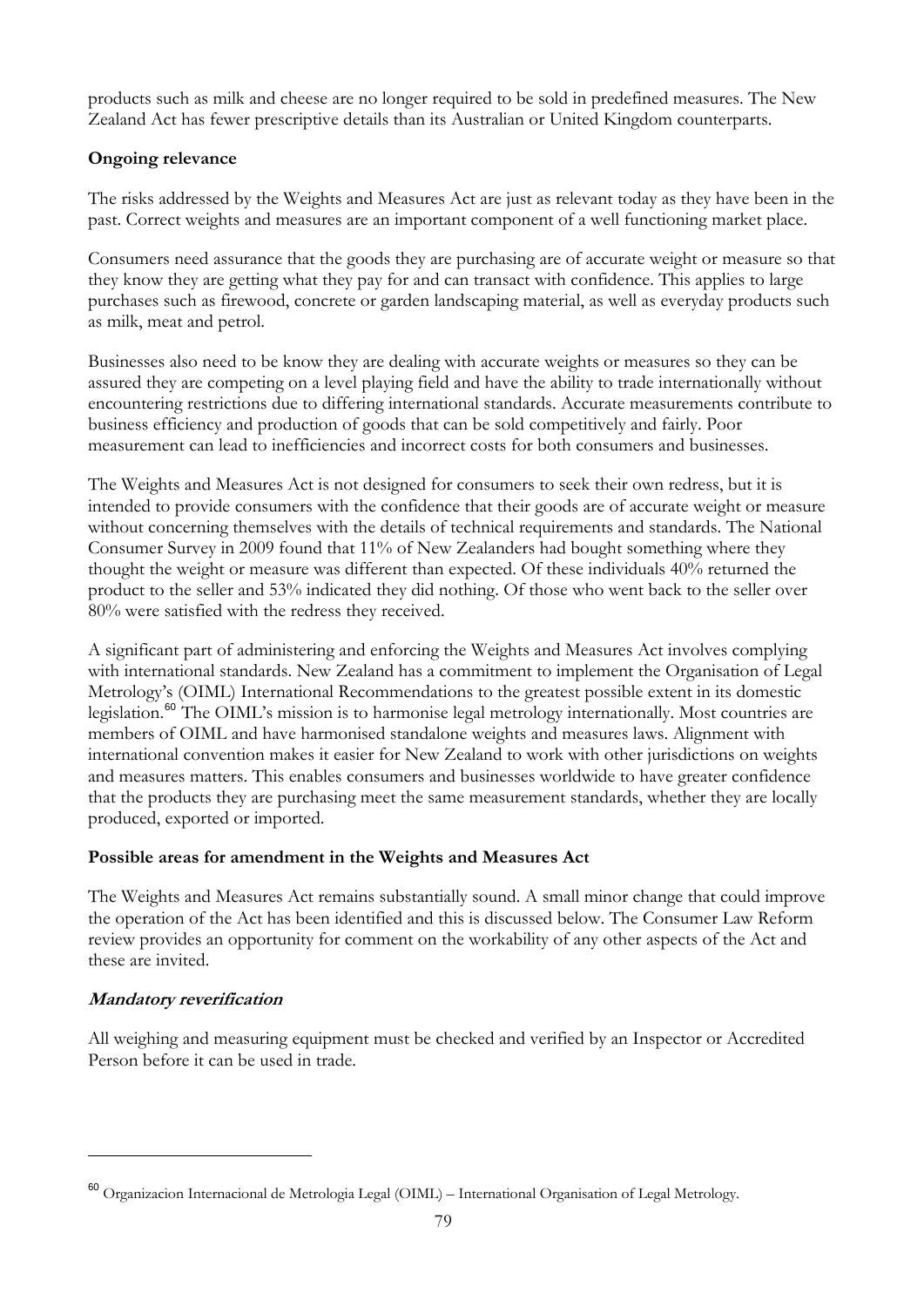Currently weighing and measuring equipment is only required to be verified initially and provided that the equipment is stamped with the mark of verification and seals remain in tact, then the equipment is not required to undergo any further testing.

Traders can choose to voluntarily have their equipment tested and be issued with a "certificate of accuracy", which lasts for 12 months. However it is left up to individual traders to decide if they want their equipment tested and certified.

A certificate of accuracy offers a trader some degree of confidence that their measuring equipment is fair and accurate.

The certificate also gives the trader some legal backing in that they are doing their best to ensure that their measurement equipment is fair and accurate.

Surveillance has found that in certain areas of trade there have been high non-compliance rates revealed involving false or unjust weighing and measuring equipment. For example, recent testing of weighbridges has shown a rate of non-compliance as high as 70%. A potential way to solve this would be through introducing mandatory verification periods in these areas.

The Australian system now requires that all weighing and measuring equipment used in trade be verified on a regular basis. The New Zealand system could adopt similar provisions through either requiring mandatory reverification or mandatory certificates of accuracy. It is possible to require mandatory reverification in those areas that show the highest rates of non-compliance, however this may signal that other areas of trade measurement are of lesser importance.

### **Possible inclusion of the Weights and Measures Act in an Enhanced Fair Trading Act**

One of the objectives of the Consumer Law Reform review is to achieve simplification and consolidation of the existing law. Accordingly, consideration has been given to including weights and measures provisions in an enhanced Fair Trading Act.

Having accurate systems for weights and measures is a requirement for "fair trade", so it could be logical to incorporate the Weights and Measures Act in an enhanced Fair Trading Act.

There is an obvious risk though that the Weights and Measures Act would lose its identity, and it may be harder for businesses and other users to find if it is incorporated in more generic legislation. Being able to locate the law is a key element of its transparency, which is an essential feature of good law. One of the other objectives of the review is having in place law that is readily accessible to those who are affected by it.

There is a trade-off between having a lesser number of statutes and ease of businesses wanting to find relevant law. Weights and measures law internationally tends to stand alone. In Australia, there is the National Measurement Act 1960. This is not being included in the Australian Consumer Law. Taking into consideration another of the review objectives, harmonisation with Australia as appropriate, there is a case for continuing a standalone Weights and Measures Act in New Zealand.

Unlike the other legislation it is suggested could be included in an enhanced Fair Trading Act, the Weights and Measures Act does not readily fit within the principles-based framework of the Fair Trading Act. As noted, the Weights and Measures Act is, and needs to be, fairly prescriptive legislation. Businesses and Accredited Persons rely heavily on the legislation for direction and also guidance through the linkages through OIML and Asia Pacific Legal Metrology Forum (APLMF) "Uniform Best International Practice". The Act is primarily based on technical requirements that require a wide range of specific technical knowledge and expertise. The Act also has a whole physical infrastructure sitting behind it that is required to support trade transactions and to enable enforcement.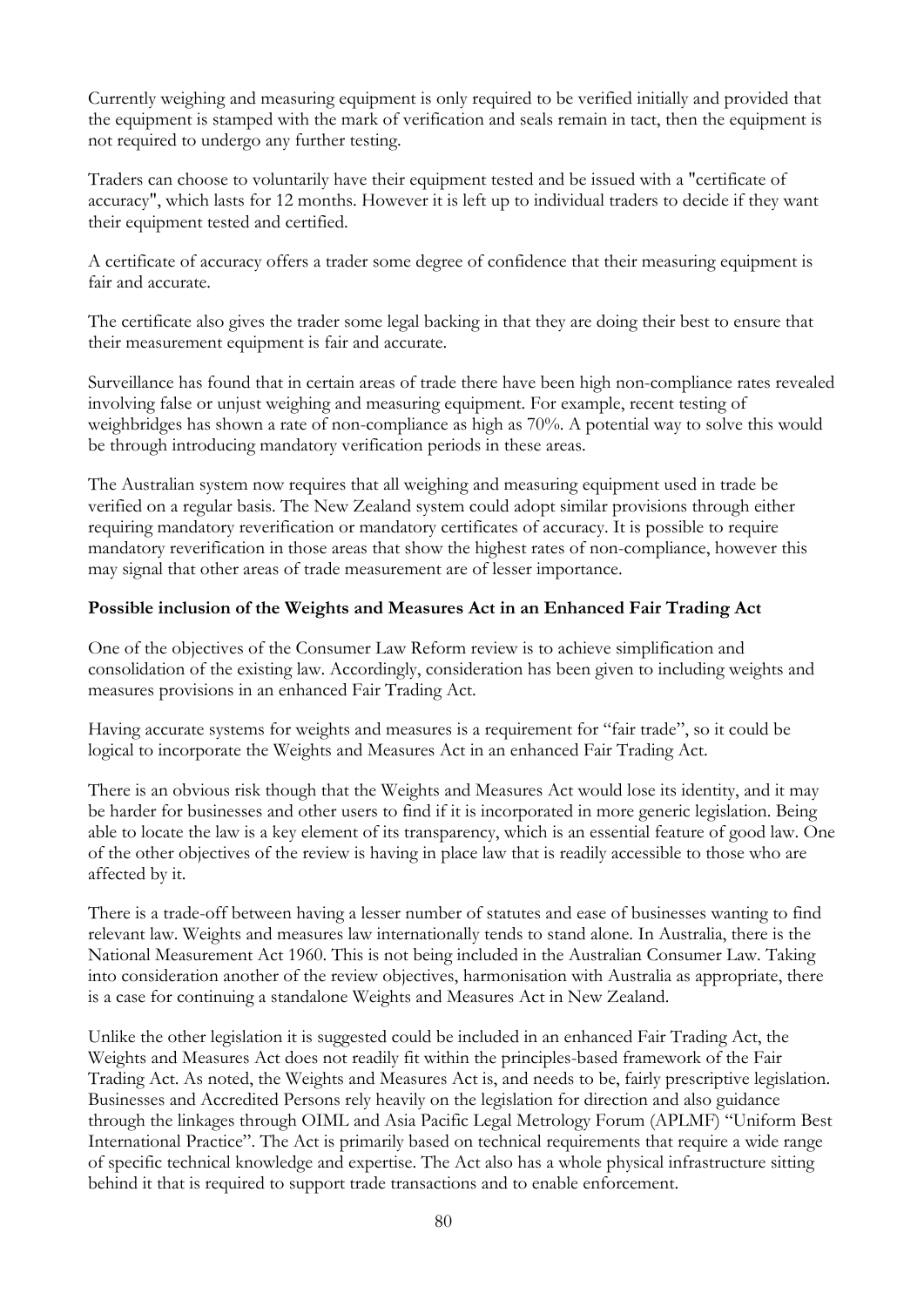## **Enforcement**

The Weights and Measures Act is currently enforced by the Ministry of Consumer Affairs, which employs weights and measures inspectors. If the Weights and Measures Act was incorporated in the Fair Trading Act, there would be a case for involving the Commerce Commission in the enforcement of the weights and measures provisions.

This could be an advantage. During enforcement activities Ministry of Consumer Affairs inspectors have sometimes noted other discrepancies outside of the scope of the Weights and Measures Act that they are unable to enforce at the time. For example, while checking a firewood measure, inspectors have noted debris other than firewood within the measuring device. While still conforming to the Weights and Measures Act, this is a likely breach of the Fair Trading Act. Under the current arrangement, the inspector is unable to do anything more than inform the Commerce Commission of the breach. If the Weights and Measures Act were incorporated into an enhanced Fair Trading Act it might be more practical for a Commerce Commission officer to pursue any breach of the Fair Trading Act simultaneously while enforcing the weights and measures section.

There may also be disadvantages. If the Commerce Commission was responsible for enforcement of weights and measures legislation it is possible that given the higher level cases the Commission deals with, the weights and measures legislation may not receive the same priority it has within the Ministry of Consumer Affairs, leading to less of the specific enforcement activity. Also, given that the Ministry of Consumer Affairs is responsible for considering updates to the Act with respect to OIML International Recommendations, there might be an undesirable disconnect between those enforcing the legislation and those who maintain it. Aspects of legal metrology are highly technical including verification of physical standards, type approving and verification of measuring instruments, conducting statistical-based sampling programmes for pre-packaged goods and technical-based auditing of Accredited Persons. These responsibilities would not fit easily within the Commerce Commission's current operational model.

It does not necessarily follow that including the Weights and Measures Act in an enhanced Fair Trading Act would mean the enforcement responsibility would shift to the Commerce Commission. The enforcement of the weights and measures sections could equally remain the responsibility of the Ministry of Consumer Affairs.

## **In summary:**

Weights and measures laws are essential to a well-functioning market place. The fundamentals of the current law go back in history many, many years.

The current law is substantially sound. A small change has been identified that could assist its workability. Other suggestions of possible change are welcome.

Consideration has been given to including weights and measures provisions in an enhanced Fair Trading Act. On balance there would seem to be good reasons for maintaining a standalone Weights and Measures Act.

## **Questions**

32. What are your views on the Weights and Measures Act remaining standalone or moving to the Fair Trading Act?

33. Are there any other areas within the Weights and Measures Act that you think could be improved? Please provide details and supporting explanation.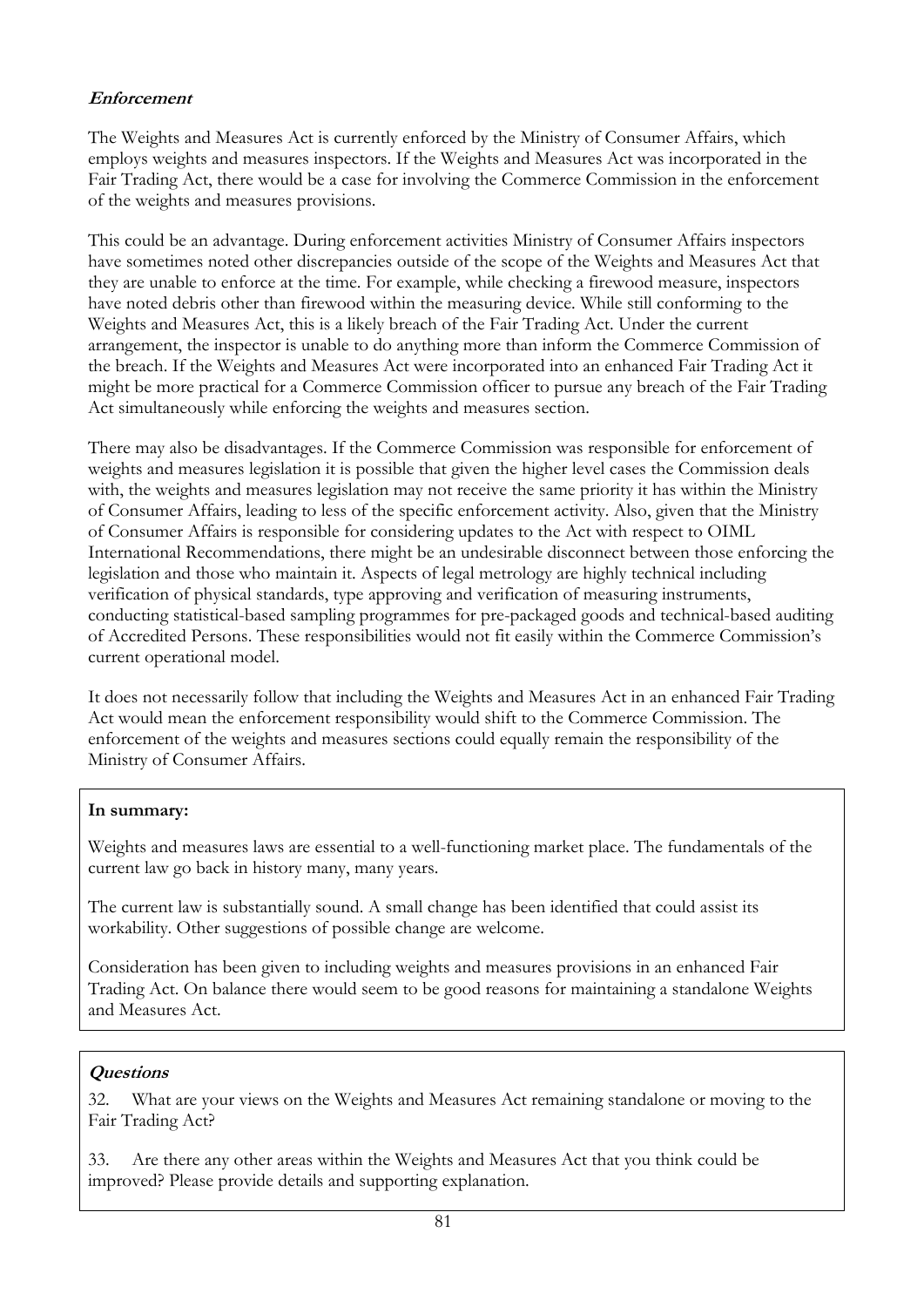# **10.3 Carriage of Goods Act 1979**

The Consumer Law Reform has also considered the Carriage of Goods Act and how it relates to consumers. As discussed below, the Carriage of Goods Act sets out a number of trader obligations. The Act is primarily commercial legislation. Rather than complementing other consumer law, it effectively overrides the Consumer Guarantees Act. The implications of this for consumers are discussed. Comments are sought on whether there need to be additional consumer protections with respect to carriage of goods.

There has not been a full review undertaken of the Carriage of Goods Act, only how it affects consumers.

## **History**

The Carriage of Goods Act applies to the carriage of goods by any means within New Zealand. The historic position with the carriage of goods was that the carrier was effectively the insurer of the goods being carried. Over time, carriers attempted to limit their liability by contract. Legislation in the United Kingdom and New Zealand since the nineteenth century has regulated the liability of carriers; restricting the ability of carriers to contract out of their liability, while also capping the amount of their liability.

The Carriage of Goods Act is consistent with this general approach. The default position is that carriers are liable for the loss or damage to goods while they are being carried regardless of causation in most cases, but the amount of the liability is limited to \$1,500 for each unit of goods which is lost or damaged. The risk of any loss over that amount falls on the owner of the goods.

The Act provides various options for adjusting the risk between the carrier and the owner of the goods being carried, including shifting the risk to the owner. The protection for the owners of goods under the Act is that the terms on which the owner is responsible for any loss or damage must be set out in a written contract signed by the owner.

### **Carriage of Goods Act and the Consumer Guarantees Act**

Section 6 of the Carriage of Goods Act excludes any liability of a carrier for the loss or damage of goods carried other than in accordance with the terms of a contract of carriage, or under the Act. The Carriage of Goods Act is primarily business legislation, and optimising the freedom of the parties to determine their own risk and insurance arrangements and pricing seems to be appropriate for commercial relationships. The Sale of Goods Act, which includes warranties on the sale of goods which may be contracted out of, operates under the same policy setting.

The principles of the Consumer Guarantees Act are different. The express guarantees and the rights and remedies attached to them under the Consumer Guarantees Act are for the benefit of consumers and cannot be contracted out of. They are in addition to any other rights or remedies under other legislation or general rules of law (section 4).

The effect of section 6 of the Carriage of Goods Act is to exclude the carriage of goods from the services covered by the Consumer Guarantees Act, so the carriage of goods is treated separately from any other services which are provided to consumers. The guarantees in the Consumer Guarantees Act which apply to services generally, but which do not apply to the carriage of goods, include the guarantees that services will be carried out with reasonable care and skill (section 28), that the services will be reasonably fit for their particular purpose (section 29), and will be completed within a reasonable time (section 30).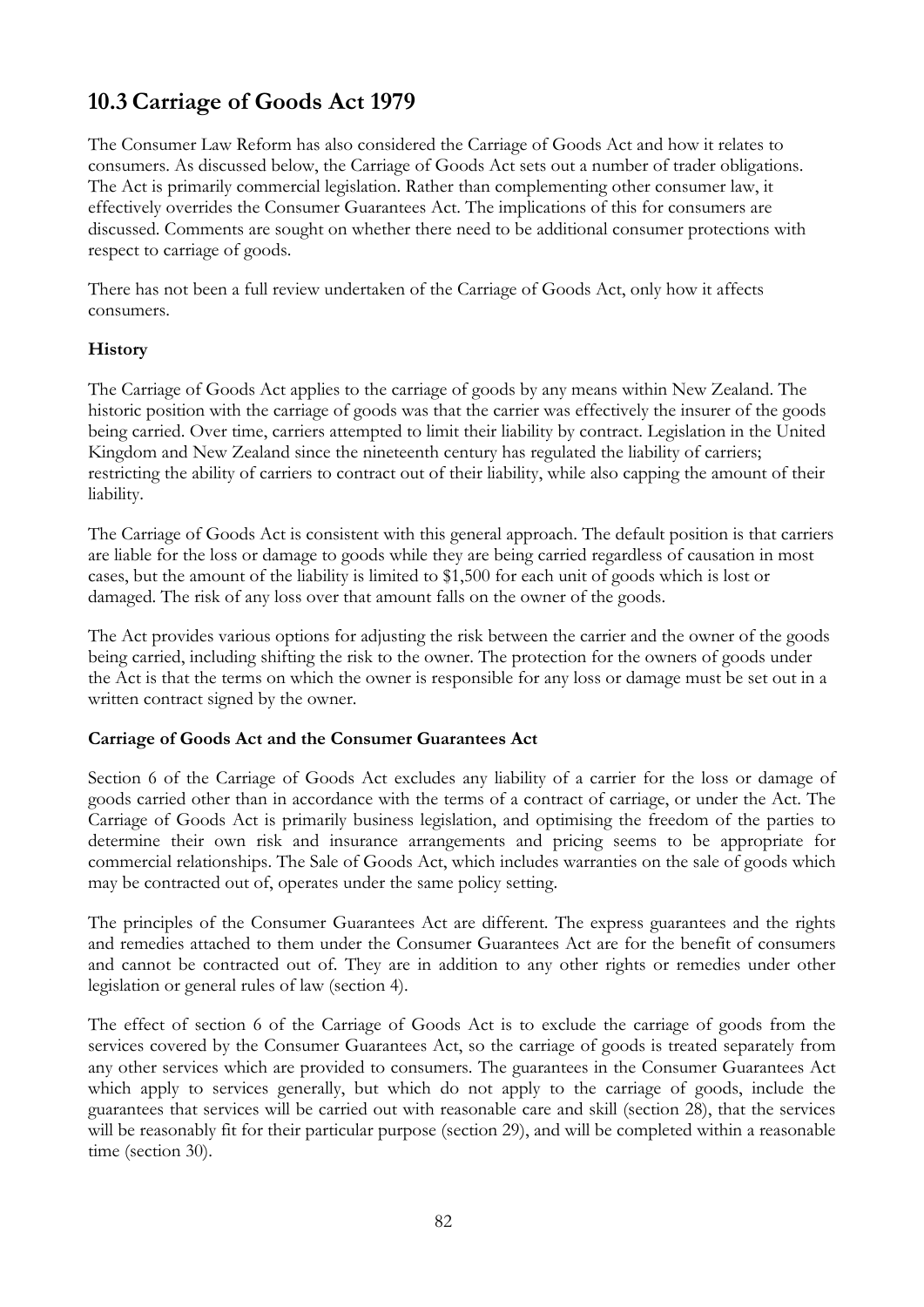<span id="page-83-0"></span>If the Consumer Guarantees Act applied to the carriage of goods, the service guarantees would be minimum obligations, and carriers could not contract out of these guarantees to consumers. However carriers do have the right under the Carriage of Goods Act to contract out of any responsibility or liability, as long as their customers agree. $61$ 

One of the differences between the Consumer Guarantees Act and the Carriage of Goods Act is that a consumer making a claim under one of the service guarantees in the Consumer Guarantees Act needs to be able to demonstrate that the supplier did not exercise reasonable care and skill, or did not provide services which were reasonably fit for a particular purpose. The liability of carriers under the Carriage of Goods Act is easier to establish because the starting point is that the carrier is responsible for the goods while they are being carried. Carriers can rely on defences such as inherent defects in the goods, or damage occurring through no fault of the carrier, but the owner of the goods does not have to prove that the carrier acted unreasonably in the particular case.

The fact that carriers' liabilities are relatively strict under the Carriage of Goods Act is the reason for setting the default limit for the liability at \$1,500 for each unit of goods carried, and for permitting carriers to contract out of their statutory liabilities. The obligations of carriers under the Carriage of Goods Act might seem to be more generous to their customers than the service guarantees under the Consumer Guarantees Act, but the crucial difference is that the Carriage of Goods Act rights will invariably be contracted away, and the Consumer Guarantees Act guarantees cannot be.

The \$1,500 liability cap is also arbitrary (and possibly out of date since it was last reset in 1986), and bears no relation to the value of the goods which may have been lost or damaged. The full value of goods lost or damaged, and consequential losses, due to a breach of the statutory guarantees under the Consumer Guarantees Act would be recoverable by a consumer under that Act.

Even if no other change is made to the Carriage of Goods Act, there is clearly a case for inflationadjusting the \$1,500 liability cap, and perhaps providing for it to be adjusted in the future in line with inflation through regulations.

### **Contractual issue**

 $\overline{a}$ 

The person who has the contract with a carrier will generally be the person who sent (or "consigned") the goods being carried. This raises issues as the receiver (or "consignee") of the goods does not have a contract with the carrier. Any remedy for non-delivered or damaged goods requires the sender to take action under the contract.

On receipt of a delivered good, the receiver may discover that the item has been damaged in some fashion. The good may need to be repaired or replaced. In such instances the receiver may seek redress from the carrier. The difficulty the receiver faces is that the contract for the carriage of the goods in question is between the carrier and the owner of the goods being carried. The end receiver has few rights because he or she was not a party to the contract of carriage.

The sender itself may have a difficulty establishing a contractual link with the party who actually caused goods to be damaged or lost, because it is common for the party which contracts to carry goods to in fact subcontract the actual carrier service to another carrier. The sender itself will only have a remedy against the "contract carrier", and may have no remedy against the actual carrier.<sup>[62](#page-83-0)</sup>

 $61$  The customer of a carrier will often be the supplier of goods being shipped, rather than the receiver of the goods (who will often be a consumer). The supplier can therefore effectively contract away its own customer's rights against the carrier.

<sup>&</sup>lt;sup>62</sup> This is mitigated in the Carriage of Goods Act by providing the contracting party does have rights against the actual carrier if the contract carrier is insolvent, or cannot be found (section 11).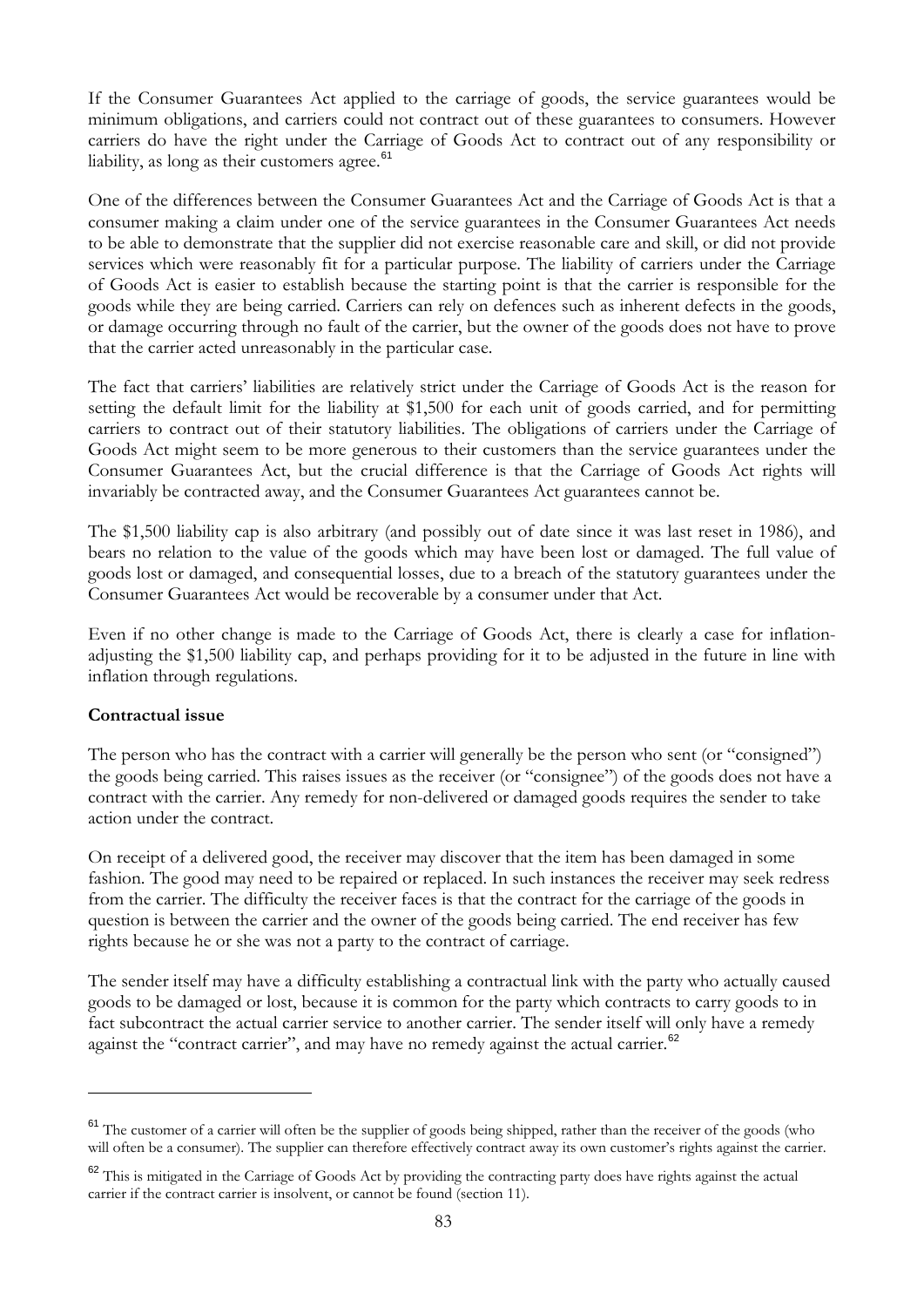These are the types of issues addressed in the Carriage of Goods Act. Section 20 allows the consignee to have rights against the carrier (as if they were the sender and the property in the goods has passed to the consignee). The problem with section 20 is that it is able to be contracted out of under section 7 of the Carriage of Goods Act. When section 20 is contracted out of, the consignee or receiver of the goods has no redress against the carrier. Presumably many contracts take advantage of this opportunity provided for carriers to limit their responsibilities under the Act.

The receiver is able to complain to the person who sent the goods who may then choose to take up the matter with the carrier. This works well when the sender is a commercial entity. It is in their interest to have happy customers so they will ensure their product ends up safely with the receiver, so commercial entities will probably take up the issue of non-delivery or damage with the carrier on behalf of their customers.

This situation is not so easy where a consumer to consumer carriage of goods occurs. For example, if a person has sold an item via an auction website and then sends it to a consumer who they do not know, there is no incentive or onus for the seller to seek redress with the carrier. Family members sending packages to each other are more likely to take the issue up with the carrier, but this is a relatively limited example.

The Consumer Guarantees Act is significant in relation to this issue because the definition of a "supplier" of services in section 2 of that Act includes suppliers of services to an individual consumer or group of consumers "whether or not the consumer is a party, or the group of consumers are parties, to a contract with the person".

This means that if the Consumer Guarantees Act applied to the carriage of goods, carriers would be suppliers of a service to consumers receiving goods from carriers, even if the consumers are not parties to the contract of carriage. The Consumer Guarantees Act would therefore overcome the problem section 20 of the Carriage of Goods Act is designed to address and, unlike section 20, the Consumer Guarantees Act cannot be contracted out of.

Covering carriers providing services to consumers under the Consumer Guarantees Act would be a significant change to longstanding practices in the carrier industry, because it would potentially rebalance the risk of goods being lost or damaged in transit in favour of consumers. The definition of who is a consumer under the Consumer Guarantees Act would be important to the carrier industry (and consumers), especially if the definition is extended to include small businesses.

### **Questions**

34. Is it appropriate for consumers to have rights under the Consumer Guarantees Act in relation to carrier services?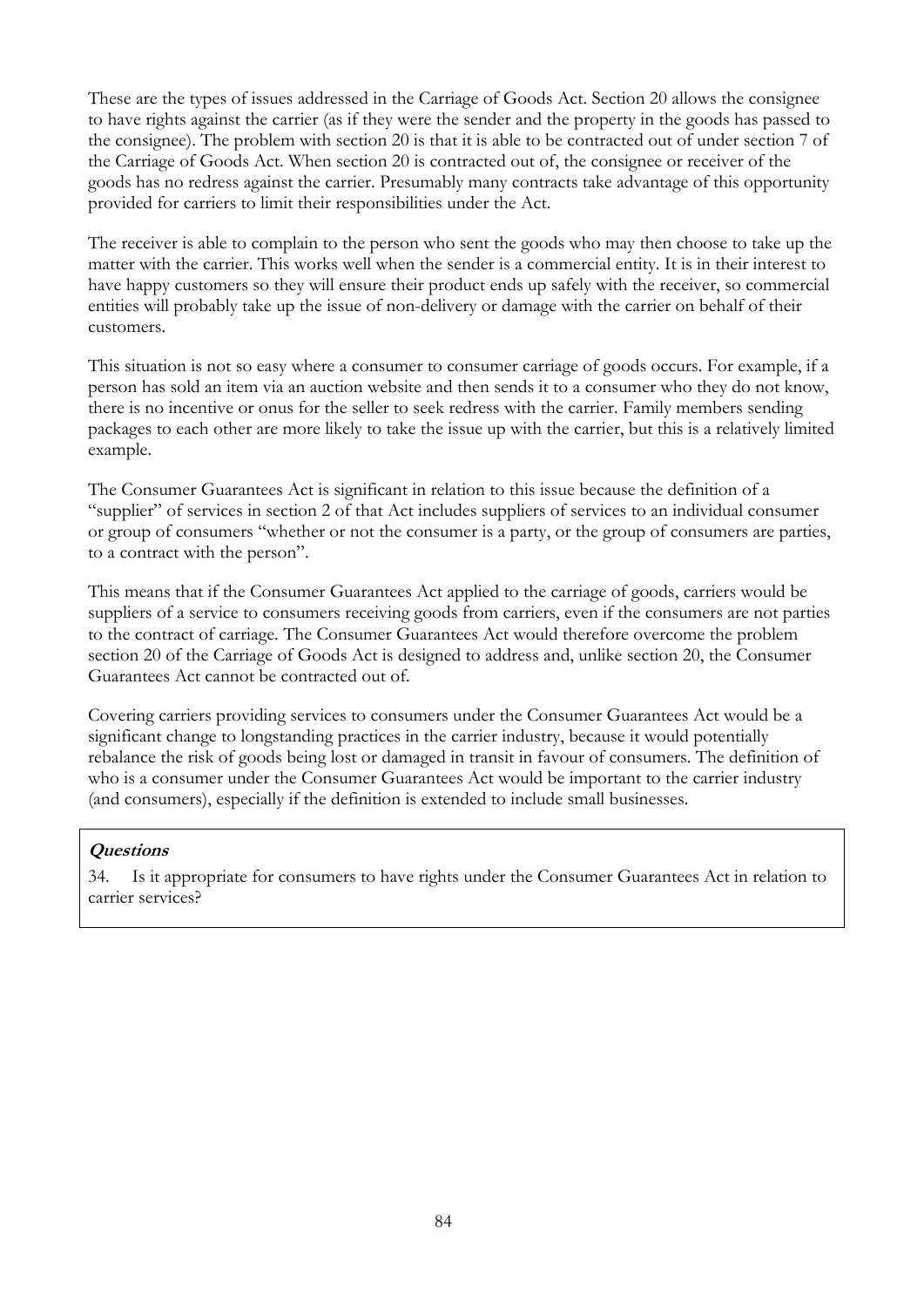# <span id="page-85-0"></span>**11. Auctioneers**

## **Introduction**

 $\overline{a}$ 

The Auctioneers Act 1928 is included in the suite of consumer law being reviewed in this Discussion Paper. The Act provides for the occupational regulation of a person selling property by auction (an auctioneer). An auctioneers licence is required to authorise the holder to carry on business as an auctioneer (section 24), and it is an offence for any person to conduct any sale by auction (section 32), or to hold themselves out to be an auctioneer without a licence (section 33).

A sale by auction is defined under section 2 of the Act as:

*"the selling of property of any kind … by outcry, by the auctioneer saying 'I'll take' and commencing at a higher figure and going to a lower figure, by what is known as Dutch auction, knocking-down of hammer, candle, lot, parcel, instrument, machine, or any other mode whereby the highest, the lowest, or any bidder is the purchaser, or whereby the first person who claims the property submitted for sale at a certain price named by the person acting as auctioneer is the purchaser, or where there is a competition for the purchase of any property or any interest therein in any way commonly known and understood to be by way of auction; and shall be deemed to include the selling of any property by outcry in any public place, as the same is defined in the Summary Offences Act 1981, or in any room, or mart, or place to which the public are admitted or have access, whether or not the sale of the goods has been advertised to take place.*"

The reference to "outcry" in the beginning of the definition applies to the various different auction methods referred to in the definition. The methods include the very specific (e.g. Dutch auctions), and the very general (e.g. a competition for the purchase of any property … in a way commonly known and understood to be by way of auction).

The concept of "outcry" is important because it applies to all the auction methods referred to in the definition. To further clarify the definition of sale by auction, "outcry" is also defined in section 2 of the Act as "any request, inducement, puff, device, or incitement made or used by means of signs, speech, or otherwise in the presence of not less than 6 people by any person for the purpose of selling any property offered or available for sale, whether such property is or is not the same as that shown or referred to by him when making or using such request, inducement, puff, device, or incitement." The fact that not less than 6 people must be present means auctions cannot take place in private. The Auctioneers Act definition of auction only applies to auctions where it is possible for the bidders to be physically present with the auctioneer (and other witnesses).

One of the issues with the prohibition on anyone who is not a licensed auctioneer conducting a sale by auction is that community and charity fundraising auctions are technically caught under the Auctioneers Act, and it is not unusual for auctions of low value or donated goods for fundraising purposes to be conducted by people who are not licensed auctioneers. This aspect of the Act is clearly not enforced in practice, and there is a question as to whether the requirement for community and charity fundraising auctions to be carried out by licensed auctioneers is necessary or appropriate.

There are separate rules that may apply to auctioneers auctioning land and motor vehicles. The Real Estate Agents Act 2008 allows individuals licensed under that Act to sell or offer to sell any land without having to be licensed under the Auctioneers Act. Licensed auctioneers may also sell or offer to sell land by auction without being licensed under the Real Estate Agents Act.<sup>[63](#page-85-0)</sup> The interface between the Real Estate Agents Act and any changes that might be made to the Auctioneers Act would need to

<sup>&</sup>lt;sup>63</sup> We understand the New Zealand Real Estate Institute requires its members who auction land to be licensed auctioneers.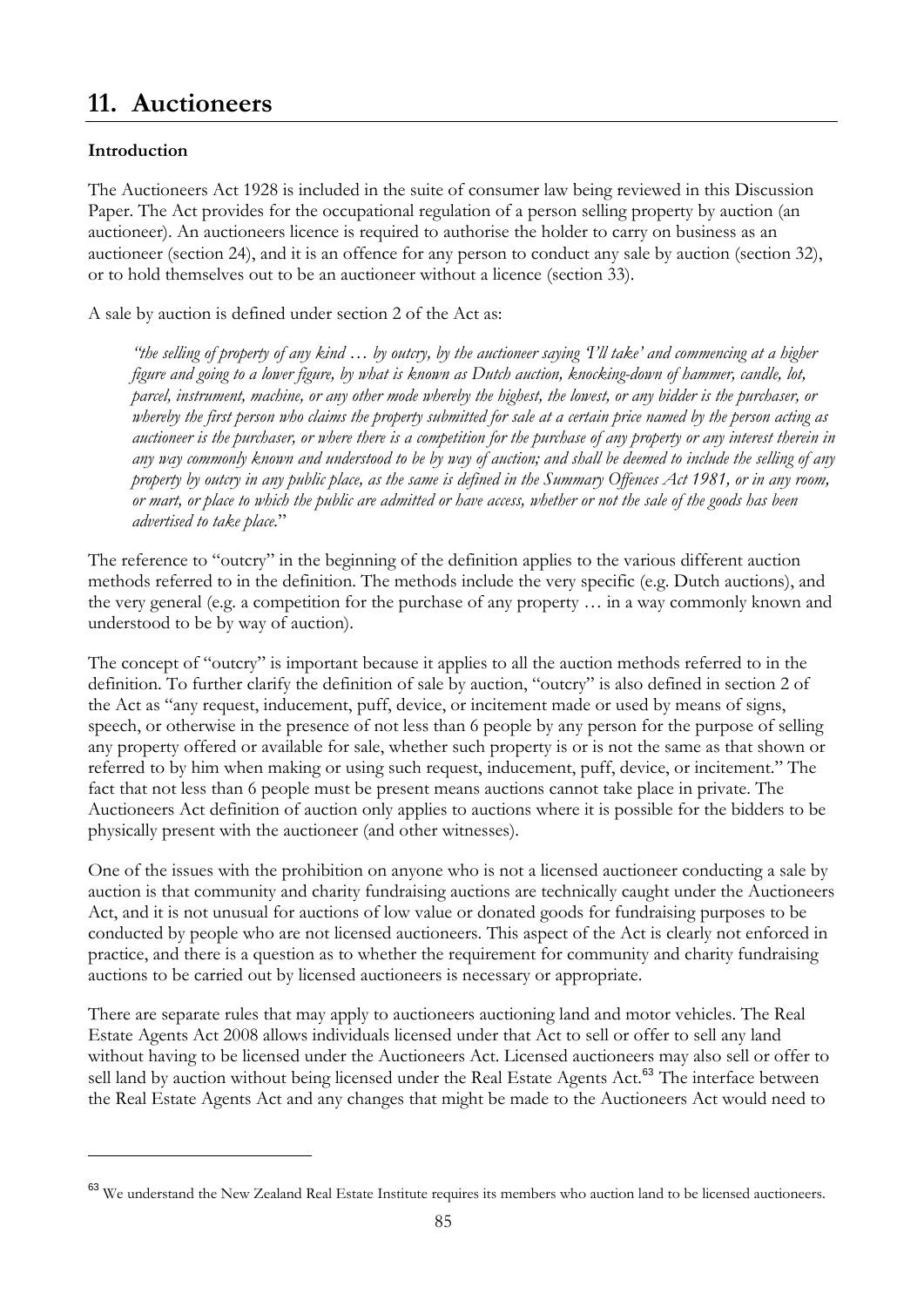<span id="page-86-0"></span>be carefully worked through. Motor vehicle auctioneers can also choose to be registered under the Motor Vehicle Sales Act 2003.

The actual rules for conducting auctions of goods are in section 59 of the Sale of Goods Act 1908, and a similar section covering the sale by auction of land is found in the Property Law Act 2007. These rules concern the sale of property by lots, the completion of auctions and the withdrawal of bids, vendor bidding and reserves. The Consumer Guarantees Act specifically does not apply to the supply of goods by auction or competitive tender under section 41(3).

The implications of the meaning of the term "sale by auction" in relation to the Consumer Guarantees Act and online auctions are discussed below in the Consumer Guarantees Act section at 12.1.1.

### **History of the Auctioneers Act**

The Hansard debates prior to the passage of the Auctioneers Act indicate that auctioneers were to be licensed in order to more accurately and strictly define who was to be entrusted with the right of selling goods by auction, especially in light of an auctioneer's role involving the handling of other people's property and money.[64](#page-86-0) The Hansard debate noted that auctioneers have the potential to cause significant financial harm to consumers if they conduct themselves inappropriately when they deal with other people's property and money.

The second reason given in the debates refers to the class of auctioneers known as "itinerant auctioneers" who set up auctions one day and leave the next. This was deemed to be an "undesirable form of trading" because it was difficult to obtain redress against itinerant auctioneers. [65](#page-86-0)

Requiring auctioneers to be licensed was intended to ensure that only those of fit and proper character would be eligible to obtain an auctioneer's licence. As consumers<sup>[66](#page-86-0)</sup> generally deal with an auctioneer infrequently, they may not be able to effectively judge the character or competence of an auctioneer. Licensing fit and proper persons as auctioneers could therefore protect consumers from reckless or incompetent auctioneers, by preventing people who are not fit and proper from obtaining a licence.

## **Occupational regulation under the Auctioneers Act**

The Auctioneers Act provides for the District Court to determine whether a person applying to be a licensed auctioneer is a "fit and proper person", who can be trusted to deal with people's property and money. This is a "negative licensing" system, because people who are not fit and proper persons are prevented from being licensed auctioneers, and can therefore not conduct any sale by auction.

The District Court makes the decision on whether an applicant is a fit and proper person based on:

- an affidavit or statutory declaration regarding the financial position of the applicant (the applicant cannot be bankrupt)
- two character testimonials which are dated no later than 6 months before the application, and contain the names and addresses of the referees

 $\overline{a}$ 

<sup>64</sup> Hansard, Volume 217, 26 July 1928.

<sup>65</sup> *Ibid.*

<sup>&</sup>lt;sup>66</sup> Particularly as sellers, because it is sellers who are particularly exposed to auctioneers holding their property and sale proceeds.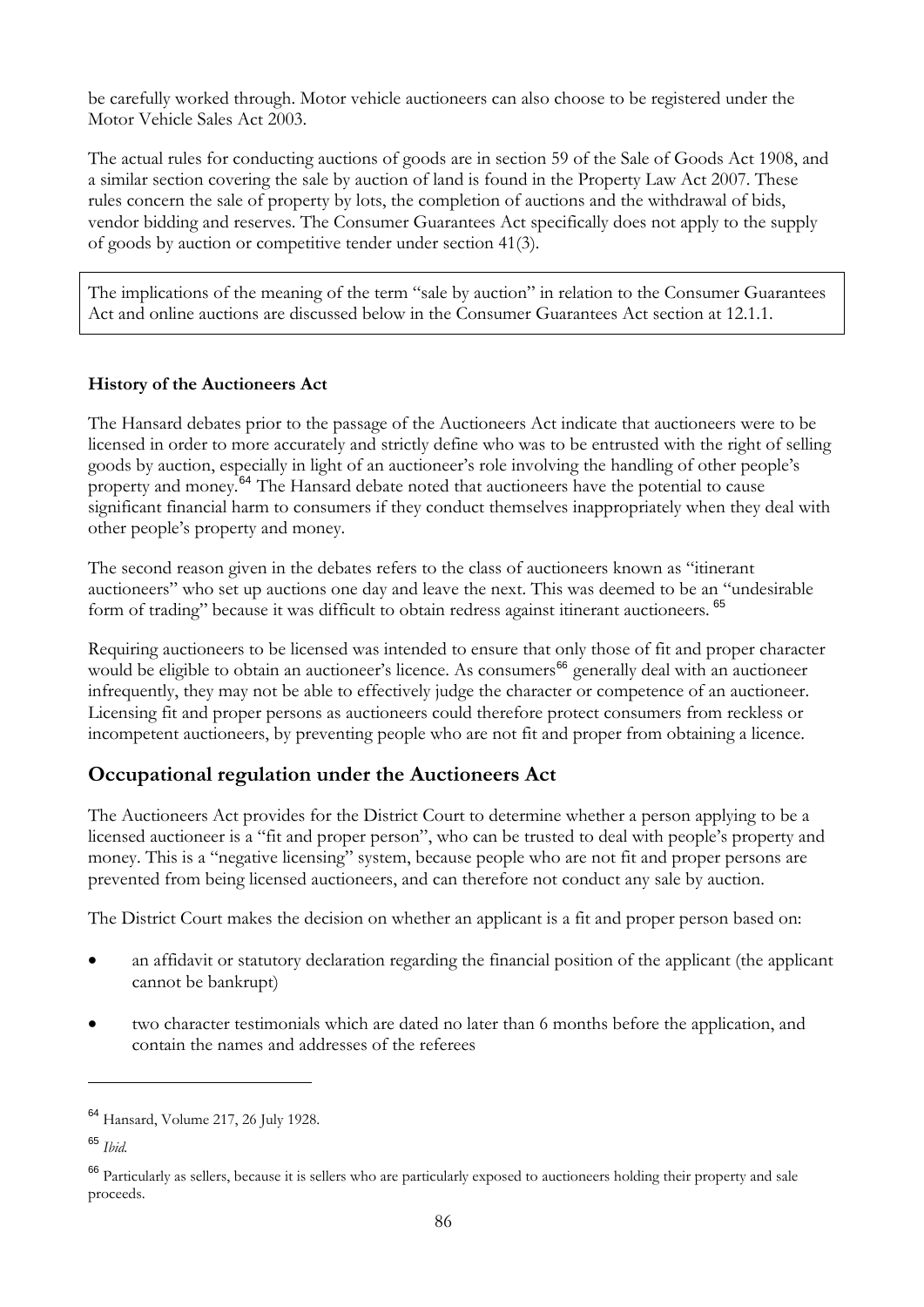- the proposed form of the advertisements two advertisements for the local newspaper with the largest coverage, to be advertised between 7-10 days apart, and
- a police report which states the application is not opposed by the Police.

The requirement for the police report presumably helps decrease the likelihood that an auctioneer would knowingly auction stolen goods, although the Act does not stipulate the basis for the Police to form a view on whether someone is a fit and proper person. The applicant is also required to lodge a \$1,000 fidelity bond with an insurance company or other financial institution.

The fee for becoming a licensed auctioneer is \$300, and local authorities in the area where the auctioneer conducts business receive 90% of the fee (\$270). Only \$30 of the fee is applied as a partial contribution towards the cost of administering the Act. It is understood that the basis for assigning 90% of the fee to local government is to defray the additional costs to local government due to the number of auctions being held. For example, when the Act was passed, the majority of auctions held were for livestock. Local authorities had costs related to cleaning the mess from the streets following outdoor livestock auctions. Additionally, funding was considered to be necessary for building and maintaining roads, as the number of auctions attracted increased road use.

## **Ongoing relevance**

Aspects of the regulatory system which apply to the occupational regulation of auctioneers seem to be either unusual or clearly archaic (e.g. councils receiving funding for removing effluent from streets and the requirement for a \$1,000 fidelity bond).

There are three questions that need to be addressed:

- Whether the occupational regulation of auctioneers is either necessary or appropriate in its current form
- Whether the legal rules that apply to auction sales are appropriate, and
- Whether the scope of the definition of "auction" is appropriate for the purpose of the occupational regulation of auctioneers, or for the rules that apply to sales by auction?

## **Is occupational regulation of auctioneers necessary?**

Occupational regulation can take many forms, and can either be carried out by the government, or by an occupational group or industry. The purpose of occupational regulation is to protect the public from the occupation being carried out incompetently, recklessly or dishonestly.

There are some assumptions behind occupational regulation. These are that:

- intervention by the government in occupations should generally only occur when there is a problem or potential problem that is unlikely to be solved in any other way, or where the alternatives will be inefficient or ineffective
- the amount of intervention should be the minimum required to solve the problem, and
- the benefits of intervening must exceed the costs.

Government intervention in an occupation is not always necessary. With respect to auctioneers, the primary issue is whether there is a possibility that incompetent or dishonest service by auctioneers could result in significant harm to the consumer and/or a third party and what is the nature of the risk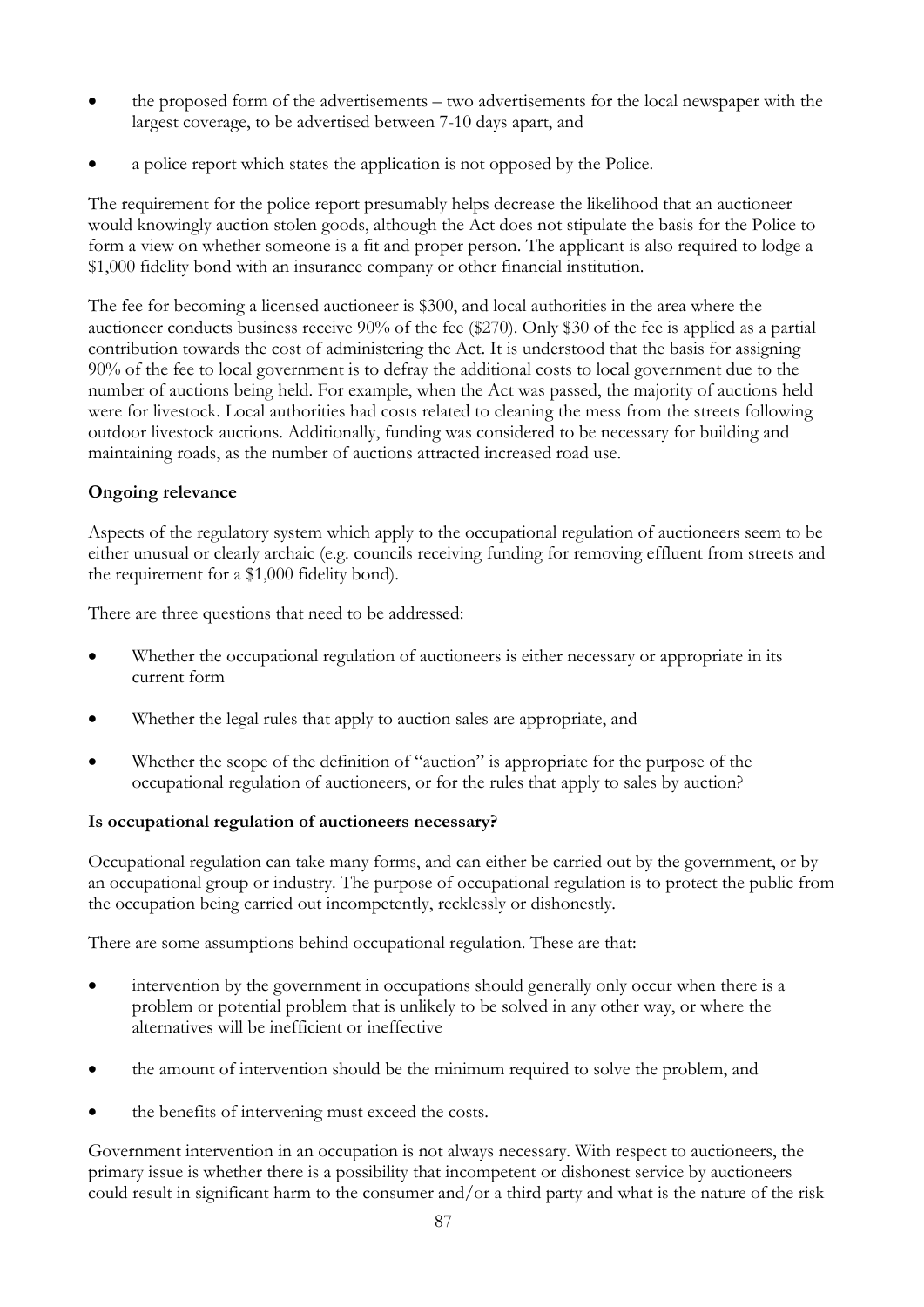<span id="page-88-0"></span>of significant harm. Given that intervention in occupations incurs compliance costs, it is important to only intervene where the potential harm would be significant.

The actions of auctioneers that have the potential to cause harm, be it significant or otherwise, are:

- the manipulation of the auction process by the auctioneer
- the auctioneer making false or misleading representations about the property being sold
- the auctioneer selling items for much lower prices than could have been obtained
- collusion between the bidders, or between the auctioneer and a bidder
- the auctioneer failing to carry out their services to the seller with reasonable care and skill (services such as inspection and cataloguing items for auction, and arrangement of advertising and other marketing for the event)
- the auctioneer failing to account to the seller for the proceeds of sale, and
- the auctioneer selling stolen goods.

 $\overline{a}$ 

Of these risks, the most significant are likely to be where the auctioneer fails to account to the seller for proceeds of sale, or sells stolen goods.

As noted, the Auctioneers Act places the discretion about whether a person is fit and proper to deal with people's property and money with the District Court. The District Court is involved in the regulation of some occupations, but it is more usual for a specific licensing authority or registrar to carry out this function.<sup>[67](#page-88-0)</sup>

The justification for placing occupational regulation of auctioneers with the District Court was originally that District (or Magistrates) Courts would have local knowledge about people applying to be licensed auctioneers, so local police and court staff between them could effectively operate the negative licensing system. This justification is no longer valid. The District Court can only consider the papers presented to it when it makes its decision on whether an applicant is a fit and proper person to be a licensed auctioneer and this is not an efficient use of District Court resources.

Another unusual aspect of the occupational regulation of auctioneers is that there is no centralised "register" of licensed auctioneers maintained by the licensing authority. Each District Court maintains its own register of auctioneers which may be searched by members of the public, but there is no official national register of auctioneers registered under the Auctioneers Act. The only form of national "register" of auctioneers is held and maintained by the Auctioneers Association of New Zealand. An agreement exists between the Auctioneers Association and the Ministry of Justice whereby within one month of issue of an auctioneer's licence, a copy is sent to the Association so they can update their central register. The licensed auctioneers on the register maintained by the Auctioneers Association are not necessarily members of the Association.

<sup>&</sup>lt;sup>67</sup> Apart from auctioneers, the other occupational licensing groups currently administered by the District Court are: prostitution business owners, private investigators, security guards and sharebrokers.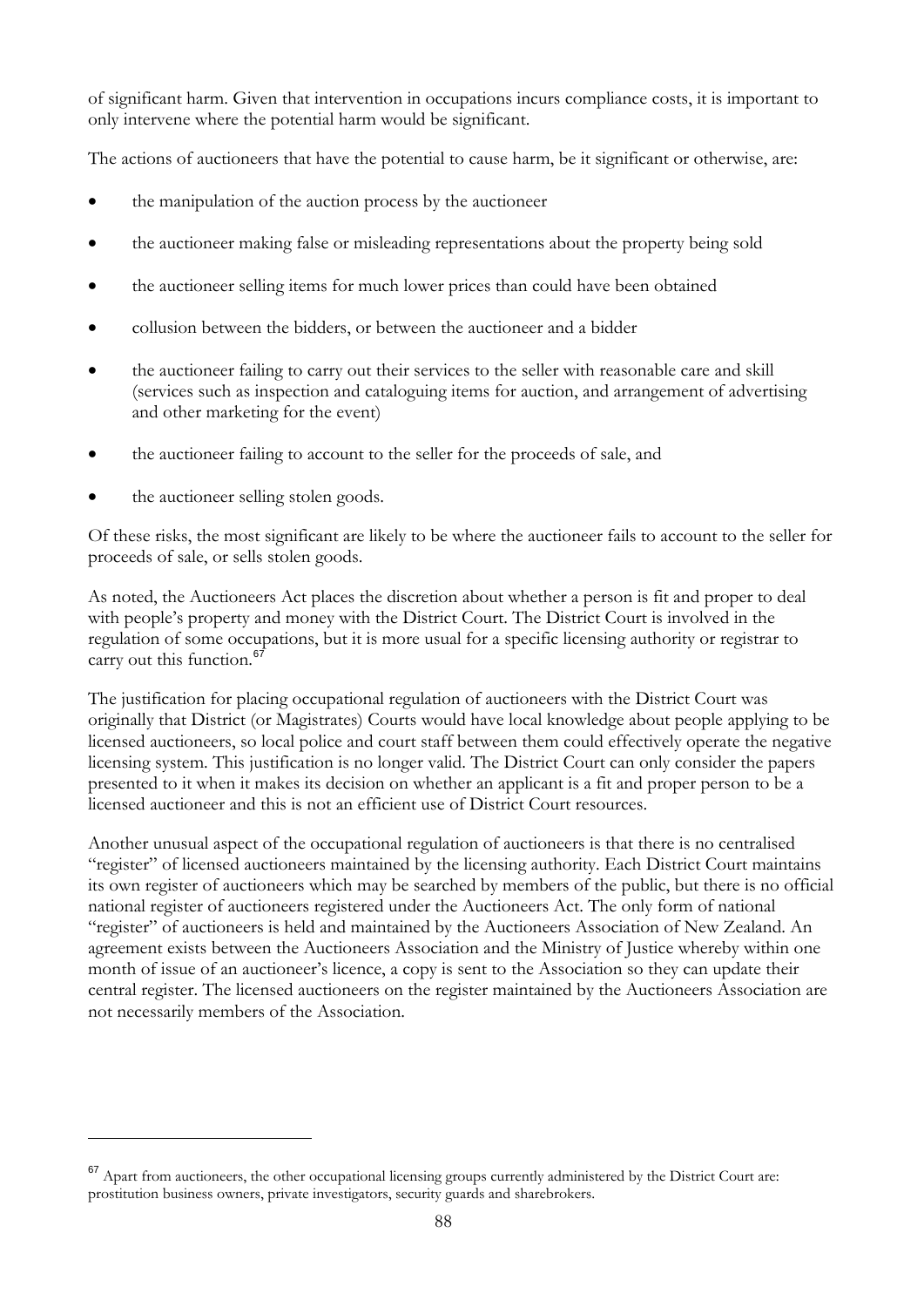If it is considered that the risks of incompetent or dishonest auctioneers are sufficient to justify their continued occupational regulation, there are four possible options:

- licensing by a specialist licensing authority along modern lines requiring the meeting of defined competency standards
- a negative licensing regime such as that for motor vehicle traders under the Motor Vehicle Sales Act 2003
- including licensing of auctioneers alongside secondhand dealers and pawnbrokers under the Secondhand Dealers and Pawnbrokers Act 2004 (which is a specific form of a modern negative licensing system), and
- an industry-led licensing approach with an approved industry body.

Another option is to effectively remove the external regulation of the auction industry, and to rely on the industry to set its own standards for conduct and ethics. If this option is adopted, the Auctioneers Act in its current form would be repealed, although some form of legal underpinning could still be required to support industry self-regulation.

## **Licensing of auctioneers by a specialist licensing authority**

Specialist licensing authorities exist for a number of occupations. There are licensing authorities that set competency standards that must be met for registration and to obtain a practising licence. These licensing authorities also have a disciplinary role and competency and conduct breaches can lead to the revocation of a licence. Positive licensing of this nature occurs across a range of disciplines, for example, electrical workers, teachers, and dentists. In many cases, the professions are in the health sector or cover other occupations where the work of the tradesperson or professional could damage life or property if not undertaken competently.

Authorisation (a form of licensing) of financial advisors and Qualifying Financial Entities (QFEs) by the Securities Commission is an example of a positive licensing system which could have some relevance to possible positive licensing of auctioneers. Authorised financial advisors and QFEs need to comply with a code of conduct and meet minimum competency and training requirements.

The existing Auctioneers Act provides a form of negative licensing system, but there are more modern and effective models available. For example, motor vehicle traders licensing under the Motor Vehicle Sales Act (MVSA) may have some relevance to auctioneers. Under the MVSA, a person may obtain a licence provided they have not breached certain conducts, for example, been convicted of a crime of dishonesty in the preceding 5 years. Negative licensing requirements are more lighthanded than positive licensing and do not require applicants to meet competency requirements or to comply with codes of conduct.

Secondhand dealers and pawnbrokers are also covered by a negative licensing regime. As well as having to satisfy certain conduct tests, a police check is required. The Secondhand Dealers and Pawnbrokers Act 2004 is focused on the risk of people dealing with stolen goods, and in particular it imposes particular recordkeeping requirements to assist with the traceability of goods which are bought and sold. This Act provides for secondhand dealers and pawnbrokers to be licensed by a Licensing Authority, but it does not deal with more general occupational regulation issues apart from those aimed at avoiding the sale of stolen goods.

Negative licensing can be expected to cost less than positive licensing because there are no competency or training requirements for a negative licensing system, although the trade-off is that a negative licensing system (even following a modern model) provides minimum protection to the public.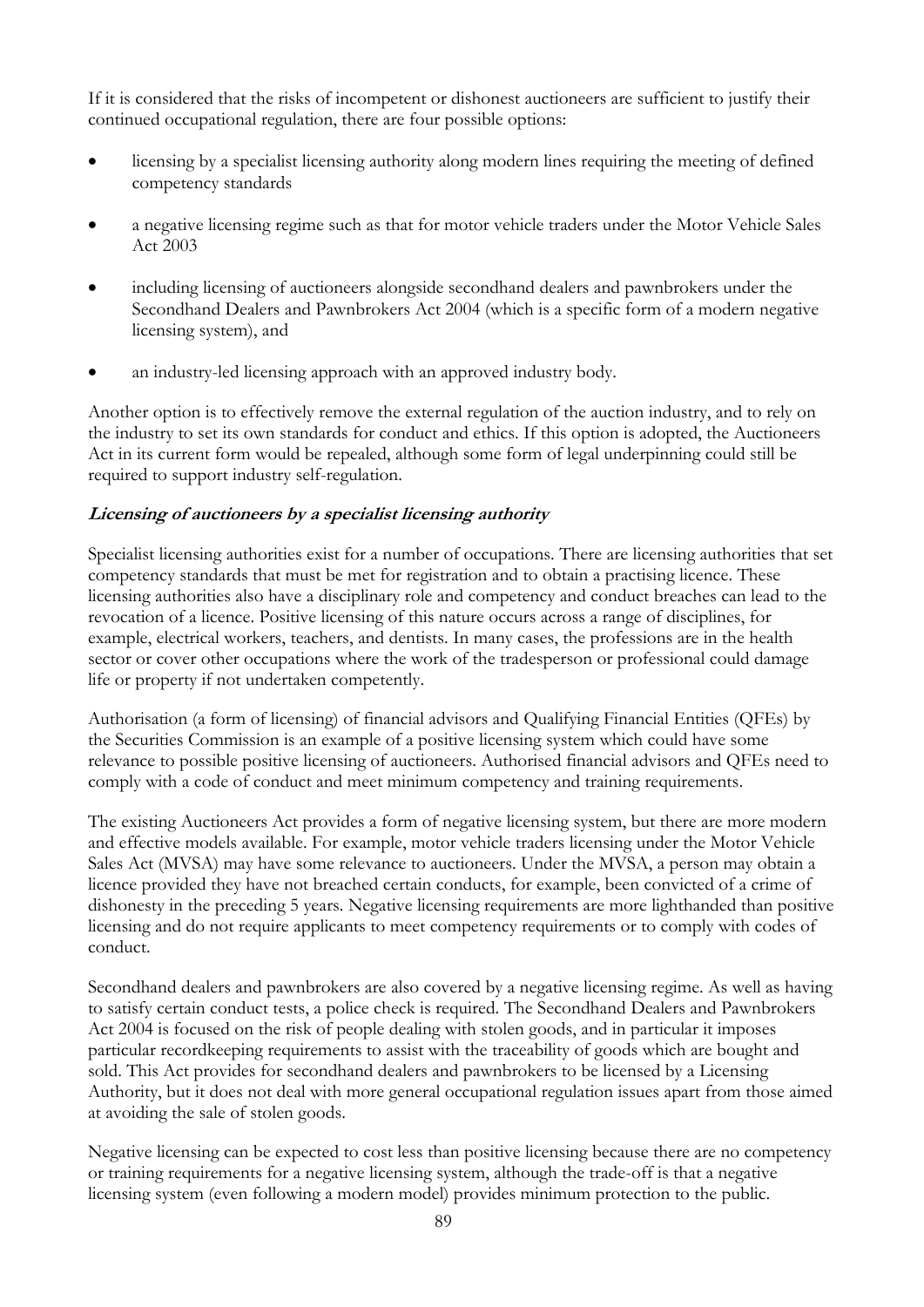<span id="page-90-0"></span>In all cases, specialised licensing authorities maintain a register of licensees which is accessible to the public.

## **Application to auctioneers**

As noted, a requirement to hold an occupational licence should be justified by a problem or potential problem that is either unlikely to be solved in any other way, or where the alternative is inefficient or ineffective. Referring to the earlier discussion on the original justification for licensing auctioneers, there were two primary concerns: those relating to entrusting auctioneers with other people's property and money; and itinerant auctioneers.

Itinerant auctioneers who are considered to be undesirable because they set up auctions one day and leave the next are no longer an issue.

Regarding the need to licence auctioneers because they are entrusted with other people's property and money, this essentially concerns whether there is a possibility that incompetent or dishonest service by auctioneers could result in significant harm to the consumer and/or a third party. The risk primarily lies with the owner of the goods being sold, because the auctioneer is the seller's agent. It is the seller's property and money which the auctioneer holds, and the seller is the client of the auctioneer.

There have not been many cases in the New Zealand courts where auctioneers have been held to account for breaches of the Auctioneers Act, including for breaches of their duty to account for the proceeds of sale. However there is clearly the potential for auctioneers to harm their own clients who are selling property and third parties. It is an open question as to whether this risk is substantial, but it seems likely that some form of oversight of auctioneers is needed.

The checks and balances in the current negative licensing system are a fairly weak fit and proper person test. The Auctioneers Association of New Zealand Code of Ethics that applies for some auctioneers adds slightly to the current negative licensing regime, but not much.

Having a full positive licensing system, as noted, needs considerable justification and it is not clear that such justification can be established for auctioneers. A full positive licensing system will likely also impose considerably more cost on auctioneers than the present licensing system.

It is useful to consider how Australia regulates in this area. Whilst some States and Territories such as Queensland, Northern Territory and Western Australia have auctioneer licensing, others including Victoria and New South Wales no longer have general licensing of auctioneers (although there is specific licensing of auctioneers regarding real estate and motor vehicles). From discussions with Australian officials, it is understood that auctioneers' licensing in Victoria and other parts of Australia was no longer considered necessary as auctioneers were in established and reputable businesses and issues suggesting the need to licence auctioneers entrusted with other people's property and money were not evident. Self-regulation appeared to be the most appropriate and efficient response.

The United Kingdom also ended licensing of auctioneers some years ago. It does, however, have the Auctions (Bidding Agreements) Act 1969 which sets out specific rules related to anyone conducting an auction. These are discussed below in the context of the rules for conducting auctions.

## **Industry-led models**

 $\overline{a}$ 

Currently, in New Zealand, auctioneers are able to voluntarily become members of the Auctioneers Association of New Zealand. Those auctioneers that choose to become members of the Association subscribe to a standard of ethical behaviour, which is found in the Association's Code of Ethics.<sup>[68](#page-90-0)</sup> The

<sup>68</sup> [http://www.auctioneers.org.nz/membership.asp.](http://www.auctioneers.org.nz/membership.asp)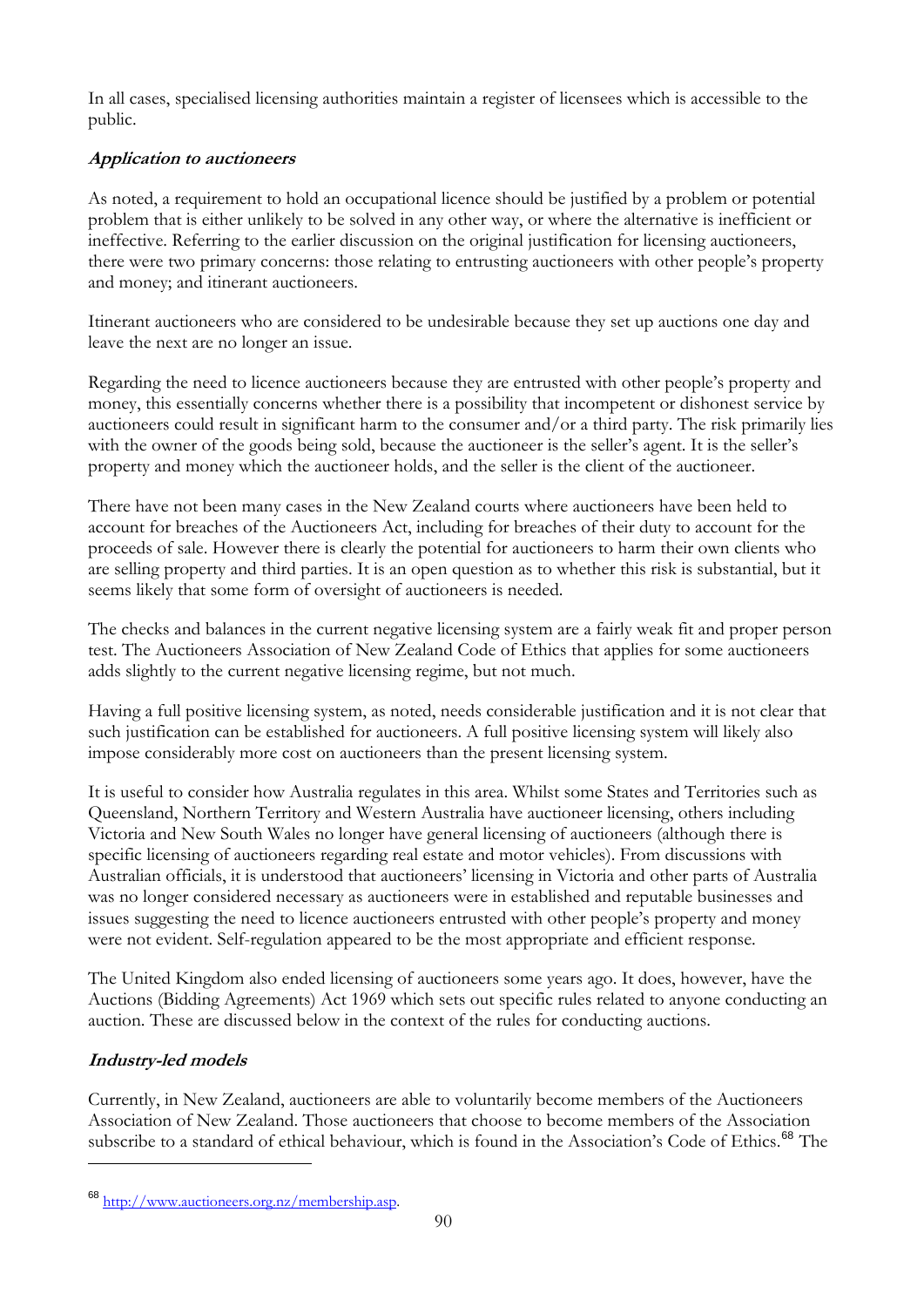Code of Ethics emphasises integrity by auctioneers among themselves and in relation to their clients and the public.

Approximately 150 of the 500 auctioneers who are licensed in New Zealand are members of the Auctioneers Association. To be accepted as a member of the Association, the individual must be either a licensed auctioneer, a person approved by the court to conduct sales by auction on behalf of an individual or company, or a chattels valuer (who is not a licensed auctioneer). Membership fees are a \$300 annual fee, plus a one-off cost of \$112.50 for access to the Auctioneers Association's interactive website.

If licensing of auctioneers is no longer required by government regulation, anyone could conduct an auction without any formal checks or balances. This may not be an issue if the Auctioneers Association had comprehensive coverage of auctioneers. Given the risks associated with the business of auctioneers, and that the Auctioneers Association covers only about 30% of auctioneers, there is some risk in not having any licensing of auctioneers.

The Auctioneers Association could consider the possibility of establishing itself as an industry selfregulatory body in place of government regulation. Membership of the Association could become akin to membership of similar established industry self-regulatory bodies such as the Registered Master Builders Federation (RMBF) or the Institute of Professional Engineers (IPENZ). Membership of the RMBF is voluntary. It conveys that the builder is a qualified and experienced tradesman, as well as having the experience and management skills to undertake the building work required. Becoming a member of the RMBF requires builders to meet a range of requirements around qualifications, period of service, financial stability of the business, and references. These requirements are similar to that of a licensing regime, but are industry managed.

An alternative industry-led approach requiring that auctioneers must belong to an approved industry body similar to chartered professional engineers might be a more appropriate option. Only chartered professional engineers registered with the IPENZ under the Chartered Professional Engineers Act 2002 are able to hold themselves out as being chartered professional engineers. For auctioneers, the approach could be that only auctioneers who are members of an approved industry body could undertake auctions exempted from the Consumer Guarantees Act.

Under Part 3 of the Financial Service Providers (Registration and Dispute Resolution) Act 2008, there is a process set out for how to approve dispute resolution service providers. A similar process for approving auctioneers' industry bodies could be established. Approval criteria could include that there are membership rules concerning the proper conduct of auctions, the holding of money earned from the sale of goods at auction in a separate trust account, fit and proper person criteria (perhaps similar to the criteria for negative licensing of financial service providers, secondhand dealers or pawnbrokers, or motor vehicle traders) and breaches of rules and codes of conduct.

Because of the small number of auctioneers in New Zealand, another consideration for approval of an auctioneers' industry body could be that it has a representative number of members or there is adequate coverage under other approved industry bodies.

An industry-led approach would need a legal basis, which could be included in a new Auctioneers Act, or in an enhanced Fair Trading Act. If included in the Fair Trading Act, a benefit could be additional enforcement by the Commerce Commission to support the approved industry body (or bodies). In particular, enforcement might be needed if someone holds themselves out to be an auctioneer when they are not a member of an approved body.

The industry-led approach would also need to require that an approved industry body maintain a publicly available register of members. The register could include member contact details and other useful information. A more formal register of this nature could be helpful to consumers and would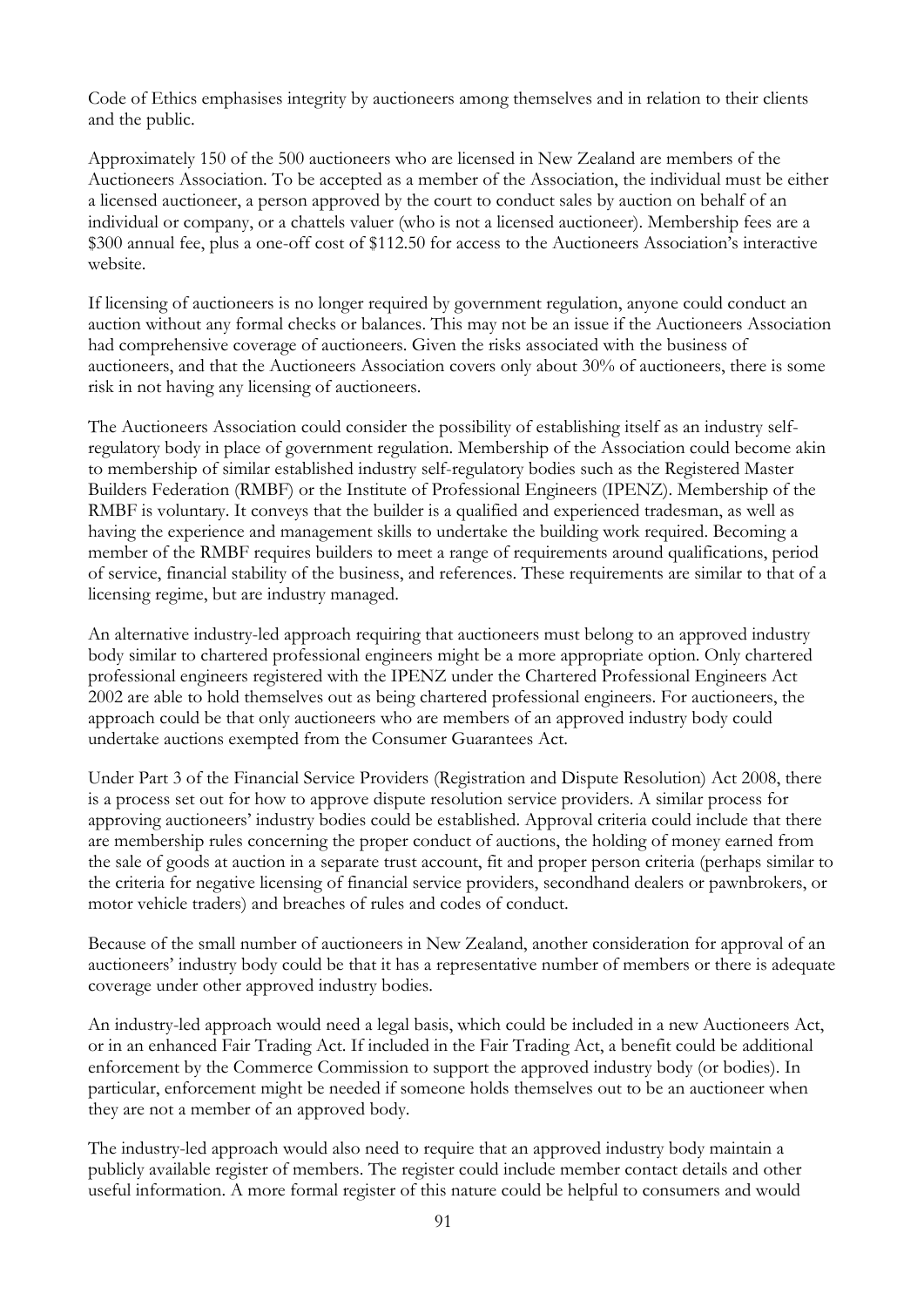provide more information about auctioneers than is currently available. A public register of licence holders would also require a specific provision in legislation.

Auctioneers themselves would be expected to meet the costs of the approved industry body (or bodies) if regulation of the industry was to be industry-led. Any positive or negative licensing approach would also be required to be funded through licence fees. The self-regulating option with no external regulation would also need to be funded by the industry itself.

The views of auctioneers on whether they consider an industry-led approach would work for their industry are particularly sought, together with whether there are particular competencies or standards of conduct that should be required by the approved industry body if there was an industry-led licensing system. Other stakeholders will also have views on these issues. If industry-led regulation or selfregulation is not supported, any information to support the alternative approach of requiring more formal positive or negative licensing is also sought.

## **Rules for conducting auctions**

The Auctioneers Act is silent on how auctions are to be run. The Auctioneers Act deals primarily with the licensing of auctioneers, and the various offences which exist in relation to auctioneers and auctions. In prescribing these things, a "sale by auction" is defined; however this is for the purposes of defining the coverage of the occupational regulation of auctioneers, rather than for the purposes of regulating the actual conduct of auctions.

As noted above, section 59 of the Sale of Goods Act (and the equivalent provision in relation to the sale of land, which is section 42 of the Property Law Act 2007) addresses some aspects of the actual conduct of auctions. The Sale of Goods Act provides for:

- each lot at an auction to be subject to a separate contract of sale
- the sale to be complete on the "fall of the hammer" or other customary manner, and bidders may retract their bids up to the sale being complete
- the seller can only bid where the right to bid is reserved by the seller
- the fact that there is a reserve or "upset" price must be notified.

Section 59 therefore covers the most likely abuses of the auction process. The provisions are designed to protect the sellers whose goods are being auctioned, and the purchaser. The section covers the completion of the sale and the bidders' opportunity to withdraw their bids, and the requirement for the seller to disclose the fact that there is a reserve price, or that the seller may bid itself. The seller may also be vulnerable to bids being withdrawn after the sale is complete, or to manipulation of reserve prices.

The statutory implied warranties in the Sale of Goods Act apply to the sale of goods by auction. These include the warranties as to fitness for purpose and merchantable quality in section 16 of the Sale of Goods Act. The broadly similar guarantees under the Consumer Guarantees Act do not apply to goods sold by auction because section 41(3) of the Act excludes the supply of goods by auction or competitive tender from coverage.

The main practical difference is that suppliers cannot contract out of the statutory guarantees on sales to consumers under the Consumer Guarantees Act, while they can contract out of the implied warranties in the Sale of Goods Act. Consumers buying goods at auction typically buy the goods on the basis of the goods being sold with no representations and warranties. Accordingly, they are usually taking a greater risk on the suitability or quality of the goods being purchased than if they were buying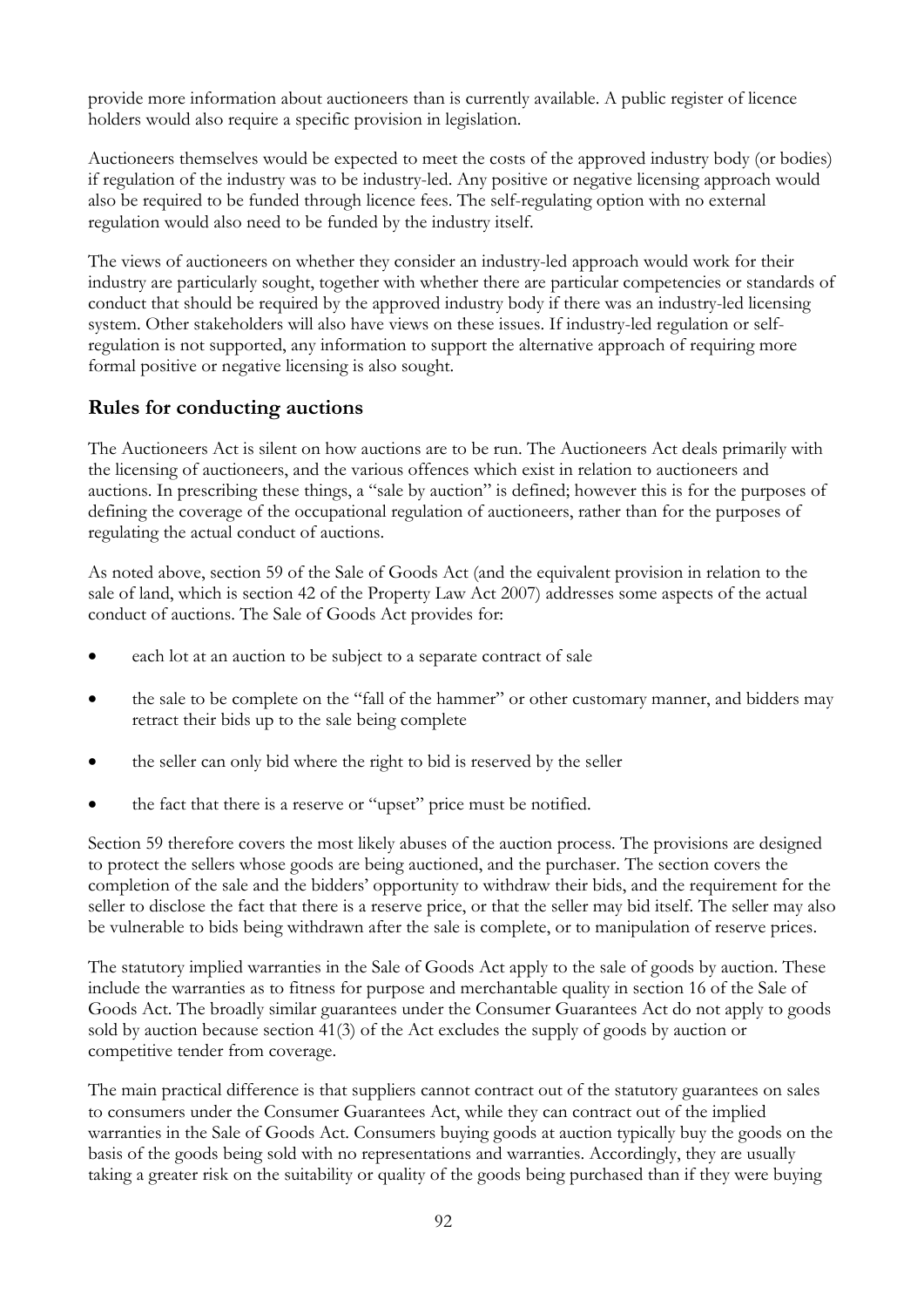the goods directly from a supplier in trade. The onus is on the buyer to carefully inspect the goods being bid for, and theoretically the greater risk will be reflected in the auction price.

Even though auctions (and competitive tenders) are excluded from coverage under the Consumer Guarantees Act, they are still covered under the general unfair trading provisions in the Fair Trading Act. Any abuses of the auction process which are not already covered by section 59 of the Sale of Goods Act are likely to be a breach of the Fair Trading Act.

Any disputes between sellers, buyers or auctioneers following a sale by auction are also subject to the civil jurisdiction of the courts, and the standard doctrines of agency and contract law.

The specific rules in the United Kingdom Auctions (Bidding Agreements) Act 1969 (referred to above) that relate to the abuse of auction processes include:

- a dealer who agrees to give a gift or other consideration as an inducement for someone to abstain from bidding at a sale by auction, and a person who accepts such a gift or consideration, are punishable on summary conviction
- if someone is convicted under the above provision, the court may order that the person (or their representative) is not allowed, without the court's permission, for a period of either one or three years, to enter premises where goods for sale by auction are displayed, or to attend or participate in any way in a sale by auction
- the seller may avoid a contract where goods are purchased at auction by a person who entered into an agreement with others that they would abstain from bidding for the goods, and the purchaser or one of the other parties is a dealer, and
- where the purchaser has obtained possession of the goods under a contract that is avoided under the above provision and restitution is not made, the people who were party to the agreement to abstain from bidding are jointly and severally liable to make good the loss (if any) sustained by the seller.

Inducing potential bidders to abstain from bidding may be fraudulent, but it would probably not be caught as an unfair practice under the Fair Trading Act. We are not aware of any particular need for rules along the lines of those in the United Kingdom, but they are an option for New Zealand.

## **Questions**

35. Which do you consider the most appropriate approach to licensing auctioneers, and why – positive licensing, negative licensing or an industry-led approach?

36. Are there any particular competencies or standards of conduct that should be required of auctioneers by an approved industry body under an industry-led approach or positive licensing?

37. Are the legal rules which apply to auctions (primarily under the Sale of Goods Act) appropriate, or should they be updated?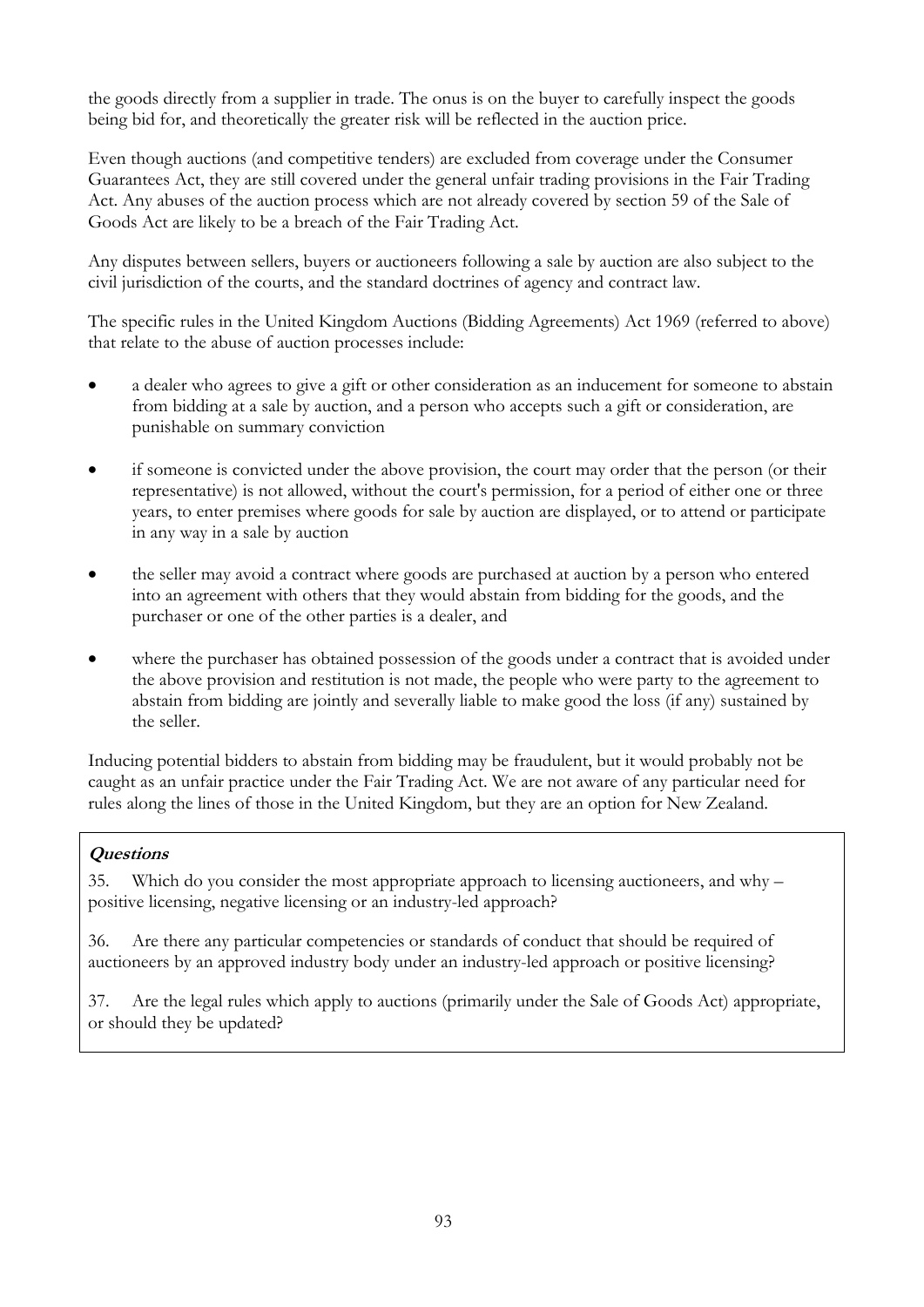# <span id="page-94-0"></span>**12. Consumer Guarantees**

## **Introduction**

Effective consumer laws help to create an environment in which consumers can transact with confidence. Transacting with confidence includes that consumers' reasonable expectations of transactions will be met and when a transaction goes wrong that consumers have ready access to appropriate redress.

The main consumer law dealing with redress is the Consumer Guarantees Act. The Act applies generally to all consumer transactions with suppliers in trade and sets out guarantees that goods and services must meet. A "consumer" under the Act is anyone who acquires goods or services ordinarily acquired for personal, domestic or household use or consumption, and not for resupply or use in production or manufacture by a business.<sup>[69](#page-94-0)</sup>

The broad approach under the Act has proved to be an effective means of providing consumers with confidence in the multitude of consumer transactions that occur.

The Act is self-enforcing. This means consumers must seek redress from a supplier or manufacturer directly to resolve their disputes. Where agreement cannot be reached between a consumer and supplier or manufacturer, the Disputes Tribunal may hear a claim from a consumer under the Act or if the dispute is about a motor vehicle, it may be taken to the Motor Vehicle Disputes Tribunal. A claim under the Act includes any time the supplier may have misled the consumer as to their rights under the Act.

As well, disputes about rights under the Consumer Guarantees Act may be taken to a trade association to which the supplier belongs, or any specific complaints body that might exist (for example, the Electricity and Gas Complaints Commission or the Banking Ombudsman). Consumers can also take matters to the District Court but because of the costs involved it is unusual for consumers to do this.

If a supplier attempts to contract out of the obligations imposed by the Act, they may be committing an offence under section 13(i) of the Fair Trading Act. For example, it is unlawful to have a sign in a shop that states that refunds are not available. An offending supplier can be prosecuted by the Commerce Commission under the Fair Trading Act.

## **History of the Consumer Guarantees Act**

 $\overline{a}$ 

The Consumer Guarantees Act introduced into New Zealand a new regime of rights and remedies for consumers with respect to transactions involving the provision of goods and services to consumers. Prior to the Consumer Guarantees Act any rights of domestic consumers concerning the sale of goods came under the Sale of Goods Act and common law rules for services were contained in case law.

In the introductory speech made in Parliament on the Consumer Guarantees Bill, the then Minister of Consumer Affairs noted that the current law of implied conditions as to merchantable quality in the Sale of Goods Act was badly out of date, was drafted with commercial transactions in mind and was not understood and was inappropriate for modern consumer transactions. She noted also the common law rules for services were contained in case law which was inaccessible to both suppliers and consumers. The purpose of the new consumer guarantees law was clearly stated as promoting a fair and

<sup>69</sup> Businesses can be deemed "consumers" under the Consumer Guarantees Act when they buy goods or services "ordinarily acquired for personal, domestic or household use", although suppliers can contract out of the guarantees in favour of business customers (section 43(2)). Suppliers cannot contract out of the guarantees to non-business consumers.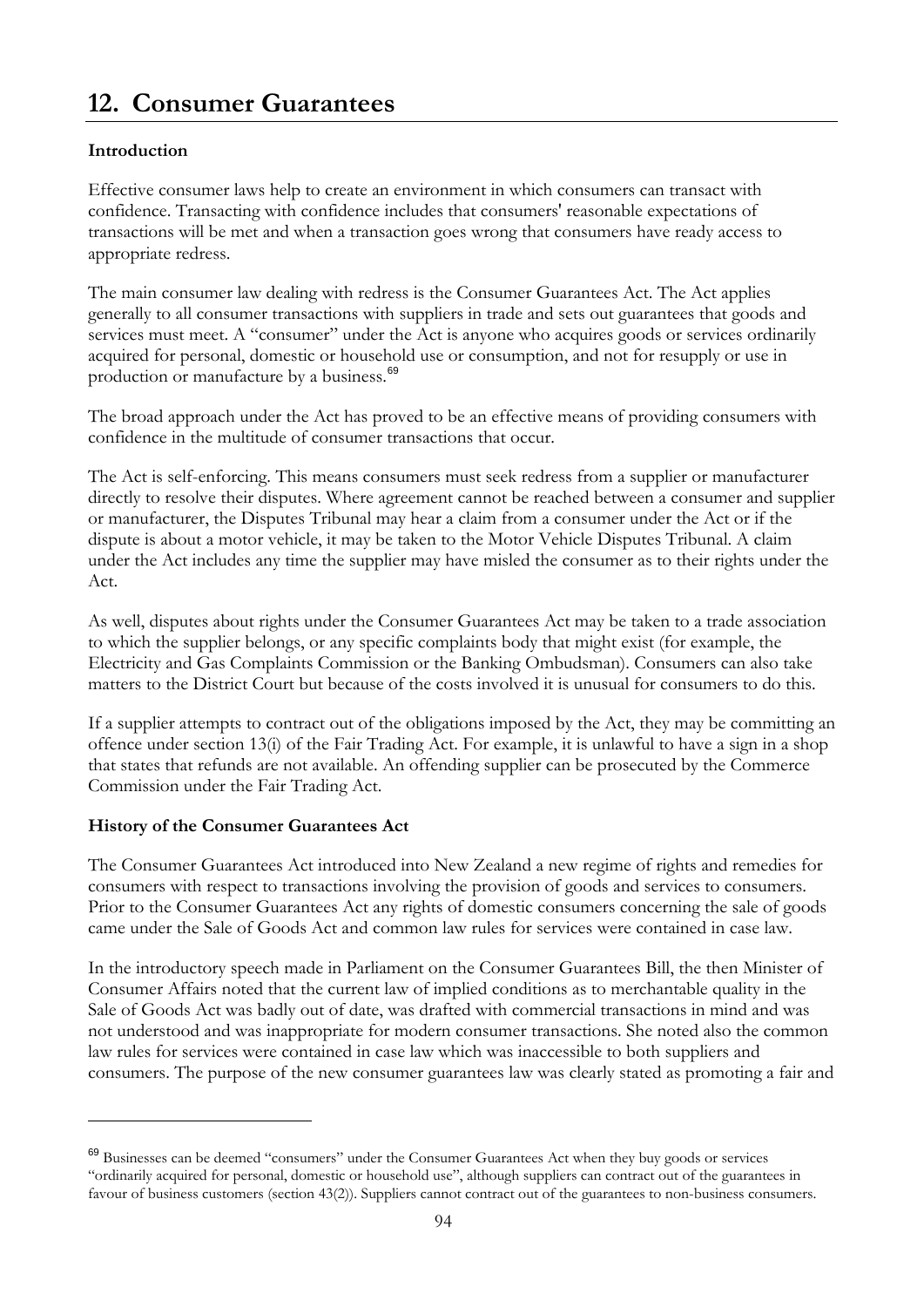<span id="page-95-0"></span>efficient market place, to enhance the ability of consumers to participate effectively in the market place and to promote fair and effective competition in the market place.

The Consumer Guarantees Act was passed as complementary legislation to the Fair Trading Act. The Fair Trading Act was described as providing for pre-sale representations and the Consumer Guarantees Act would provide for post-sale redress.

## **Ongoing relevance of the Consumer Guarantees Act**

There is fairly good understanding of the Consumer Guarantees Act by consumers and suppliers. Many retailers display in their stores a sign produced by the Ministry of Consumer Affairs (and designed in association with the New Zealand Retailers Association and the Commerce Commission) about Consumer Guarantees Act rights and obligations.

The Ministry of Consumer Affairs provides training to Citizens Advice Bureaux, Community Law Centres and budget advice centres on the Consumer Guarantees Act. The Ministry also produces pamphlets for consumers and Word of Advice articles for publication in community newspapers on the Act. Consumer NZ regularly advises consumers about their rights under the Act as do consumer awareness television programmes such as Fair Go and Target. The Disputes Tribunal does not keep statistics of the cases it hears but advice from the Principal Referee and Community Law Centres and Consumer NZ reports indicate that cases involving the Consumer Guarantees Act are regularly taken to the Disputes Tribunal.

Many New Zealanders are very confident in enforcing their rights under the Consumer Guarantees Act. The National Consumer Survey 2009<sup>[70](#page-95-0)</sup> found that when asked to name any of the legislation that sets out the rights of consumers, nearly 50% responded by naming the Consumer Guarantees Act. This is a very high recognition for a piece of legislation. Not only can it be named but the National Consumer Survey 2009 and the preceding National Consumer Survey 2005<sup>[71](#page-95-0)</sup> specifically tested consumers understanding of the Act. In response to a question regarding an item bought at sale price then found to be faulty, in 2009 84% of consumers correctly answered that the shopkeeper has to replace, refund or repair the item, and in 2005, 83% answered correctly. In response to a question about whether you have to pay for extra work done by a car mechanic who did not first obtain your agreement, in 2009 77% answered correctly that you did not have to pay (80% in 2005).

Less well understood was that if you buy goods and change your mind you do not have a right to return the goods with 45% answering this correctly in 2009 and 40% in 2005. The surveys also both show there is poor understanding of the warranties provisions in the Act with only 22% in 2009 (18% in 2005) of consumers correctly responding that if a fridge breaks down a month after a manufacturer's warranty has run out, the retailer still has to repair the fridge free of charge.

Since the Consumer Guarantees Act came into effect in 1994, there have been considerable telecommunications technological advances, for example, mobile phones and the internet, which have allowed for new means of transactions. The Consumer Guarantees Act was developed at a time when sales were conducted face to face or by some form of mail order. The advent of sales methods now commonly used such as email arrangements, website interfaces which allow for online "shopping baskets" and confirmation of bids and sales by mobile phone were not contemplated.

 $\overline{a}$ 

<sup>70</sup> National Consumer Survey 2009 – [http://www.consumeraffairs.govt.nz.](http://www.consumeraffairs.govt.nz/)

<sup>71</sup> National Consumer Survey on Awareness and Experience of Consumer Legislation – [http://www.consumeraffairs.govt.nz](http://www.consumeraffairs.govt.nz/).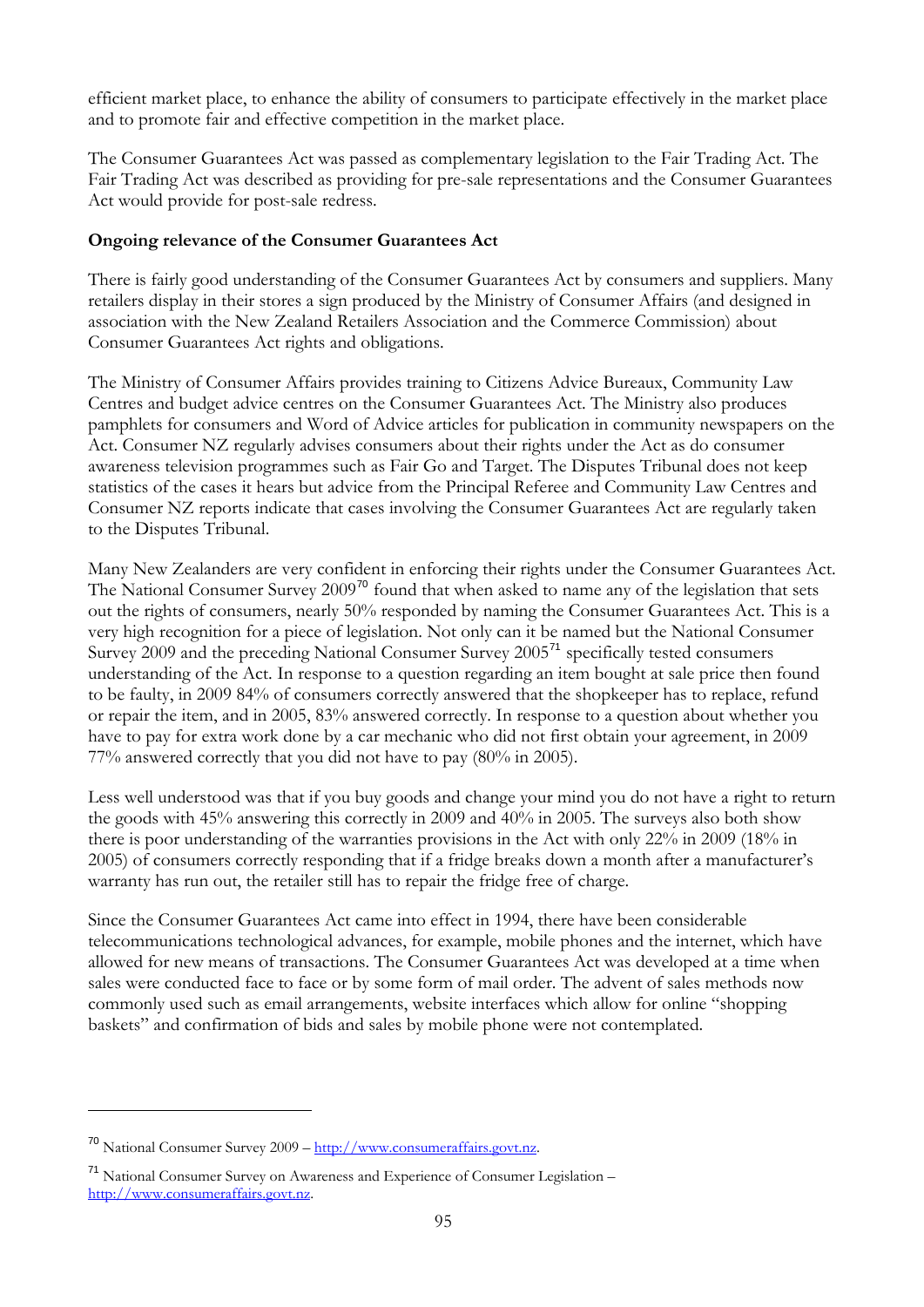<span id="page-96-0"></span>Consumers are also advertised to quite differently than they were 15 years ago, and they can also pay for goods and services differently (including by instant funds transfers by banking facility and credit card).

Whilst the Act has proven remarkably robust as a consequence of strong underpinning principles, there are some areas of strain. One area of uncertainty is purchase by internet bidding or online auction (as conducted by Trade Me and similar providers) and whether the Consumer Guarantees Act should apply to such sales. A second area of concern is the sale of extended warranties, especially when such warranties provide no additional protections to consumers than the Consumer Guarantees Act.

Possible changes to the law to address these concerns are discussed below.

The overall robustness of the principles and underlying policy of the Consumer Guarantees Act is also demonstrated by Australia deciding to include in the Australian Consumer Law stage 2 proposals consumer guarantees provisions modelled on the Consumer Guarantees Act. This is an example of Australia looking to amend its law to harmonise with very effective consumer law in New Zealand. Its inclusion of consumer guarantees provisions in the Australian Consumer Law is supported by a detailed Regulatory Impact Assessment that recognises the success of New Zealand's Consumer Guarantee Act. In particular the success is evident by New Zealand consumers' awareness of their rights to have faulty goods repaired, replaced or a refund provided compared to very low knowledge of implied statutory warranties by Australian consumers.<sup>[72](#page-96-0)</sup>

## **Consumer guarantees in standalone law or as part of the Fair Trading Act**

It would be possible to include as a separate part of the Fair Trading Act provisions on consumer guarantees rather than having a separate Consumer Guarantees Act. This would be consistent with the Australian Consumer Law stage 2 proposals that provide for broadly equivalent provisions to the Consumer Guarantees Act in the new national consumer law. The Fair Trading Act, however, provides for public enforcement of its provisions by the Commerce Commission whereas the Consumer Guarantees Act establishes rights for consumers to take self-enforcement action. Including in the Fair Trading Act self-enforcing consumer guarantee provisions may introduce an unnecessary complexity.

The Consumer Guarantees Act has always been a complement to the Fair Trading Act. The Fair Trading Act provides for pre-sale and point of sale representations. The Consumer Guarantees Act concerns post-sale redress if a transaction does not meet reasonable expectations. The different enforcement approaches of the Fair Trading Act and the Consumer Guarantees Act alongside the very good recognition and understanding of the Consumer Guarantees Act supports the continuation of the Consumer Guarantees Act as standalone legislation and is the preferred option.

### **In summary:**

 $\overline{a}$ 

The Consumer Guarantees Act is an important part of New Zealand's consumer law providing consumers with tools to take enforcement action when a transaction does not meet expectations and promoting consumer confidence. It is very well recognised law and there is a fairly good understanding of its provisions.

The strong recognition of the Act and its provisions and its "brand awareness" are supportive of the Act continuing as standalone legislation. As well, the Fair Trading Act provides for public enforcement of its provisions by the Commerce Commission whereas the Consumer Guarantees Act establishes

<sup>&</sup>lt;sup>72</sup> The Australian Consumer Law, A national consumer guarantees law, Regulation Impact Statement, December 2009, OBPR Reference No. 10953, 30 November 2009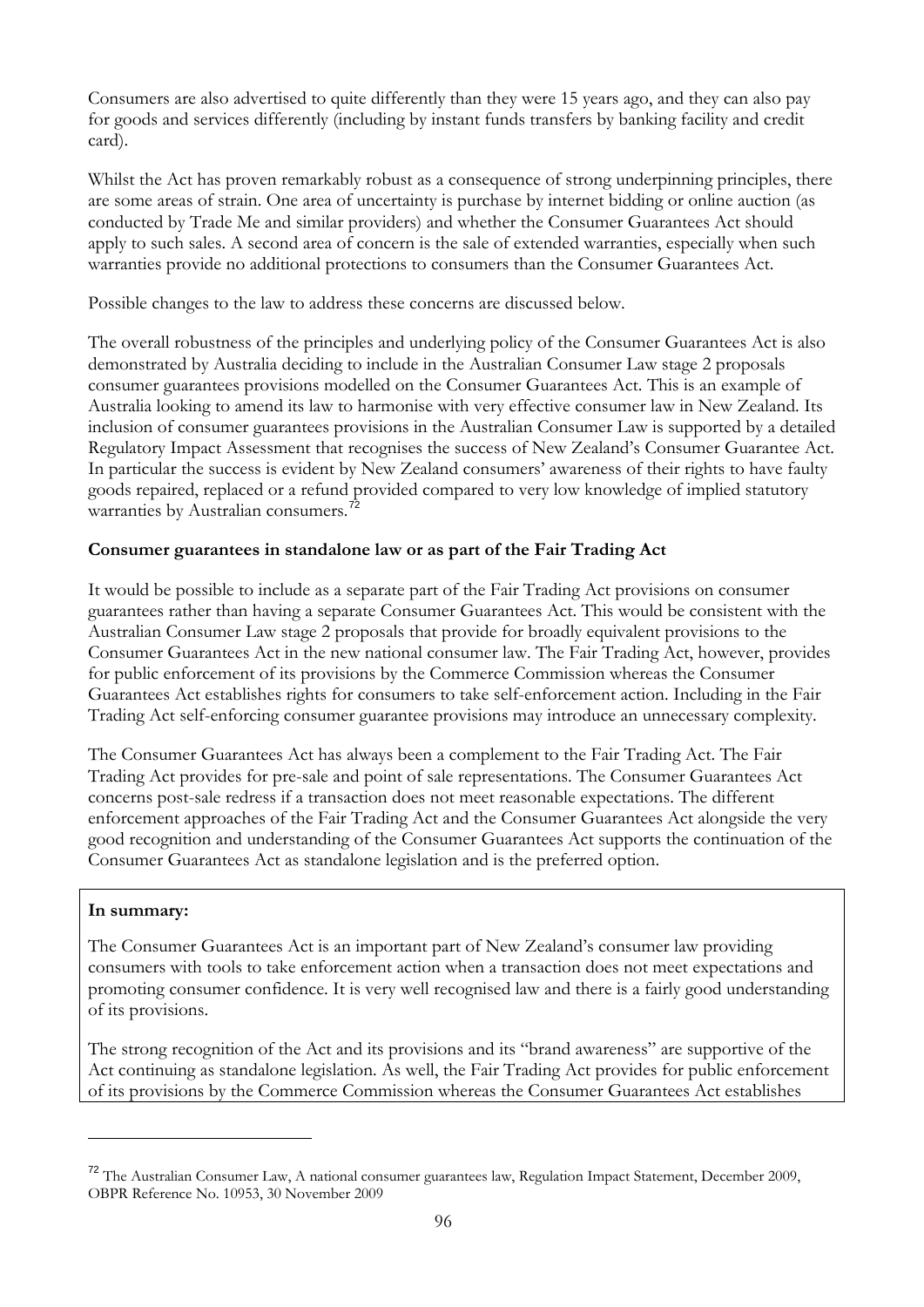rights for consumers to take self-enforcement action.

The Consumer Guarantees Act is a type of principles-based law, although, as discussed at section 5 of this paper, it does not include a purpose statement. As a general observation, it is law that meets many of the objectives of this Consumer Law Review, although given technological changes that have changed the face of sales transactions, it is appropriate to consider some amendments to the Act to ensure it remains relevant and effective now and into the future.

Given the Australian Consumer Law stage 2 proposals to include consumer guarantees provisions modelled on the Consumer Guarantees Act, the Act also meets the objective of this Consumer Law Reform to achieve harmonisation with Australian law, as appropriate.

# **12.1 Possible areas for amendment in the Consumer Guarantees Act**

# **12.1.1 Auctions and the application of the Consumer Guarantees Act**

Under section 41(3) of the Consumer Guarantees Act, an item sold at auction or by competitive tender is exempted from the guarantees of acceptable quality, fitness for purpose, and the other guarantees under the Act.

Auctions are exempted because they are conducted on a buyer beware basis and on the understanding that there are no rights of redress after completion of the sale. A traditional auction is a method for determining the value of a commodity that has an undetermined or variable price, although in some cases, there is a minimum or reserve price; if the bidding does not reach the reserve, there is no sale.

Traditional auctions are run by an auctioneer with bidders attending in person or bidding by telephone. The auctioneer is inviting bids for property as the agent for the seller. The terms and conditions proposed by the auctioneer form the basis of the contract of sale. Common examples of auctions in New Zealand include auctions of real estate, motor vehicles, livestock, art, china and house lots of goods. The value of property sold by auction ranges from relatively small amounts to millions of dollars, and they include business to business transactions, as well as business to consumer and consumer to consumer transactions.

A traditional auction does not involve any negotiation between the buyer and seller. The onus is on the buyer to inspect the item prior to the auction to ascertain whether the item meets their needs.

This means of sale has a long history. It can be a useful way to shift goods in an efficient manner. The price can also be lower than the normal market rate for sales not by auction because the bidders are aware of the risks. Some secondhand products are not able to be sold with any guarantee as to their working order and how long they may last. By providing that auctions are not subject to future claims, vendors are able to confidently sell goods at lower prices than might otherwise be the case, safe in the knowledge that down the track there are no comebacks on the sold goods.

The Consumer Guarantees Act does not define auctions. As noted, sales by auction are defined, however, under section 2 of the Auctioneers Act as:

*"the selling of property of any kind … by outcry, by the auctioneer saying 'I'll take' and commencing at a higher figure and going to a lower figure, by what is known as Dutch auction, knocking-down of hammer, candle, lot, parcel, instrument, machine, or any other mode whereby the highest, the lowest, or any bidder is the purchaser, or whereby the first person who claims the property submitted for sale at a certain price named by the person acting as auctioneer is the purchaser, or where there is a competition for the purchase of any property or any interest therein in any way commonly known and understood to be by way of auction; and shall be deemed to include the selling of any*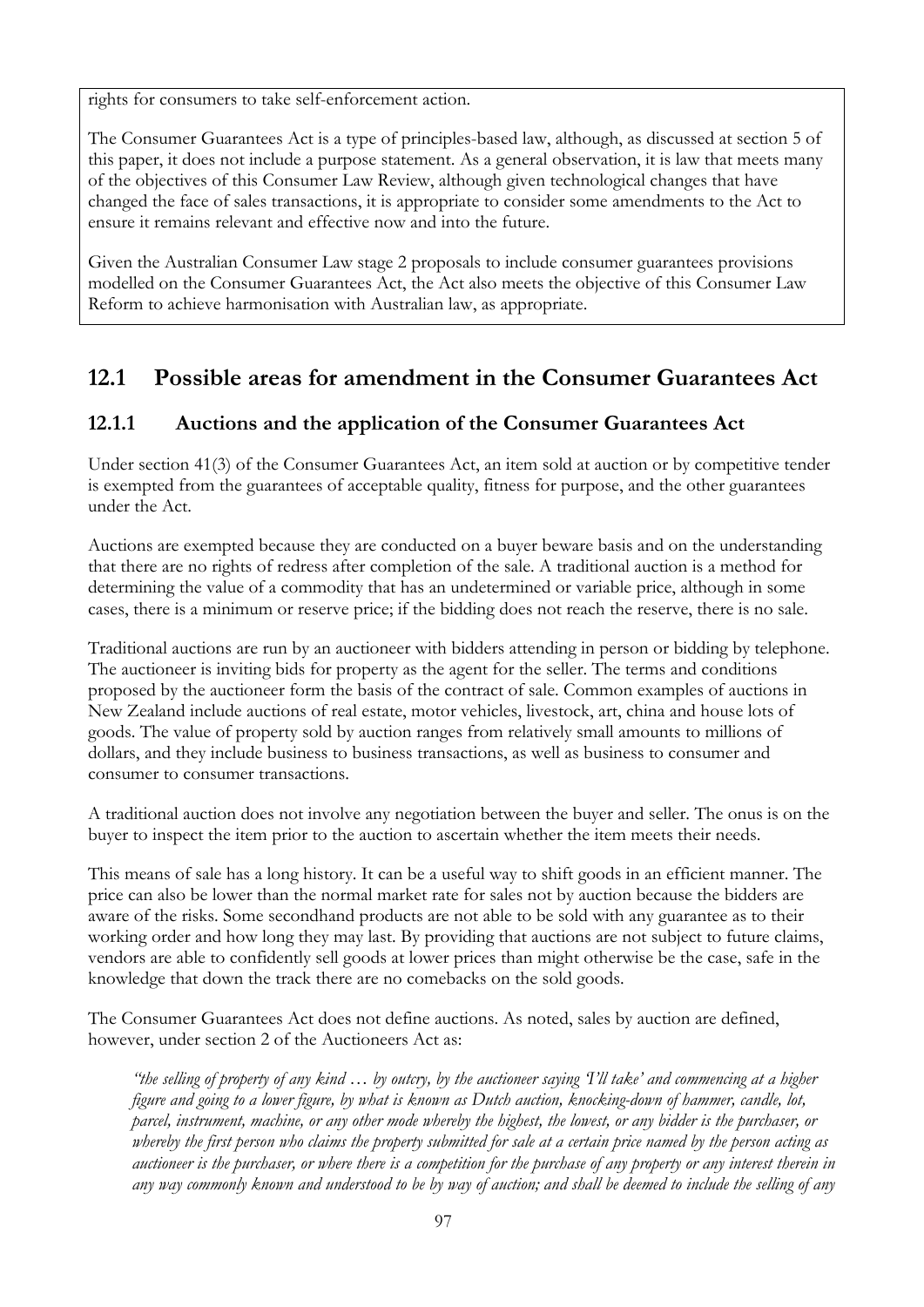<span id="page-98-0"></span>*property by outcry in any public place, as the same is defined in the Summary Offences Act 1981, or in any room, or mart, or place to which the public are admitted or have access, whether or not the sale of the goods has been advertised to take place.*"

"Outcry" is also defined in section 2 of the Act as "any request … made … by means of signs, speech, or otherwise in the presence of not less than 6 people by any person for the purpose of selling any property offered or available for sale …".

Competitive tenders are also exempted from coverage under the Consumer Guarantees Act, but the Act does not define a competitive tender. There are no definitions of competitive tender in other legislation.

## **Online market places**

Generally, an auction is the process of buying and selling things by offering them up for bid, taking bids, and then selling the item to the highest bidder. Modern auctions can be conducted with telephone and online participants as well as bidders who are physically present at the site of the auction.

In recent years the sale of goods and services through online market places such as Trade Me has become increasingly popular. Over 15,000 New Zealand businesses sell on Trade Me, and there are 2.5 million members in New Zealand. Over a million online trades are completed each month. There are also about 20 other online auction and market place providers operating in New Zealand.

There is a problem of clarity concerning whether the auction and competitive tender exception in the Consumer Guarantees Act is intended to cover internet bidding and online auctions as conducted by Trade Me and similar providers.

There are two common types of trading that typically occur in online market places. The first is where the seller offers goods for sale at a specified price, followed by subsequent acceptance by the buyer of that offer. Many New Zealanders refer to this as a "Buy Now/Confirm Purchase" transaction. The second form of transaction in online market places is what is commonly known as an "online auction" (referred to in this discussion as Trade Me style auctions, so named after the popular website). Businesses and consumers use online market places and Trade Me style auction sites to sell both secondhand goods and brand new articles.

There is debate as to whether online Trade Me style auctions are true auctions of the type intended to be exempted from the Consumer Guarantees Act because they do not meet the definition of auction in the Auctioneers Act. For instance people are not actually physically present for the online auction which is a key component of the "outcry" which is required under the definition of an auction in the Auctioneers Act. As noted, however, the Consumer Guarantees Act does not define auction by reference to the Auctioneers Act, so whether Trade Me style auctions are "auctions" for the purposes of the Consumer Guarantees Act is a grey area, open to interpretation.

The Trade Me style auction is also potentially covered by the exemption of competitive tenders under the Consumer Guarantees Act. It can be argued that an online Trade Me style auction meets the definition of a competitive tender, even if the transaction is not strictly an "auction" in terms of the Auctioneers Act.

 $\overline{a}$ There is an inconsistency in consumers using an online market place having the benefit of the guarantees in the Consumer Guarantees Act if they make the final purchase by way of the Buy Now/Confirm Purchase button.[73](#page-98-0) A good may be offered for sale on the online market place by Trade

<sup>&</sup>lt;sup>73</sup> And if they are buying goods or services for personal use, and they are buying from someone who is a trader (not a casual private seller).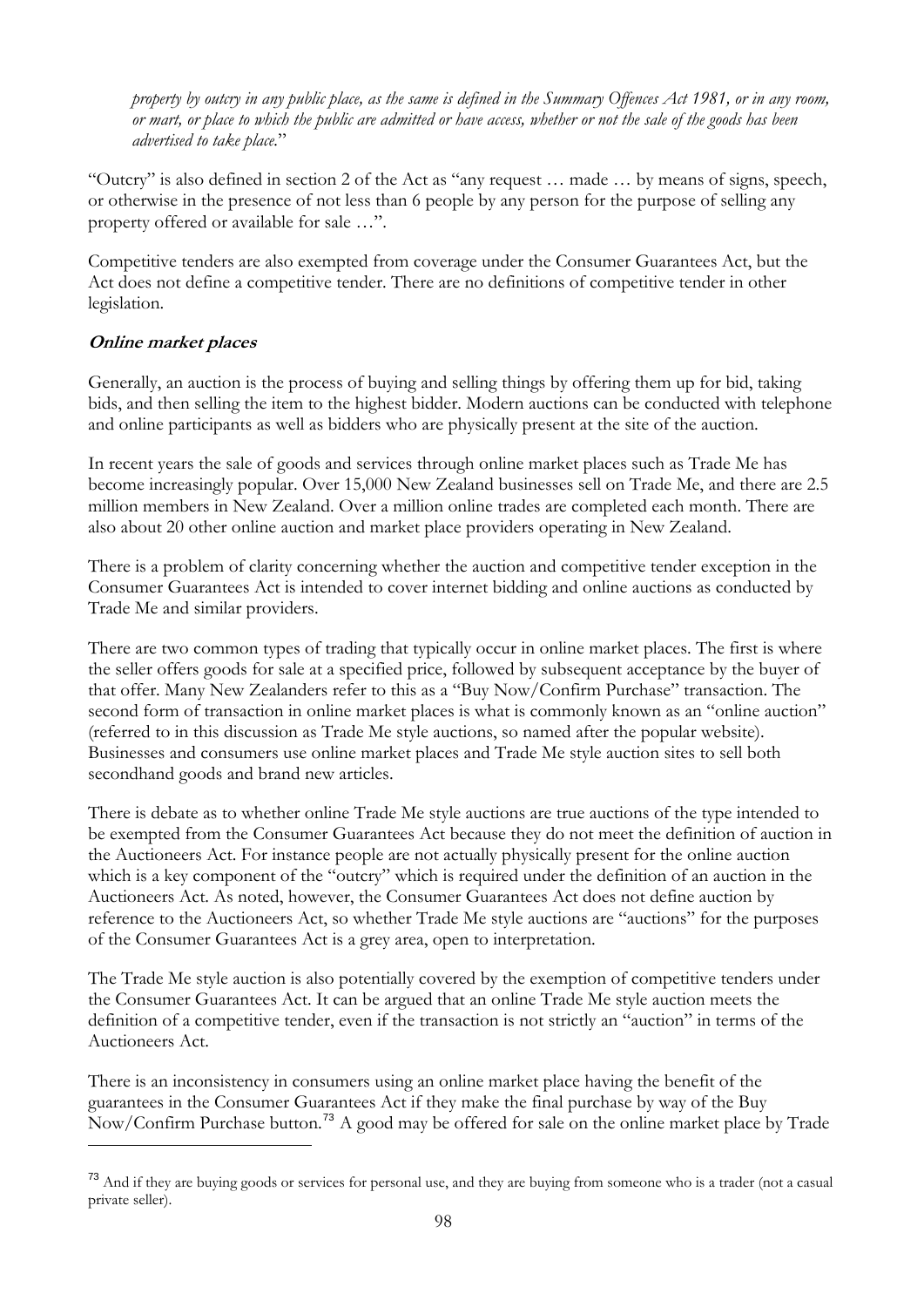<span id="page-99-0"></span>Me style auction (and therefore the Consumer Guarantees Act does not apply on the basis that the good is being sold by auction or competitive tender) but if there are no bids and the same good is then offered and sold under the Buy Now/Confirm Purchase transaction method, the protections under the Consumer Guarantees Act then apply for the same good.

For consumers and suppliers, the fact that the Consumer Guarantees Act may or may not apply depending on the transaction method used to obtain the good is confusing, illogical and arbitrary.

The Trade Me style auction may be being used as an additional channel to market by traders who may or may not have a bricks and mortar outlet. The "auction" character of the market place may be a secondary feature of the channel to market, in which case the reasons for the Consumer Guarantees Act exemption for auctions would not apply.

When the Trade Me style auction is being used to sell goods more quickly, it can be likened more to offering a good at a negotiable sale or discounted price rather than a true auction where the rules are "buyer beware". For goods purchased at a sale or discounted price the guarantees in the Consumer Guarantees Act apply.

The Trade Me style auction also typically does not provide for pre-inspection of the goods prior to sale. Again, this makes the online market place auction different from the traditional auction where the risk between the buyer and seller is in part mitigated by the buyer being able to inspect the item/good prior to the auction to ascertain whether the item meets their needs.

There would appear to be justification, accordingly, to clarify that Trade Me style auctions should not be exempted from the Consumer Guarantees Act. This might be achieved by: clarifying the definition of auction; requiring that auctions exempted from the Consumer Guarantees Act must be conducted by a licensed auctioneer or an auctioneer who belongs to an approved industry body (see section 11 regarding proposals for ongoing occupational regulation of auctioneers); and, requiring that traditional auctions conducted online must make it sufficiently clear they are being conducted on that basis otherwise the Consumer Guarantees Act applies. These approaches are now discussed.

## **Definition of auction**

 $\overline{a}$ 

Desirably there should be one definition of auction that applies with respect to the occupational regulation of auctioneers and to the exemption of auctions under the Consumer Guarantees Act.<sup>[74](#page-99-0)</sup>

The Auctioneers Act definition of sale by auction needs updating. For example, it only applies to sale by auction where a minimum of 6 people are present (in other words are at the place of the auction). The modern day auction does not always meet this requirement. It is possible for people to participate in an auction over the internet with the use of web cameras and other communication technologies. Two people may be attending an auction in the presence of the auctioneer and five may be bidding via the internet. This situation does not meet the sale by auction requirement in the Auctioneers Act that the auction needs to be conducted in the presence of six people despite there being seven potential bidders.

<sup>74</sup> Any revised definition of an auction may also need to be reflected in section 42 of the Property Law Act, which deals with auctions of land and mirrors section 59 of the Sale of Goods Act.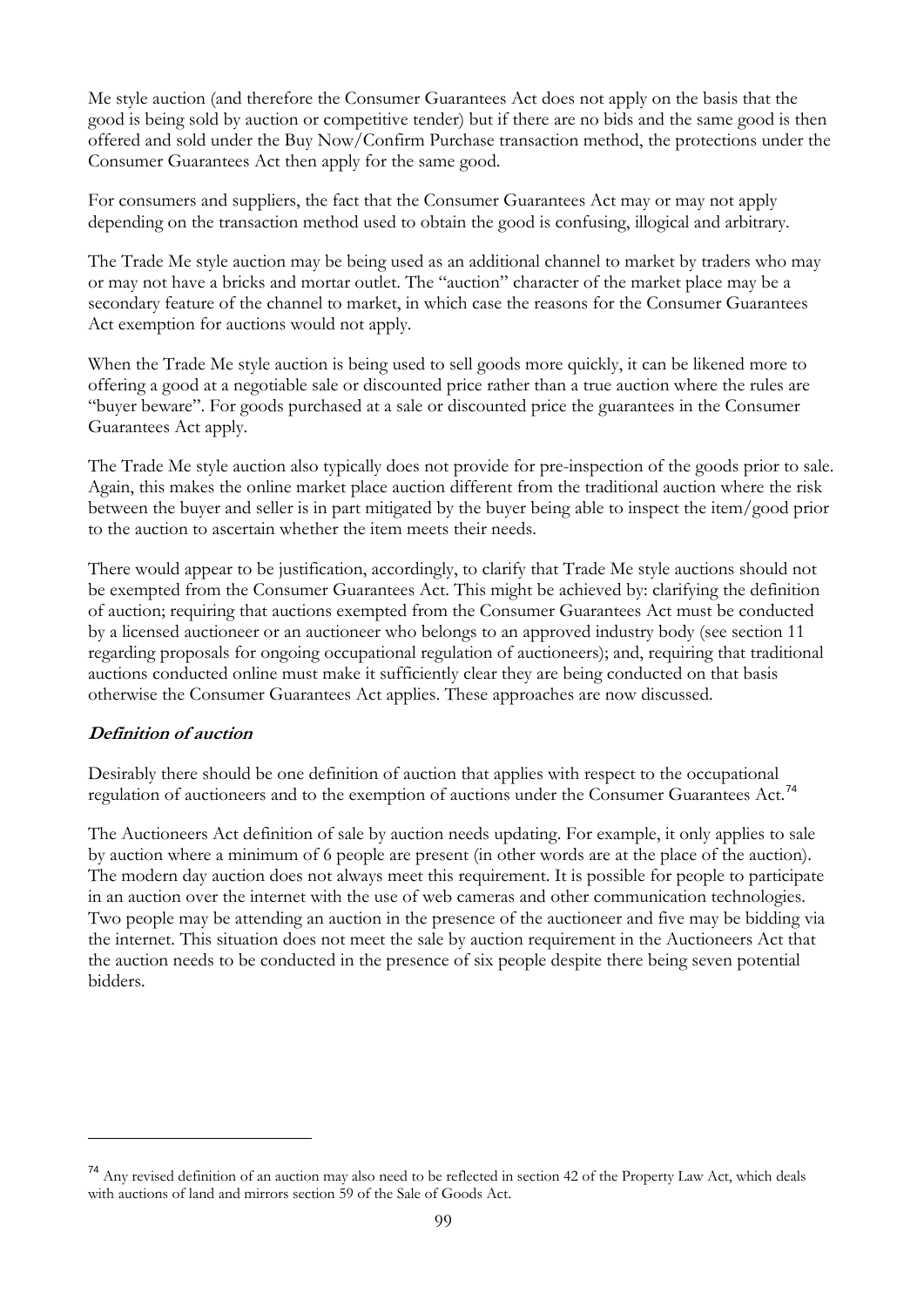A possible modern definition of auction could be:

"*An auction is the public sale of goods or services of any kind (excluding land covered by section 42 of the Property Law Act) to the highest bidder where the auction has been conducted by a natural person. An auction includes the following features:* 

- *An auction commences when the person conducting the auction invites a first bid from members of the public participating in the auction.*
- *Bidders may bid in person, via telephone or through the internet or any other means where they can hear (at least) the auction being conducted.*
- *All auctions of goods are subject to the provisions in section 59 of the Sale of Goods Act 1908, namely:* 
	- *Where goods are put up for sale by auction in lots, each lot is prima facie deemed to be the subject of a separate contract of sale.*
	- *A sale by auction is complete when the auctioneer announces its completion by the fall of the hammer, or in other customary manner: until such announcement is made any bidder may retract their bid.*
	- *Where a sale by auction is not notified to be subject to a right to bid on behalf of the seller, the seller shall not bid themselves or employ any person to bid at such sale, nor shall the auctioneer knowingly take any bid from the seller or any such person. Any sale contravening this rule may be treated as fraudulent by the buyer.*
	- *A sale by auction may be notified to be subject to a reserved or upset price and a right to bid may also be reserved expressly by or on behalf of the seller.*"

Auctions that meet a definition written along these lines would be exempted under section 41(3) of the Consumer Guarantees Act. In other words, goods purchased at the auction would continue to be exempted from the statutory guarantees under the Act.

Trade Me style auctions, where there is only a computer program conducting the auction rather than a real time auction being conducted by an auctioneer (who is a natural person), would not be covered by the definition, so consumers buying from traders using this selling mode would have the benefit of the statutory guarantees under the Consumer Guarantees Act (assuming the seller is a trader, and the property being purchased is for personal use).

## **Auctioneer must be licensed or approved**

As discussed in section 11, there are a number of possible approaches to the ongoing regulation of auctioneers. With either licensing or an industry-led approach (requiring auctioneers to be members of an approved body), there could be a tie-in to requiring auctions exempted from the Consumer Guarantees Act to be conducted by a licensed auctioneer or member of an approved auctioneers body.

There may need to be some clarification that the exemption would also apply for fundraising type auctions of the sort conducted by communities and charities involving low value and donated items.

## **Disclosure online that the sale is by traditional auction**

Given the current use of auctions and the online environment, it can be difficult to make it clear on an online website what kind of auction the transaction actually is. If a legal distinction between a traditional auction carried out online and a Trade Me style auction was to be mandated, one option may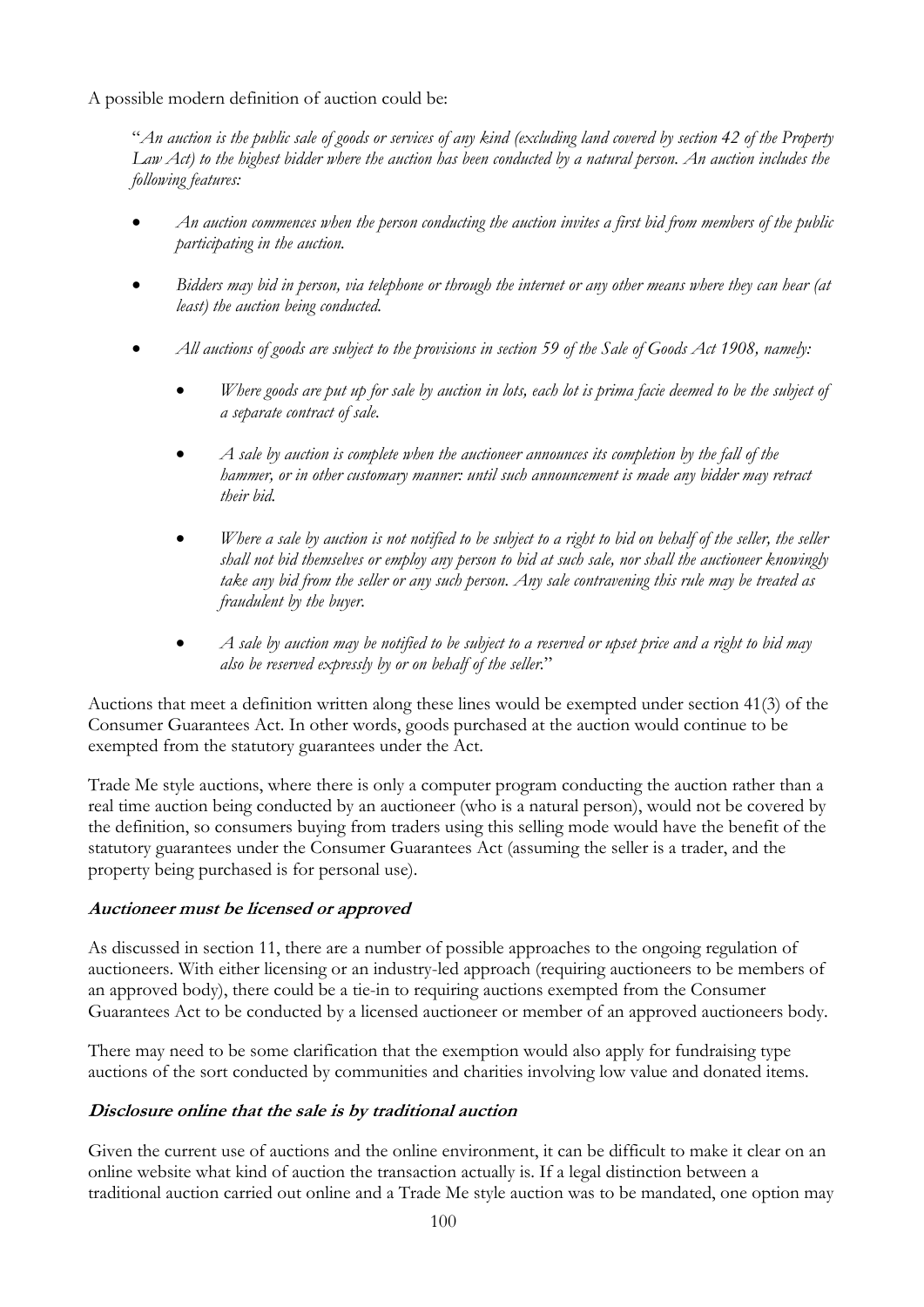be to require that traditional auctions conducted online must meet certain defined requirements including that it must be sufficiently clear to participants in the auction that it is an auction being conducted on essentially a "buyer beware" basis.

One potential approach could be to require an acknowledgement from consumers participating in the online auction that they understand no Consumer Guarantees Act rights apply to their transactions prior to their entry into the online "bidding section" of the auction (this could be in the form of requiring a "I agree to these terms and conditions" tick-the-box type form to be completed).

Other requirements which could apply in distinguishing that it is a traditional auction could be that the auction will start at a certain time (having been advertised earlier), that pre-registration may be required for participation and that an auctioneer will be communicating in real time to the bidders through audio, or video or both. These elements would go some way to reducing the potential for consumer confusion as to what kind of auction they are participating in.

## **Competitive tender**

Online auctions may potentially also fall within the exemption for "competitive tenders" under section 41(3) of the Consumer Guarantees Act. Two options to address this are to no longer include an exemption for competitive tenders from the application of the Consumer Guarantees Act or to define competitive tender as follows:

"*A competitive tender for consumer goods must be conducted by a natural person and cannot use an online trading mechanism.*"

## **Questions**

38. If there is a valid distinction between a traditional auction conducted online and a Trade Me style auction, should purchasers from Trade Me style auctions have the benefit of the guarantees under the Consumer Guarantees Act?

39. What are your views on the suggested ways to clearly identify auctions exempted from the Consumer Guarantees Act (a new definition of auction; that auctions must be conducted by a licensed or approved auctioneer; that online auctions must meet certain requirements)?

## **12.1.2 Issue: Extended warranties**

### **What is an extended warranty?**

An extended warranty is a prolonged warranty offered to consumers to protect their purchase of a consumer good.

The warranty normally relates to the reliability of a good used under conditions of ordinary consumer use. It covers problems that may arise some point after the date of purchase. Should the good prove defective or malfunction within a certain time after the purchase, the person extending the warranty is liable to provide the customer with a replacement of the good, repair it, or refund the purchase money (not a common practice). Such warranties usually do not cover "Acts of God", damage caused by the purchaser, or commercial use.

In New Zealand such warranties are typically related to electronic items. The extended warranty may be offered by the retailer or the manufacturer or a "warranty administrator" (i.e. a third party). Extended warranties are sometimes known as extended guarantees.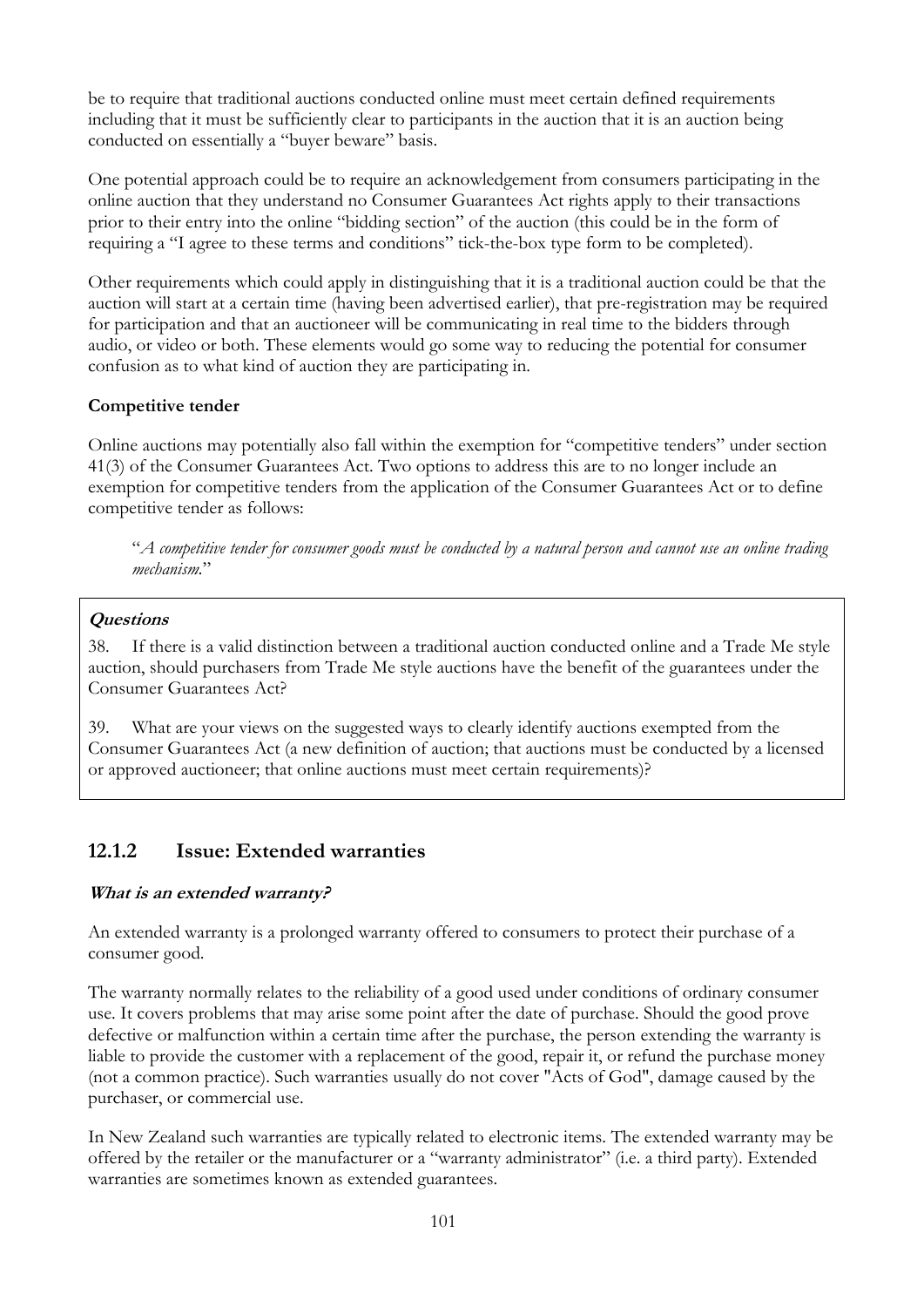<span id="page-102-0"></span>Extended warranties are an additional cost on the price of the good being purchased. Warranties are generally sold for a fixed price but can be for a percentage of the item's retail price. As an incentive to sell extended warranties, store retailers can be paid commission on each sale.

## **What is the issue?**

The National Consumer Survey 2009<sup>[75](#page-102-0)</sup> found that only one third of New Zealanders know that extended warranties generally do not provide more protection than provided by the law. This highlights a large degree of misunderstanding about these warranties. Many consumers are likely to be purchasing extended warranties without realising that they probably already have protections under the Consumer Guarantees Act and may therefore have spent their money unnecessarily.

There are warranties that do offer benefits beyond the Consumer Guarantees Act. For example, they might provide for an on site repair service, or they might cover some forms of fair wear and tear. There is no problem with this kind of benefit being offered to the consumer and they can be useful products. It is also possible that some consumers have difficulty exerting their Consumer Guarantees Act rights with a retailer but feel more comfortable in making a claim under an extended warranty where they feel they are much more likely to get the desired outcome.

However, many of the rights typically offered by an extended warranty are currently already provided for in the Consumer Guarantees Act (repair, replace or refund). The consumer may be no better off by purchasing an extended warranty. In such cases, retailers are effectively extracting an economic rent from consumers by relying on consumers being unaware of, or having insufficient confidence in, their rights under the Consumer Guarantees Act.

Some extended warranties that are purchased for multiple years state that during the first year after a sale, the consumer must deal with the manufacturer where there is a malfunction. This effectively means that what was promoted as a 5-year extended warranty is actually only a 4-year guarantee.

Other issues with warranties include the expiry of the warranty once a claim is made. For instance a 5 year warranty may have a clause saying the warranty expires if the provider repairs or replaces a good covered by the warranty. If such an event happens in the first year the consumer effectively misses out on 4 years worth of warranty. While this will usually be stated somewhere within the warranty, the consumer will normally presume a 5-year warranty means 5 years of coverage. This situation is potentially compounded further if the repair does not work properly or the replacement item also develops a fault.

In 2005, the United Kingdom introduced the *Extended Warranties on Domestic Electrical Goods Order 2005*  under its Fair Trading Act. The Order was made following an investigation by the United Kingdom Competition Commission which concluded there was a "complex monopoly situation" in the extended warranties market that was not in the consumer interest. The Commission reached this finding on the basis of the following points:

- almost all extended warranties are bought at the point of sale. Few consumers consider extended warranties before their purchase, and have little opportunity to consider alternatives in the shop
- extended warranties on offer at the point of sale are nearly always from one provider, usually the retailer
- there is generally no information available on the reliability of electrical goods or the likely repair costs

 $\overline{a}$ 

<sup>75</sup> National Consumer Survey 2009 – [http://www.consumeraffairs.govt.nz.](http://www.consumeraffairs.govt.nz/)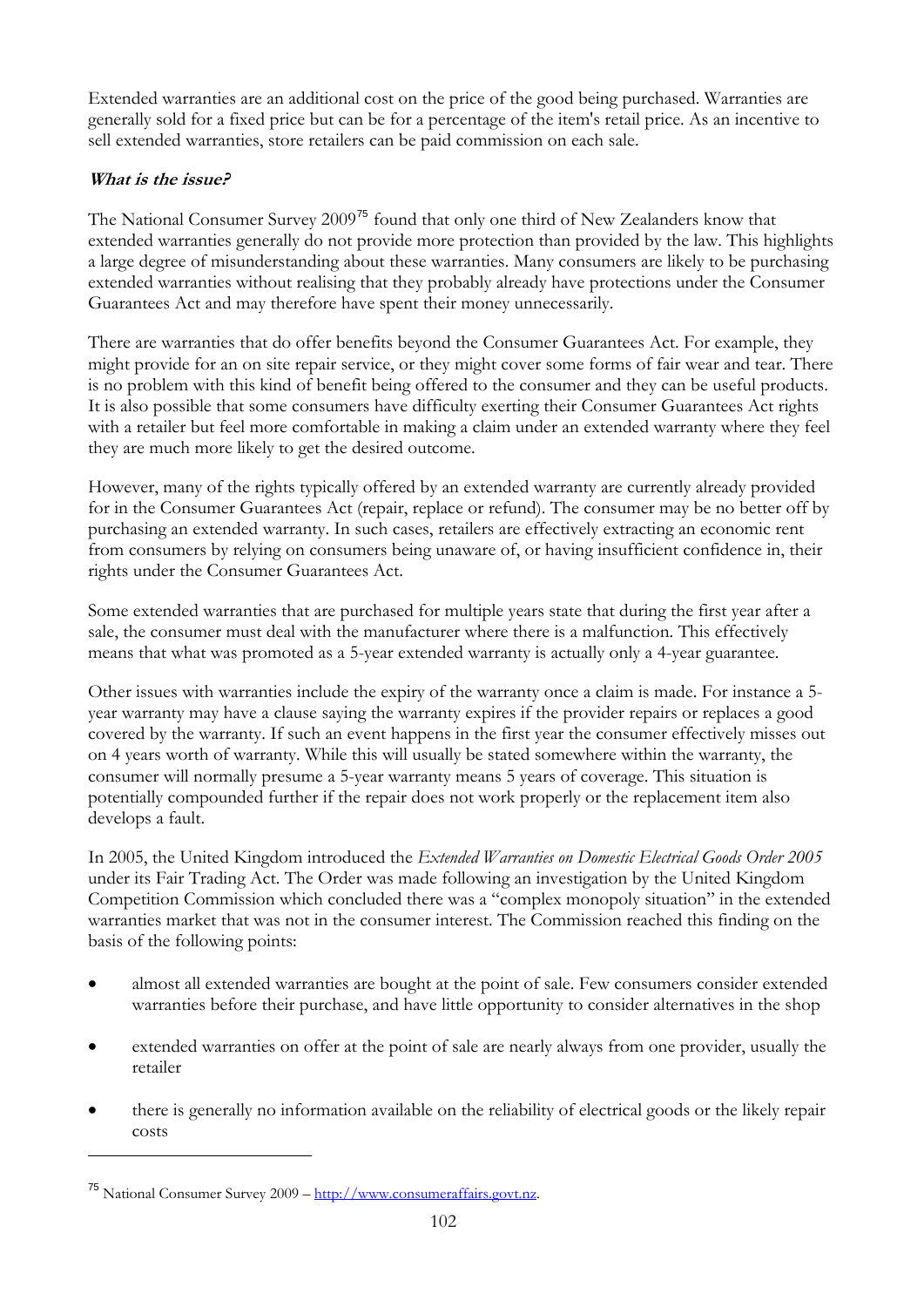<span id="page-103-0"></span>There is generally no information available at the point of sale on the prices, terms or conditions of extended warranties from alternative providers.<sup>[76](#page-103-0)</sup>

It was considered these points allowed profits earned by retailers on extended warranties to be substantially in excess of what should have been expected. Accordingly, the decision was taken to introduce regulation of extended warranties.

The Extended Warranties on Domestic Electrical Goods Order 2005 places obligations on retailers to:

- show the price of the extended warranty alongside electrical goods, in store and in their printed advertising material (including websites)
- provide consumers with information about their statutory rights, cancellation rights and details of the warranty, including whether or not the warranty provides financial protection in the event of insolvency and terminates if a claim is made
- give consumers 45 days to cancel the extended warranty, including providing a written reminder of this right and the right to cancel at any time and receive a refund from the retailer, and
- offer to any consumers, who do not wish to purchase a warranty immediately, quotations stating that the extended warranty remains available on the same terms for 30 days if the consumer chooses not to buy it at that time. Any discounts tied to the purchase of the extended warranty would also be available for 30 days.

The United Kingdom Office of Fair Trading undertook a review of the Order in 2008. It found the Order had encouraged positive impacts on consumer decision-making. The review found there was a rise in the number of consumers who shopped around for extended warranties. It also found that the number of consumers purchasing extended warranties at the point of sale fell from 82 percent to 68 percent. It was noted that 4 percent of consumers used the cooling-off period.<sup>[77](#page-103-0)</sup>

The United States has warranty law under the Magnuson Moss Warranty Act 1972. This Act requires retailers providing warranties to disclose the terms and conditions of the warranty offered in simple and readily understood language. This includes information such as the length of the warranty, what elements of the product are covered (e.g. parts or accessories), a description of any legal remedies available to the consumer, and what the warranty provider will do if a defect or problem occurs.

The circumstances which promoted the introduction of the Extended Warranties and Domestic Electrical Goods Order 2005 in the United Kingdom would appear to be similar to those that are occurring in New Zealand. New Zealand consumers are entering into extended warranty contracts. This is either due to ignorance (National Consumer Survey 2009, two in three consumers believe an extended warranty gives more protection than the Consumer Guarantees Act), or because the retailer is actively promoting the extended warranty. The latter is backed up by a Consumer NZ mystery shopper exercise. Conducted in October 2007 at the premises of three major retailers, it found there was strong emphasis on selling extended warranties, confusing or misleading sales patter and a distinct lack of knowledge of the Consumer Guarantees Act and its proper application to retail situations.

A retailer omitting to inform the consumer that they already have consumer protection rights available to them under the Consumer Guarantees Act and then attempting to "sell" those rights to the consumer may be deliberately misleading the consumer (which could be a breach of the Fair Trading Act).

 $\overline{a}$ 

<sup>76</sup> <http://www.berr.gov.uk/whatwedo/consumers/fact-sheets/page38190.html>.

<sup>77</sup> [http://www.oft.gov.uk/shared\\_oft/reports/Evaluating-OFTs-work/oft1024.pdf.](http://www.oft.gov.uk/shared_oft/reports/Evaluating-OFTs-work/oft1024.pdf)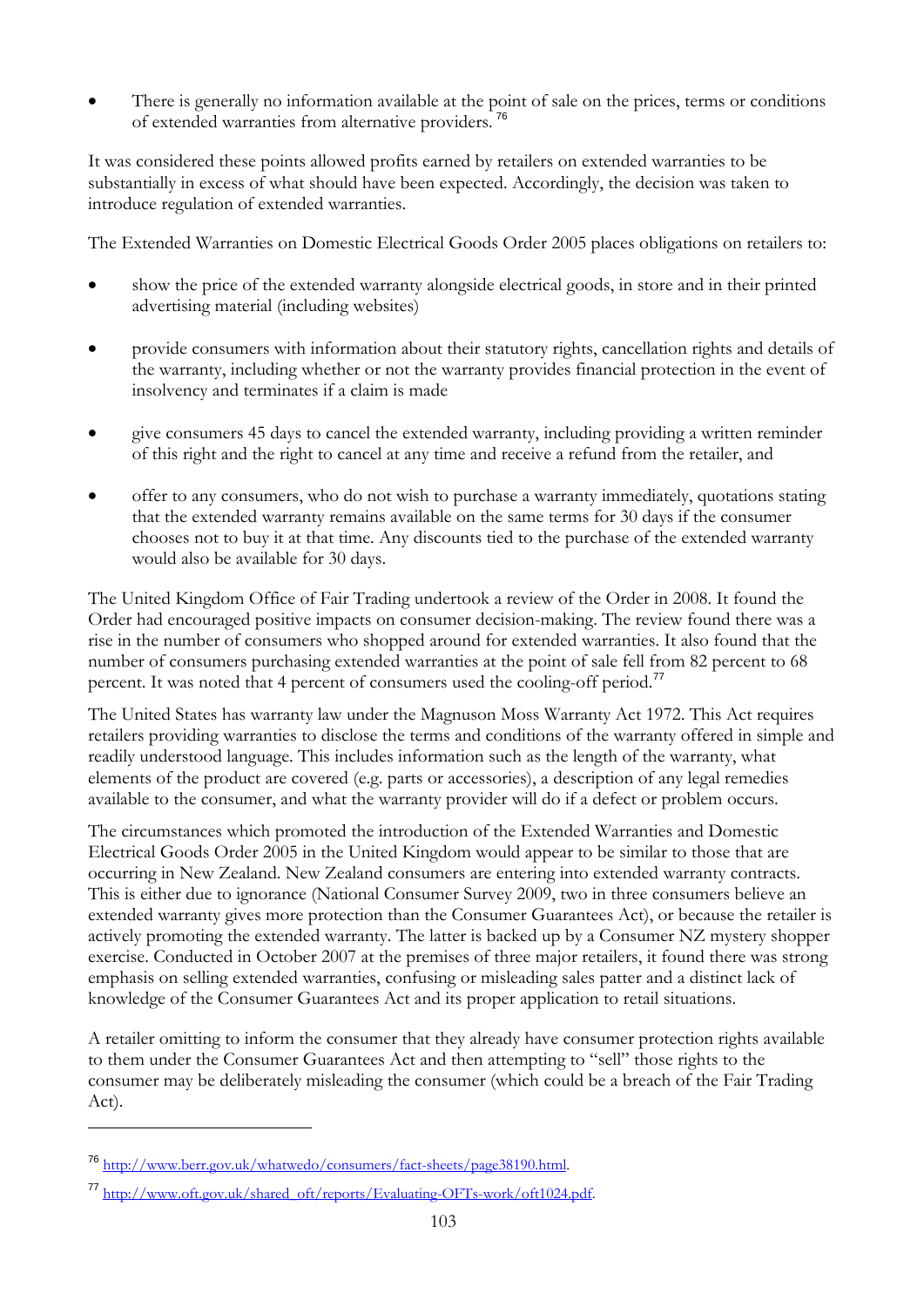## **Options to address issues associated with extended warranties**

The following are possible approaches to addressing the problems associated with extended warranties:

## **A. Disclosure to the consumer**

Providing information to consumers about the details of an extended warranty provides them with the opportunity to make an informed decision about the purchase of the warranty. Additionally, requiring the publication of information about the warranty may improve competition in the marketing of both goods and extended warranties.

## **B. Disclosure in advertising – price and rights**

The Warranties on Domestic Electrical Goods Order 2005 in the United Kingdom requires retailers to display the cost of an extended warranty in both advertising and on the item being sold. This information must also be included in any website that the retailer administers which is related to the good being sold.

An approach could be to include similar requirements, as well as reference to the statutory rights under the Consumer Guarantees Act.

The benefit of such an approach is that a consumer is provided information about the extended warranty before they become emotionally committed to the purchase of the good. If the information highlights to the consumer the extended warranty only affords them limited benefits, they may be less likely to buy an extended warranty when they do decide to purchase the good.

There is also the question of whether there should be any punishment or detriment for the retailer if it does not comply with the disclosure requirements. Given the Fair Trading Act is the legislation which deals with trader behaviour and also may govern disclosure of information to consumers (and the Consumer Guarantees Act is self-enforcing), it would appear that it may be most appropriate to amend the Fair Trading Act to provide for the enforcement of any extended warranty law. (This would mean enforcement by the Commerce Commission, although consumers and other private parties can also make claims under the Act.)

## **C. Cooling-off period**

Another possibility could be to provide the consumer with the right to "cool-off" and obtain a refund of the money paid for an extended warranty. Giving consumers a cooling-off period which allows them to cancel the purchase of an extended warranty is a means of remedying the situation where a consumer has purchased the warranty without the knowledge of the existence Consumer Guarantees Act rights to only then discover those rights are the same they just purchased.

A cooling-off period also allows the consumer time to recover from any "pressure selling" that may have occurred regarding the extended warranty.

The effectiveness of this approach would depend on consumers being aware there is a coolingoff period, suggesting there would need to be disclosure of its existence in the information provided by the retailer with the extended warranty.

A cooling-off period would be similar in nature to the cooling-off period under the Door to Door Sales Act 1967 and the Credit Contracts and Consumer Finance Act 2003.

When an extended warranty is cancelled under a cooling-off period, the consumer could be entitled to a full refund of the cost of the warranty.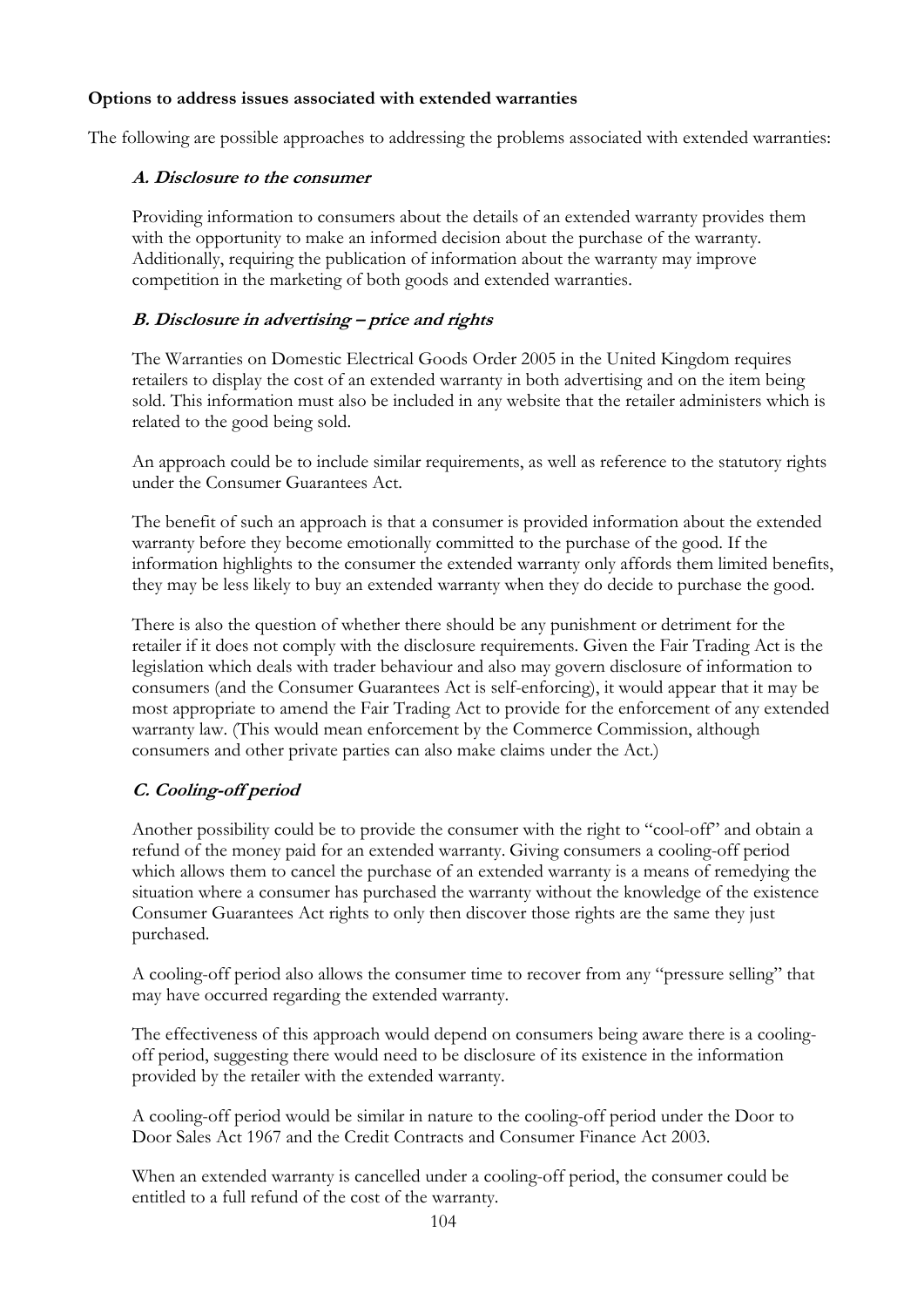For clarity, the consumer should be unable to cancel the purchase of a good in addition to the cancellation of the extended warranty under the cooling-off period (unless other reasons under the Consumer Guarantees Act allow for the cancellation of the purchase).

## **D. Right to buy the extended warranty at a later date**

A reverse of the cooling-off period is the option to extend the timeframe in which a consumer may purchase an extended warranty for the good they purchased. For example, if a consumer purchases a television on Monday, they could go back to the retailer before the following Tuesday to purchase an extended warranty related to the television.

The reasoning is that the consumer then has seven days to consider if they wish the television to be covered by an extended warranty with the benefit of having had the opportunity to read the required disclosure about their consumer rights (as proposed above) and any additional benefits the warranty may offer. This would allow the consumer to make a more informed decision as to whether they need the warranty, rather than by having to "take it all in" at the point of sale.

## **Questions**

40. What are your views on specific regulation of extended warranties?

41. What are your views on requiring greater disclosure of information to consumers on extended warranties?

42. What are your views on requiring a "cooling-off" period for cancelling an extended warranty?

43. What are your views on providing an "opt-in" period for buying an extended warranty?

44. Should any law regulating extended warranties be enforced by the Commerce Commission under the Fair Trading Act, and for what reasons?

## **12.1.3 Issue: Bonds to assess faulty goods**

The Ministry of Consumer Affairs has received numerous complaints from consumers and consumer agencies about whether suppliers have a right to require consumers to pay bonds before assessing faulty goods for repair. In particular, these complaints are commonly about faulty mobile phones and other portable electronic equipment.

Typically, consumers are seeking a repair for a faulty item which they consider should be covered by the Consumer Guarantees Act, and the retailer requires the consumer to pay a bond for the good to be sent away for assessment. If the assessment establishes that the good's fault is covered under the Consumer Guarantees Act or a warranty, the consumer receives the bond back. If the fault with the good is not covered, the consumer will not receive the bond back and will be given the option to pay for the repairs or to retrieve the good.

Under the Consumer Guarantees Act, a remedy must be given if the product does not comply with the guarantees. Consumers need only prove to a civil standard (the balance of probabilities) that a retailer has breached a guarantee under the Consumer Guarantees Act, before they are entitled to a remedy.

The problem is that some suppliers are not accepting responsibility for <u>any</u> faults particularly with mobile phones unless the phones are first sent away for assessment. This forces the consumer to bear the initial burden of the assessment through the supplier's requirement of a bond. Of particular concern is when a bond is sought for an obvious fault with the good. Examples include: a brand new mobile phone's key number falling off on the second day of use, yet the mobile phone provider insisted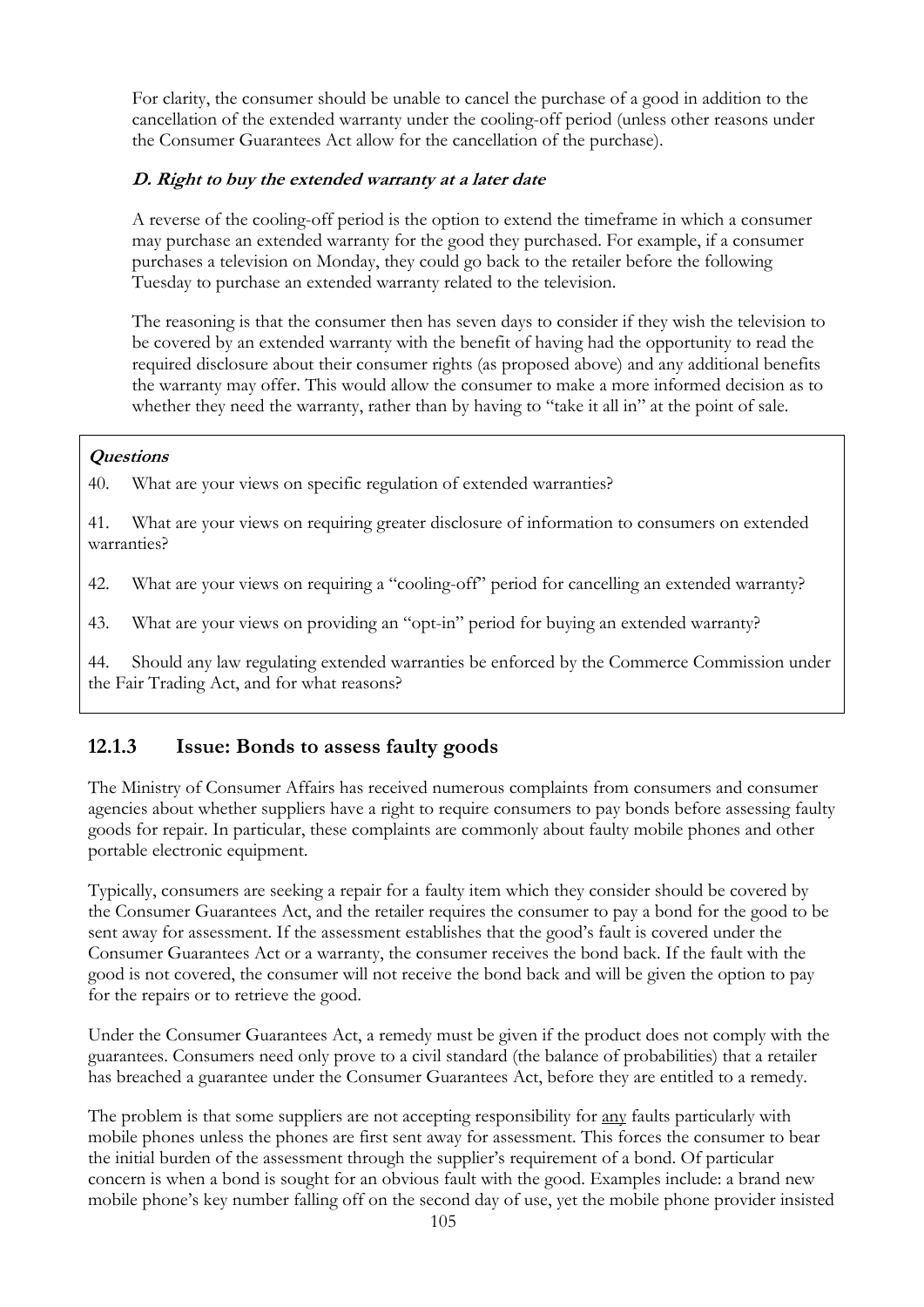<span id="page-106-0"></span>on a bond for assessment; a new phone and the phone would not turn on; a new phone and the battery would not recharge. In these cases, the standard repair, replace or refund remedies should be immediately available without necessarily requiring an assessment to be made as a standard practice.

The bond is effectively creating a barrier to consumers who are trying to access and exercise their normal consumer rights under the Consumer Guarantees Act. It effectively means that consumers who cannot afford to pay the bond or are not willing to risk the possibility that the bond will be retained by the supplier, are prevented from accessing the remedies under the Consumer Guarantees Act

The reverse argument from the retailer is that consumers misuse their products or do not follow directions properly, so any faults developed are not necessarily covered by the Consumer Guarantees Act. The suppliers claim they can only determine where the fault lies by making the off site assessment and this costs them money so the bond is a way of covering that cost.

It is a point of annoyance for many consumers that suppliers do not disclose the requirement for a bond for assessment at the point of sale, or advise consumers they may independently verify whether faults are covered by the Consumer Guarantees Act.

Suppliers may also require consumers to sign repair policy statements which make no mention of the Consumer Guarantees Act and also attempt to avoid liability for consequential loss resulting from repairs, e.g. loss of pictures, games, downloads, phone numbers.

## **Informing the consumer about the repair assessment bond from the outset**

The Consumer Guarantees Act is silent on whether bonds may be charged for the purpose of assessing faults. As such, some suppliers appear to have taken this to mean the practice is permitted. In Canada, there is very similar legislation to the Consumer Guarantees Act. This provides that the only way a supplier can claim compensation for costs spent in a false claim is if there is a term in a written agreement, and that term is restricted to paying the reasonable costs of the supplier in dismantling goods, and that term is brought to the consumer's attention before signing the agreement.<sup>[78](#page-106-0)</sup>

There may be merits in providing a similar provision in the Consumer Guarantees Act. This approach balances the tension between the problem suppliers face of people "trying claims on" when they have caused the problem themselves (thus causing the supplier additional costs), and the genuine complaints made by consumers.

If the consumer has a chance to note specifically that an assessment fee is liable to be charged, they can make an informed purchase decision.

The risk of allowing such an option is that suppliers may introduce this kind of clause as a default component of any contract they use. This effectively means the same problems from the consumer perspective will continue to exist, except that the consumer would have the opportunity to consider making the purchase with the knowledge of this clause (provided it was brought to their attention).

Limiting the amount of any bond to the reasonable costs of the supplier in dismantling the goods would potentially keep high bonds from being charged as a means of reducing claims from consumers.

### **Questions**

 $\overline{a}$ 

45. What are your views on the Consumer Guarantees Act providing that a requirement for any bond for assessment of a faulty good must be disclosed to the consumer in writing before the good is purchased?

<sup>&</sup>lt;sup>78</sup> The use of the word "false" in relation to consumer claims in this context does not necessarily imply dishonesty on the behalf of the consumer.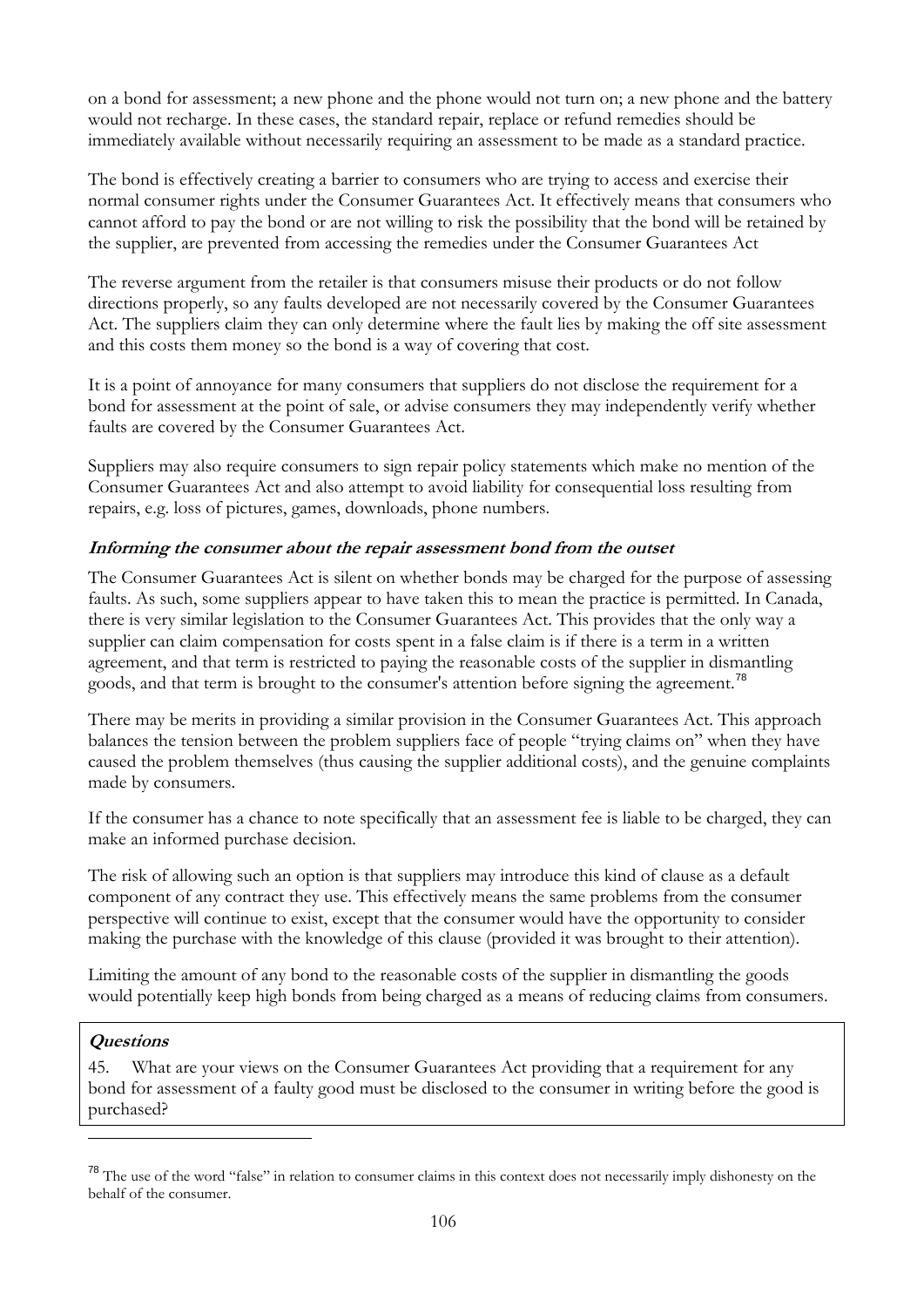## **12.1.4 Supplier is unresponsive or does not heed consumer requests**

A situation that consumers occasionally find themselves in is that when the consumer has problems with goods or services and contacts the supplier or manufacturer, they are given the impression that the supplier or manufacturer is not prepared to do anything. The consumer may need the goods urgently (e.g. a car for work) and so gets the goods repaired elsewhere at their own cost.

Where the failure can be remedied (i.e. a minor fault) the consumer can require the supplier to remedy the failure under section 18(2). Where a supplier *refuses* or neglects to do so, a consumer can have the failure remedied elsewhere and claim the cost from the supplier. The consumer can also reject the goods. However the supplier must first be given the opportunity to remedy the minor fault.

There is a thin line between a supplier categorically refusing to provide a remedy (which a consumer can then act upon under section 18), and a supplier through their conduct towards the consumer giving the impression that they are not prepared to do anything but falling short of refusing to provide a remedy. The same issue applies equally to manufacturers under section 27(2), and to suppliers of services under section 32(a).

A solution could be to define "refuses" to mean actual refusal (i.e. by letter, in person, telephone call etc) as well as refusal by other conduct which does not explicitly convey a refusal (i.e. impression given, inferences made, non-acknowledgement of consumer).

This amendment could best be used at a Disputes Tribunal hearing where the actions of the supplier or manufacturer could demonstrate the refusal. Broadening the definition of refusal would make it easier to demonstrate that the supplier had refused to remedy a failure, and counter any arguments that "they were doing their best" when in reality were stalling in the hope the consumer would give up seeking redress.

### **Questions**

46. Is it appropriate that "refusing" to remedy a failure under the Consumer Guarantees Act also includes "refusal by words or conduct", and for what reasons?

## **12.1.5 Rejection of goods under the Consumer Guarantees Act and collateral credit agreements**

A consumer who has purchased goods on credit may have the right to cancel the purchase under the Consumer Guarantees Act, but the consumer will remain liable to pay the price of the goods under the credit agreement.

This situation is dealt with under the Motor Vehicle Sales Act 2003 (MVSA). Section 89(2) provides that a Disputes Tribunal may order the rights and obligations of the buyer of a motor vehicle under a collateral credit agreement (meaning one that is procured by the dealer) vest in a motor vehicle trader if:

- a. the credit agreement is associated with the contract for the sale of that motor vehicle; and
- b. the motor vehicle trader is a party to that contract for sale; and
- c. either:
	- i. the buyer exercises the right to reject the motor vehicle under the Consumer Guarantees Act and the Disputes Tribunal orders a refund be paid; or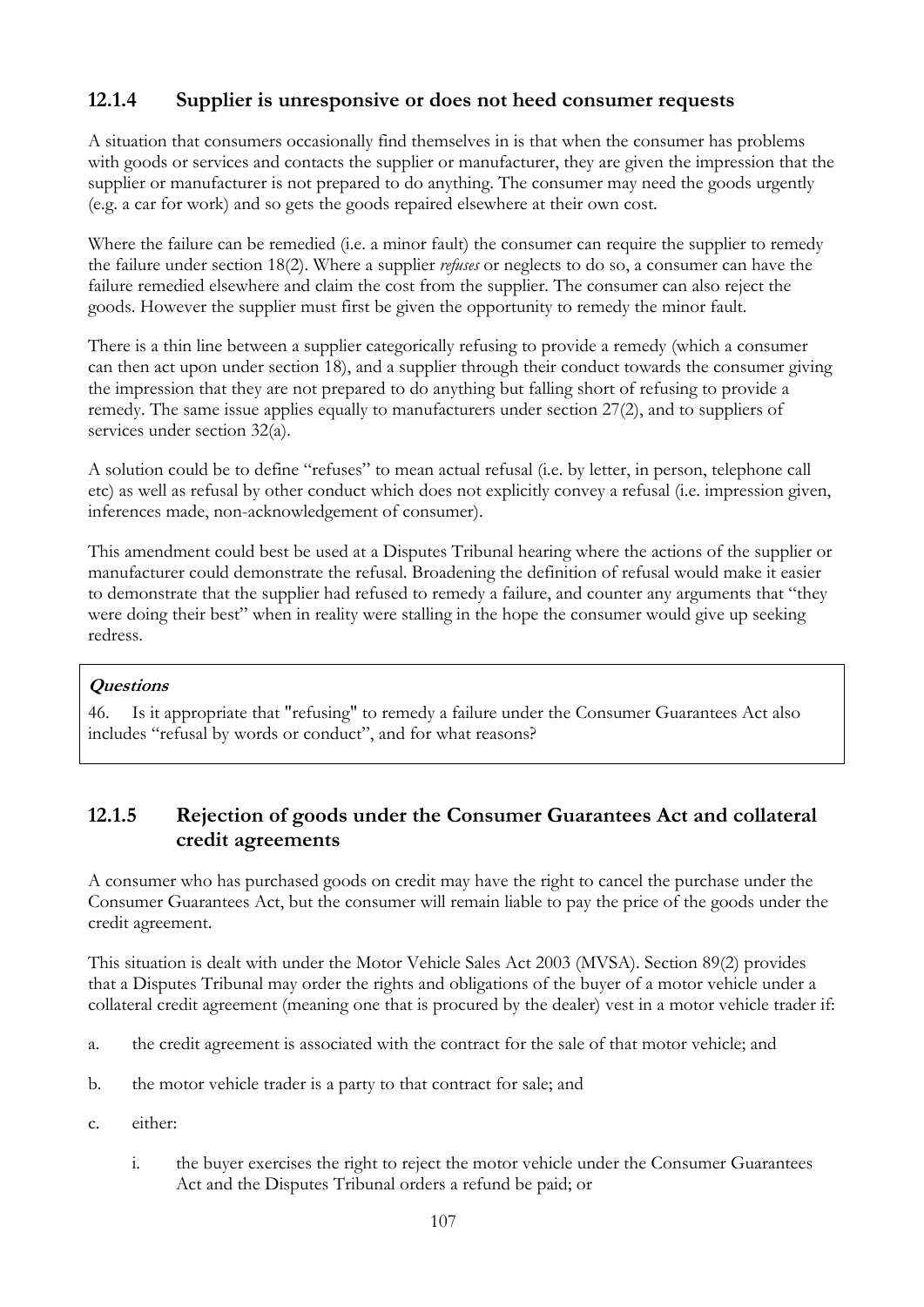ii. the Disputes Tribunal declares the whole or any part of the contract for sale to be void under section 43(1) of the Fair Trading Act on the basis that the buyer has (or is likely to) suffer loss or damage because of the dealer's misconduct.

There is no equivalent section under the Consumer Guarantees Act. This concept was only thought of at the time of the MVSA introduction which came 10 years after the Consumer Guarantees Act was first introduced.

The lack of an equivalent section in the Consumer Guarantees Act can potentially leave consumers in a difficult position. In instances where they have cancelled the sale and purchase agreement and returned the goods due to a serious fault or where they have been subject to a misrepresentation or practice covered by the Fair Trading Act, they will normally still be liable under the collateral credit agreement (as it is a contractual relationship with a third party). The consumer is potentially able to pay the debt by using the refund of the purchase price of the good. If the money is *not* refunded by the supplier of the goods the consumer is still liable to effectively pay for the goods which have been returned to the supplier. In some cases, this exposure has caused real detriment to consumers.

#### For example:

*A furniture store in Christchurch and Wellington went into liquidation in late 2007. Some consumers had returned furniture under the Consumer Guarantees Act and were told the money would be refunded to the finance company, but it was not. The finance company held these consumers to the contract even thought they had returned the furniture. They would have ended up paying for furniture they did not receive, had the finance company not eventually organised replacement furniture from another store.* 

*When a company selling educational software door to door, went into liquidation, it refused to refund money to consumers when they rejected goods under the Consumer Guarantees Act. A finance company then pursued the consumers for the debt, even though the goods were no longer in their possession.* 

If a provision similar to that in the MVSA was provided for in the Consumer Guarantees Act, in situations where the supplier has not provided the appropriate remedy such as refunding the purchase price (thus allowing the consumer to pay back the finance company), the consumer would be able to take a claim to the Disputes Tribunal. They could seek an order that the supplier be vested with the rights and obligations that the consumer has under the collateral credit agreement.

Effectively this would create an incentive for the supplier to promptly provide repayment when a good has been rejected under the Consumer Guarantees Act. It would also create and incentive for suppliers to properly meet their obligations under the Consumer Guarantees Act, and to not engage in misleading or deceptive behaviour under the Fair Trading Act.

It should be noted that if the trader is in liquidation (like under the above examples), the consumer would be released from their obligation under the credit agreement, and there would be little chance of payment to the finance company by the supplier.

#### **Question**

47. What are your views on including the equivalent to section 89(2) of the Motor Vehicle Sales Act in the Consumer Guarantees Act for situations when goods are rejected and there is a collateral credit agreement?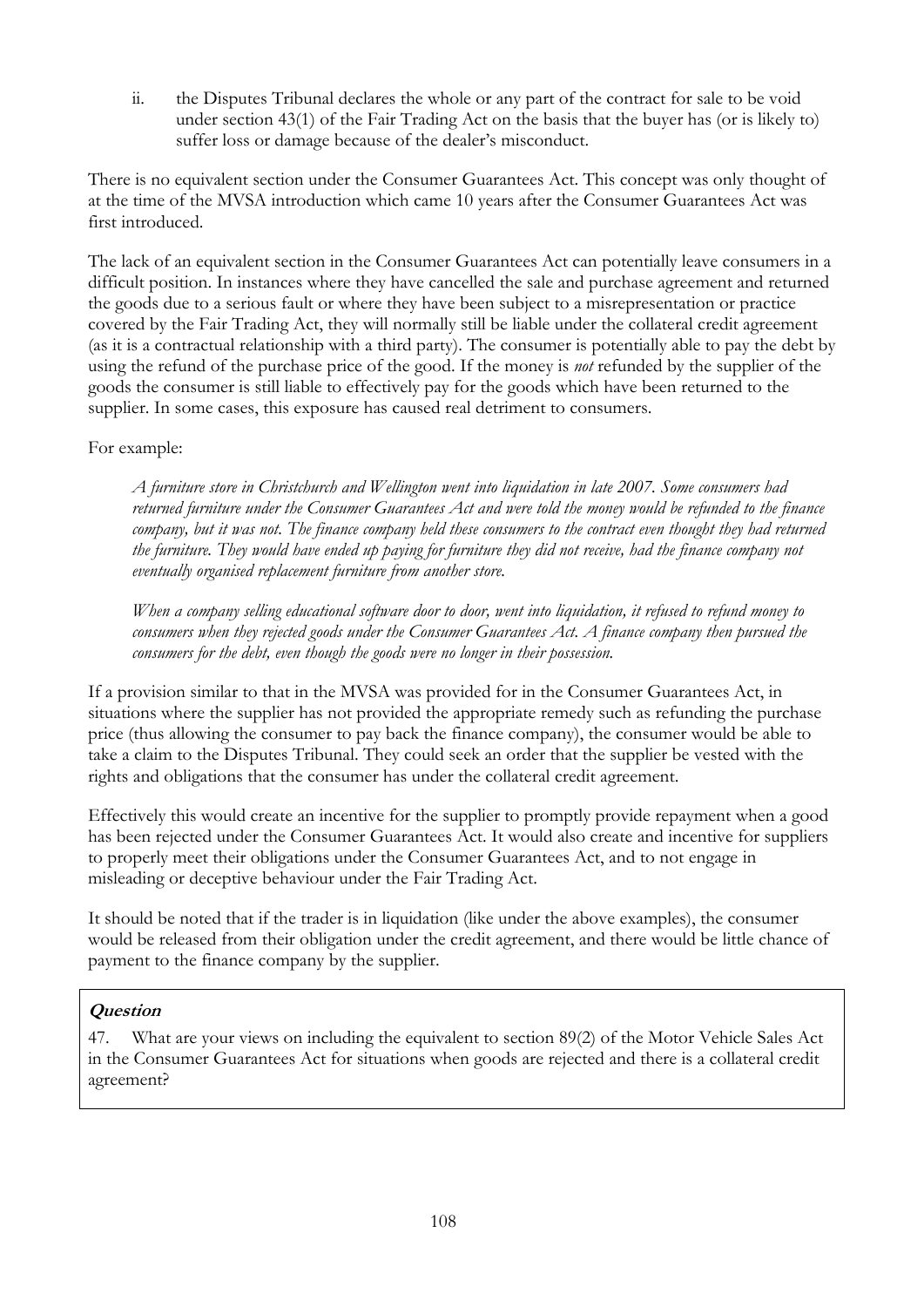# <span id="page-109-0"></span>**12.1.6 Application to electricity**

In 2003, the Consumer Guarantees Act was amended to clarify that it applies to the supply of electricity, gas, telecommunications or water or the removal of waste water. As a result of some continued uncertainty by electricity retailers about their potential liabilities to consumers under the Act, the major retailers took a High Court case against the Electricity and Gas Complaints Commission's interpretation of the Act.

The resulting judgment by the High Court<sup>[79](#page-109-0)</sup> concluded that electricity retailers may be liable to consumers for breaches of the guarantee of acceptable quality for electricity. This judgment is clear for consumers and accords with the objective of the Consumer Guarantees Act that consumers should be able to seek redress from the retailer, in most instances.

However, electricity retailers are concerned that effectively they could be liable for distribution faults and distribution network defects over which they do not have direct control. Several have raised their concerns in submissions on the Electricity Industry Bill. It is understood by the retailers that the Consumer Guarantees Act works on the basis that retailers would negotiate with their suppliers (electricity lines companies and Transpower) to define the expected quality of electricity supply that they on-sell. However, because electricity lines businesses are monopoly providers of services in situations involving the supply of electricity to domestic consumers, the retailers note that there is no incentive for electricity lines businesses to agree on a fair and efficient allocation of risk, resulting in all of the risk inappropriately resting with the retailer.

Some retailers proposed in their submissions on the Bill that the proposed new Electricity Industry Code include a mandatory requirement for distributors' use-of-system agreements to indemnify retailers for losses incurred under the Consumer Guarantees Act for breaches of acceptable quality caused by faults in the network.

Such a contractual requirement would assist retailers to engage with consumers when they have issues related to the supply of electricity yet not to have sole responsibility for the redress. Consumers would still only have to seek redress through a retailer and not another entity with whom they do not have a contractual relationship.

Some retailers in their submissions alternatively suggested that consideration is given to amending the Consumer Guarantees Act to reflect that consumers only need to deal with their retailer when they have supply issues, but that both an electricity retailer and a lines company would be liable for the quality guarantees set out in the Act, including the guarantee of acceptable quality.

There has not been any analysis of the second possible option as it has been raised late in the Consumer Law reform review process. Views on this option, its implications and how it could work are invited and there will be fuller consideration given in the next stage of the review.

#### **Question**

 $\overline{a}$ 

48. What are your views on amending the Consumer Guarantees Act to provide that both an electricity retailer and a lines company would be liable for the quality guarantees set out in the Act?

<sup>79</sup> *Contact Energy & Ors v EGCC* HC WN CIV 2007-485-2761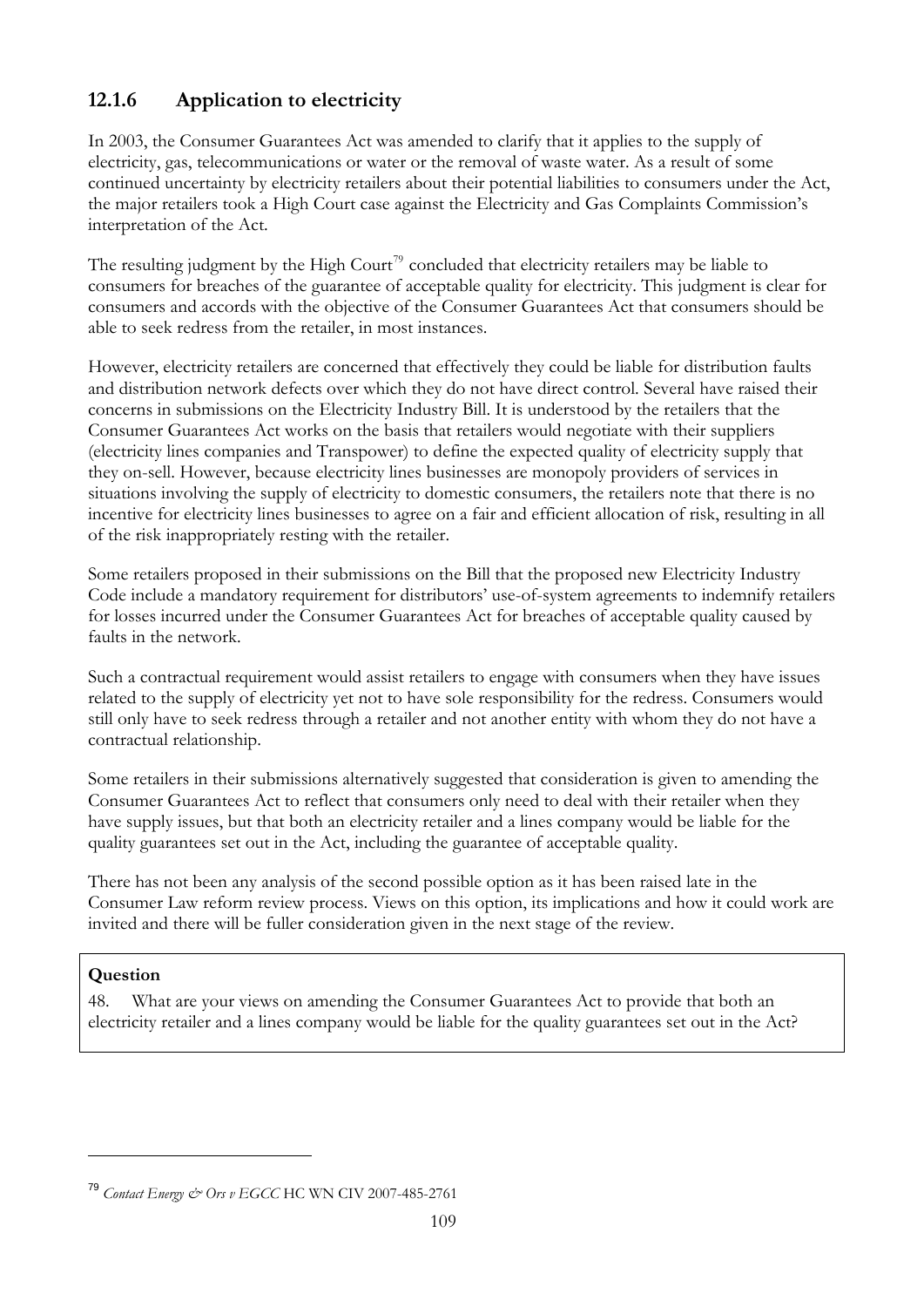# **13. Enforcement**

## **Introduction**

The first objective of the Consumer Law Reform review is:

- To have in place principles-based consumer law that:
	- enables consumers to transact with confidence;
	- protects reputable suppliers and consumers from inappropriate market conduct;
	- is up to date and relevant now and into the future;
	- is easily accessible to those who are affected by it;
	- is in line with international best practice, as appropriate; and
	- is effective and enforceable.

Importantly, in order to achieve the outcomes of effective law that enables consumers to transact with confidence and that protects reputable suppliers and consumers from inappropriate market conduct, the law needs to be both enforceable and enforced. Accordingly, it is important that there are appropriate enforcement provisions in place

Consumer laws in New Zealand are either "self-enforcing" in the sense that they create legal rights enforceable by consumers, or they are enforced by government agencies carrying out investigation and prosecution functions. The self-enforcing laws include the Consumer Guarantees Act, Layby Sales Act, Door to Door Sales Act and parts of the Fair Trading Act. The remedies available to individuals or other private parties generally provide for breaches to be stopped, or for damages or losses to be compensated. These types of remedies are available through the courts (including the Disputes Tribunal) in their civil jurisdiction.

The Commerce Commission is the primary government enforcement agency for consumer law, especially under the Fair Trading Act. The Ministry of Consumer Affairs Measurement and Product Safety Service also has an enforcement role. Public enforcement involves punitive sanctions (fines) where there is a perceived public harm or an offence, rather than individual "private" harms. There is usually some moral wrongdoing underpinning offences enforceable by regulators under consumer laws, and enforcement is technically through the courts' criminal jurisdiction.

The Commerce Commission has a well-established reputation as an enforcement agency and a quick look at its website indicates that it regularly takes prosecutions, obtains settlement agreements or gives warnings for breaches and possible breaches, in particular, of the Fair Trading Act but also other consumer law. Both the Commerce Commission and the Ministry of Consumer Affairs actively monitor compliance with consumer legislation and work with industry, for example, by providing guidelines and through audit checks of weights and measures accredited persons.

In 2005-2006, the Ministry of Consumer Affairs initiated work reviewing the effectiveness of the enforcement and redress provisions in the Fair Trading Act. *An Initial Think Piece* review was published by the Ministry in July 2005, and an *International Comparison Discussion Paper* was published in May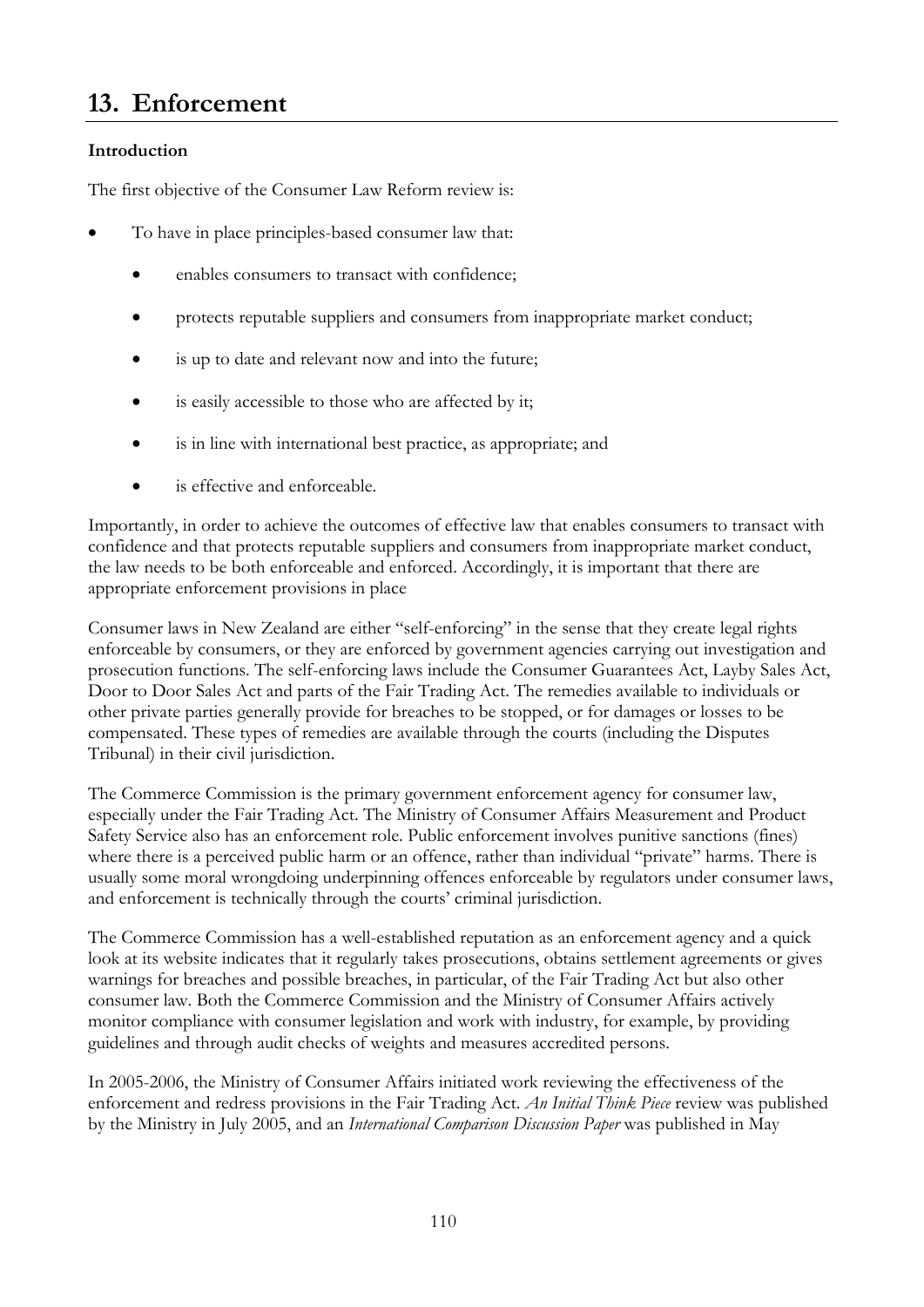<span id="page-111-0"></span>2006.[80](#page-111-0) The latter paper identified some additional enforcement powers under the Fair Trading Act that could allow for more effective enforcement of the Act by the Commerce Commission. As a result of this initial work two additional provisions are proposed for the Fair Trading Act: court enforceable undertakings and banning orders. These are discussed below.

# **13.1 Possible additional enforcement provisions**

# **13.1.1 Court enforceable undertakings**

The Commerce Commission uses settlement agreements when a person in trade voluntarily admits that agreements provide an alternative to litigation and have a number of benefits for businesses in that they they have breached the Fair Trading Act and gives an undertaking to amend its behaviour. Settlement are more efficient and avoid the associated expense of court proceedings. They can also significantly speed up the process of obtaining compensation for the victims of the breach.

At present, settlement agreements can be problematic for the Commission if a business chooses to agreement as it is not an affected party (this would be the affected consumers). The Commission's only disregard the settlement agreement at a later time. The Commission cannot enforce the settlement option is to take further court action based on the original cause of action, which is time-consuming and expensive. This may fall outside the specified time period set out in section 40(3) of the Fair Trading Act, currently set at 3 years, or in the Limitation Act 1950 for civil proceedings.<sup>[81](#page-111-0)</sup>

If the Fair Trading Act had formal provision for undertakings with the Commerce Commission that are breach of the undertaking (not the original cause of action) and this breach can be taken to court by the enforceable, it would mean that if a business chooses to disregard the undertaking, they will be in Commission. Such a provision would make their settlement procedure more transparent and flexible and would incentivise the Commission to use undertakings in preference to prosecution.

The Australian Trade Practices Act (and proposed Australian Consumer Law) has a court enforceable undertakings provision. We understand that the Australian Competition and Consumer Commission uses undertakings in preference to taking court action.

# **13.1.2 Banning orders**

 $\overline{a}$ 

Banning orders are where an individual is restricted from holding a particular position or undertaking particular activities. The objective of banning orders is to protect the public from repeat behaviour by the individual in similar circumstances. There are serious personal consequences to banning orders as they can seriously affect a person's future earning potential. Any decision to use them should not apply lightly.

New Zealand has undertaken several prosecutions of recidivist traders. They were fined for breaches of acted as no deterrent to subsequent trading activities. In other legislation, repeat offenders may be dealt the Fair Trading Act, but the fines represented a fraction of the profit earned from their scams and with by imposing a ban on them undertaking certain activities.

<sup>80</sup> Ministry of Consumer Affairs, *Review of the Enforcement of Consumer Protection Law: An Initial Think Piece* (July 2005) and *Review of the Redress and Enforcement Provisions of Consumer Protection Law: International Comparison Discussion Paper* (May 2006) – [http://www.consumeraffairs.govt.nz](http://www.consumeraffairs.govt.nz/).

<sup>&</sup>lt;sup>81</sup> The Limitation Bill, which will replace the Limitation Act 1950, is due to be reported back from the Justice and Electoral Committee in May 2010. The aim of this Bill is to encourage claimants to make claims without undue delay, and protect defendants from the unjust pursuit of stale claims.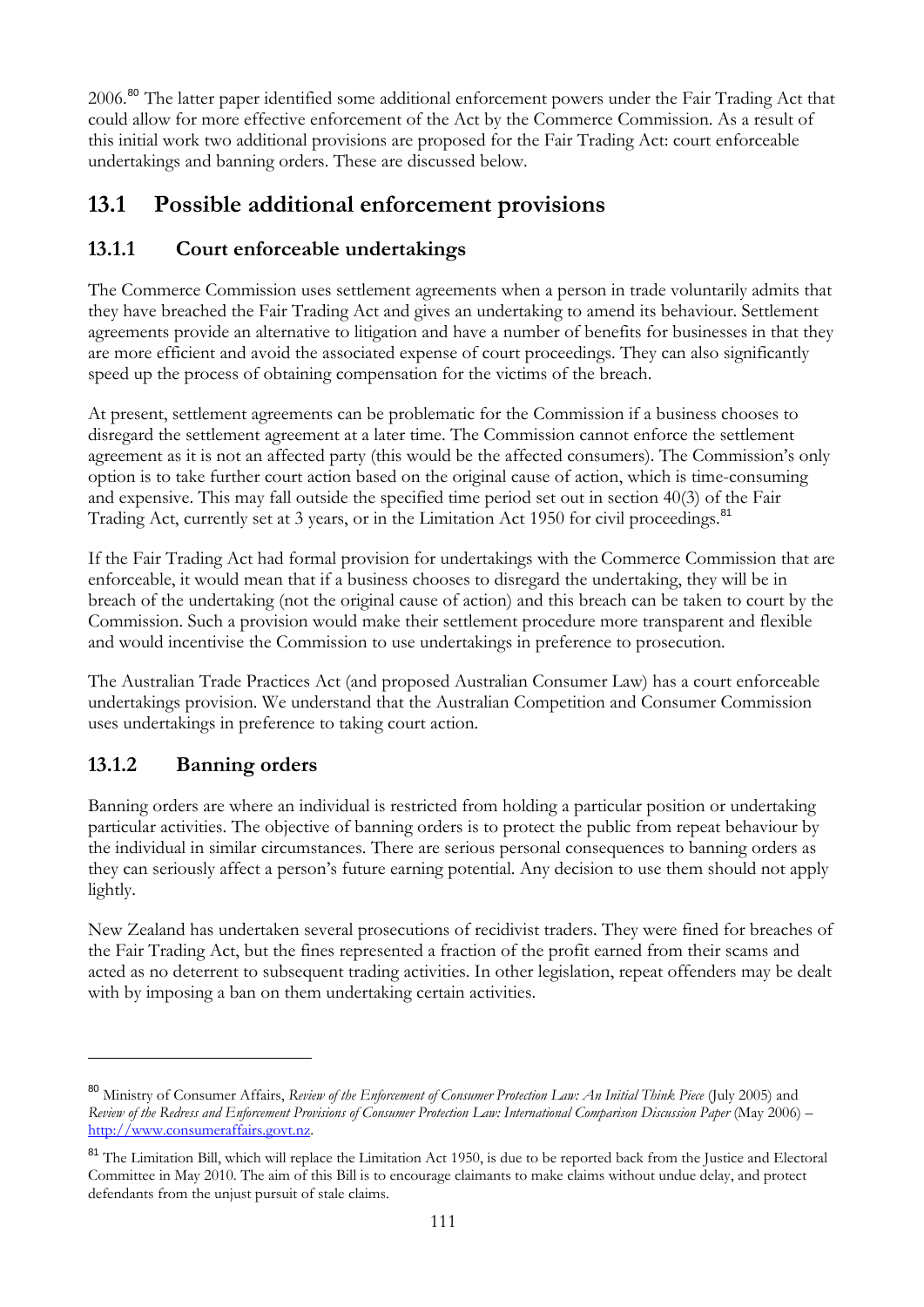It is proposed that the Fair Trading Act include banning orders as part of the offence and penalty provisions. This means that, if convicted, a judge could ban a person from involvement in particular activities.

## **Question**

49. What are your views on including in the Fair Trading Act provisions for court enforceable undertakings?

50. What are your views on including enforcement orders in the Fair Trading Act for the banning of recidivist traders from certain activities?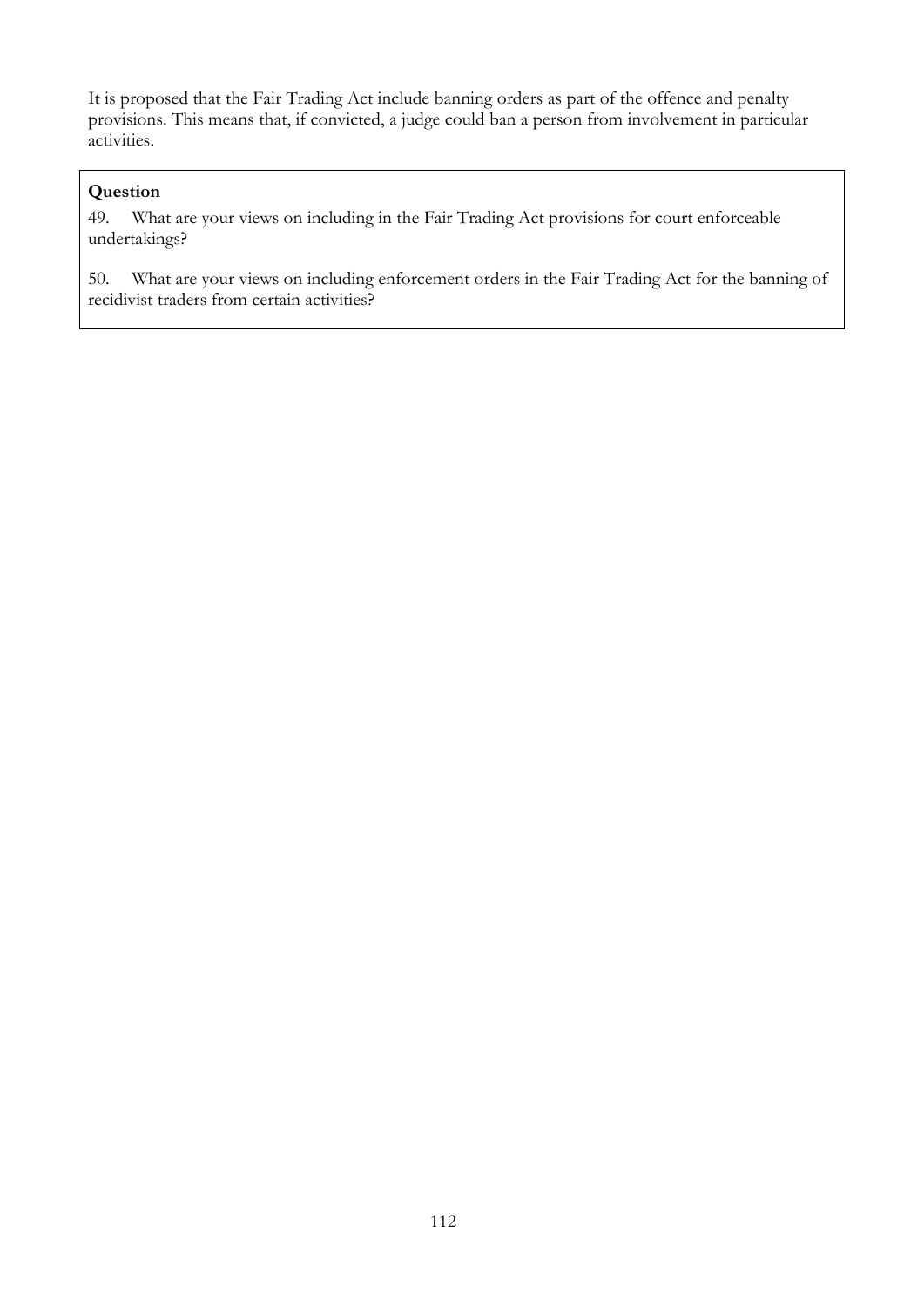# <span id="page-113-0"></span>**14. What the Review Might Deliver**

The second objective of the Consumer Law Reform review is:

• To achieve simplification and consolidation of the existing law.

Throughout the discussion document there has been consideration of how to meet this objective and whether standalone legislation is still needed to deliver particular consumer and business protections or whether the protections could be included in an enhanced Fair Trading Act.

Initial thinking is that there are three possible consumer law outcomes following consideration of the issues and questions addressed in the review. These are summarised below. The status quo is not considered an option that will meet the objectives of this review.

#### **Option 1: An enhanced Fair Trading Act complemented by the Consumer Guarantees Act and the Weights and Measures Act as standalone laws**

An enhanced Fair Trading Act could incorporate provisions as considered appropriate from the Door to Door Sales Act, the Layby Sales Act, the Unsolicited Goods and Services Act and new provisions to ensure this legislation is relevant and up to date with modern transactions and best practice consumer law.

The Consumer Guarantees Act and the Weights and Measures Act would continue to complement the Fair Trading Act. One reason for keeping the Fair Trading Act and the Consumer Guarantees Act as separate laws is that the Fair Trading Act provides for public enforcement of its provisions by the Commerce Commission whereas the Consumer Guarantees Act establishes rights for consumers to take self-enforcement action. Another reason is that both pieces of law have very good recognition. The major survey of consumer awareness undertaken in 2009<sup>[82](#page-113-0)</sup> indicated that nearly half of New Zealanders could name the Consumer Guarantees Act and about one quarter the Fair Trading Act. There is also very good understanding of the rights consumers have under the Consumer Guarantees Act for faulty goods to be repaired or replaced by the retailer, or for retailers to provide a refund to the consumer.

The Weights and Measures Act is a very important law for defining consumer outcomes, but it is specialist business legislation. There is a trade off between having a lesser number of statutes and ease of access for business wanting to find relevant law. Weights and measures law internationally tends to stand alone. For example, in Australia, they have the National Measurement Act 1960, the United Kingdom has the Weights and Measures Act 1985 and Canada has the Weights and Measures Act.

In the overall consumer law portfolio, these three pieces of law would then be complemented by the Credit Contracts and Consumer Finance Act 2003 (CCCFA) and the Motor Vehicle Sales Act 2003 (MVSA), which are sector specific pieces of law. Both are principles-based and recent law. The MVSA was recently reviewed and the CCCFA is currently being reviewed. It is being proposed that the CCCFA will be amended to incorporate the Credit (Repossession) Act 1997.

 $\overline{a}$ 

<sup>82</sup> National Consumer Survey 2009 – [http://www.consumeraffairs.govt.nz.](http://www.consumeraffairs.govt.nz/)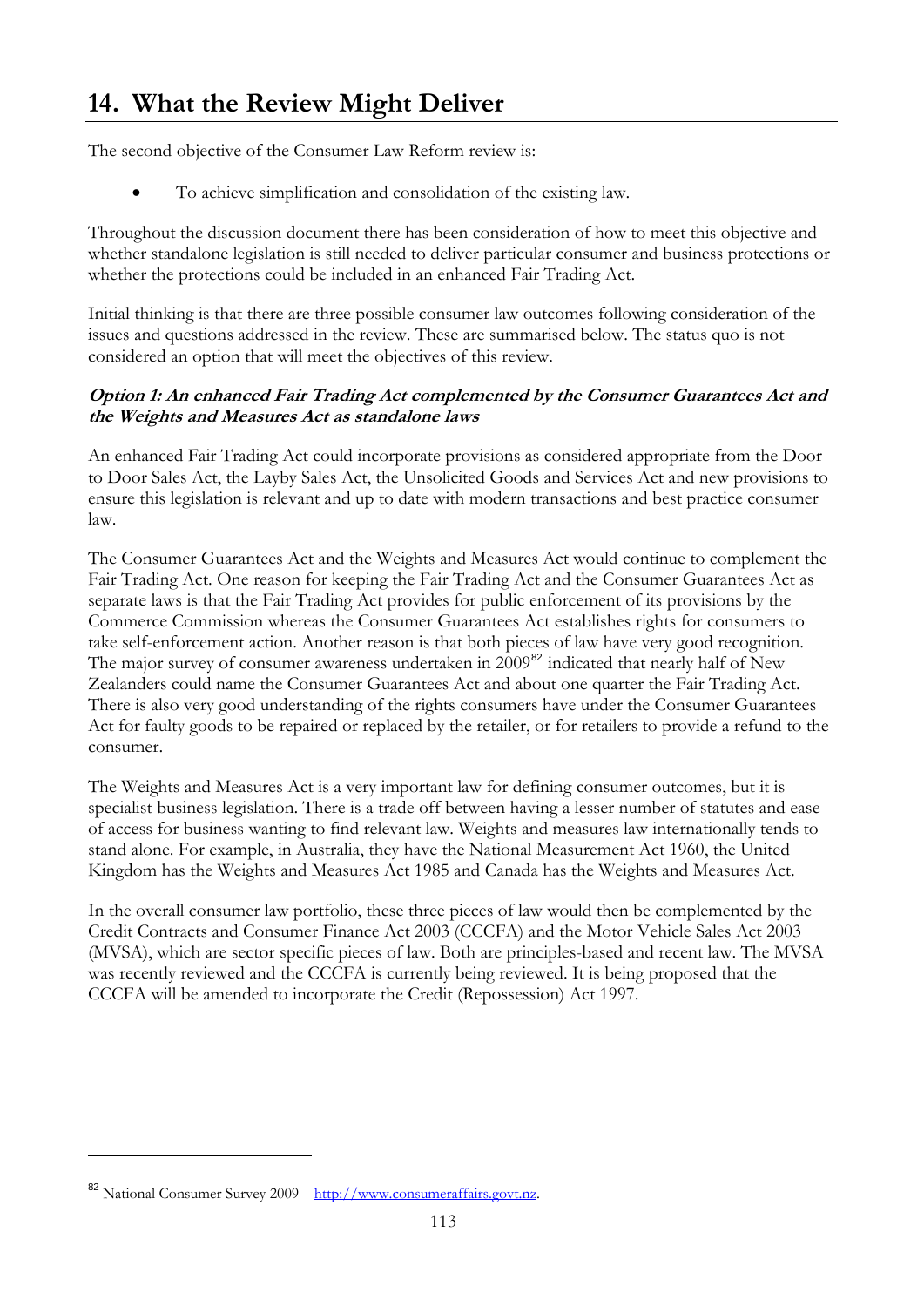#### **Option 2: An enhanced Fair Trading Act incorporating as a separate part the Weights and Measures Act and complemented by the Consumer Guarantees Act**

The second possible outcome is that an enhanced Fair Trading Act could incorporate provisions from the Door to Door Sales Act, the Layby Sales Act, the Unsolicited Goods and Services Act and new provisions as considered appropriate to ensure this legislation is relevant and up to date with modern transactions and best practice consumer law as referred to in option 1. The Fair Trading Act could also include as a separate part those matters covered by the Weights and Measures Act.

The Weights and Measures Act essentially concerns specific representations as to the weight or measure of a good. Similar to the Fair Trading Act, it is legislation that concerns the regulation of the conduct of businesses in order to achieve good outcomes for consumers and to protect honest businesses from unscrupulous business practices.

#### **Option 3: An enhanced Fair Trading Act incorporating as separate parts the Consumer Guarantees Act and complemented by the Weights and Measures Act**

The third option is an enhanced Fair Trading Act, incorporating provisions as considered appropriate from the Door to Door Sales Act, the Layby Sales Act, the Unsolicited Goods and Services Act and new provisions to ensure this legislation is relevant and up to date with modern transactions and best practice consumer law. The Fair Trading Act could also include as a separate part those matters covered by the Consumer Guarantees Act.

The Australian Consumer Law proposes to include within its scope broadly equivalent provisions to the Consumer Guarantees Act. Australia, however, has separate legislation for regulating the use of weights and measures. This option for enhancing the Fair Trading Act would therefore be closest to the Australian Consumer Law in its proposed final form.

#### **Questions**

51. What are your views on a single, enhanced Fair Trading Act that also incorporates the Consumer Guarantees Act and/or the Weights and Measures Act?

52. What are your views on continuing to have a separate Consumer Guarantees Act and/or a Weights and Measures Act?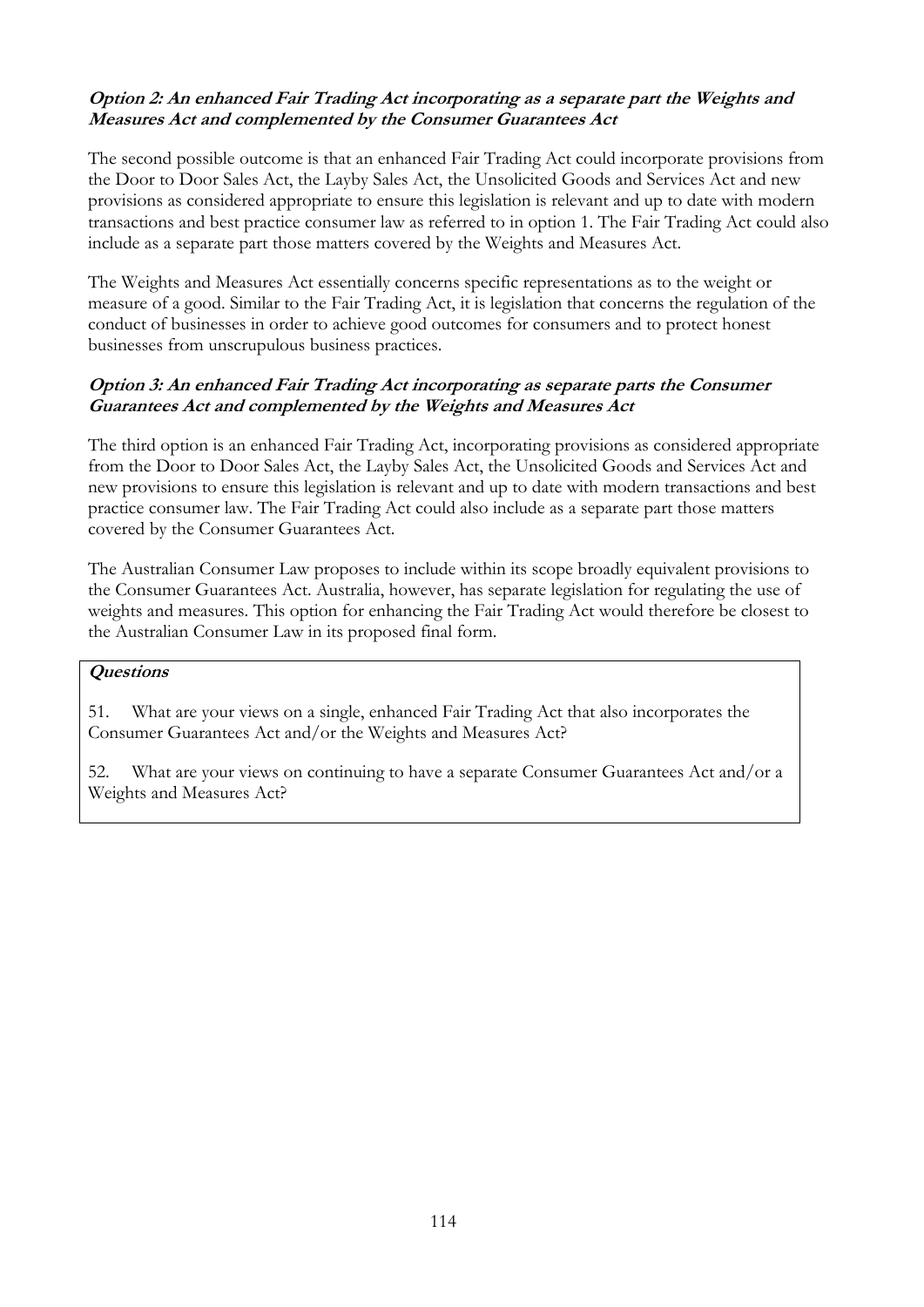# **15. Full List of Discussion Document Questions**

#### **Principles and Purpose Statement for Consumer Laws**

1. What are your views on including purpose statements in the Fair Trading Act, the Consumer Guarantees Act, and the Weights and Measures Act along the following lines:

- Fair Trading Act "*To promote consumer wellbeing by fostering effective competition and enabling the confident participation of consumers in markets in which both consumers and suppliers trade fairly and in good faith.*"
- Consumer Guarantees Act "*To promote consumer wellbeing in markets by:*
	- *a) defining rights that give consumers confidence that their reasonable expectations about a good or service provided by a supplier or manufacturer will be met, including expectations about the good or service's performance, quality, purpose, or safety.*
	- *b) defining rights for consumers to seek redress from a supplier or manufacturer where those reasonable expectations have not been met.*"
- Weights and Measures Act "*To promote consumer and business confidence and effective market competition through ensuring goods are exchanged using accurate measurement, and regulating measuring instruments in use for trade.*"
- 2. Are there other principles or objectives you think should be referred to in the consumer law(s)?

3. Should any purpose statement in the Fair Trading Act include a reference to consumers and suppliers trading in good faith, and for what reasons?

#### **Unfair Practices: Unfair Contract Terms**

4. Do you support including unfair contract terms provisions in the Fair Trading Act along the lines of the Australian Consumer Law, and for what reasons?

5. Is it appropriate to include a "good faith" element in the definition of an unfair contract term (like the United Kingdom and Victorian legislation, and the Productivity Commission recommendation), or is the approach used in the Australian Consumer Law preferable?

6. Do you think the approach used in the Australian Consumer Law of providing examples of unfair contract terms would be appropriate for New Zealand law?

#### **Unfair Practices: Unsubstantiated Claims**

7. Should there be a general prohibition on unsubstantiated claims under the Fair Trading Act, and for what reasons?

8. Should any general prohibition on unsubstantiated claims (or any other preferred approach) be enforceable by the Commerce Commission and/or privately under the Fair Trading Act?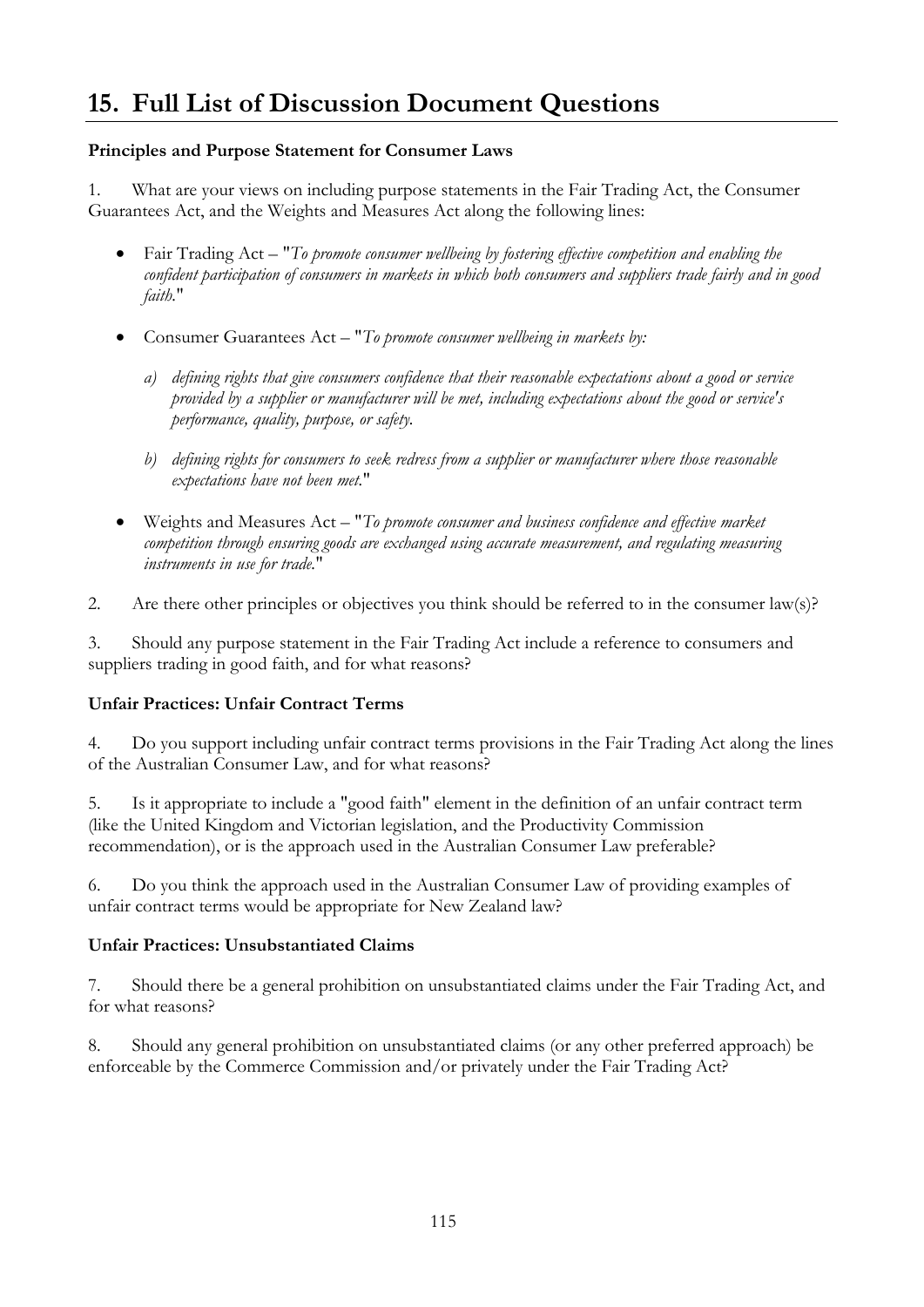### **Door to Door and Other Direct Selling**

9. What direct selling (door to door sales, telemarketing, other defined direct selling), if any, should be regulated, and for what reasons?

10. Should direct selling law only apply to purchases above a particular value (for example, \$100)?

11. Do you support a cooling-off period of 7 days, 10 days or another timeframe?

12. Should the supply of the goods or services be prohibited during the cooling-off period, and for what reasons?

13. Should there be any regulation of the hours when direct marketers may call on consumers? Why, and if you think there should be regulated hours, what hours?

14. What are your views on moving regulation of direct selling to the Fair Trading Act?

#### **Unsolicited Goods and Services**

15. Do you support unsolicited goods and services provisions along the same lines as those in the proposed Australian Consumer Law, and for what reasons?

16. What are your views on moving regulation of unsolicited goods and services to the Fair Trading Act?

#### **Unconscionable Conduct**

17. Is it appropriate to include a prohibition on unconscionable conduct in the Fair Trading Act, along the lines of the Australian Trade Practices Act and the proposed Australian Consumer Law?

18. Should any remedies for unconscionable conduct be restricted to consumers or also available to businesses, and for what reasons?

19. Would it be more effective to amend the Fair Trading Act by applying the broader concept of "oppression" from the Credit Contracts and Consumer Finance Act to the supply of goods and services generally, rather than amending the Fair Trading Act to extend the application of the case law concept of unconscionability?

#### **Product Safety**

20. A range of provisions exist under the Consumer Guarantees Act and the Fair Trading Act in relation to consumer product safety. Do you think these provisions are sufficient, and if not, what changes do you suggest?

21. What are your views on New Zealand adopting a "reasonably foreseeable" test of product safety regulation along the lines being considered for the Australian Consumer Law?

22. What are your views on the regulator being able to initiate a product recall itself where a supplier fails to undertake a compulsory recall?

23. What are your views on mandatory notification to the regulator of voluntary recalls and incidents where products are associated with serious injury or death?

24. What are your views on the Fair Trading Act including provisions for the Minister to issue Government product safety policy statements?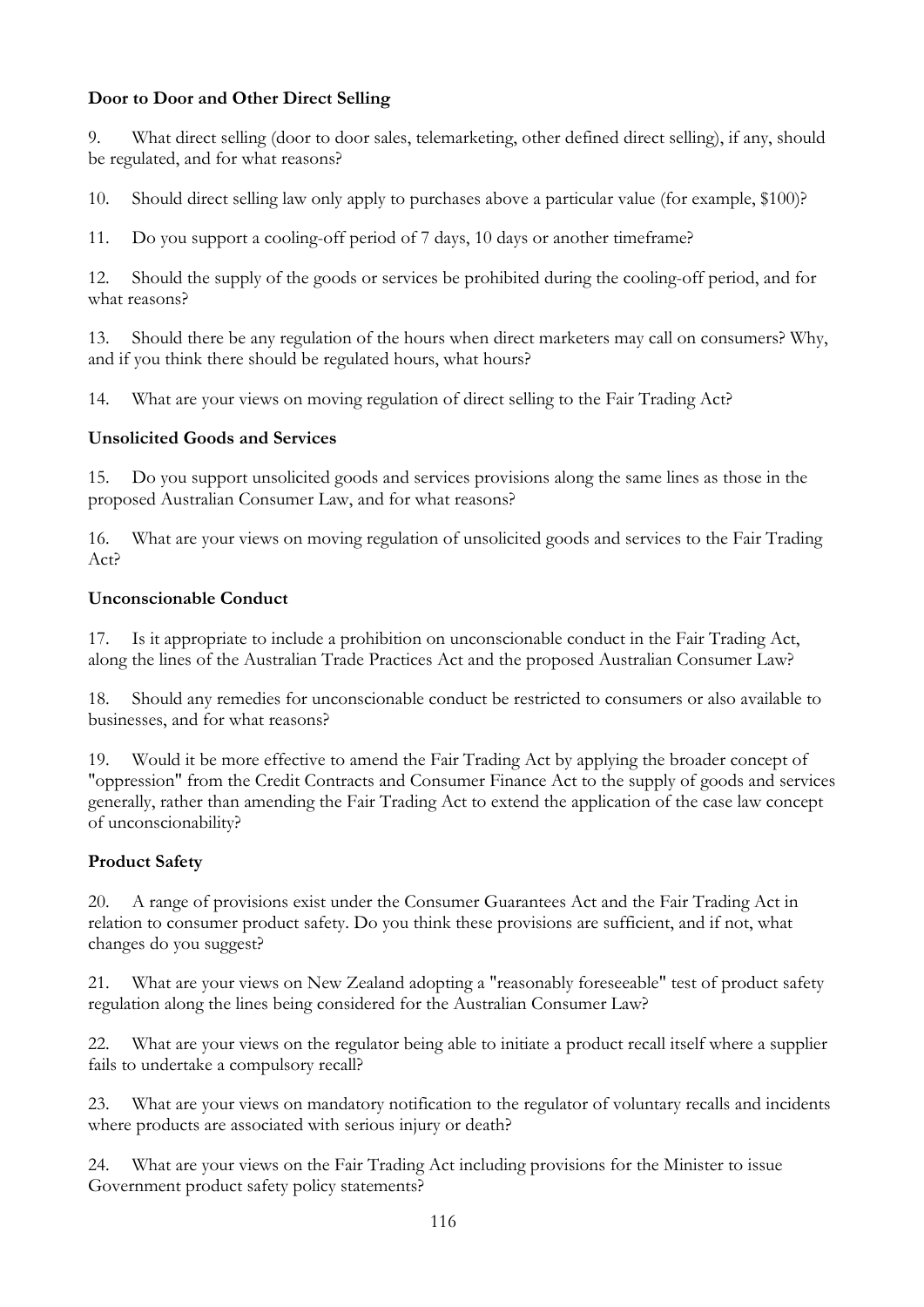### **Consumer Information**

25. The Fair Trading Act provides for consumer information regulations. Do you think these provisions are sufficient, and if not, what changes do you suggest?

26. What are your views about adding testing requirements to the consumer information regulationmaking powers?

27. What are your views on including specific disclosure requirements in the Fair Trading Act concerning third party collectors fundraising for charities?

### **Layby Sales**

28. Do we need detailed provisions regulating layby sales or would a more principles-based approach be better?

29. Should the definition of a layby sale be amended so any transaction with less than three instalments (i.e. a deposit and later payment in full) is not a layby sale under the Act, and for what reasons?

30. Is it appropriate that sellers can recover all their costs on the cancellation of a layby sale or should the seller's costs be limited to specific costs associated with the layby transaction?

31. What are your views on moving regulation of layby sales to the Fair Trading Act?

#### **Weights and Measures**

32. What are your views on the Weights and Measures Act remaining standalone or moving to the Fair Trading Act?

33. Are there any other areas within the Weights and Measures Act that you think could be improved? Please provide details and supporting explanation.

#### **Carriage of Goods Law and Consumers**

34. Is it appropriate for consumers to have rights under the Consumer Guarantees Act in relation to carrier services?

#### **Regulation of Auctioneers and Auctions**

35. Which do you consider the most appropriate approach to licensing auctioneers, and why – positive licensing, negative licensing or an industry-led approach?

36. Are there any particular competencies or standards of conduct that should be required of auctioneers by an approved industry body under an industry-led approach or positive licensing?

37. Are the legal rules which apply to auctions (primarily under the Sale of Goods Act) appropriate, or should they be updated?

38. If there is a valid distinction between a traditional auction conducted online and a Trade Me style auction, should purchasers from Trade Me style auctions have the benefit of the guarantees under the Consumer Guarantees Act?